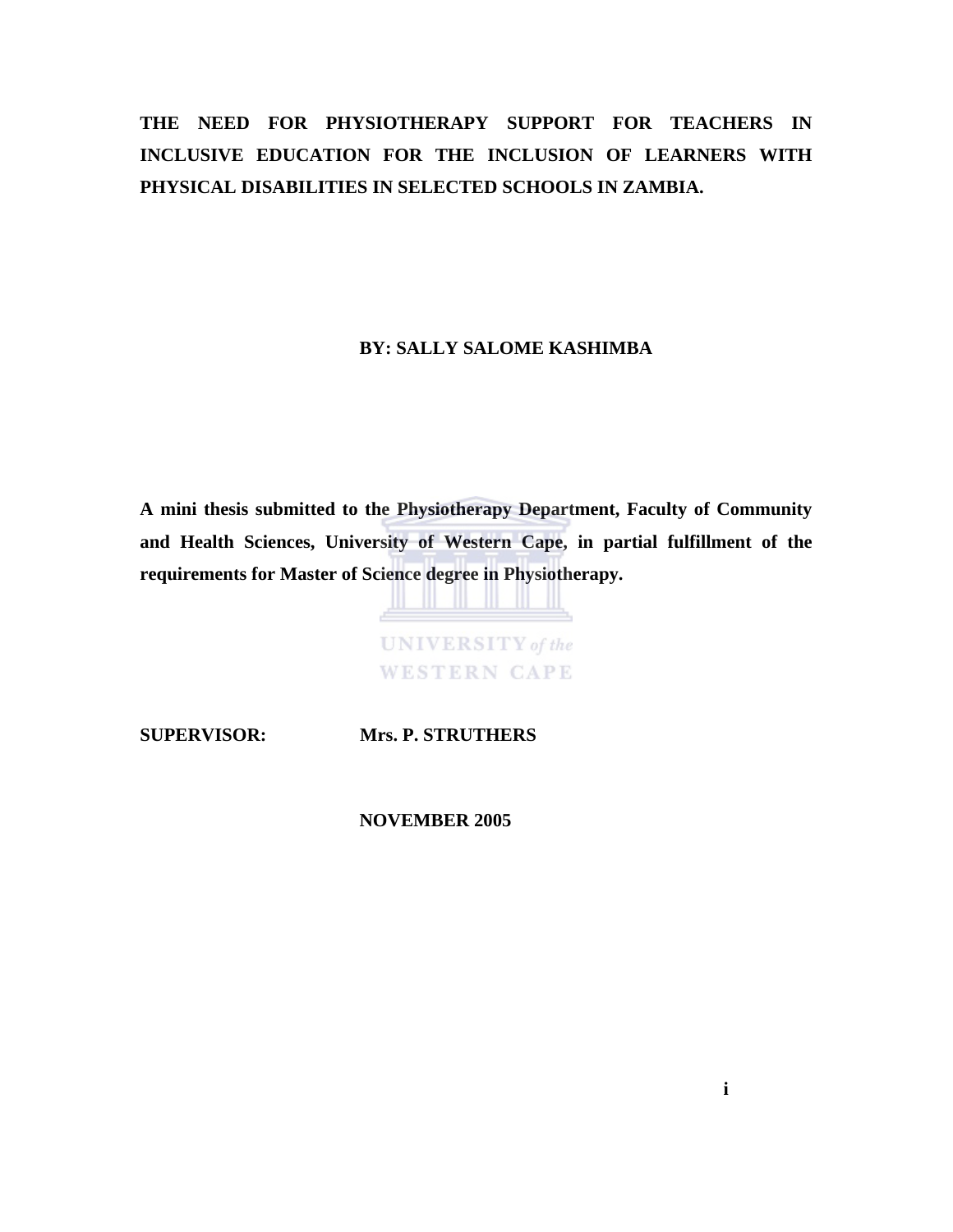# **THE NEED FOR PHYSIOTHERAPY SUPPORT FOR TEACHERS IN INCLUSIVE EDUCATION FOR THE INCLUSION OF LEARNERS WITH PHYSICAL DISABILITIES IN SELECTED SCHOOLS IN ZAMBIA.**

### **SALLY SALOME KASHIMBA**

### **KEY WORDS**

Attitudes

Disability

Inclusive education

Learners

Physical disabilities

Physiotherapy

Special education needs

Support

Teachers

Zambia



**UNIVERSITY** of the **WESTERN CAPE**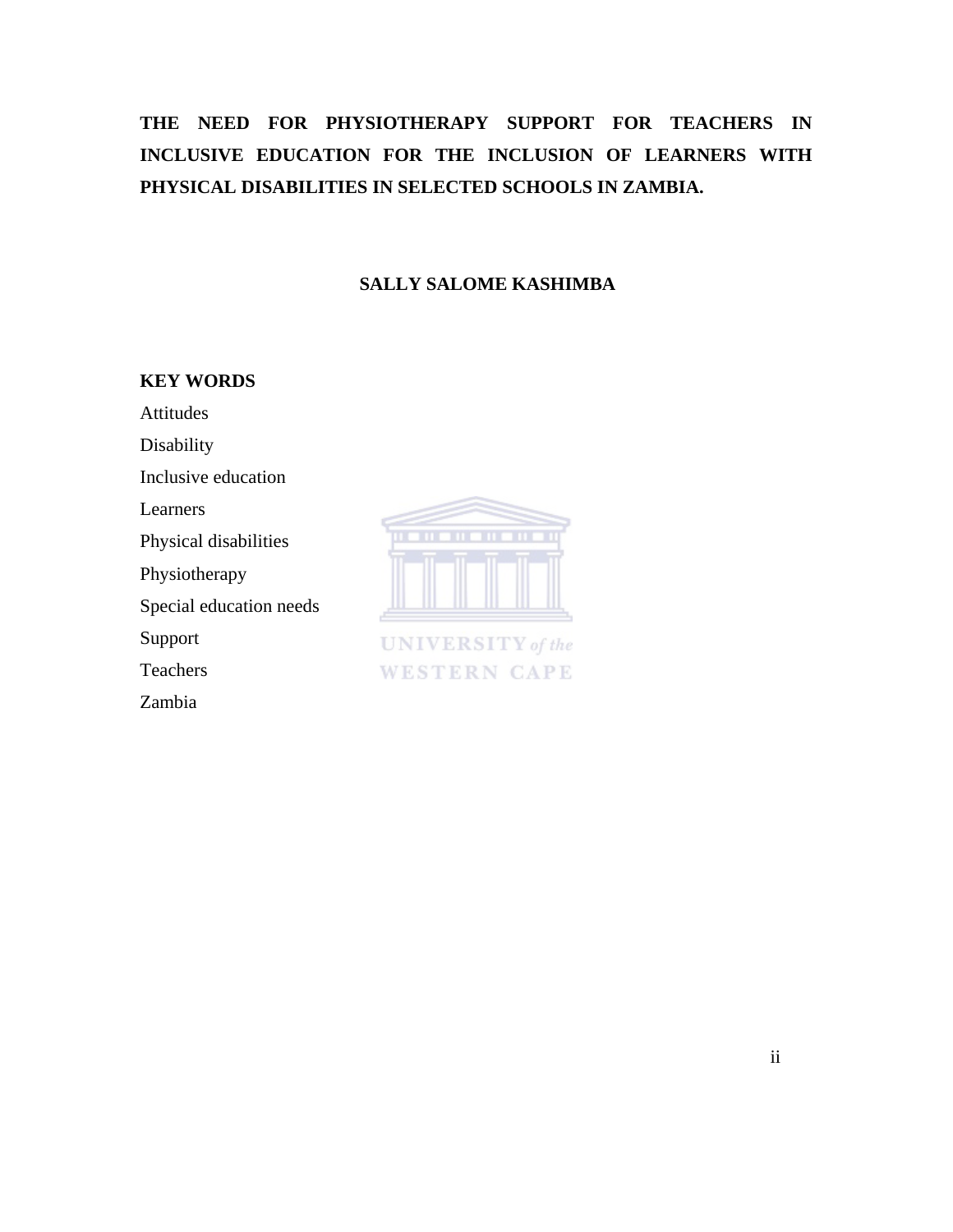#### **ABSTRACT**

The right to education for learners with special education needs is being put into law all over the world including Zambia. The Zambian government has affirmed a commitment to reducing the number of learners educated in segregated special schools and to move more of these learners into ordinary schools. However, there is a vacuum in the provision of the support services for the inclusion of learners with physical disabilities in the inclusive schools in Zambia. The Zambian policy on inclusive education is not clear on who should be included in the provision of support services for learners with special education needs in inclusive education. Therefore the need for physiotherapy support for teachers has not been identified or addressed. Selected studies identify the role of physiotherapists in inclusive education as being to support teachers by imparting practical skills and knowledge to them for the inclusion of learners with physical disabilities. In order to achieve this, the government needs to integrate the physiotherapists into the school systems where there is inclusive education. The purpose of the study was to explore the need for physiotherapy support for teachers in selected inclusive schools in Zambia. The study aimed to determine teachers' skills and teachers' attitudes as they included learners with physical disabilities in their classrooms. A qualitative approach that utilized a face-to- face method of data collection was used. Data were drawn from eight teachers selected from two schools, using purposive sampling. Audiotape recorded interviews were transcribed verbatim and thematically analysed. The results of the study revealed that most teachers felt that there was a need to include physiotherapists in the school systems to provide the required practical support and knowledge to the teachers as they include learners with physical disabilities in their classrooms. In general the study provided evidence for the need for physiotherapy support for teachers in selected inclusive schools in Zambia.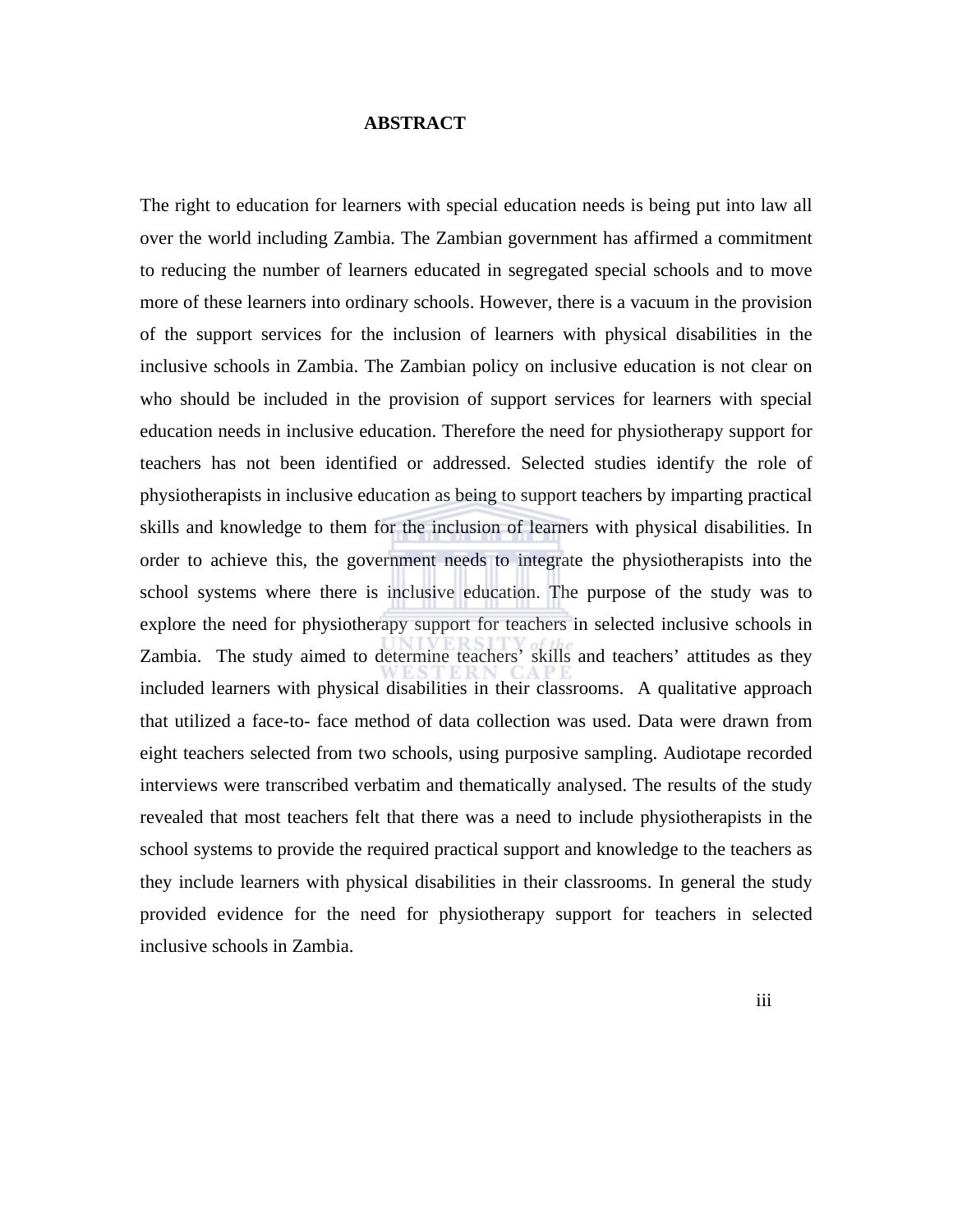### **DECLARATION**

I hereby declare that "**The need for physiotherapy support for teachers in inclusive education for the inclusion of learners with physical disabilities in selected schools in Zambia,"** is my own work, that it has not been submitted for any degree or examination at any other university, and that all the sources used or quoted have been indicated and acknowledged by complete references.

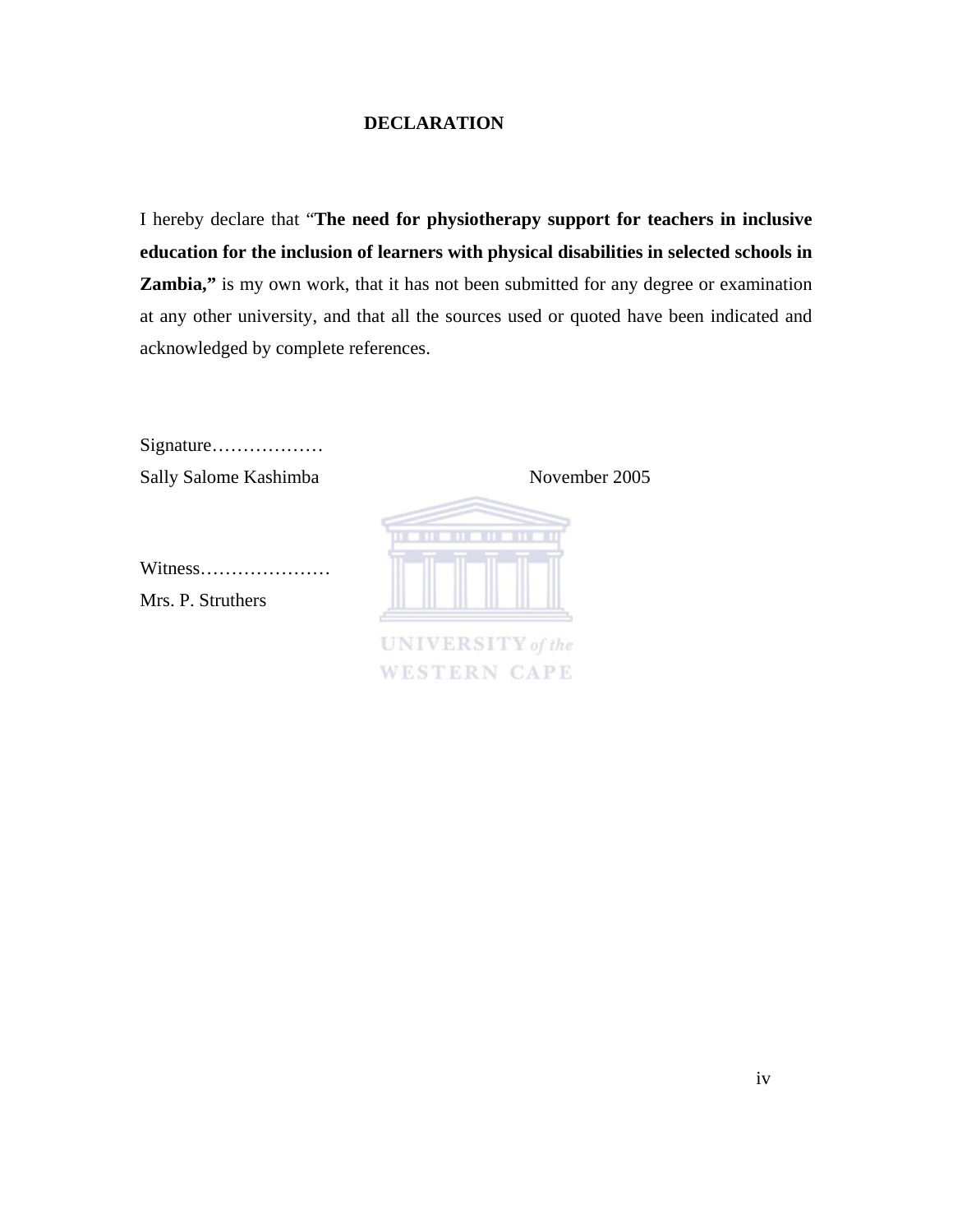#### **ACKNOWLEDGEMENTS**

I thank the almighty God for giving me the grace and strength to persevere to whom I am deeply grateful for all the blessings. I ascribe all the Honour, the Glory, Power and Majesty **"IN ALL PLACES YOU RULE". (Psalms 103 v 22, 146 v 10).**

My heartfelt gratitude to my supervisor Mrs. P. Struthers of the Physiotherapy Department at the University of the Western Cape for her dedicated support, guidance and valuable comments to who I have always looked upon as my mentor. May God bless you richly.

Special thanks go to the teachers at the two schools in Kalulushi, Zambia who participated in the study for having shared their experiences, views, perspectives without fear. I also wish to thank Dr. Kaona and Mrs. Mary Tuba in Zambia for their help during data collection for the study.

My sincere appreciation goes to my entire family for their support, for their encouragements and prayers. Special thanks go to Christian and Mwiche my children for staying without a mother for two years. Finally I wish to thank all my friends and colleagues at UWC and may God bless you all.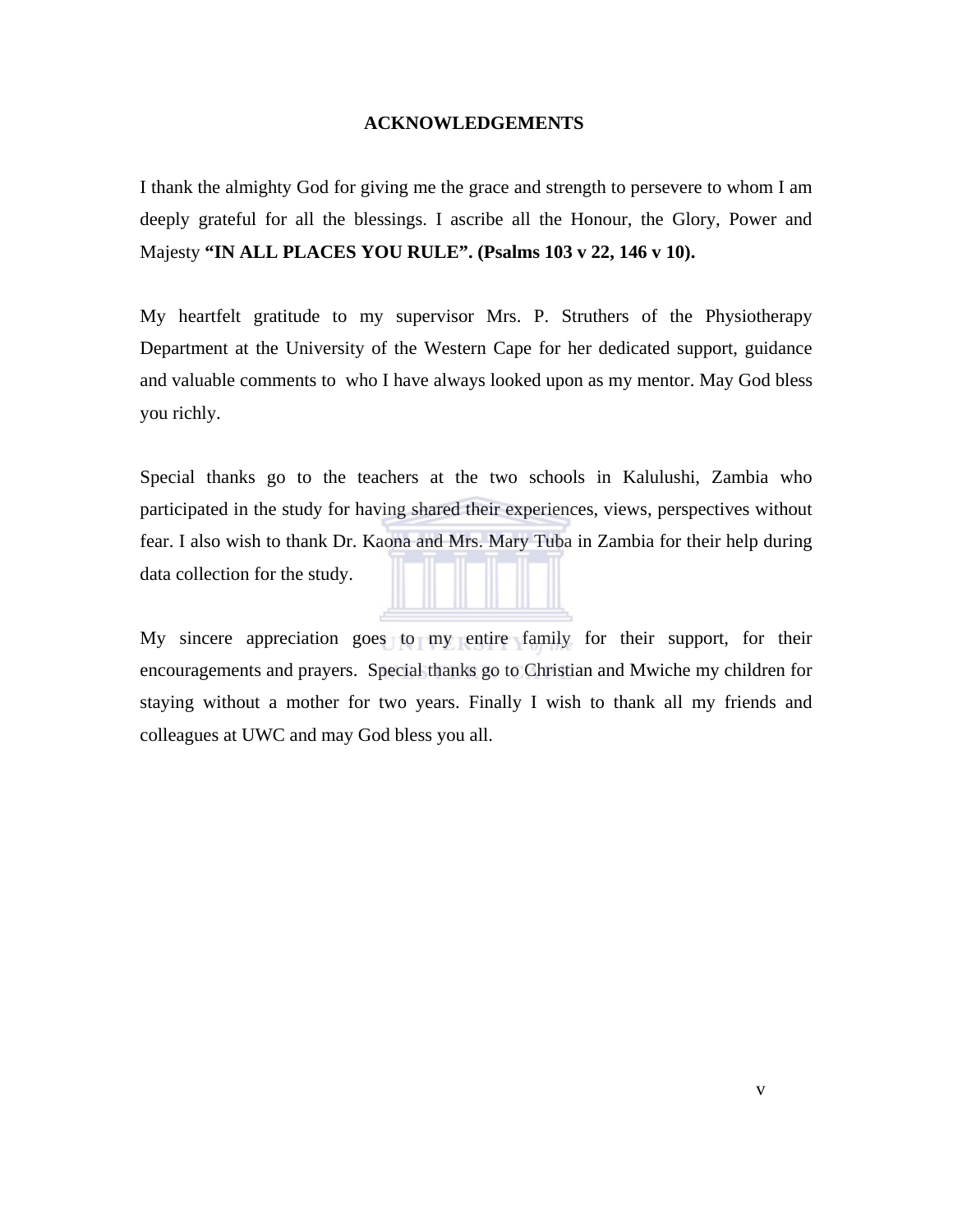## **DEDICATION**

This thesis is dedicated to the memory of my beloved father, Mr. Dick Kashimba who passed away in 1964.

My mother, Mrs. Maria Sekwila Kashimba for her love and sacrifice for me to be what I am today.

My beloved son Christian Lusamba Tshimanga. You have been and are a blessing, source of inspiration and my all weather best friend. Thank you for believing in me and for loving me under very trying circumstances. You are indeed the crown of my joy.

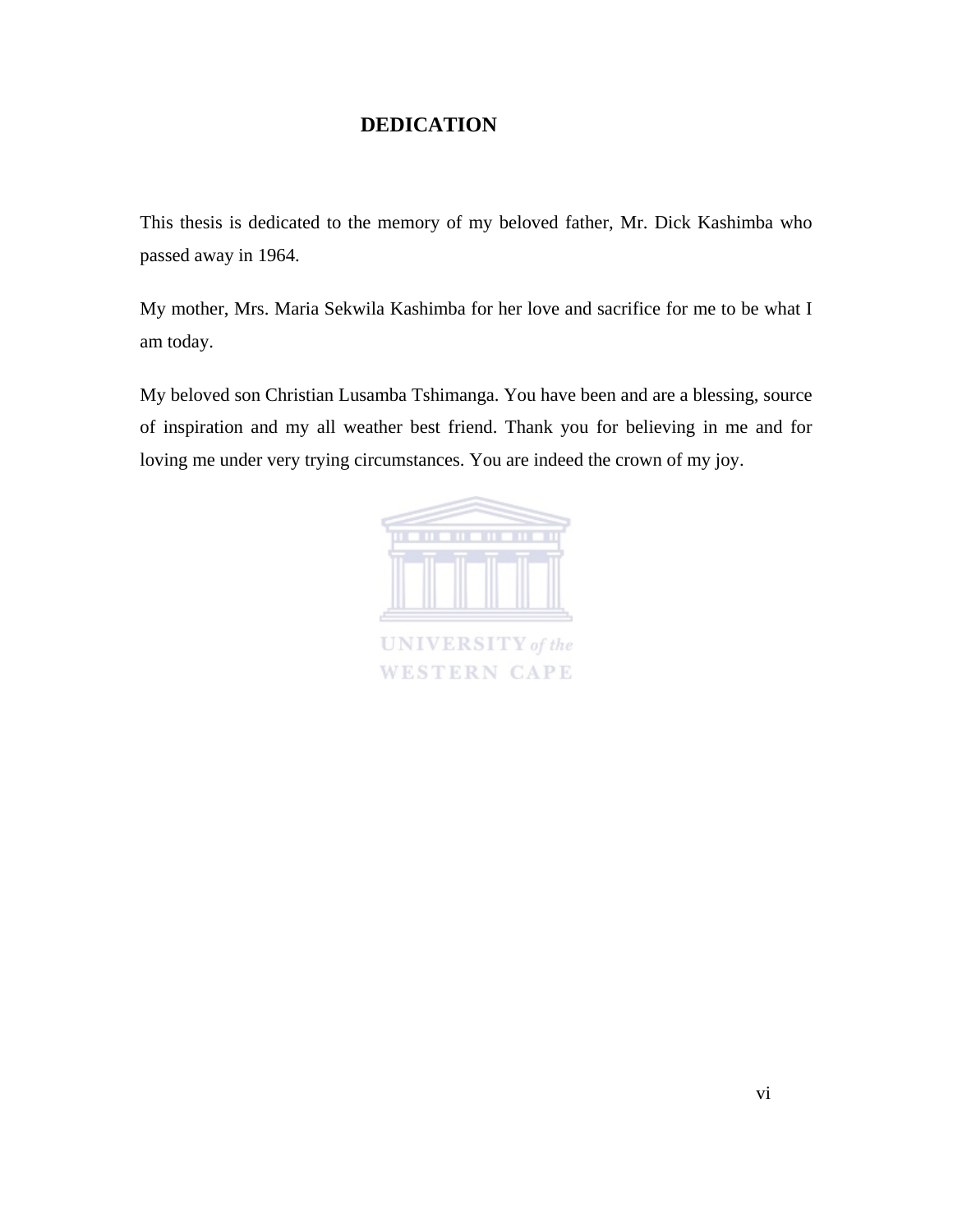## **ABBREVIATIONS**

| <b>APTA</b>   | <b>American Physical Therapy Association</b>                   |
|---------------|----------------------------------------------------------------|
| <b>CISE</b>   | Center for Innovation in Special Education                     |
| <b>CRC</b>    | Convention on the Right of the Child                           |
| <b>CSP</b>    | Chartered Society of Physiotherapy                             |
| <b>CSPCF</b>  | <b>Chartered Society of Physiotherapy Curriculum Framework</b> |
| <b>DSS</b>    | Disability Services for Student                                |
| <b>ICF</b>    | <b>International Classification of Functioning</b>             |
| <b>NCCC</b>   | National Curriculum Council Canada                             |
| <b>SENs</b>   | <b>Special Education Needs</b>                                 |
| <b>UN</b>     | <b>United Nations</b>                                          |
| <b>UNDRDP</b> | United Nations on the Right of Disabled Persons                |
| <b>UNESCO</b> | United Nations Education Scientific Cultural Organisation      |
| <b>WHO</b>    | World Health Organisation                                      |
|               | <b>UNIVERSITY</b> of the                                       |

**WESTERN CAPE**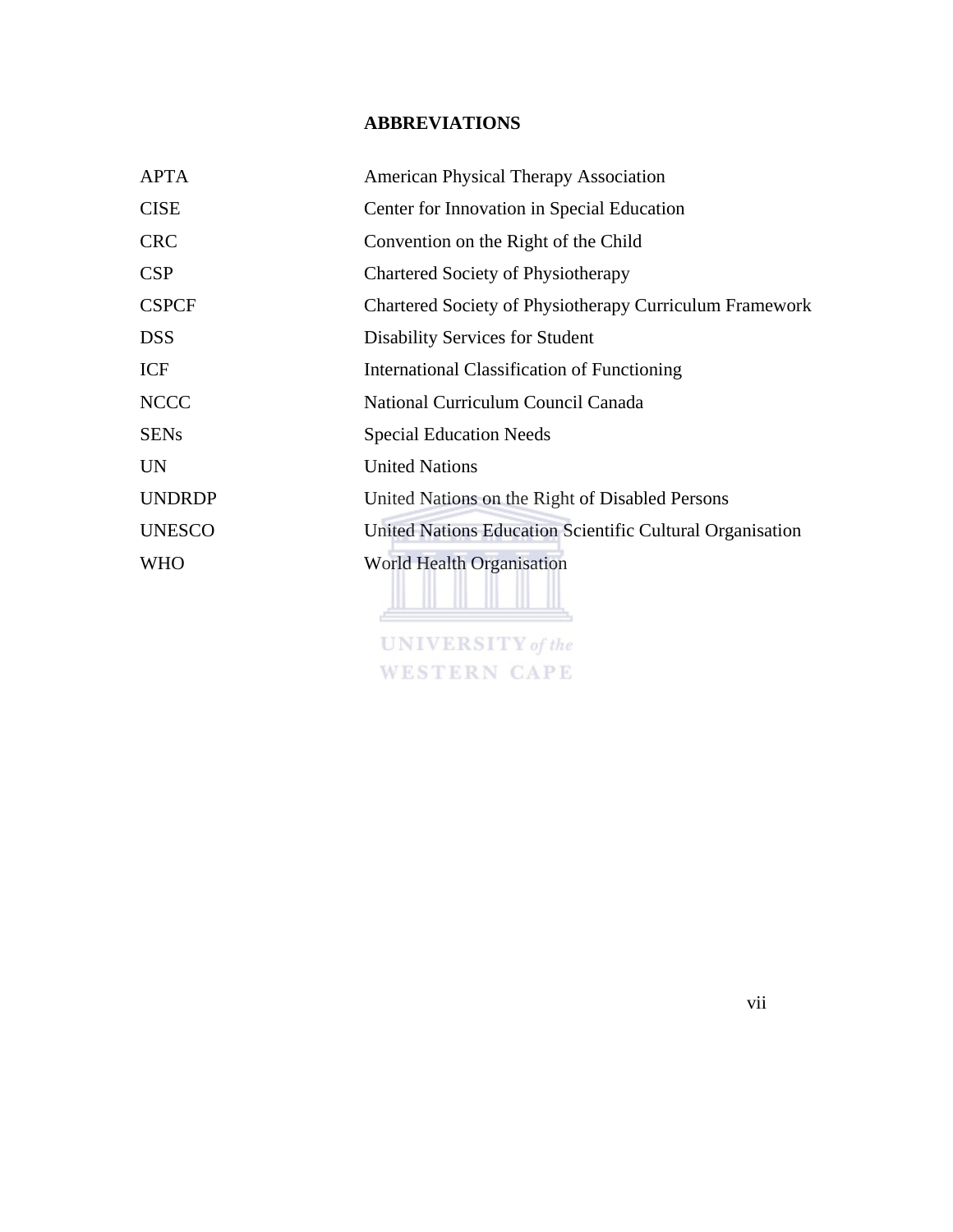## **TABLE OF CONTENTS**

 **Page** 

| Title page        |                     |
|-------------------|---------------------|
| Key words         | $\ddot{\mathbf{i}}$ |
| Abstract          | iii                 |
| Declaration       | vi                  |
| Acknowledgements  | v                   |
| Dedication        | iv                  |
| Abbreviations     | vii                 |
| Table of contents | viii                |
|                   |                     |

## **CHAPTER ONE INTRODUCTION**

| 1.1 Introduction                          |   |
|-------------------------------------------|---|
| 1.2 Background                            |   |
| 1.3 Statement of the problem              |   |
| 1.4 Research question                     |   |
| 1.5 Aim of study                          | 6 |
| 1.6 Specific objectives                   | 6 |
| 1.7 Significance of the study             | 6 |
| 1.8 Definition of terms used in the study | 6 |
| 1.9 Summary                               |   |
| 1.10 Outline of chapters                  |   |
|                                           |   |

## **UNIVERSITY** of the **CHAPTER TWO LITERATURE REVIEWAPE**

| 2.1 Introduction                                 | 9  |      |
|--------------------------------------------------|----|------|
| 2.2 Theoretical framework                        | 9  |      |
| 2.2.1 Eco- systemic perspective theory           | 9  |      |
| 2.2.2 Inclusive education                        | 12 |      |
| 2.2.3 Social and medical models of disability    | 15 |      |
| 2.3 Obstacles to inclusion                       | 16 |      |
| 2.3.1 The physical environment                   | 16 |      |
| 2.3.2 The psychological environment              | 17 |      |
| 2.3.3 The curriculum                             | 18 |      |
| 2.4 Learners with physical disabilities          | 19 |      |
| 2.5 Teachers' needs for skills and knowledge     | 20 |      |
| 2.6 Factors affecting teachers' attitudes        | 23 |      |
| 2.6.1 Effect of inclusion on teachers' attitudes | 27 |      |
| 2.7 Teachers' training needs                     | 27 |      |
| 2.8 Education support services for teachers      | 31 |      |
| 2.9 Intersectoral collaboration                  | 33 |      |
| 2.10 Physiotherapy support for teachers          | 35 |      |
| 2.11 Summary                                     | 38 | V111 |
|                                                  |    |      |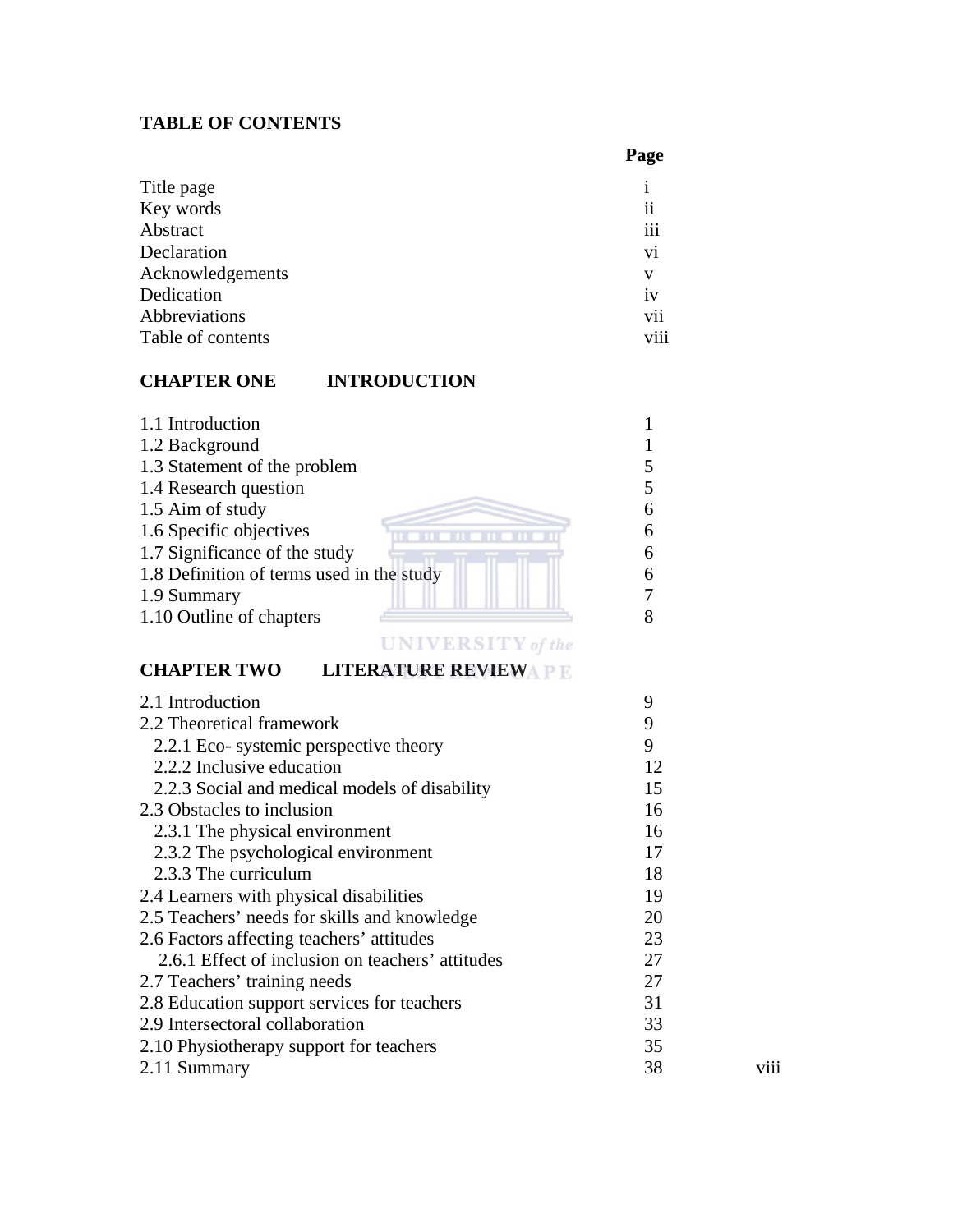## **CHAPTER THREE METHODOLOGY**

| 3.1 Introduction                                 | 39       |
|--------------------------------------------------|----------|
| 3.2 Research setting                             | 39       |
| 3.2.1 Mitobo upper basic school                  | 39       |
| 3.2.2 Masamba upper basic school                 | 39       |
| 3.2.3 Rational for inclusion                     | 40       |
| 3.3 Inclusion criteria                           | 40       |
| 3.4 Selection of participants                    | 40       |
| 3.5 Study design                                 | 41       |
| 3.6 Procedure                                    | 42       |
| 3.7 Data collection and face-to-face interviews  | 43       |
| 3.8 Reliability and Validity                     | 44       |
| 3.8.1 Credibility                                | 44       |
| 3.8.2 Transferability                            | 44       |
| 3.8.3 Confirmability                             | 44       |
| 3.9 Data analysis                                | 45       |
| 3.10 Ethical consideration                       | 46       |
| 3.11 Summary                                     | 46       |
|                                                  |          |
|                                                  |          |
| <b>CHAPTER FOUR</b><br><b>RESULTS</b>            |          |
|                                                  |          |
| 4.1 Introduction                                 | 47       |
| 4.2 Teachers' demographic information            | 47       |
| 4.3 Teachers' needs<br><b>UNIVERSITY</b> of the  | 48       |
| 4.3.1 Knowledge                                  | 49       |
| 4.3.2 Skills<br><b>WESTERN CAPE</b>              | 49       |
| 4.4 Teachers' attitudes                          | 51       |
| 4.4.1 Positive attitudes                         | 51       |
| 4.4.2 Negative attitudes                         | 52       |
| 4.4.3 Effect of inclusion on teachers' attitudes | 52       |
| 4.5 Support for teachers                         | 53       |
| 4.5.1 Training and knowledge                     | 54       |
| 4.5.2 Physiotherapy support                      | 54<br>56 |
| 4.5.3 Support from other teachers                | 56       |
| 4.5.4 Government support<br>4.6 Summary          | 57       |
|                                                  |          |

| 5.1 Introduction                                    | .58 |  |
|-----------------------------------------------------|-----|--|
| 5.2 General findings related to demographic factors | 58  |  |
| 5.3 Physiotherapists' roles in inclusive education  | .58 |  |
| 5.4 Teachers' training needs                        | 61  |  |
| 5.5 Teachers' attitudes                             | 63  |  |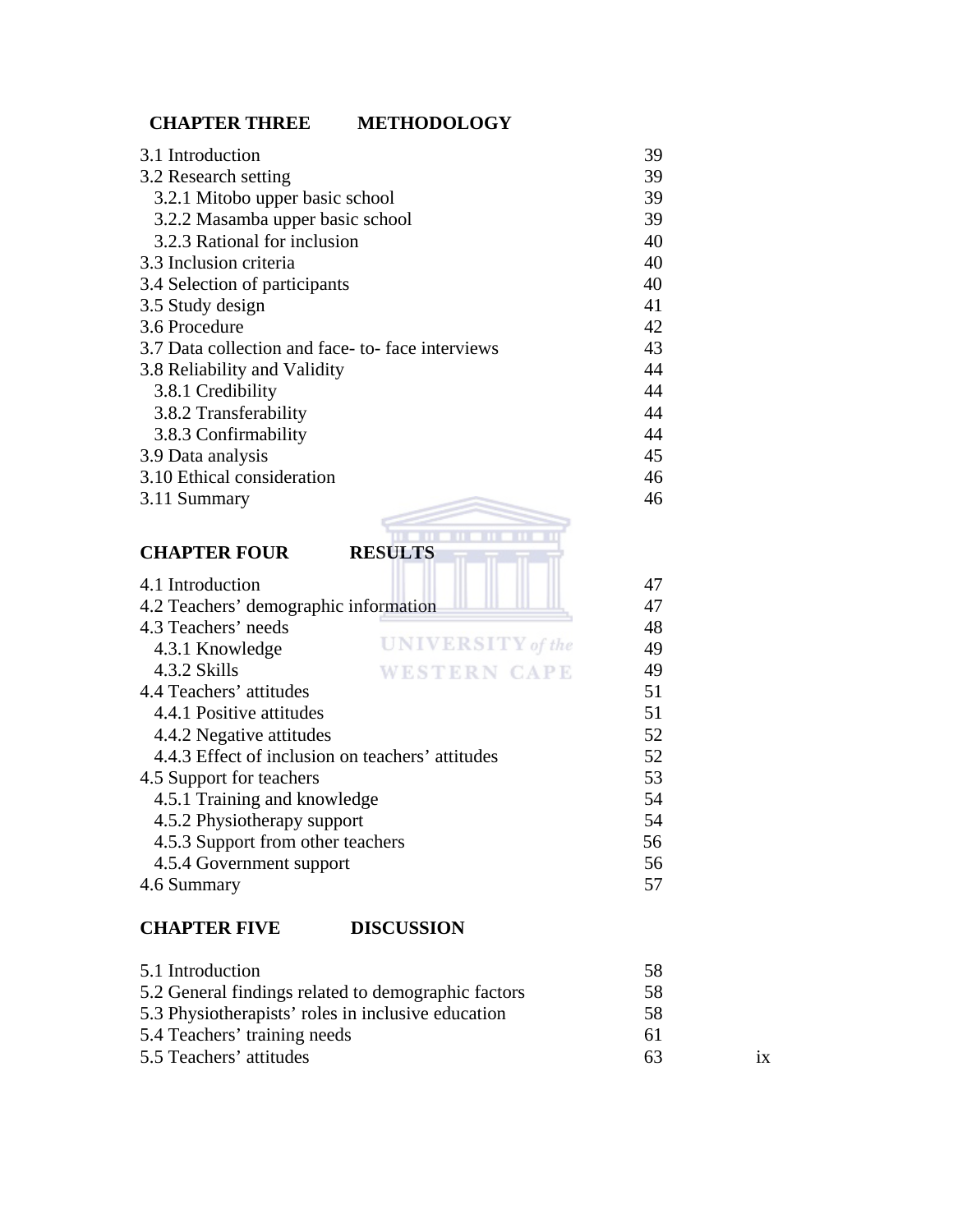| 5.5.1 Positive attitudes                                     | 63. |
|--------------------------------------------------------------|-----|
| 5.5.2 Negative attitudes                                     | 65. |
| 5.5.3 Effect of inclusion as a result of teachers' attitudes | 65  |
| 5.6 Summary                                                  | 67. |

## **CHAPTER SIX CONCLUSION RECOMMENDATIONS**

| 6.1 Introduction            | 68    |
|-----------------------------|-------|
| 6.2 Conclusion and summary  | 68    |
| 6.3 Limitation of the study | 69    |
| 6.4 Recommendations         | 69    |
| <b>TABLES: Table 4.1</b>    | 47    |
| <b>REFERENCES</b>           | 71-84 |

### **APPENDICES**

Appendix A1: Letter to the Ministry of Education in Zambia

Appendix A2: Letter from the Ministry of Education granting permission to conduct the

| research                                       |
|------------------------------------------------|
| Appendix B: Consent form                       |
| Appendix C: Letter of information              |
| Appendix D: Semi-structured interview schedule |
| <b>UNIVERSITY</b> of the                       |
| <b>WESTERN CAPE</b>                            |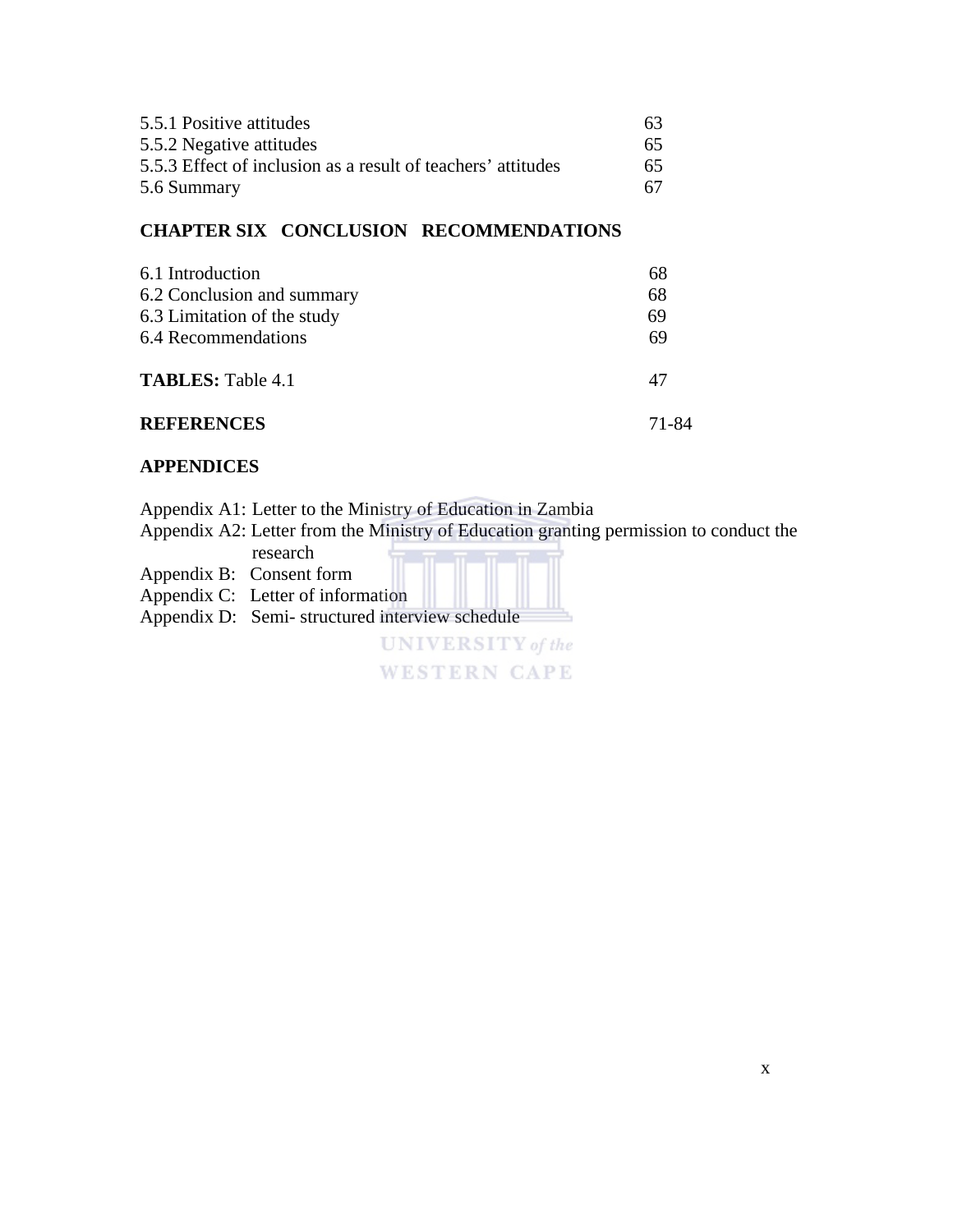## **CHAPTER ONE INTRODUCTION**

#### **1.1 INTRODUCTION**

This chapter begins with the description of disability prevalence and information on rights of disabled persons, inclusive education and learners with physical disabilities in ordinary classrooms, education support for teachers in ordinary schools in inclusive education. The problem statement, research question, the aim of the study, specific objectives and the significance of the study are stated. The chapter ends with a definition of terms used in the study and the outline of the chapters in the thesis.

**THE REPORT OF LAR** 

#### **1.2 BACKGROUND**

Worldwide it is estimated that 7% of the world's population live with various types of disabilities (WHO, 2002). The vast majority of them, about 80%, live in developing countries, where only 2% have access to the necessary rehabilitation services (WHO, 2002). Further, WHO estimates only 5% of disabled children in sub - Saharan Africa have access to any kind of services such as health, education and social welfare. Various international organizations state that only 2% of disabled children in sub - Saharan Africa attend school (UNESCO, 2002). These figures vary from country to country, but it is clear that there is much work to be done if all disabled children are to have access to educational opportunities (WHO, 2002).

The United Nations Declaration on the Rights of Disabled Persons (1975) states: "Disabled persons have the inherent right to respect for their human dignity. Disabled persons whatever the origin, nature and seriousness of their handicaps and disabilities have the same fundamental rights as their fellow citizens of the same age, which implies first and foremost the right to enjoy a decent life, as normal as possible". Likewise the governments of the world have agreed that the same rights apply to all learners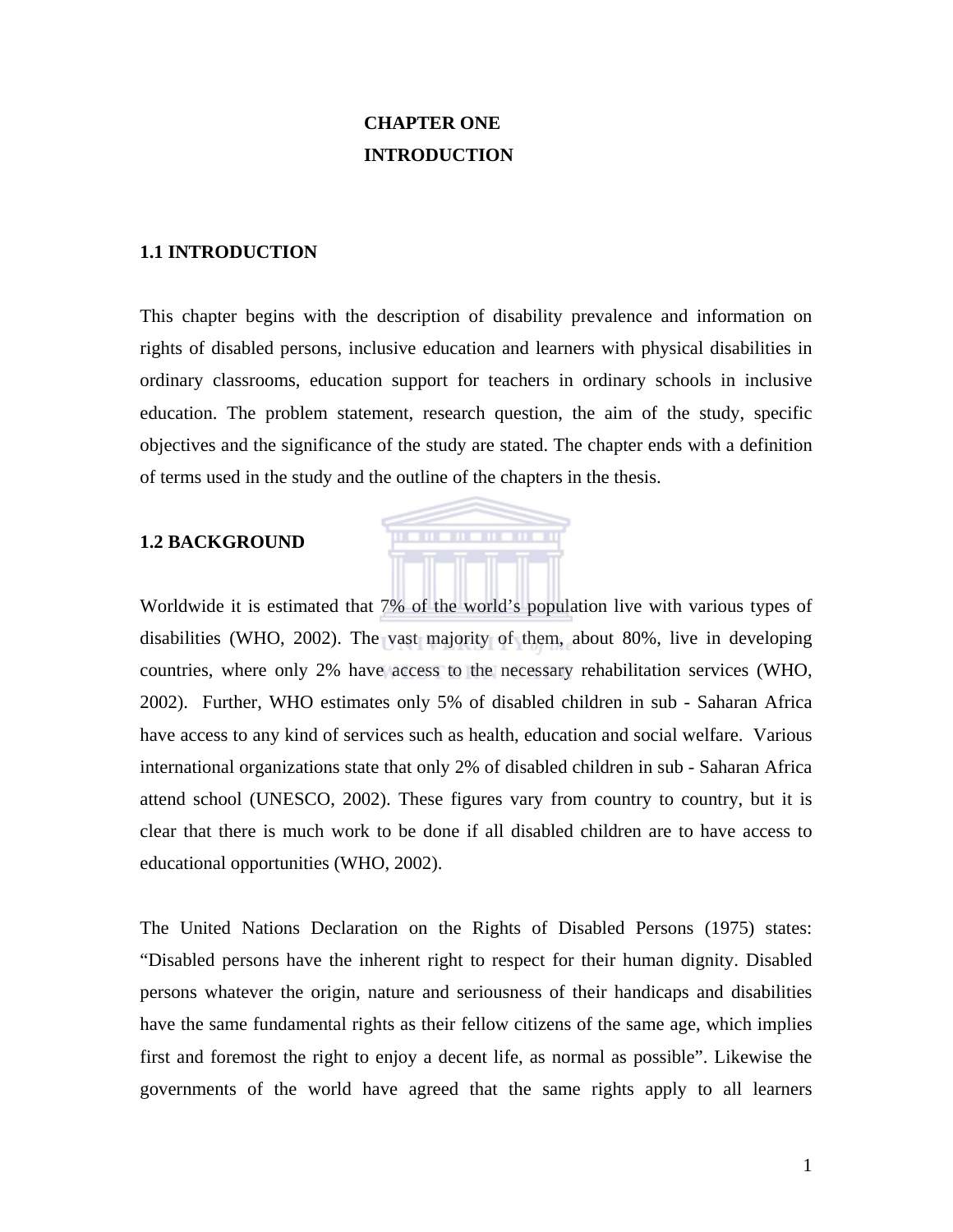irrespective of their impairments or environments. Hence the UN Convention on the Rights of the Child (1989) states that: "recognising the special needs of a disabled learner, assistance shall be provided to ensure that the disabled learner has effective access to and receives education, conducive to the learner achieving the fullest possible social integration and individual development." The Salamanca Statement of 1994 reaffirms the right to education for learners with special education needs as enshrined in the 1948 Universal Declaration of Human Rights and renewed at the 1990 World Conference on Education for all in Jomtien, Thailand, to ensure that education is provided to all regardless of each individual difference. Further, the Statement recalls the United Nations policies of the right of all learners to be valued equally, treated with respect and provided with equal opportunities within ordinary schools. The UN Standard Rules for the Equalisation of Opportunities (1993) states that the education of disabled learners should be an integral part of the education system.

Inclusive education has been described and discussed in the education literature for more than a decade (Stainback and Stainback, 1984; Brown, Davis and Johnson, 1989; Blacher and Meyers, 1987). It is defined as the placement of learners with disabilities in ordinary classrooms with typical age peers (Ryndak, Morrison and Sommerstein, 1999). Inclusive education represents one approach to education reform. As an educational philosophy, inclusive education has two central features; moving learners with disabilities into ordinary classrooms and providing education support services such as physiotherapy, occupational therapy and speech therapy in the same classrooms (Stainback and Stainback, 1990; National Association for State Boards of Education, 1995). In this view, special education is not a place, but instead a set of services, which can and should follow a learner with disability into a learner's neighbourhood school setting. Inclusive education schools meet the needs of all learners by establishing learning communities for learners with and without disabilities (Ferguson, 1996). Although questions about the inclusion of learners with disabilities should no longer be controversial, passionate discussion about inclusion continues to escalate because its philosophy not only focuses on learners with disabilities of any type and severity level, but also seeks to alter the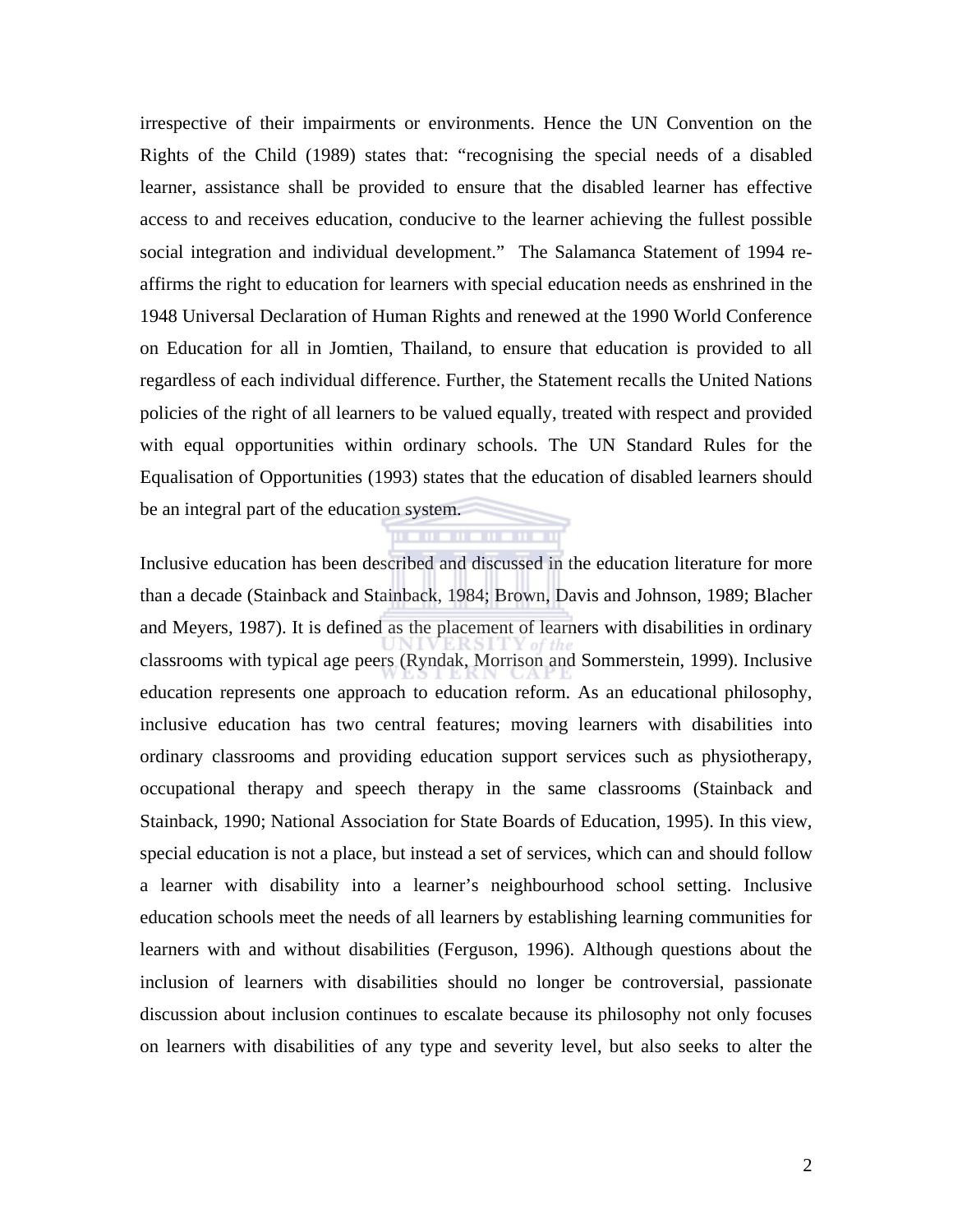education for all learners and hence ordinary education (O'Neil, 1994-1995; Brown, Davis and Johnson, 1989).

Inclusive educational opportunities have expanded steadily as school-aged learners with increasingly severe physical disabilities are being provided with access to ordinary education classes (Hunt, Staub, Alwel and Goetz, 1994; McGregor and Vogelsberg, 1998). To help teachers effectively carry out these new responsibilities, policymakers have turned to paraprofessionals to support and expand the program management and administrative functions of teachers (Mueller, 1997; Passaro and Wallace, 1997). Paraprofessionals are members from different professions who provide services to learners and help teachers in the classrooms. Therefore, teachers are expected to determine how to best work with paraprofessionals within this changing context. Having paraprofessionals accompany these learners in ordinary classes is considered by many teachers to be an essential support (Wolery, Werts, Caldwell, Snyder and Liskowski, 1995). In developed countries it is common to find paraprofessionals assigned to support learners with and without disabilities in ordinary classrooms. In today's inclusive schools, a glance into ordinary classroom often presents a different image. The learner population is more diverse. Learners who historically had been educated in special education classes increasingly are being taught in ordinary classrooms, including learners with physical disabilities, autism, and multiple disabilities (Lipsky and Gartner, 1997; McGregor and Vogelsberg, 1998). As more learners with different and more severe disabilities have been included in ordinary classroom, it is common to find that the teachers are no longer alone in the classroom (Pickett and Gerlach, 1997). Effective inclusion of learners with disabilities requires concerted effort and collaboration among the Individualized Education Program teams: which are responsible for individual assessment of learners: such as teachers, physiotherapists, occupational therapists, families, speech therapists and administrators (Doyle, 2002; French, 2003). Mahon and Cusack (2002) state that teachers believe there is an important role for physiotherapists in the school system. They defined the role as offering programming suggestions, consulting with school personnel, providing and adapting equipment, liaising with the school, home, community and assessing school aged learners.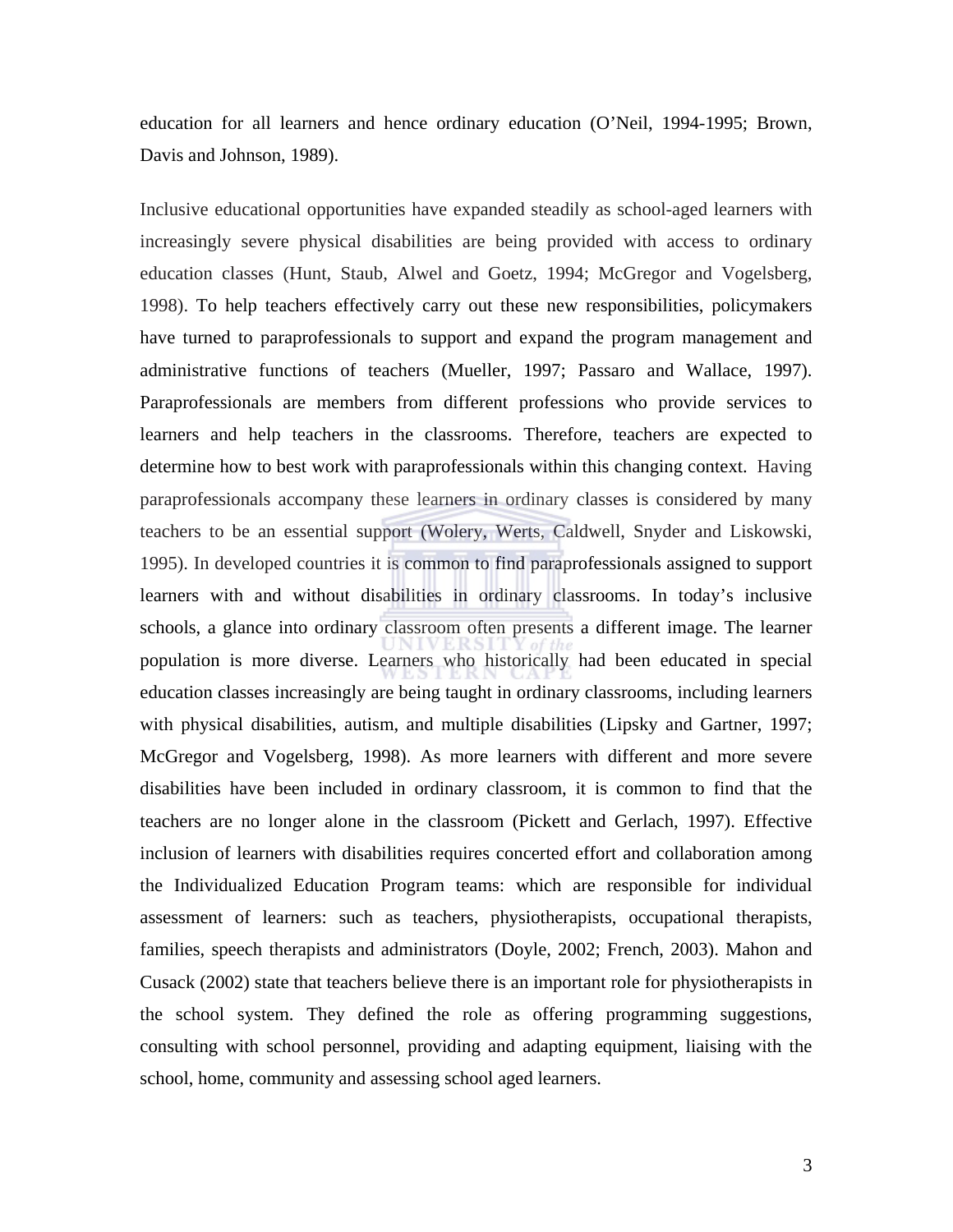As the movement toward fully including all learners with disabilities becomes a reality in many school settings around the world (Boyer and Bandy, 1997) more school personnel are adopting a collaborative approach to serving learners with special education needs. In a collaborative approach to providing services, all learners are educated with the assistance of related-service providers. Physiotherapists, occupational therapists and speech therapists work collaboratively with teachers to teach learners with disabilities within ordinary classroom (Bauwens, and Hourcade, 1995; Friend and Cook, 1996). In a collaborative approach, teachers share the responsibility for all activities related to planning and delivering of instruction, as well as evaluating, grading, and disciplining learners (Phillips, Sapona and Lubic, 1995; Salend, 2000).

Of equal importance to the development of teachers' skills and competencies, is the need for ordinary teachers to develop positive attitudes toward learners with disabilities if the notion of inclusion is to be successful (Chow and Winzer, 1992; Westwood, 1982). Although teacher skill and attitude have been identified as critical variables in the success of inclusive practice, studies have indicated that, historically, teachers have not reacted favourably toward the notion of increased inclusion of learners with disabilities (Bacon and Schultz, 1991; Larrivee and Cook, 1979). The reasons for a lack of enthusiasm for inclusive programs by many teachers are varied but include concerns about the quality of work that learners with disabilities in ordinary classes will produce, the amount of teacher time that these learners will require often to the detriment of other learners in the class, lack of support services: such as speech therapists, physiotherapists, occupation therapists, school psychologists, and the general inadequacy of ordinary classroom to meet the highly individualized needs of learner with disabilities (Bender, Vail and Scott,1995). Early studies showed that as well as being apprehensive about the quality of the academic work that learners with disabilities in ordinary classes could produce, teachers also are concerned about their own levels of preparation for inclusive practice (Bender, 1985). Murphy (1996) for instance, found that only 22% of teachers in inclusive classrooms said they had received special training, and just half of those teachers thought their training was good.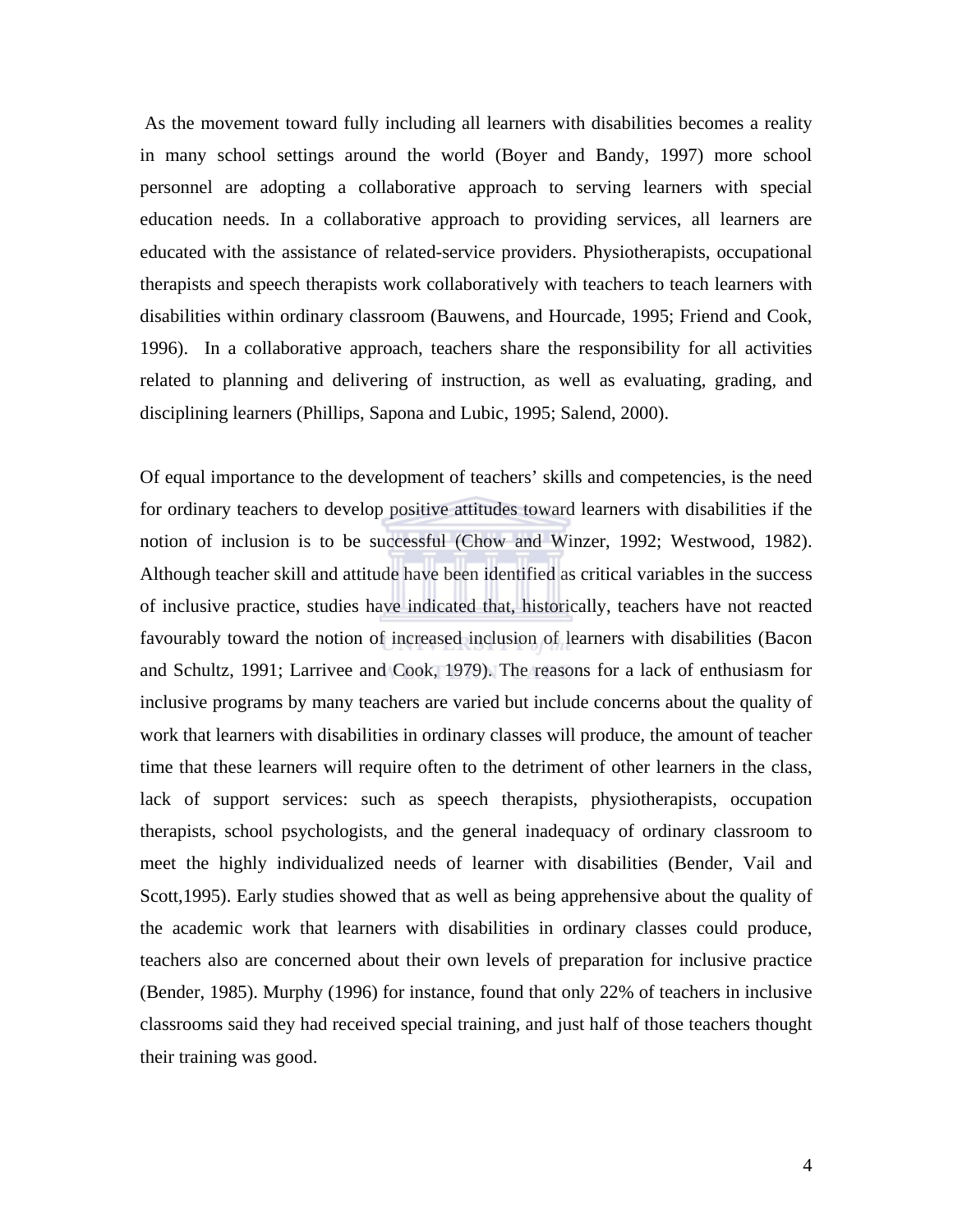The inclusion of learners with special education needs in ordinary schools is a focus of debate in education systems across the world. The Zambian government has affirmed a commitment to reducing the number of learners educated in segregated special schools and to move more of these learners into ordinary schools. "Focus on Learning" Department of Education in Zambia (1992) and "Educating Our Future" Department of Education of Zambia (1996) the Zambian government policies, establish targets that the government believes will move schools forward towards greater effectiveness in meeting special education needs (SENs). Increased inclusion is stressed along with more collaboration between special and ordinary schools. It is recognized that teachers in ordinary schools should embrace a change of attitude towards learners with SENs and for schools to reconsider some of their existing practices. In spite of all these policy recommendations in Zambia to these inclusive schools, the physiotherapy support for teachers in ordinary schools is not mentioned.

**THE TIME** 

### **1.3 STATEMENT OF THE PROBLEM**

Physiotherapists in Zambia are directly employed by the Ministry of Health and take up posts in hospitals and specialised institutions for learners with special education needs. With the policy of inclusion many learners with physical disabilities are being incorporated in ordinary schools. These learners with physical disabilities are deprived of the services of the physiotherapists because physiotherapists are not part of the policy of inclusion of the Ministry of Education Document "Educating Our Future" (1996) a key document in the policy of inclusion for Zambian schools. The physiotherapy support to the inclusive schools in Zambia is not mentioned in the Zambian policy. Therefore, there is a need to determine physiotherapy support for teachers involved in inclusive education.

#### **1.4 RESEARCH QUESTION**

What role do physiotherapists in Zambia have as a support service to teachers in ordinary schools in the inclusion of learners with physical disabilities?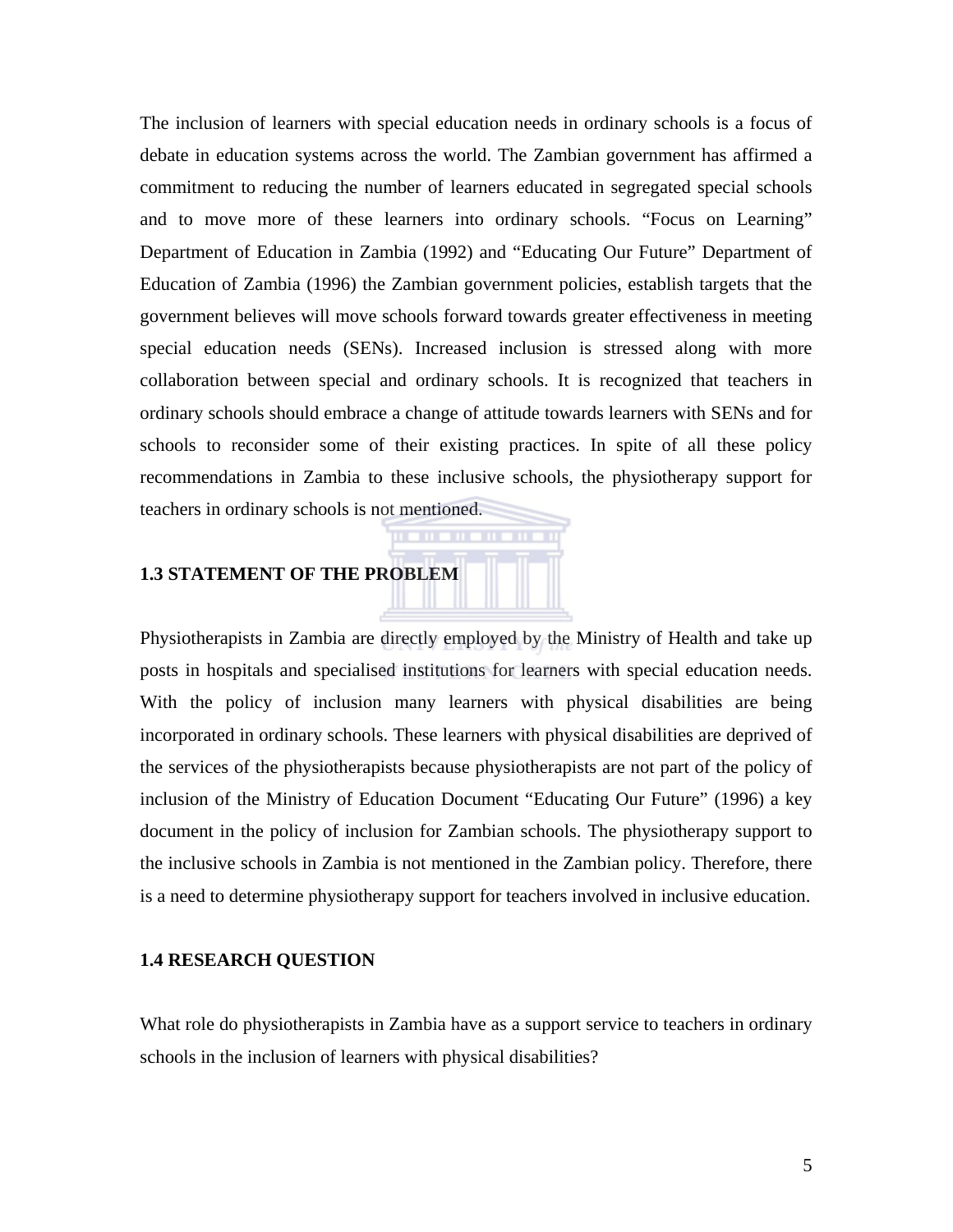#### **1.5 AIM OF THE STUDY**

To identify the physiotherapy support needed for teachers, to facilitate the inclusion of learners with physical disabilities in ordinary schools.

#### **1.6 SPECIFIC OBJECTIVES**

1. To determine what skills teachers need to be able to provide appropriate support for learners with physical disabilities in the classroom

2. To determine teachers' attitudes towards having learners with physical disabilities in the classroom.

3. To determine what support physiotherapists need to give to teachers.

#### **1.7 SIGNIFICANCE OF THE STUDY**

The findings of the study will inform physiotherapists and the education sector of the potential role of physiotherapists in inclusive education in Zambian schools and will contribute to the body of knowledge and literature on inclusive education.

#### **1.8 DEFINITION OF TERMS USED IN THETHESIS**

### **WESTERN CAPE**

**Physiotherapy** - is a "health care profession concerned with human function and movement and maximising potential. It uses physical approaches to promote, maintain and restore physical, psychological and social well being, taking account of variations in health status. It is science-based, committed to extending, applying, evaluating and reviewing the evidence that underpins and informs its practice and delivery. The exercise of clinical judgment and informed interpretation is at its core" (Chartered Society of Physiotherapy (2002:19).

**Physiotherapists -** work with learners having difficulty with gross-motor skills, mobility skills, posture, or range of motion. They help learners acquire the skills needed for functional mobility in the school environment. Physiotherapists train learners in the use of assistive devices, and may recommend environmental modifications that give learners more independence (CSP, 2002).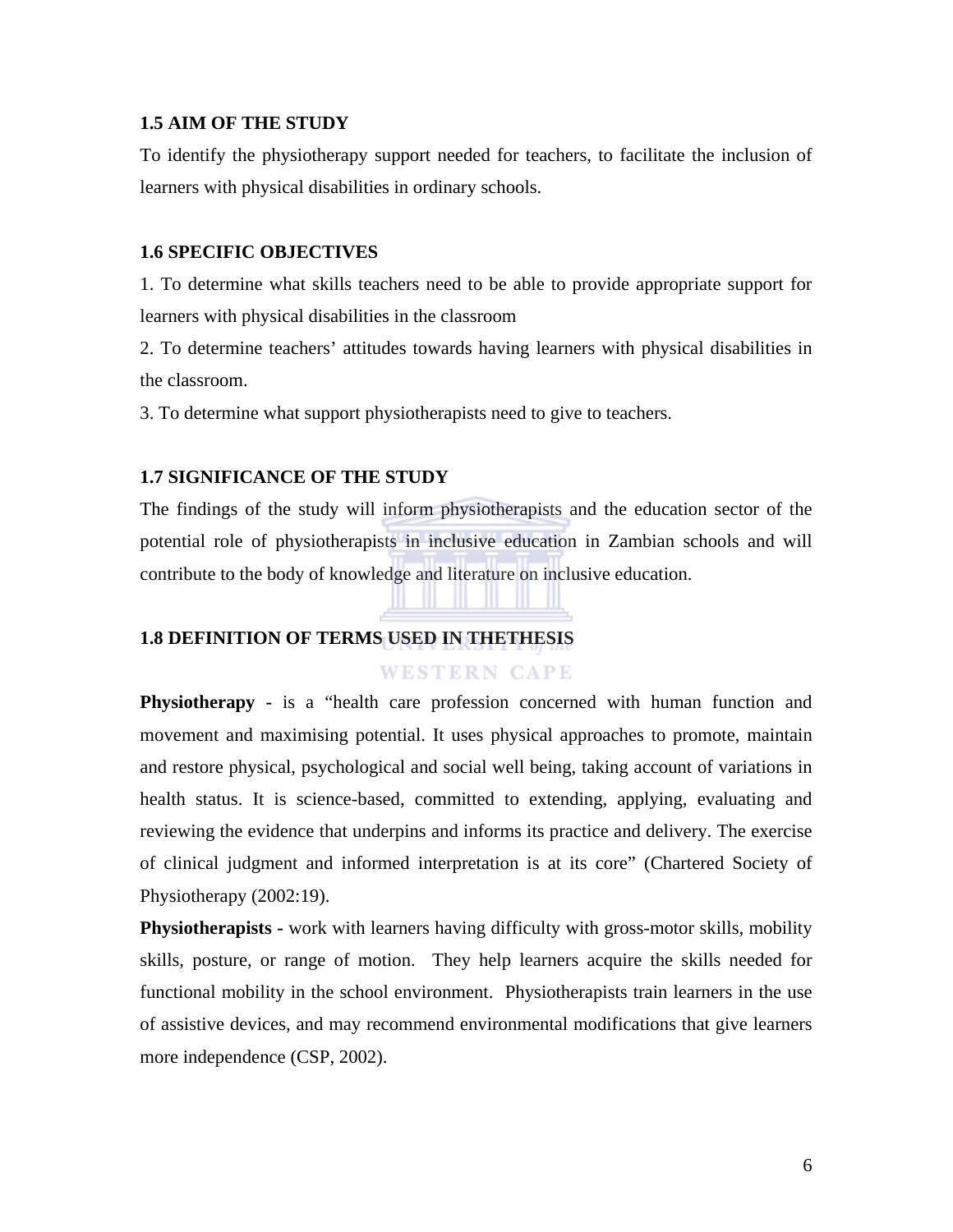**Disability** – denotes the collective economic, political, cultural and social disadvantage encountered by people who have a physical, sensory, intellectual or psychological deviation or loss and which results in restricted participation in the life situation (Coleridge, 1993). In the International Classification of Functioning, Disability and Health (ICF) (2001) the term serves as an umbrella term for impairments, activity limitation or participation restrictions.

**Impairment** – describes problems in body function or structure such as a significant deviation or loss (WHO, 2001).

**Learners –** children, youth, students at school.

**Special education needs** – The child has special education needs if he/she experiences difficulties in learning for one or other reason and might need some special support in order to learn successfully in mainstream schools. These learners could be referred to as having learning difficulties and/or disabilities (Engelbrecht, 1999).

**Attitude** - refers to inclinations to react in a certain way to certain situations, to see and interpret events according to certain predispositions or to organize opinions into coherent and interrelated structures (Badran, 2003).

**Rehabilitation -** is an active process by which those disabled by injury or disease achieve a full recovery or, if full recovery is not possible, realise their optimal physical, mental and social potential and are integrated into their appropriate environment (WHO, 2004).

#### **1.9 SUMMARY**

This chapter presented the background of the study; formulation of the problem, the objectives and the significance of doing research on the need of physiotherapy support for teachers in an inclusive education system in selected schools in Zambia. The terms used in the study were defined.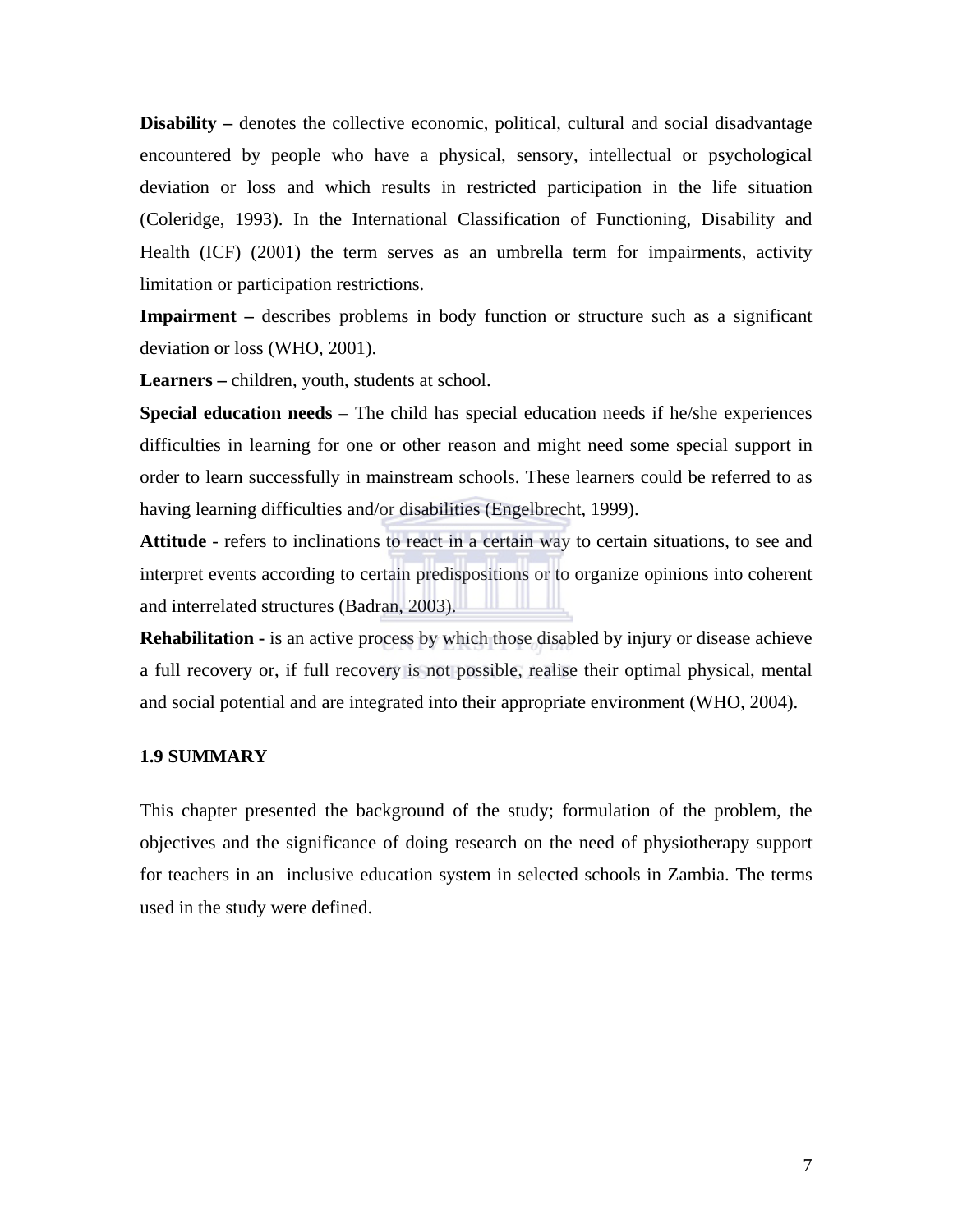### **1.10 OUTLINE OF CHAPTERS**

In chapter one the background of the study is described. The inclusion of learner with physical disabilities and the physiotherapy support for teachers in inclusive education are described.

Chapter two presents a review of literature that is relevant to the study. Some of the concepts highlighted include, learners with physical disabilities, inclusive education, the social and the medical models of disability, the teachers' needs in the classroom, the teachers' attitudes.

Chapter three highlights the research methodology of the present study. The research setting, selection of participants, inclusion criteria and study design are described. Analyses of data procedure are outlined. The chapter ends with the explanation of the ethical considerations for the study.

Chapter four presents the results and the interpretation of results. The responses obtained are an indication of the teachers' skills and their needs and the teacher's attitudes to having learners with physical disabilities in the classroom.

In chapter five major findings are summarized, discussed and compared with previous studies in the field and discussed in relation to the purpose and objectives of the study and relevant literature.

Chapter six consists of the conclusion, summary of the thesis, limitation of the study and recommendations based on the results, are highlighted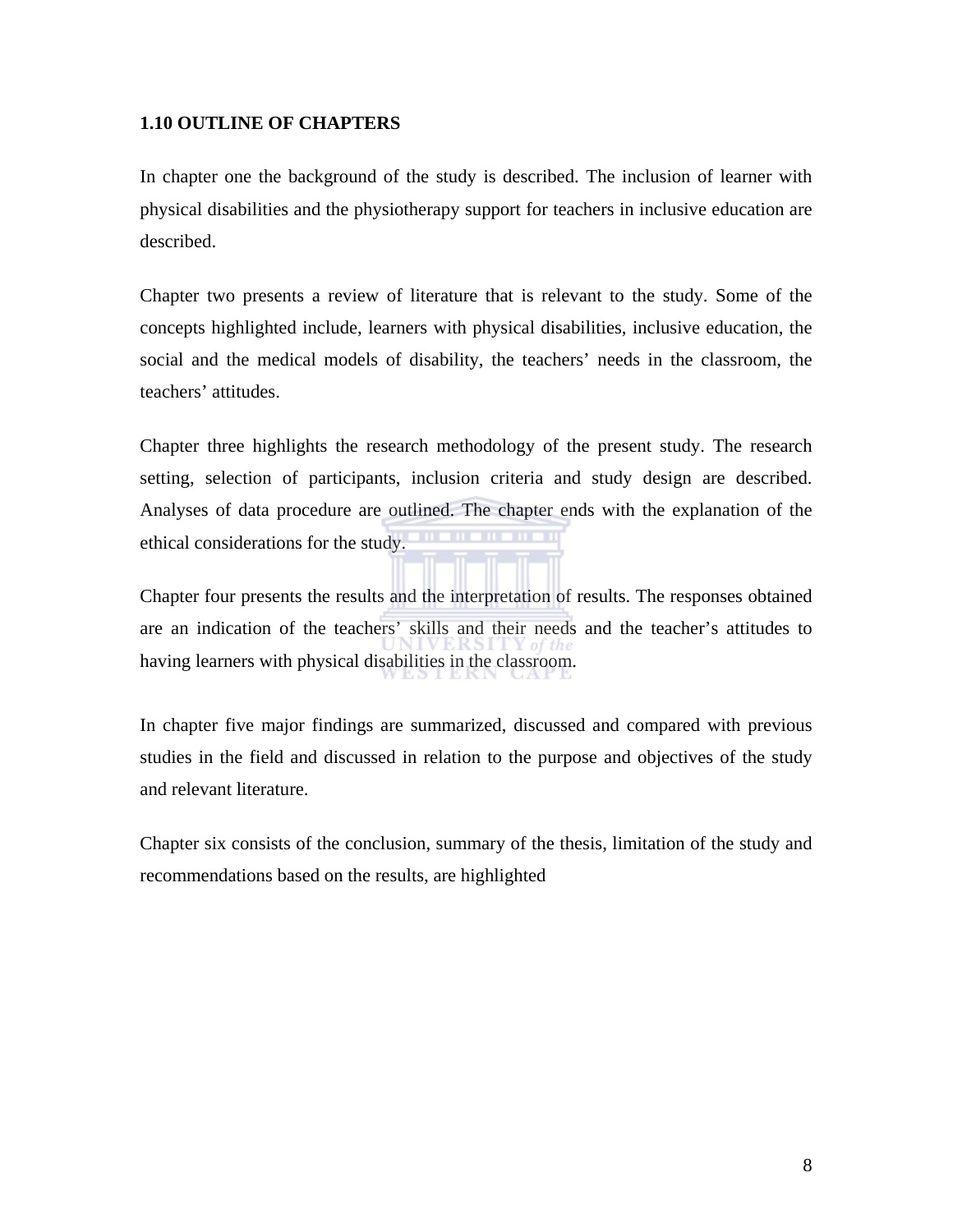## **CHAPTER TWO LITERATURE REVIEW**

#### **1.1 INTRODUCTION**

This chapter reviews literature related to the need for physiotherapy support for teachers in inclusive education: theoretical framework, inclusive education; social and medical models of disability; learners with physical disabilities; teachers' needs for skills and knowledge; factors affecting teachers' attitudes; teachers' training needs; education support services for teachers; intersectoral collaboration, physiotherapy support and summary.

#### **2.2 THEORETICAL FRAMEWORK**

Mouton (1996) said that scientific research does not take place in a vacuum; it forms part of the theoretical framework. The theoretical framework is the outmost frame of research which is the body of literature that is drawn on to situate the study (Merriam, 1998). This study will use the framework of eco-systemic perspective theory and inclusive education to situate the constructed realities and experiences of teachers and learners with physical disabilities in inclusive education, within their particular contexts.

#### **2.2.1 Eco-systemic perspective theory**

This theory evolved out of a blend of systems and ecological theories. The theory seeks to show how individual people/ learners are linked in interacting, interdependent and dynamic relationships in their particular social contexts.

"The eco- systemic perspective theory carries the characteristics that individuals are shaped in their social context. The way in which we feel, think and develop as an individual person is linked to social economic structures, cultures and political forces which make our environment. What is true in one social context may not be so in another social context. Similarly the special education needs and interventions in one socio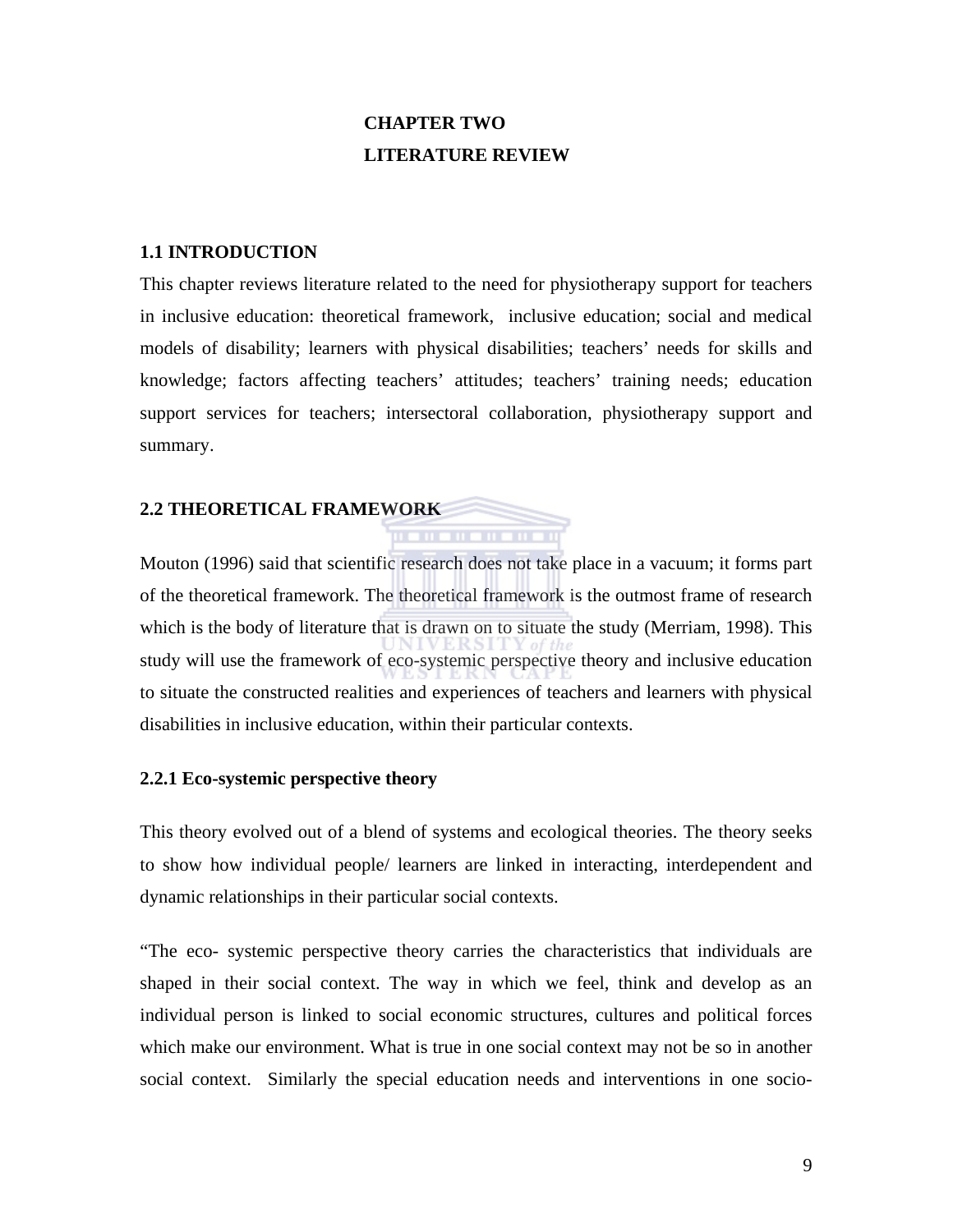economic context may not necessarily be applicable in the other" (Donald, Lazarus and Lolwane, 1997).

Different levels of groupings of a social context as a system can be seen where the functioning of the whole is dependant on the interaction of all parts. A fundamental part of system thinking is that cause and effect relationships are not seen as taking place in one direction only. Rather, they are seen as a circular interaction (Donald, Lazarus and Lolwane, 1997:4).

Donald, Lazarus and Lolwane (1997) further state that although remediation and intervention can reduce educational problems and the special needs of differently abled learners, it is unlikely to ever eliminate them. Ordinary classroom remediation or intervention in ordinary classrooms is a process of helping learners with learning difficulties to alleviate their learning impairments within ordinary classroom.

In the systems theory, change in one part of the system will affect changes in other parts and it is impossible to use an intervention in one part without putting the other into consideration. Pianta (1996) described the systems theory as a multilevel system that contains components which are related to each other. These components can be societies, families, schools, teachers, physiotherapists and learners. Pianta (1996) described a multilevel systems theory for understanding learner's development and learning within the context of four different system levels. The most distal level includes the culture and community within the specific systems of school and neighborhood. The next two levels include the smaller social groups, which encompass the classroom, peers, and family systems, and the dyadic systems, which encompass teacher, friend, and parent interactions with the learner. The final system level is the individual learner's biological and behavioral systems. All of these levels are interactive and affect each other in various idiosyncratic ways.

Pianta (1996) has indicated that an education system must consist of teacher, learner content, and context subsystems. Schools have their own systems and subsystems which can be used in shaping and limiting each other. In other words an individual learner is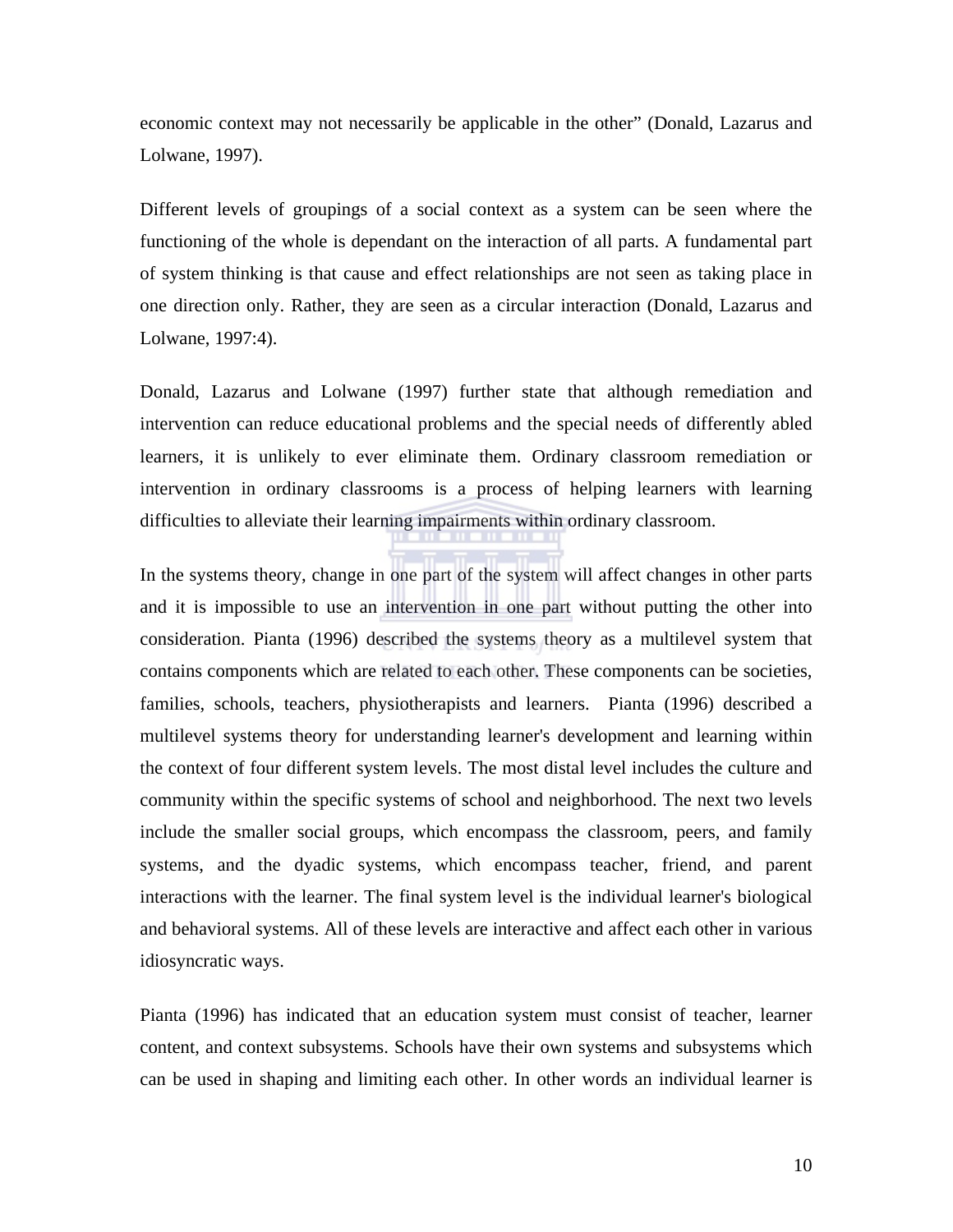seen as part of the school or the system and also the family, it is impossible to address his or her special education needs without considering the school, teachers, curriculum, society and family. The community, society, school and family are systems and staff in the school, peer groups are subsystems. Therefore, all these different levels of systems can indirectly or directly influence learners' development.

From an ecological perspective, human behaviour is viewed in terms of contexts in which the individual adapts, which are family, parents, school, community and the broader society. A school is a system which has different parts, consisting of its staff, learners, curriculum and administration. All these systems depend on each other. On the other hand ecological theories of learning focus less on the individual learner and more on the interaction or 'goodness-of-fit' between the learner and his or her environment. Ecological models operate within a concept of 'nested systems' or 'levels' often referred to as bio, micro, meso, macro exo and chronosystems (Bronfenbrenner and Morris, 1998).

 In such a model the learner is situated in the centre of the system interacting at various levels each of which are part of a larger system, for example, the level of the classroom (micro level), the level of the school not involving the learner directly (macro level) and society (macro level). Teaching strategies and approaches often focus at a micro level but acknowledge or incorporate activity at broader levels. The meso-system refers to the relationships between two or more settings in which the learner participates. Such an approach allows consideration of the role of such things as school or community culture in learning (Bronfenbrenner and Morris, 1998).

 In the schools there are systems which have different parts or departments, consisting of teachers, learners, curricula and administration. All these systems depend on each other. Similarly physiotherapists could be used as systems to bring about change in addressing special education needs of learners with physical disabilities in the school system through identifying the physiotherapy support needed for teachers as the study will provide. This ecological perspective theory and the systems theory both operate to bring about change to the environment.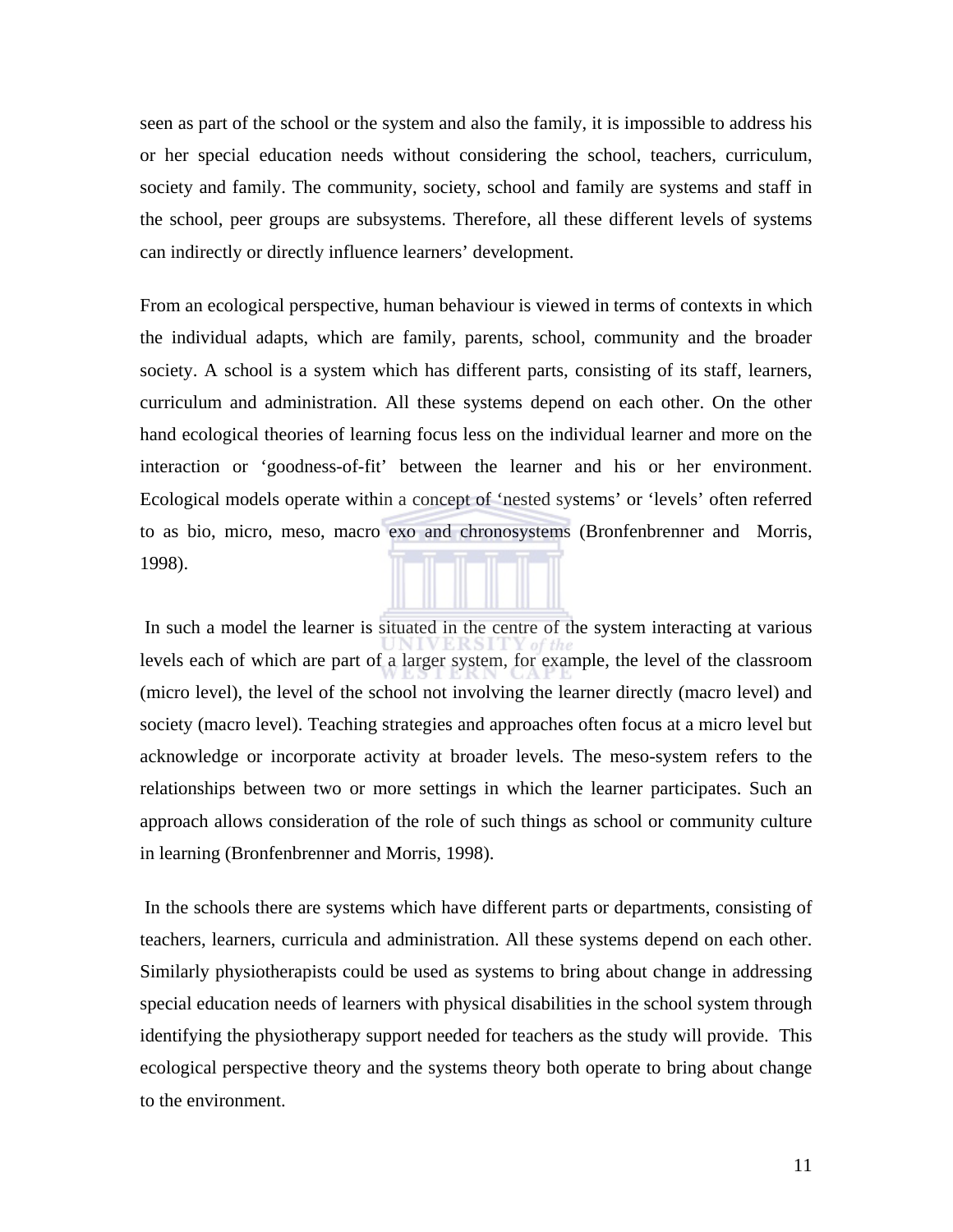The eco-systemic thinking broadens ones perspective from the traditional focus on the 'individual' to a broader social system in addressing the learners' special education needs and subsequently to identify the physiotherapy needs of teachers for the inclusion of learners with physical disabilities in inclusive education in Zambia. Therefore, this theory will provide the framework in the study.

#### **2.2.2 Inclusive education**

Inclusive education is a developmental approach seeking to address the learning needs of all learners with a specific focus on those who are vulnerable to marginalisation and exclusion (UNESCO, 2002). "The fundamental principal of inclusion is that all learners should learn together regardless of any difficulties or differences they may have. Inclusive education should recognize and respond to the diverse needs of learners accommodating all styles of learning. The school system should ensure quality education for all through appropriate curricula, organisation arrangement, teaching strategies and partnership with communities and there should be a continuum of support and services in regards to special needs encountered in every school" (UNESCO, 1994:5). The Salamanca Statement 1994 states: "Regular schools with this inclusive orientation are the most effective means of combating discriminatory attitudes, creating welcoming communities, building an inclusive society and achieving education for all; moreover, they provide an effective education to the majority of learners and improve the efficiency and ultimately the cost-effectiveness of the entire education system"(UNESCO,1994: para 2-5). Frequently the integration practice results in a learner with special needs being made to fit into the school environment or being rejected, whereas with an inclusive educational approach, the culture and curriculum of the school is flexible to include all learners whatever the extent of their special needs (Ainscow, 1997; Weddell, 1995; Norwich, 1996). In inclusive education the education approach is restructured and adapted to include learners with special needs (Engelbrecht, 1999). In this regard the classroom, teaching techniques, curriculum and assessment methods are adapted to meet the individual needs of all learners (Department of Education, 2001:17).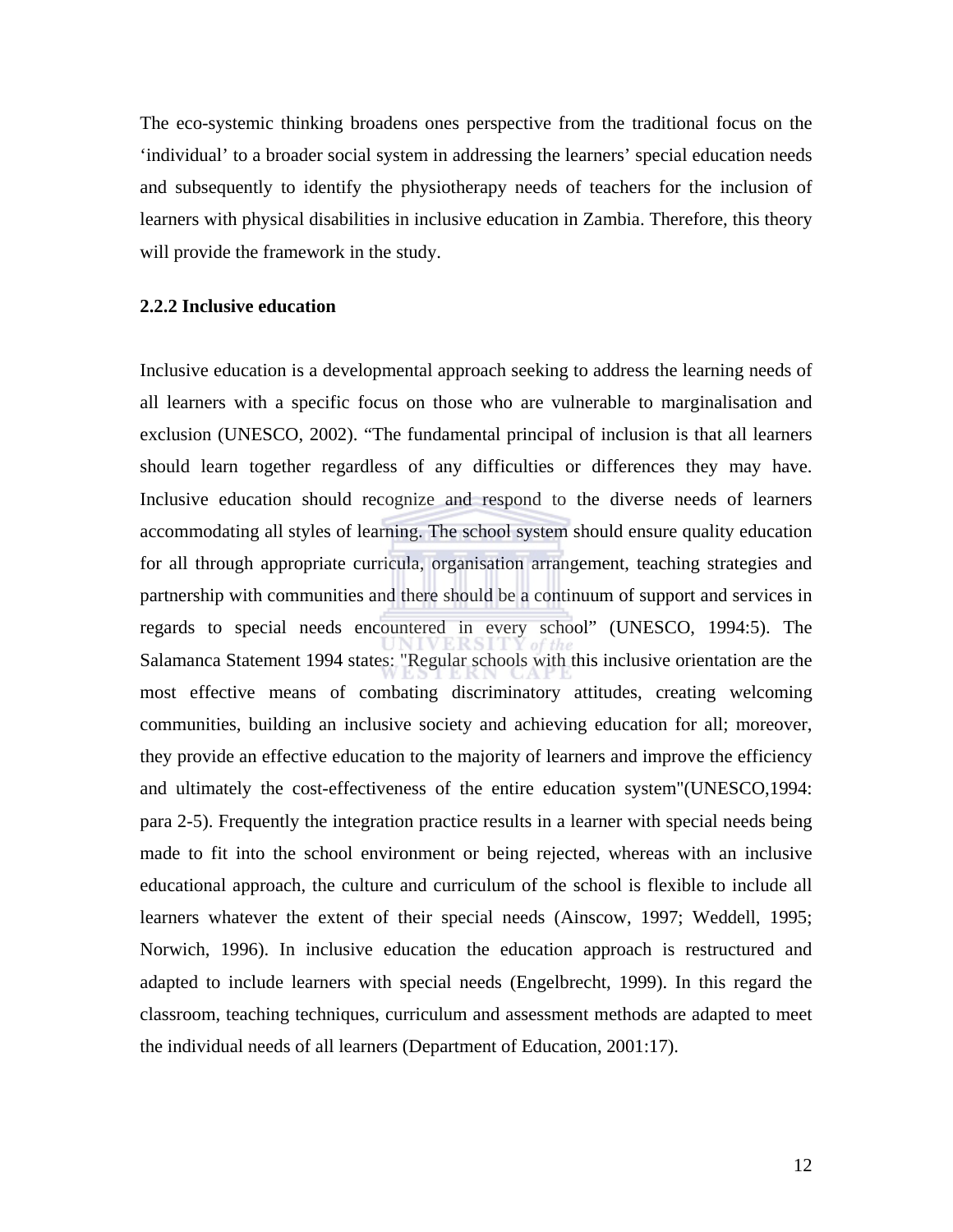The South African Education White Paper 6 (2001) states that there is a definite difference between mainstreaming and inclusion. Mainstreaming is about getting learners to fit into a particular kind of system or integrating them into the existing system, while inclusion is about reorganizing the system and respecting the differences among all learners and building on similarities. Mainstreaming is about giving some learners extra support so that they can be integrated in the ordinary classroom. Therefore mainstreaming education is all about seeing the learner as a problem, who cannot respond, cannot learn has special needs and differs from the other learners. Inclusive education sees the education system as a problem that may result from the teachers' attitudes, inadequate training, rigid curriculum, inaccessible environment, lack of parent involvement, lack of equipment and lack of support to the school and the teachers. Inclusive movements suggest that every one be included and be involved in decision making of the neighbourhood school.

Inclusion according to the Education White Paper 6 (2001) on the other hand, is about supporting all learners, teachers and the system as a whole so that the full range of learning needs could be met. Here the focus is on teaching and learning factors, with the emphasis on the development of good teaching strategies that would be of benefit to all learners. Mainstreaming focuses on changes that need to take place in the learners, while inclusion focuses on overcoming barriers in the system. From the above comparison it could be deduced that mainstreaming emphasises the change in the individual "learner" whilst, inclusion deals with the change in the learning system or school environment.Therefore, inclusion is a far more positive approach than mainstreaming.

. . . . . . . . . .

Inclusion has become one of the contentious issues in the field of education (Clough and Barton, 1995). It has had a major impact on the role of the ordinary teacher who is required to cater for the needs of diverse group of learners (Fuchs and Fuchs, 1999). Engelbrecht (1999:5) states: "inclusive education promotes a single system of education dedicated to ensuring that all learners are empowered to become caring and competent citizens in an inclusive changing and diverse society," Booth (1996) expects society to facilitate the acceptance of learners who do not fit in the school system by accepting them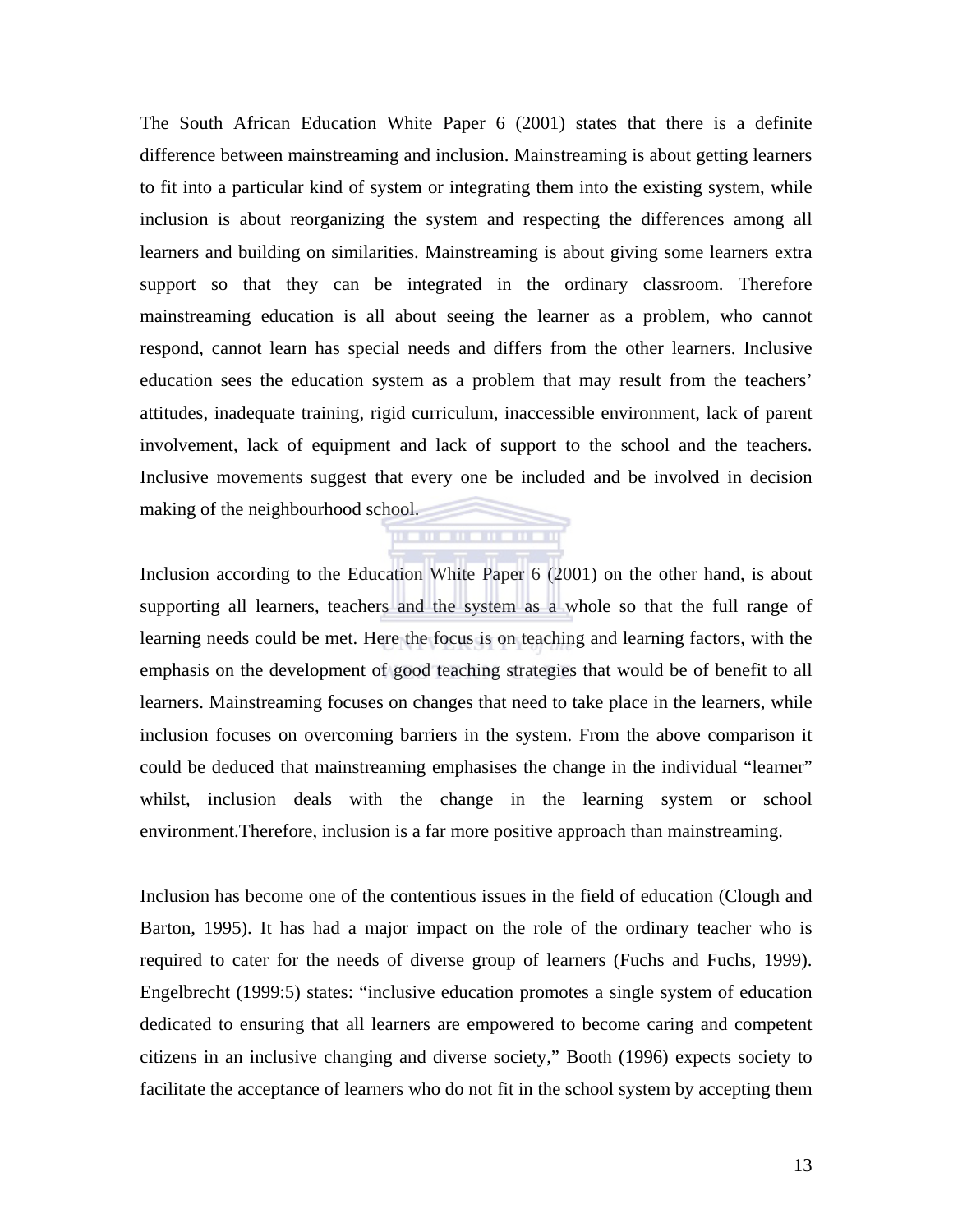as they are. UNESCO (1994:5) states that: "all learners should learn together regardless of difficulties and differences." The goal of inclusion is not to erase differences, but to enable all learners to belong within an educational community that validates and values their individuality (Stainback and Stainback, 1994: 489).

Wilson (2000) suggests that an inclusive school is community based and reflects on the community as a whole. It is barrier free and membership of the school is open, positive and diverse. It promotes collaboration, equality and democracy. Stainback and Stainback (1992) state that inclusion should be practiced in the community as well as in the schools. In some developed countries learners with special education needs have been accepted to be educated in ordinary schools (Ashman and Elkin, 1998). Putman, Spiegel and Bruinisk (1995) argue that the full range of placement options including special schools, special classes should be retained. Schumm and Vaughn (1995) suggest that choices be made concerning the appropriate educational place for each individual learner. The new South African Constitution (1994) and The White Paper on Education and Training (Department of Education, 1995) refer to inclusion as a "human right," the principal of inclusion within education operates within a framework of a human rights approach, which emphasizes that all learners have access to education.

The White Paper 6 (2001: 4) of the Ministry of Education in South Africa confirms its commitment to address the special needs of learners with disabilities. It states: "It will hold out great hope that through the measures put forward in the White Paper, they will be able to convince the thousands of fathers and mothers of some of the 280,000 disabled learners who are less than eighteen years and are not in school, that the place for these learners is not of isolation in dark backrooms. It is with their peers in schools on the play grounds, where they become part of the local community and cultural life and part of the reconstruction of the country."

### **2.2.3 Social and Medical model of disability**

A paradigm shift in education thinking has taken place and people realize that segregation is a form of discrimination and of exclusion and there is a need to restructure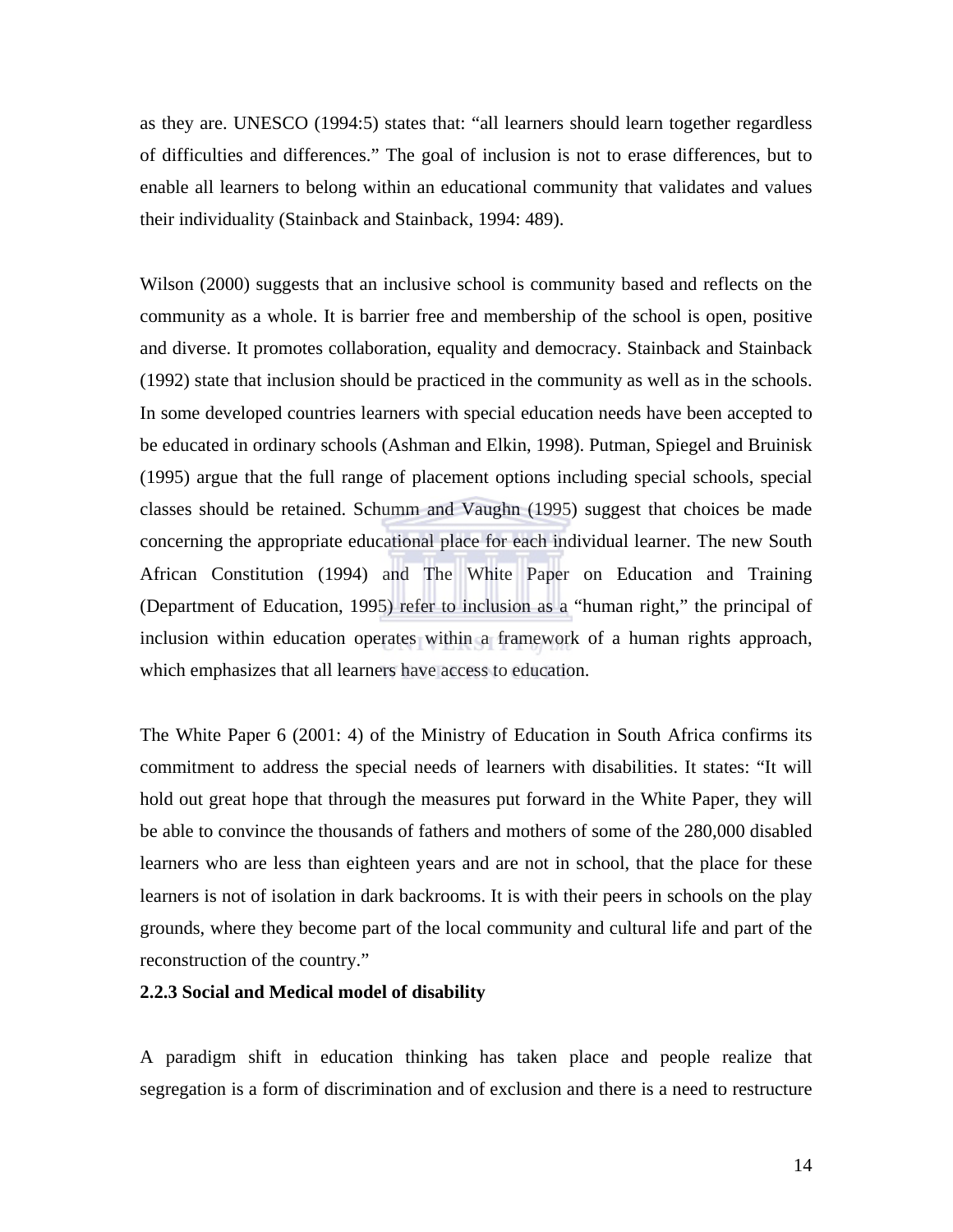and redesign the education system (UNESCO, 2002; Van-Niekerk, Duncan and Shefer and Deleray, 1997). Learners with disabilities were segregated from mainstream of society, thus persons with disabilities were viewed as helpless individuals in need of care and treatment (Oliver, 1998). The shift in education thinking characterised a shift from the medical model to the social model of disability. The social model of disability had its origins in the 1970's when people with disabilities started to use their experiences to show that disability was rooted in society's failure to make allowances for their other differences. That indicated a move towards an understanding of disability that was situated in a wider social context. Disability is understood as a social and developmental issue rather than a medical one. The social model makes the important distinction between impairment and disability. Impairment refers to an individual's biological condition, while disability denotes the collective economic, political, cultural and social disadvantages encountered by people with impairments (Coleridge, 1993). The social model moved beyond the personal limitations that impaired individuals could face, to social restrictions imposed by unthinking society (Oliver, 1998). The social model therefore implies that the reconstruction and development of our society involves a recognition of and intention to address the developmental needs of disabled persons within a framework of inclusion. The social model encourages self independence and self esteem for an individual to stand on ones feet.

The medical model of disability means that non disabled people who provide services to the persons with disabilities usually control organizations for persons with disabilities. The medical model therefore disempoweres and isolates the persons with disabilities from mainstream of society. The problem of rehabilitation based on the medical model is that it focused on the individual's impairment without relating to the overall social and environment context. Hartley (2001) argues that the solutions between the medical and social model is in the form of a universal or comprehensive model of rehabilitation. Hartley asserts that that tension is necessary for the development of rehabilitation and that it needs to be harnessed constructively. Coleridge (1993) and Hartley (2001) propose a need for health professionals to give wider recognition to the social model in service provision and research. Bricher (2000) states that health professionals have played a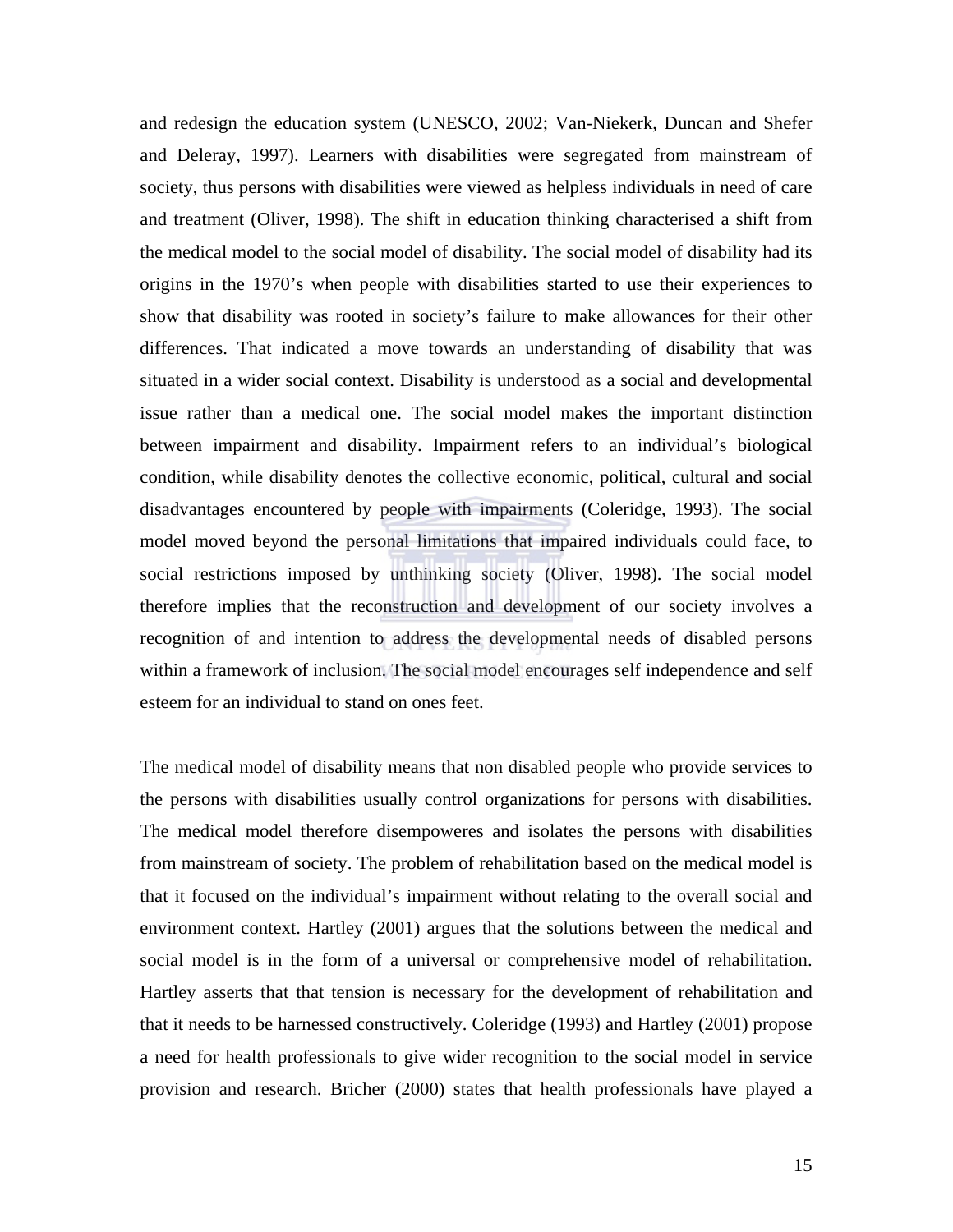significant role in the marginalisation of people with disabilities while Kitchin (2000) argues that research which used the medical model as an approach, presented the researcher as the expert on disability issues. Coleridge (1993); Kendall, Buys and Larner (2000) suggest that professionals should change their attitudes. They argue that there is a need for them to develop a new professionalism which involved a change in their reductionist, imposed approaches to rehabilitation.

Inclusion and the social model of disability both work to overcome barriers in the school systems and environments so that learners with physical disabilities could be included into mainstream classrooms and into their communities. It is the responsibility of the society at large to make the environmental modifications necessary for full participation of learners with physical disabilities in all areas of social life. The issue therefore is an attitudinal one requiring social change, which at the political level becomes a question of human rights. Inclusion and the social model of disability both promote equality and democracy for learners with physical disabilities (WHO, 2002).

# **2.3 OBSTACLES TO INCLUSION WESTERN CAPE**

#### **2.3.1 The physical environment**

Zola and Foucault as cited in Law and Dunn (1993) have written about influences from the physical, social, cultural and institutional environments that restrict learner's activity and participation. The physical environment of the school would be a barrier to learners with physical disabilities, if it is inaccessible. An additional area of accommodation needed for these learners relates to the potential architectural barriers within the classroom and the school at large. This applies to the surrounding terrain, school buildings and classrooms. The way the school is built could be a barrier to learners using wheelchairs if there are no ramps leading to classes and doors should be wide enough to accommodate learners in wheelchairs (Lazarus, Donald, Engelbrecht, 1999)

As with any innovation or educational reform effort, the successful inclusion of learners with disabilities requires fundamental change in the organizational structures of schools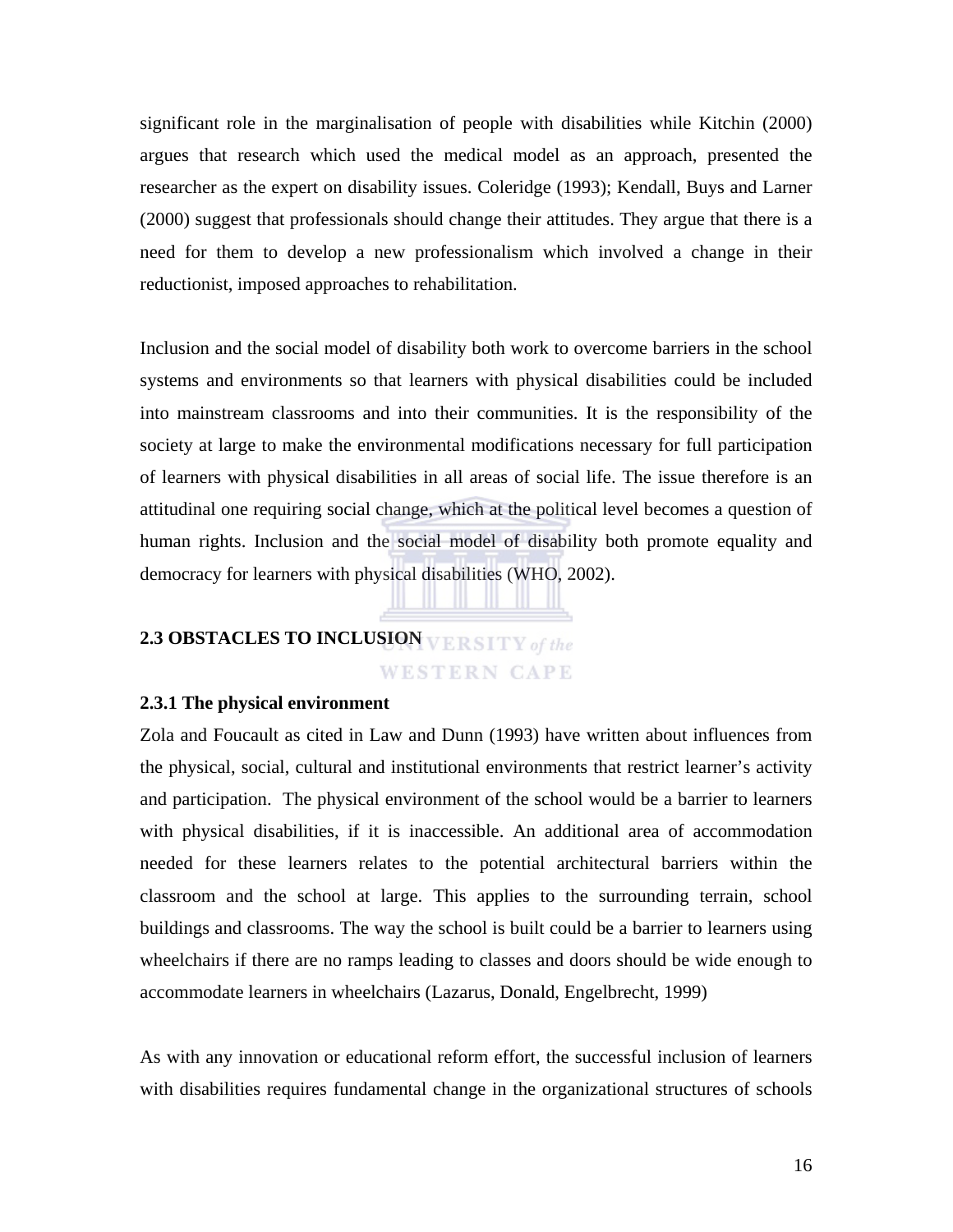and in the roles and responsibilities of teachers. Change in schools can be difficult, however, given school structures that promote traditional practices and provide little support for innovation (McLeskey and Waldron, 2000; Scruggs and Mastropieri, 1996). The initial barrier experienced by some learners with physical disabilities is getting to the place of learning. For many the inaccessibility of buildings is a problem. Therefore certain arrangements have to be made to the school environment to make these learners with physical disabilities move freely within the school environment (CISE, 1998). Lazarus, Donald, Engelbrecht, 1999 maintain that "The physical space of the schools does not only relate to disability. If co-operative teaching and learning are to occur, schools and classrooms need to be built to accommodate both flexibility and cooperative methods of teaching and learning. This requires sufficient space as well as flexibility of space regarding tables and chairs and other equipment…" (Page 50). The learners' mobility needs reflect the means by which he or she moves from one location in the school or community to another. Therefore teachers should address each learner's needs according to the manner in which he or she moves as well as need for additional mobility equipment such as a walking stick or walking frame. If the learner will be using the wheelchair, then cushions pads and straps will need to be used to facilitate his or her ability to sit in the midline position with ankles and knees, hips flexed at the right angle. They need to be checked daily for potential problems regarding appropriate fit (Engelbrecht, 2001).

#### **2.3.2 The psychological environment**

Design limitations are not the only important influences in the creation of disabling environments for learners. Segregation of learners in the society is considered an important determinant (Foucault, 1977). In inclusive education psychological environments can be deduced from the general culture of the school because of its attitudes, norms and values. Hence, the general culture should reflect the school values, norms which embody the principles of inclusion. Inclusive norms and values should be practiced throughout the school life. Teachers' negative attitudes towards learners are regarded as an obstacle in developing an inclusive school (Engelbrecht, 2001). Learners with disabilities often experience isolation in their daily environment and they learn that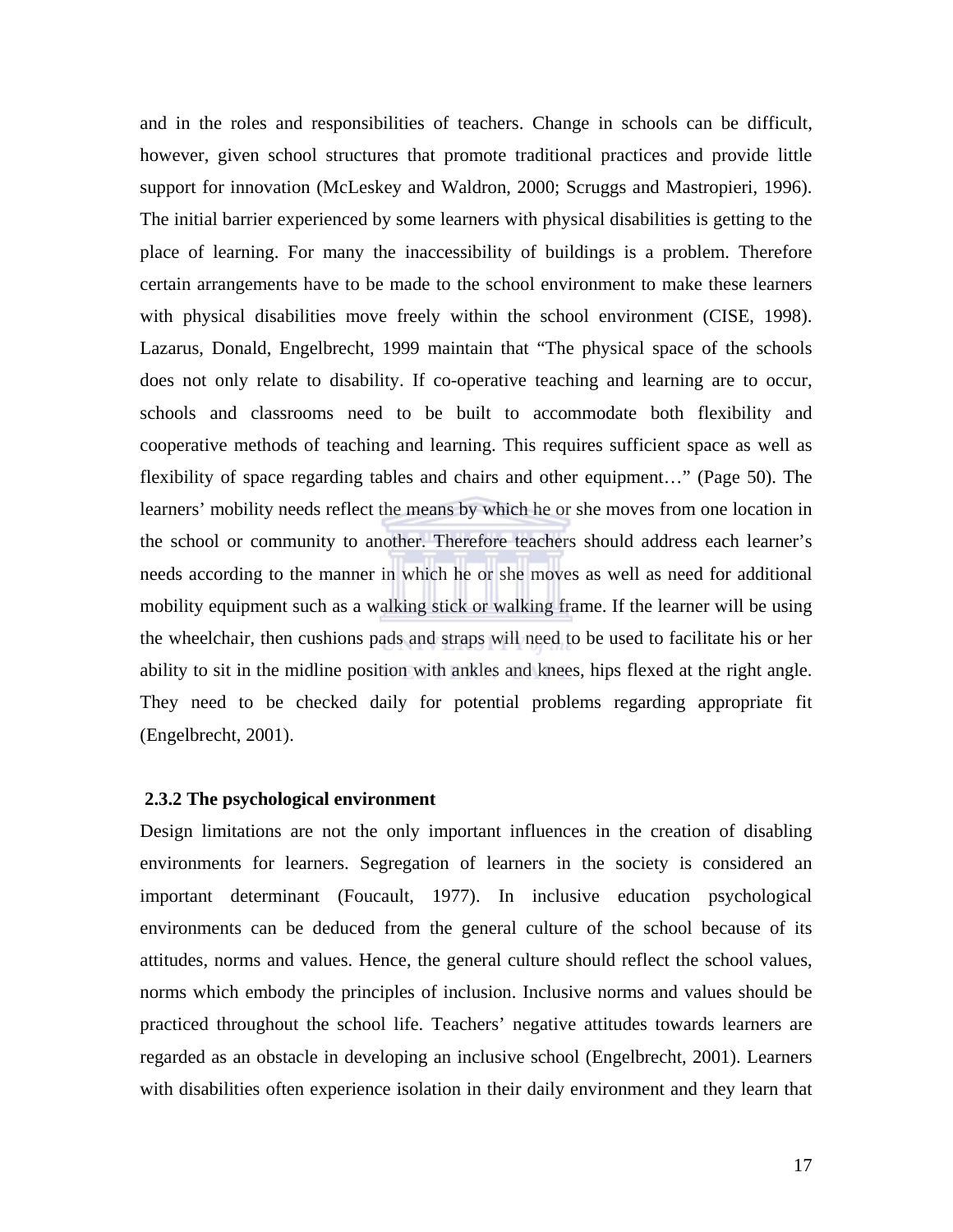they are abnormal, different from society's "norm'. The learners with disabilities, however, experience social injustice and are not supported by the moral principles (Gliedman and Roth, 1980; Law and Dunn, 1993).

#### **2.3.3 The curriculum**

In order to meet the needs of learners in inclusive education the curriculum should be flexible regarding the teaching and learning process and to ensure that the diverse needs of learners are addressed and met (UNESCO, 2002). All learners, with special educational needs for example learners with physical disabilities should have access to a broad, balanced and relevant curriculum. Effective teaching and learning for learners with special educational needs including learners with physical disabilities should be suitably differentiated and emphasize active learning. It should encourage respect for the environment. Opportunities to promote learners' self esteem should be developed (UNESCO), 2003).

In helping all learners, the curriculum and teaching approaches should address learner's individual needs, motivations, learning patterns and interests. Planning and implementing learning experiences should be appropriate to the age of the learner as well as their cognitive, social and emotional levels of functioning. Progress at all levels should be carefully monitored through a range of appropriate assessment strategies that inform further learning and development. Learners' own ideas and views about learning opportunities should be taken into account. Equal values and flexibility in the design and delivery of the curriculum and in the evaluation of the learners' progress should be seen as an appropriate response to the diversity of learners' needs. All curriculum arrangements should promote inclusion and have equal value (UNESCO), 2003).

#### **2.4 LEARNERS WITH PHYSICAL DISABILITIES**

Disability Services for Students, USA (1997: 2) states physical impairment includes "any physiological disorder or condition, cosmetic disfigurement, or anatomical loss affecting one or more of the following body systems: neurological, musculoskeletal, special sense organs, respiratory, including speech organs, cardiovascular. Loss of mobility and hand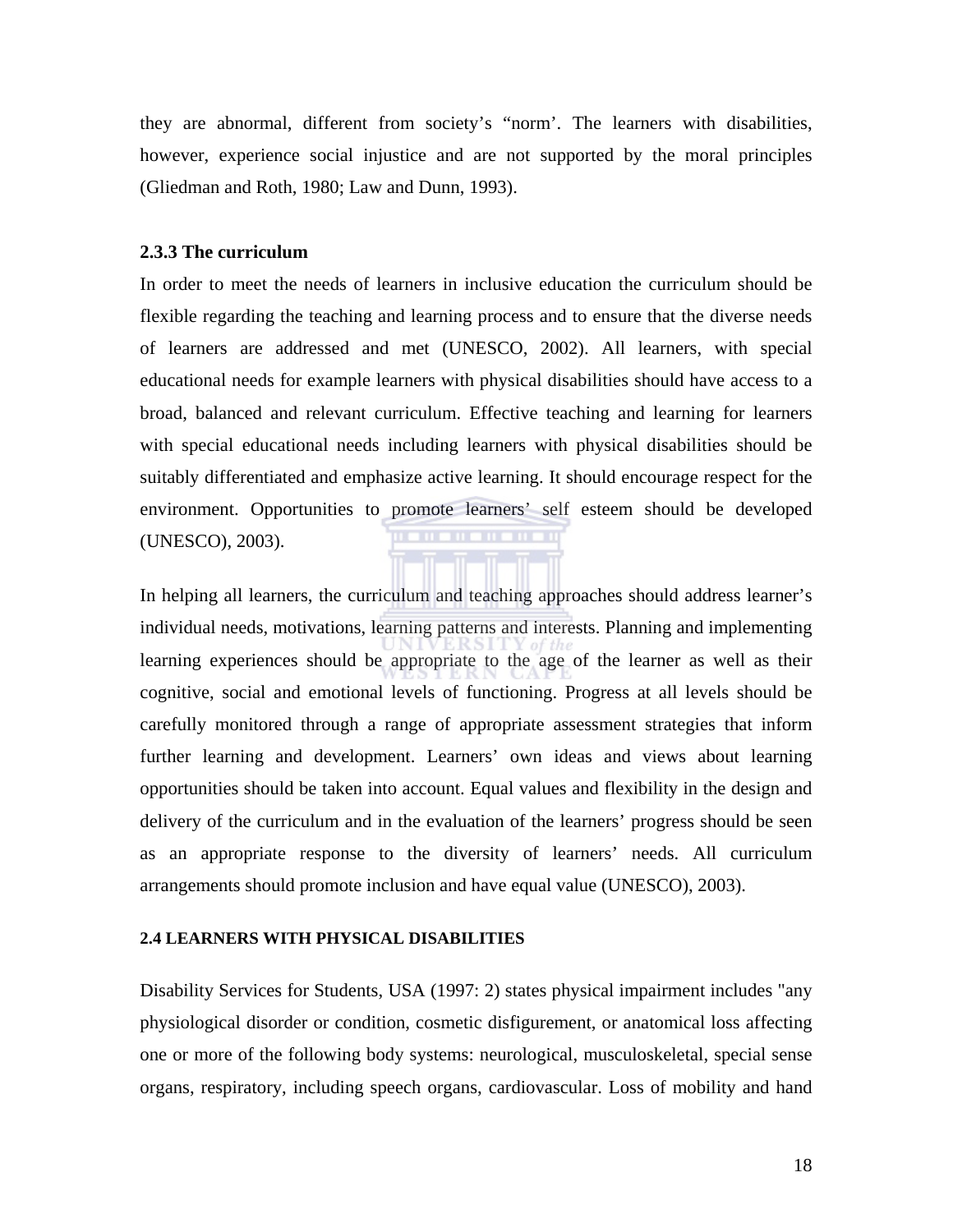functioning are examples of two impairments that may affect a learner's classroom performance."

 "The learners with physical disabilities have the same range of intellectual abilities as the population as a whole. Much physical impairment can take many different forms. They can be temporary or permanent, fluctuating, stable or degenerative, and may affect parts of the body or the whole of it. The learners may have experienced barriers to learning that relate to negative perceptions of disability and low expectations. The learners would have missed out on vital stages of learning during their schooling, affecting language acquisition and the development of literacy" (Center for Innovation in Special Education, 1998:3). Learners with physical disabilities may have a number of issues which impact on their ability to perform educational activities, may be unduly impaired by limitation which could affect eye hand co-ordination, range of arm movement, head and trunk control, arm strength, overall stamina and endurance, reaching and grasping, speech, muscle tone (Engelbrecht, 2001). Learners may also have difficulty getting to or from class (i.e. transportation difficulties) for learners with problems with hand function, increased time may be needed in and out of class for writing assignments. As a result of the extra physical effort required to perform tasks, some learners may become easily fatigued. Some learners may be taking medication that adversely affects their concentration and performance (Disability Services for Students, University of Oregon, USA, 1997; Engelbrecht, 2001).

Farlow (1996), Clark, Field, Patton, Sitting and Brolin (1994) suggest that where schools are prepared to accept the challenge of full inclusion it is vital to provide appropriate teaching programmes for learners. Farlow (1996) further states that schools should continue to provide services to the learners with special education needs but have to network if they require information and specialized support. Learners with physical disabilities face a lot of challenges when trying to access ordinary schools. Attitudinal barriers from society lead to social exclusion and reinforcement of negative attitudes. In this regard Lazarus and Donald (1995) recommend a framework of the provision of support to the learners which would be holistic, integrated and require inter-displinary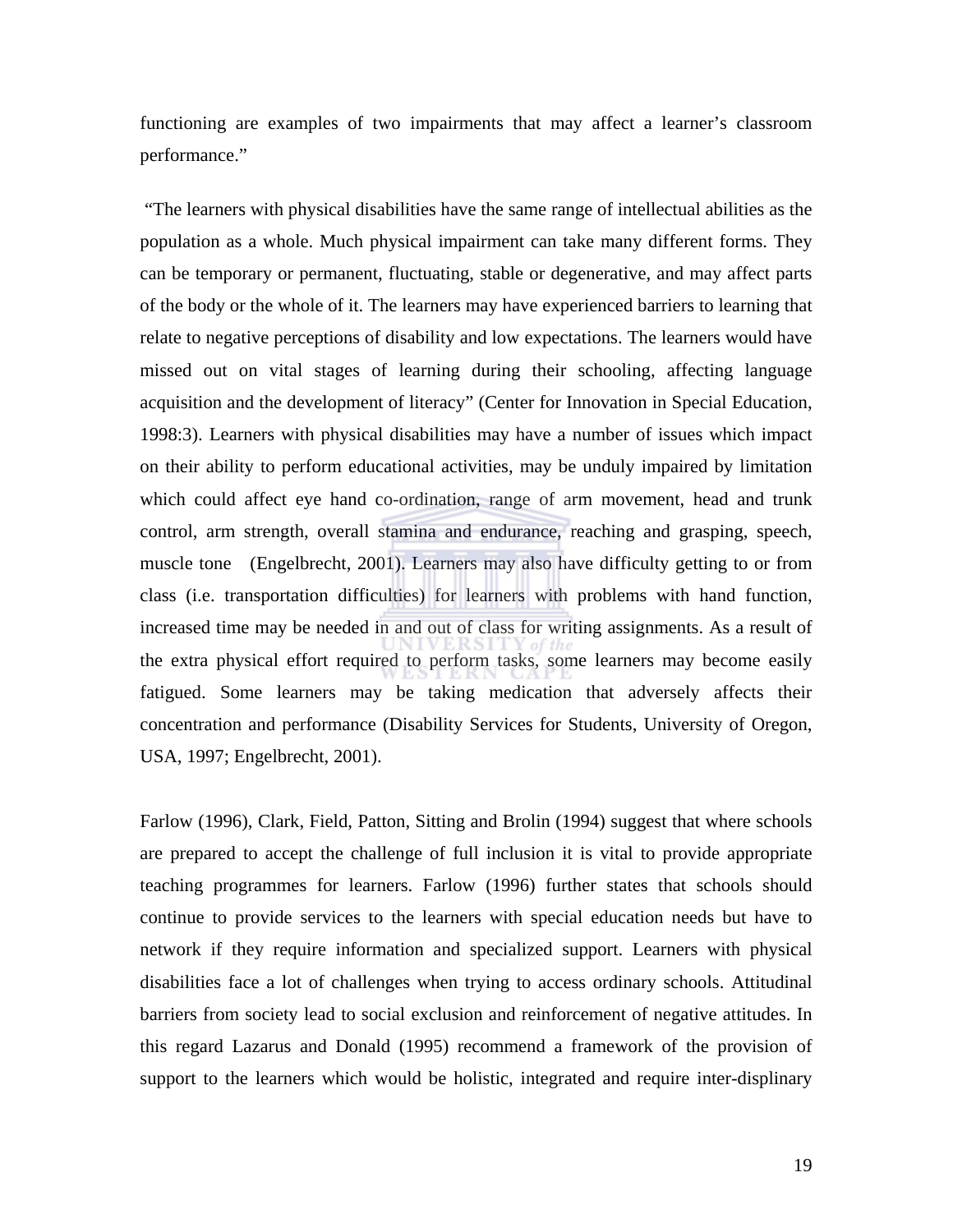and inter-sectoral collaboration between various sectors. Addressing the education needs of learners with physical disabilities in ordinary education setting requires teachers to accommodate and provide reasonable solutions in the instructional process. Accommodation allows these learners to learn and perform in concert with their chronological age peers. Areas of potential educational consideration include, mobility, physical management and positioning, placement of instructional material and adaptation and assistive devices. Physical management of the learners is necessary in order for them to carry out education activities and daily routines. Appropriate physical management refers to procedures that allow teachers to lift and handle learners with mobility disorders without hurting themselves or the learner in the process (Engelbrecht, 2001).

#### **2.5 TEACHERS' NEEDS FOR SKILLS AND KNOWLEDGE**

It has been widely documented in the academic literature that the success of the inclusive movement thrives largely as a function of teachers' willingness to work with learners who have disabilities (Bender and Vail, 1995; Schumm and Vaughn, 1995). Teachers are primarily responsible for learners with physical disabilities who are placed in their classes (Semmel, Abarnathy, Butera, Lesar and Scott, 1991). Nevertheless, teachers at the service and pre-service levels have frequently expressed that they feel inadequately prepared to teach learners with disabilities who are in their inclusive classes. In particular, teachers report that they are unable or unwilling to adapt their teaching to meet the needs of individual learners (Semmel, Abernathy, Butera, Lesar and Scott, 1991; Hutchinson and Martin, 1999).The issue of inclusion of learners with physical disabilities in the ordinary classroom is one that must be considered with care and detachment. Many teachers have expressed reservations about inclusion of learners with physical disabilities despite its advantages (Hutchinson and Martin, 1999). Schumm and Vaughn (1991) found that many teachers perceived classroom adaptations as being more desirable than feasible. Schumm and Vaughn (1997) further suggested that there was growing emphasis on inclusive education which poses a challenge to all involved with learners with physical disabilities.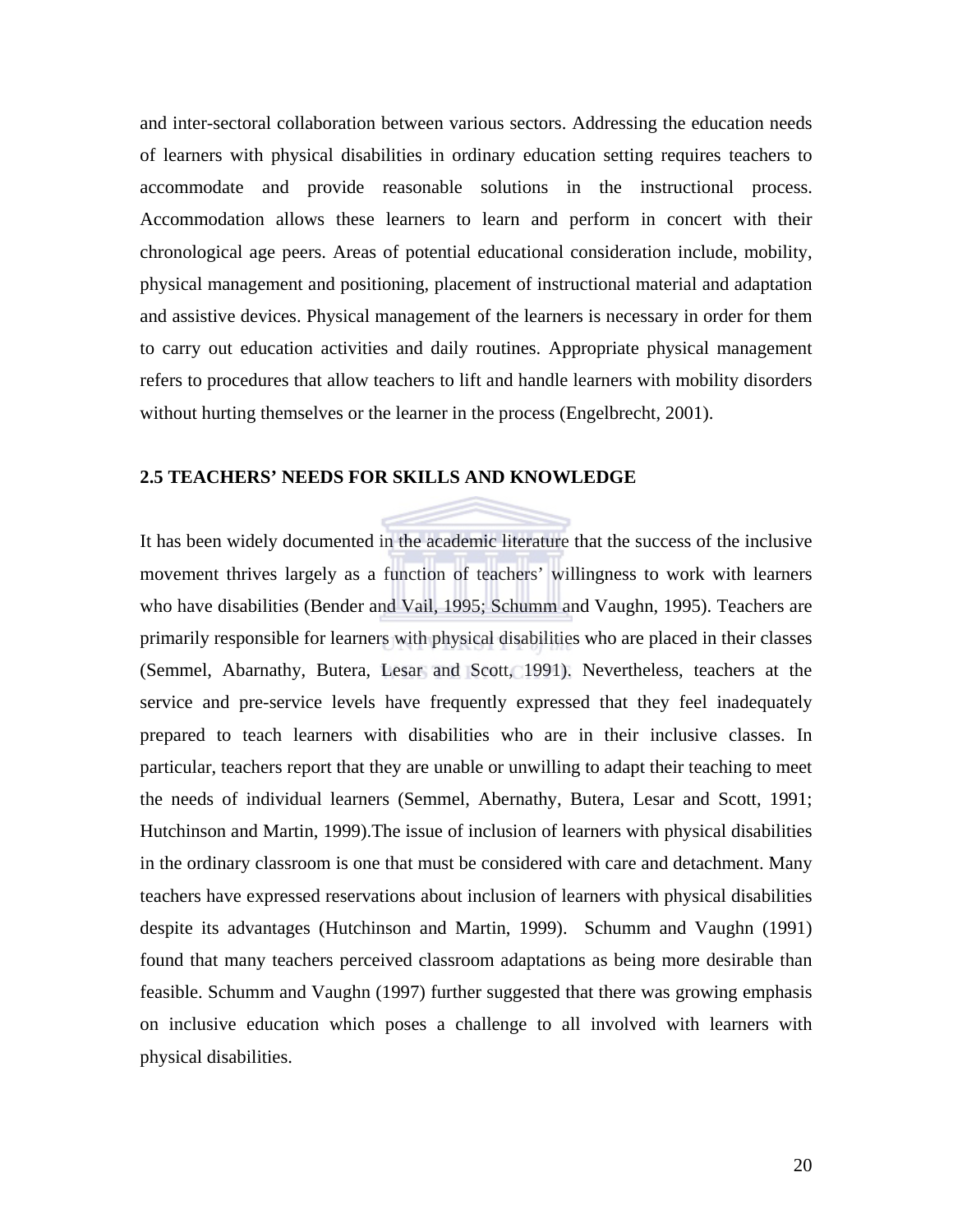Alper and Ryndak (1992) state that in inclusive schools opportunities exist for learners to imitate socially accepted behaviour, providing the basis for living and working in society. This highlights how consultations between physiotherapists and teachers could improve learner's ability to function effectively in school. Teachers and physiotherapists are the key participants in helping learners feel like class members (William and Downing 1998). Abosi and Molosiwa (1997) point out that inclusion of learners with physical disabilities in ordinary classrooms has many implications for teachers and planners. Therefore, it requires additional support for teachers, additional teaching materials and modification of infrastructure. Safarik (1997) states that placement of a learner with a physical disability in ordinary classroom without the relevant provisions could be frustrating for both teacher and the learner.

The multidisplinary team and the process of consultation should be important vehicles for bringing knowledge to the classroom (Bundy, Niehues, Mattingly and Lawler, 1991).This perspective is supported by Engelbrecht (2001) who states that professionals like physiotherapists should be involved in building a positive teaching and learning environment and responsive curricula to minimise and address barriers to learning and development and promote the well being of all learners. She further notes that the involvement of health professionals and learning support specialists within the school context enables and encourages them to contribute towards the development of a healthy teaching and learning environment and a culture of tolerance and inclusion.

Research suggests that many teachers are questioning their knowledge and skills for adequately planning and instructing learners with special needs in their classrooms (Schumm and Vaughn, 1991). With the increasing diversity and numbers of learners with special needs served in ordinary classrooms, teachers need more knowledge about who these learners are and more skills training that has been shown to be effective with such populations. Teacher preparation programs are continually challenged to rethink their practices and revamp their strategies to prepare future teachers with the skills they need to meet the instructional needs of learners that are increasingly culturally and instructionally diverse (Schumm, Vaughn and Kouzekanani, 1993). Knowledge about the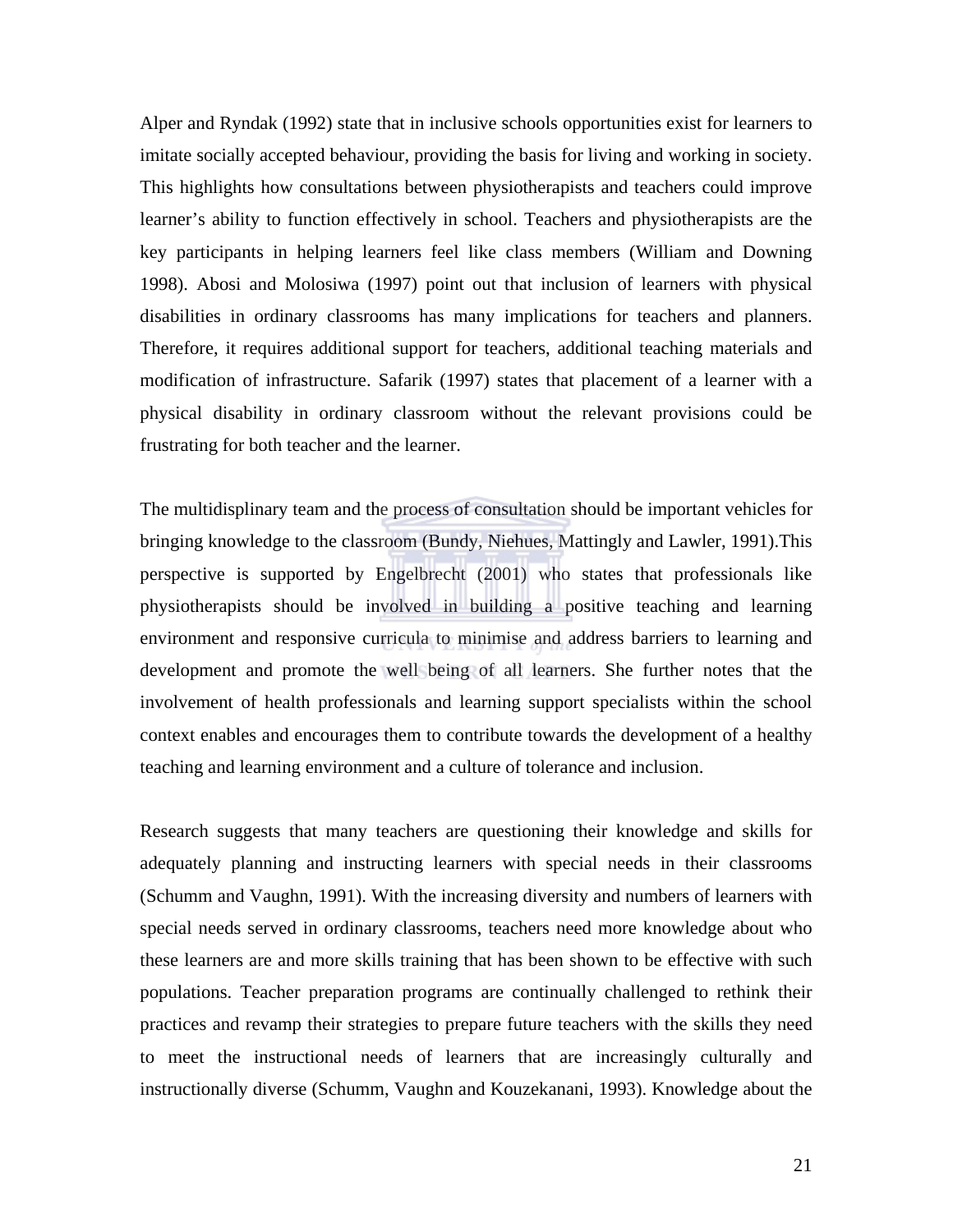characteristics of various disabilities and the ability to adapt one's teaching to meet the needs of learners with disabilities in ordinary classroom are essential responsibilities of the teachers. Providing the kind of preparation and training that teachers need to be effective catalysts of the inclusive movement begins at the pre-service level, before teachers enter the field. Leaders in the field of education and special education have articulated repeatedly that teachers' training need to incorporate specialized courses and training experiences in teacher training programs to prepare general education teacher candidates for inclusion (Giangreco, Dennis, Cloninger, Elderman and Shattman, 1993; Schumm and Vaughn 1995).

Hutchinson and Martin (1999) suggest that teachers, particularly pre-service teachers, may not be adequately prepared to provide educational modifications and work successfully with included learners who have disabilities. Semmel, Abernathy, Butera, Lesar and Scott (1991) corroborated these findings in an earlier study. In their study, teachers reported that they did not believe that they had the skills and knowledge they needed to adapt their teaching for individual learners with disabilities who were placed in their classes. On the other hand, other research has demonstrated that some teachers do report making educational modifications for individual learners (Gelzheiser and Meyers, 1997). However, in one study, only one in four teachers reported that they routinely adapted their teaching (Fuchs, Fuchs and Bishop, 1992). Furthermore, when teachers do make adaptations to their teaching, they are more likely to apply general class-wide accommodations rather than the individualized adaptations and accommodations that are often critical to the success of learners with disabilities who are educated in ordinary classrooms. Knowledge about educational accommodations and willingness to adapt one's instruction may be especially challenging for pre-service and novice teachers who have limited experience in the classroom (Schumm and Vaughn, 1991; Leyser and Tappendorf, 2001).

#### **2.6 FACTORS AFFECTING TEACHERS' ATTITUDES**

Although the movement for inclusive education is part of a broad human rights agenda, many teachers have serious reservations about supporting the widespread placement of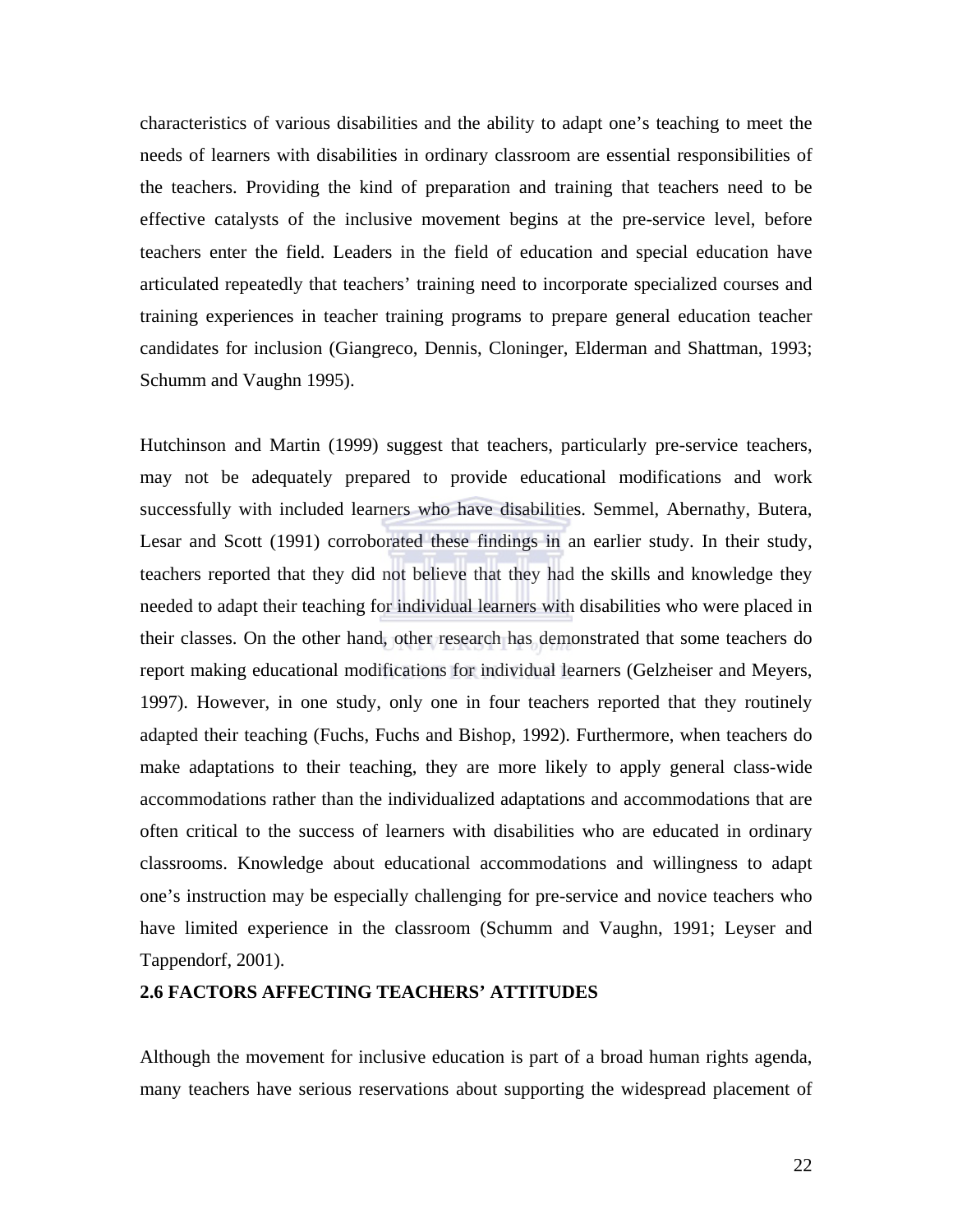learners with special education needs in ordinary classrooms (Schumm, Vaughn, Jallard, Slusher and Sammuel, 1996)**.** The attitudes of teachers towards learners with disabilities are of the utmost importance if equitable access is to be ensured for all learners. There is little doubt that teachers are going to be required to cater for the needs of learners with many diverse abilities including learners with physical disabilities in their ordinary classrooms (Booth and Ainscow, 1998). Studies have revealed that these attitudes could be either positive or negative (Schumm, Vaughn, Jallard, Slusher and Sammuel, 1996)**.** Some teachers have been found to express positive attitudes toward the inclusion of learners with special education needs (Scruggs and Mastropieri, 1996).

According to Booth and Ainscow (1998) in studies involving teachers' attitudes to inclusive education, it is important for the researcher to specify the type of special needs which each individual learner has, because teachers' attitudes vary with the type of disability and the extent of adaptations required to suit such a learner. Rajeck (1982) agrees that attitudes are an important area to study because of their influence on personal lives; this includes convictions, feelings, views, beliefs, judgments and sentiments towards learners with special education needs. Mushoriwa (1998) further stresses that the study of attitudes is important because it is a general belief that human behavior and actions are influenced by attitudes, whereby attitudes are seen as the cause and behavior as the result.

Bochner, Ward and Center (1994) suggest that teachers' attitudes towards inclusion are strongly influenced by the nature of the disabilities and/or educational problems being presented and to a lesser extent, by the professional background. Studies have also shown that attitudes and confidence of teachers vary significantly according to the type and severity of learners' disability. Learners with severe physical disabilities and behaviourally disordered learners are commonly regarded as the most problematic and a potential source of teacher stress (Forlin, 1995; Avramidis, Bayliss and Burden, 2000; Westwood and Graham, 2000). Teachers appear to be more willing to include learners with mild disabilities, rather than those with more severe disabilities (Forlin, 1995). Similar results, indicating that teachers' attitudes varied with the severity of the disability,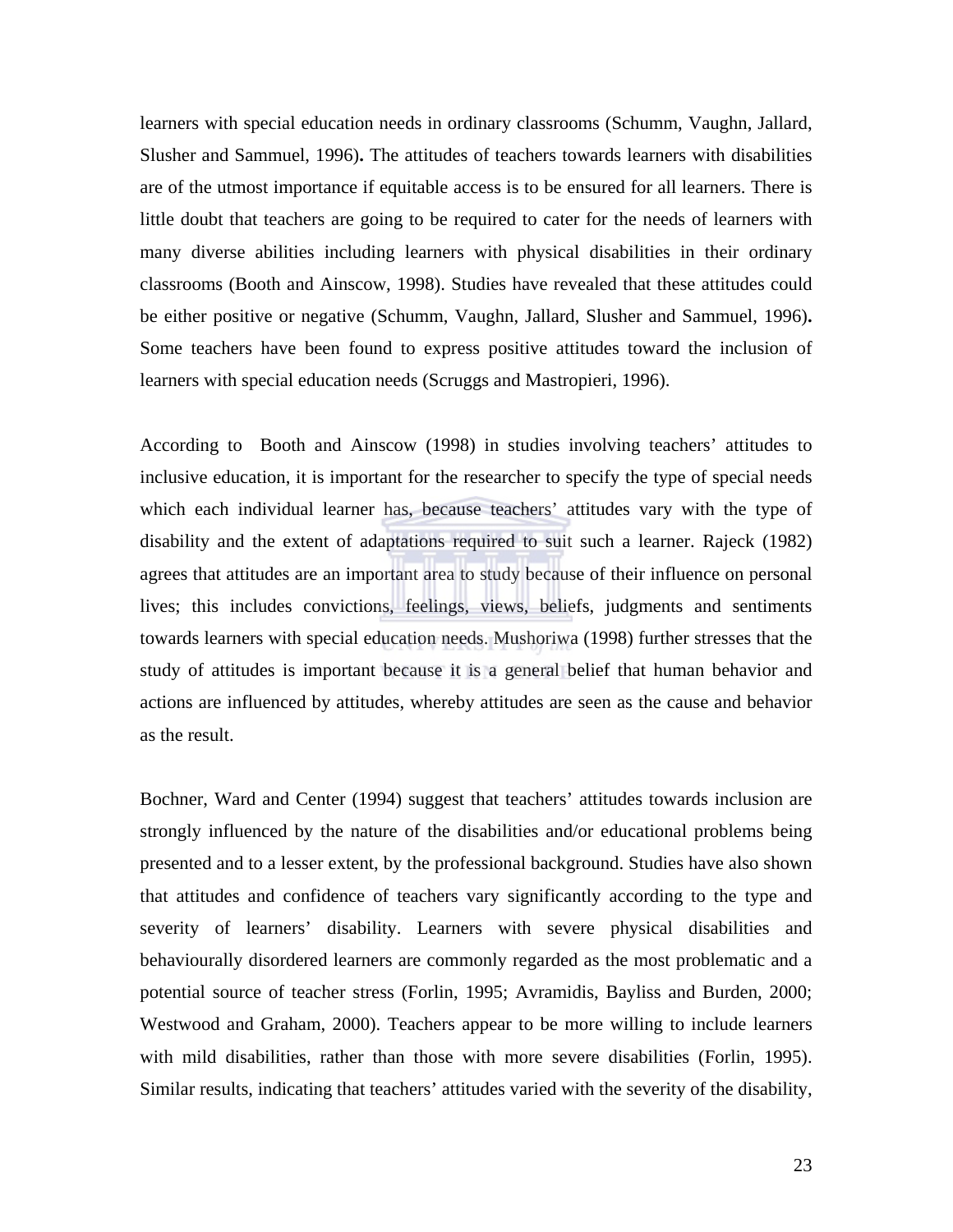have been consistently reported in research studies in the United States (Rainforth, 2000; Scruggs and Mastropieri, 1996) and have been replicated by Forlin (1998) with educators in Western Australia. In some developed countries some teachers did not welcome learners with certain disabilities. If the teachers' attitudes towards learners' physical disabilities are negative then including such learners in ordinary classroom could not result in a beneficial experience for learners (Fuchs and Norris, 1994). This suggests that to change it, it would be better to build teachers' attitudes as this could have a great impact on the inclusion of learners with physical disabilities.

Research suggests that teachers' attitudes might be influenced by a number of factors which are, in many ways, interrelated. For example, in the majority of studies on attitudes reviewed by Shimman (1990) the responses appeared to vary according to disabling conditions. In other words, the natures of the disabilities and/or educational problems presented have been noted to influence teachers' attitudes. The responses have stressed the importance of increased experience, social contact with learners with SENs, in conjunction with the attainment of knowledge and specific skills in instructional and class management, in the formation of favourable attitudes towards inclusion. These studies seem to suggest that contact with learners with significant disabilities, if carefully planned, results in positive changes in teachers' attitudes. These studies, coupled with more recent ones on teachers' attitudes towards inclusion indicate that as experience of ordinary teachers with learners with SEN increases, their attitudes change in a positive direction (DeLe Roy and Simpson, 1996). Shade and Stewart (2001) in their study found that a single course could significantly change teachers' attitudes toward the inclusion of learners with mild disabilities in the classroom from negative to positive. Since the majority of learners with disabilities attend ordinary classes in inclusive education this single course would benefit not only the teacher, but also the learners with special needs.

The successful implementation of inclusive practices relies heavily on teachers' attitudes toward inclusion. Teachers believe that ordinary classrooms are the best placement for learners with disabilities, though their attitudes are frequently negative (deBettencourt, 1999; Schuum, Vaughn, Jallard, Slusher and Sammuel, 1996). Alternatively, other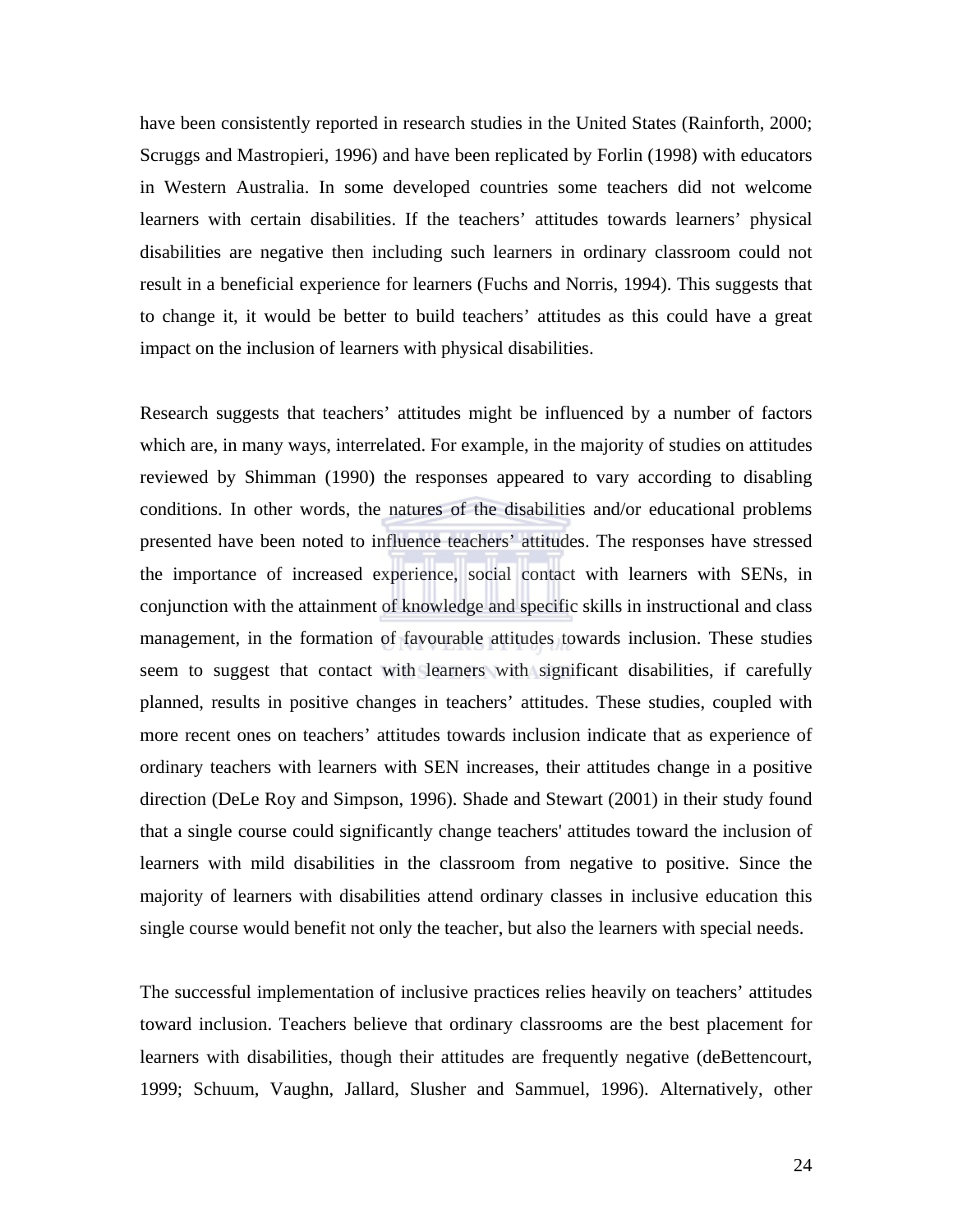research has suggested that some teachers have positive attitudes toward inclusion (Smith and Smith, 2000). Scruggs and Mastropieri (1996) conclude that teachers are generally positive to increased inclusion of learners with disabilities. The most positive attitude*s* toward inclusion can be found in teacher*s* who have received the most intense training for working with learners with disabilities (Jobe, Rust and Brissie, 1996).

Meijer, Hegarty and Pijl (1994) state that in societies such as the United Kingdom and some Scandinavian countries where inclusive education had been recognised and accepted, teachers tend to have positive attitudes towards having learners with special education needs in their classrooms. It is now generally accepted that teachers who are required to include learners with physical disabilities into their classrooms must feel confident in their own ability to cope with the situation, and must have some positive expectations about the learners learning potential (Forlin, 1998; Webster, 1999). Wilzenski cited in Booth and Ainscow (1998) conducted studies in Australia on teachers' attitudes towards including learners with physical disabilities in the classroom. These findings indicate that teachers were more positive about learners' inclusion in ordinary classroom. Buell, Hallan, Gamel- McGormick and Scheer (1999) report on positive relationship between teachers' attitudes towards inclusion and their influence on the educational outcomes of learners with special needs.

Teachers with more positive views of inclusion had more confidence in their ability to support learners in inclusive settings and to adapt classroom materials and procedures to accommodate the learners' needs. According to Bender, Vail and Scott (1995) teachers with more experience of having had learners with disabilities in their classes have more favorable attitudes toward inclusion. Other researchers have reported that teachers with more experience have less positive attitudes toward inclusion (Forlin, 1995; Forlin and Hattie, 1996). According to Whinnery, Fuchs and Fuchs (1991) and Curtis (1985) female teachers are more supportive of inclusion than male teachers and special education teachers are more supportive of increased inclusion than ordinary teachers. Scruggs and Mastropieri (1996) suggested that teachers should also have some degree of empathy with learners who have special needs. Deisinger (2000) points out that many teachers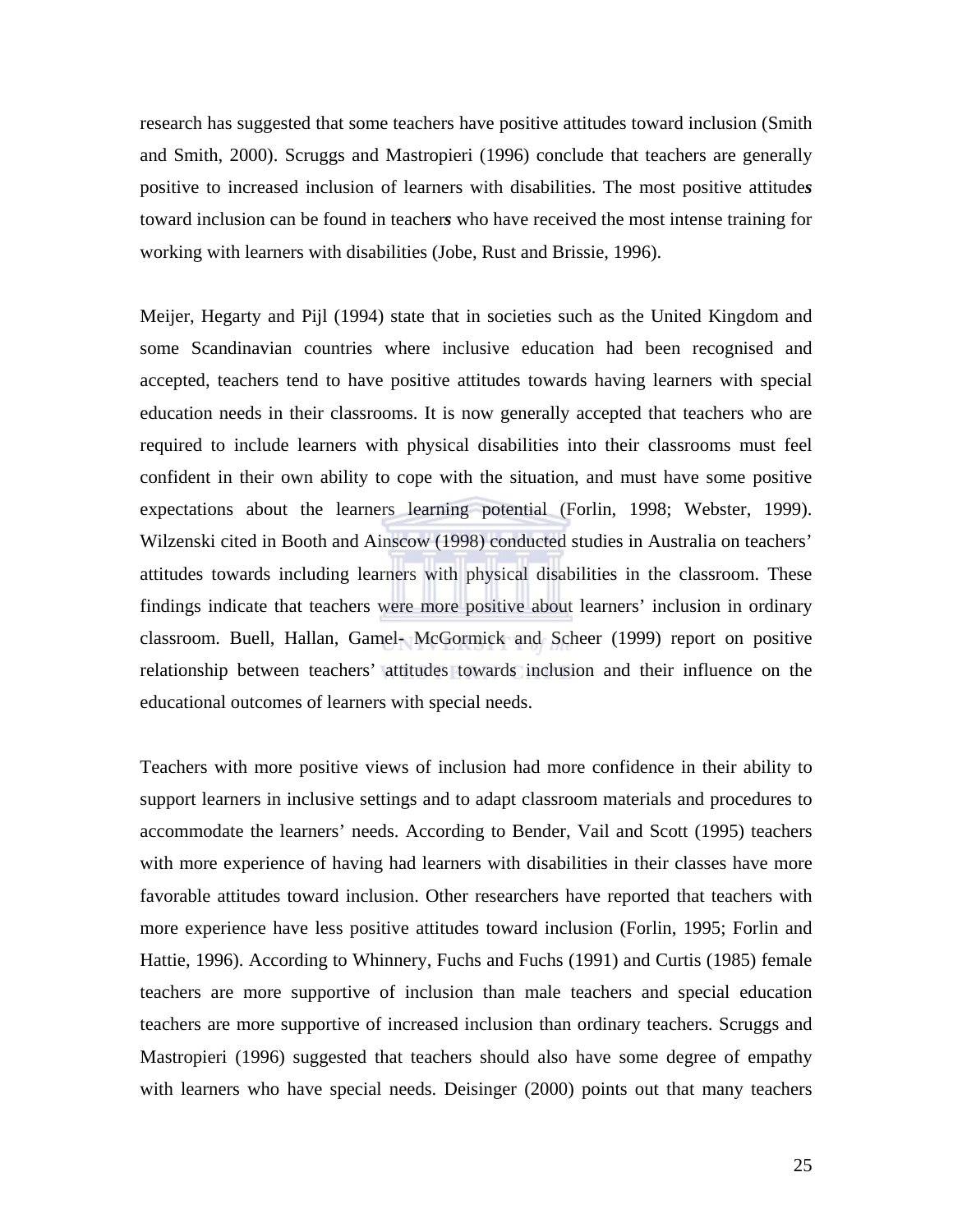would not have had direct personal contact with learners who have disabilities, and therefore their own beliefs and attitudes tend to be based entirely on common myths prevalent in the community. Such beliefs may be either unreasonably negative or unrealistically positive.

Recent studies which include those of Avramidis, Bayliss and Burden (2000); Smith (2000); Wei and Yuen (2000) reveal that when teachers are first confronted with the prospect of inclusion of learners with disabilities in their own classes, teachers tend to be somewhat negative and uncertain about their own ability to cope and they often point to lack of personal experience and relevant training, lack of skills and knowledge. If positive attitudes are to be developed, teacher skills and competencies need consideration and support in education courses (Hasting, Hughes and Witting, 1996). Another study by Schumm, Vaughn, Jallard, Slusher and Sammuel (1996) examined ordinary and special teachers' attitudes to inclusion of learners in ordinary schools. The majority of these teachers had strong negative feelings about inclusion and felt that decision-makers were out of touch with classroom realities. However, in a more recent study by Hastings and Oakford (2003) it was found that teachers expressed more negative attitudes toward the inclusion of learners with physical disabilities than those with emotional problems and behavioral problems. Bender, Vail and Scott (1995) found that teachers with more negative attitudes towards inclusion reported much less frequent use of instructional strategies known to facilitate the effective inclusion of learners with physical disabilities.

#### **2.6.1 Effect and benefit of inclusion on teachers' attitudes**

Benefits as a result of inclusive education practices have been reported frequently lending considerable support for the inclusive movement. Benefits for learners with severe disabilities have been numerous and well documented. Through interviews nineteen teachers reported increased awareness, responsiveness and skill acquisition for learners with severe disabilities (Giangreco, Elderman, Cloninger, Dennis and Shattman, 1993). York, Vandercook, McDonald, Caughey and Heise-Neff (1992) note that learners with severe disabilities were more visible in the school community and experienced growth as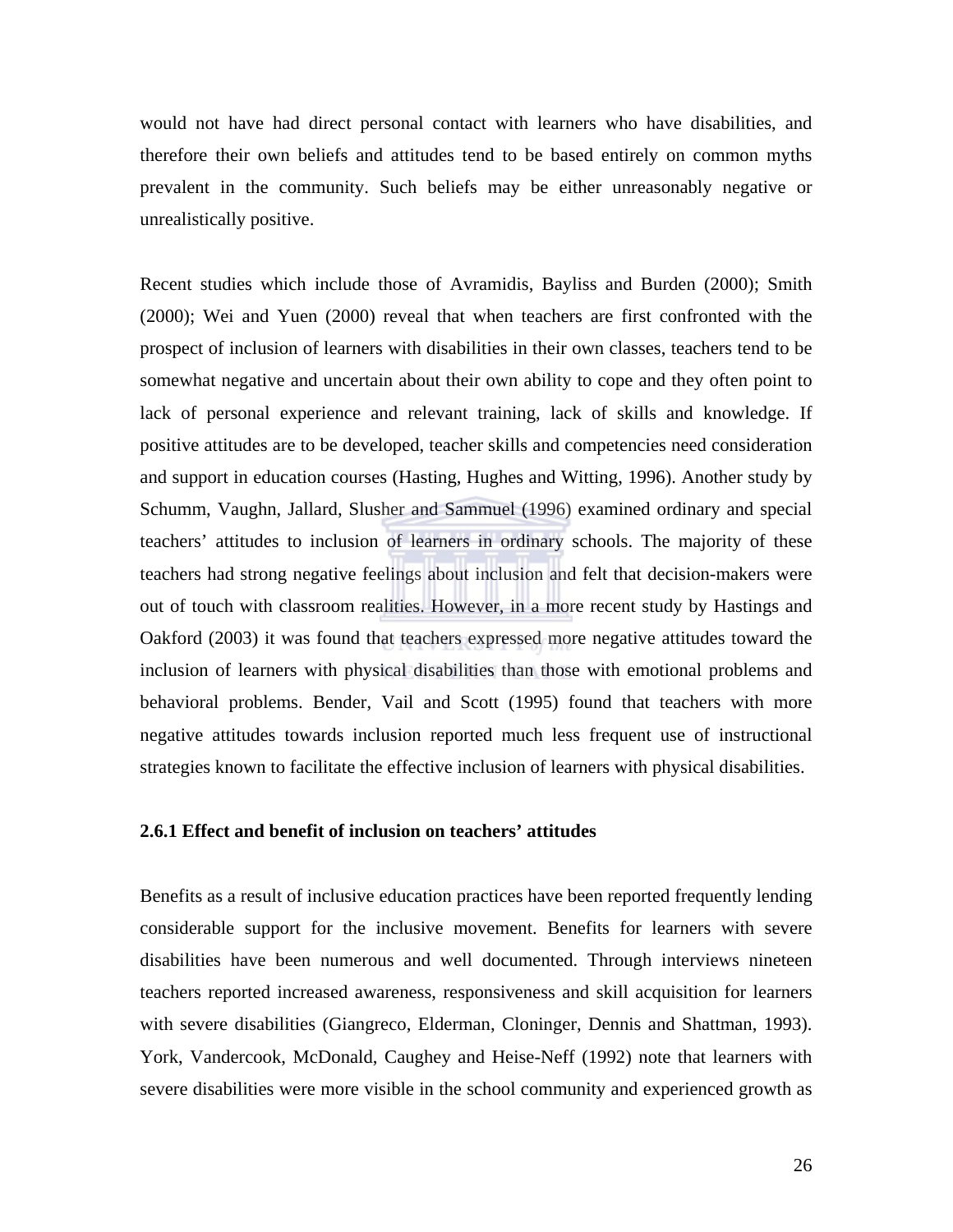a result of inclusion. Despite reported benefits for learners with and without disabilities, perceptions of inclusion by teachers are not uniformly positive. The benefit of inclusion is significant. Inclusion improves the social development of learners with and without disabilities who are educated in inclusive classrooms, in terms of getting along with others, interacting, seeking assistance and lending assistance, moving from one context to another and asking questions (Lipsky and Gartner, 1997). Benefits of inclusion are that all learners feel that they belong and diversity of abilities is equally valued. In inclusive settings learners learn tolerance and acceptance of differences, which are very important for building democracy and overcoming conflict. The learning needs of all learners are recognized and met for the teachers; they have the skills and ideal confidence to address the learning needs of any learner who are included into their classrooms (Chesley and Calaluce, 1997).

## **2.7 TEACHERS' TRAINING NEEDS**

Training and preparation for teachers are important prerequisites of promoting positive attitudes and increasing understanding of including learners with physical disabilities in the classroom (Bennett, Deluca and Bruns, 1997). The teachers are concerned about deficiencies in their own training and support for inclusive educational practice within the classrooms (Bender, Vial and Scott, 1995; Tait and Purdie, 2000). Ait-Hocaine (1990) indicates that teachers are poorly trained in teaching learners with physical disabilities and that this exacerbates the fear, frustration and anxiety experienced by the teachers. Lack of training is not the reflection of teachers' reluctance, with many teachers requesting further training and acknowledging its importance. Many schools systems are not offering continuing in - service training to help teachers with their needs in ordinary classroom with the inclusion of learners with physical disabilities.

Research studies conducted by Schuum, Vaughn, Gordon and Rothlem (1994) indicate that teachers do not feel prepared to teach learners who have special needs and lack the skills and are not well prepared for the inclusion of learners. Eloff, Engelbrecht, Swart (2000) report that pre-service and in-service training is inadequate to prepare teachers for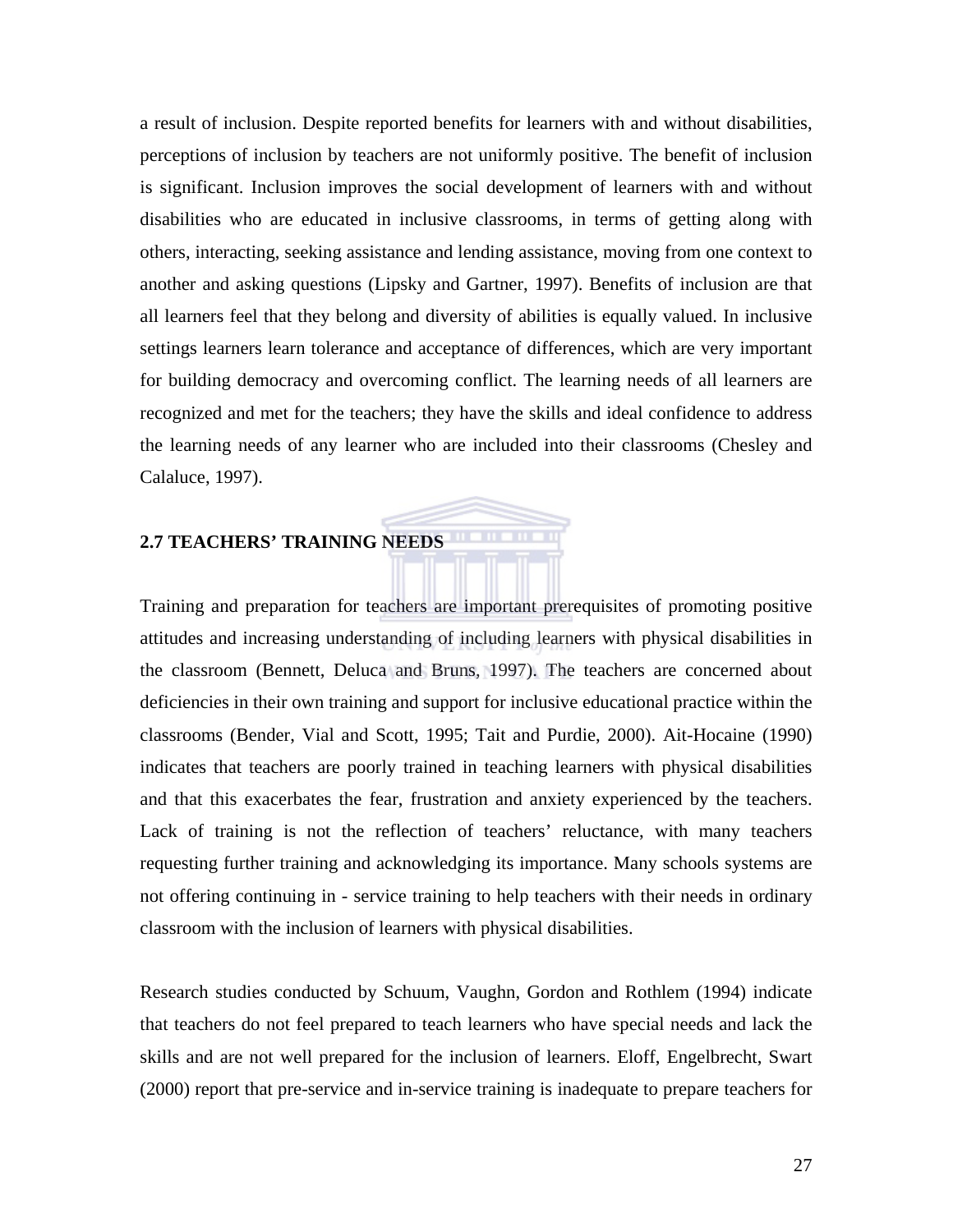inclusive education. Teachers experience stress as a result of needing to sustain an active learning environment for the learner with a disability and by determining how much to challenge the learner. Their reduced ability to teach other learners as effectively as they would like when including a learner with a disability is also stressful.

It has been recommended that at minimum, an introduction to special education course should be provided early on in the training of all ordinary pre-service teachers (Hinders, 1995; Strawderman and Lindsey, 1995; Shade and Stewart, 2001). White Paper 6 (DOE, 2001) illustrates that teachers need sufficient training in order to work with diverse needs of learners. Teachers should understand that because a learner has a physical disability it does not mean that the learner has a cognitive or intellectual difficult. Meijer, Sheiba, Monahan and Mitler (2000) indicate that positive and willing teachers are not enough. Teachers must not only be willing but must also be able to deliver education of high quality and according to individual needs. Uplifting the competence of teachers in order to meet special needs of learners in ordinary schools is in-service training. Hegarty (1993) mentions that initial and pre-service training is the initial solution to the problem and can be regarded as an investment in future.  $\mathbf{TV}_{\text{off the}}$ 

#### **WESTERN CAPE**

Studies conducted by Goodman and Yasumura (1992) conclude that teachers experience difficulties working with learners with physical disabilities because their teacher training programmes focus largely on improving academic performance and never include conditions causing physical disabilities in their training programmes. This is similar to the study done by Danks (1990) where teachers accepted learners with physical disabilities in their classrooms but were very skeptical about accepting learners with severe physical disabilities into their classroom because of inadequate preservice training, knowledge and skills. However, Ainscow (1999) has suggested that experience may well be an important part of training teachers and that it is easier to identify training needs and to tailor these needs to personal circumstances once the process of inclusion has begun. Lipsky and Gartner (1996) indicate successful training is likely to occur in school teams who have had some experience of working with learners with special education needs and who can thereby focus upon these learners when undertaking training. For in service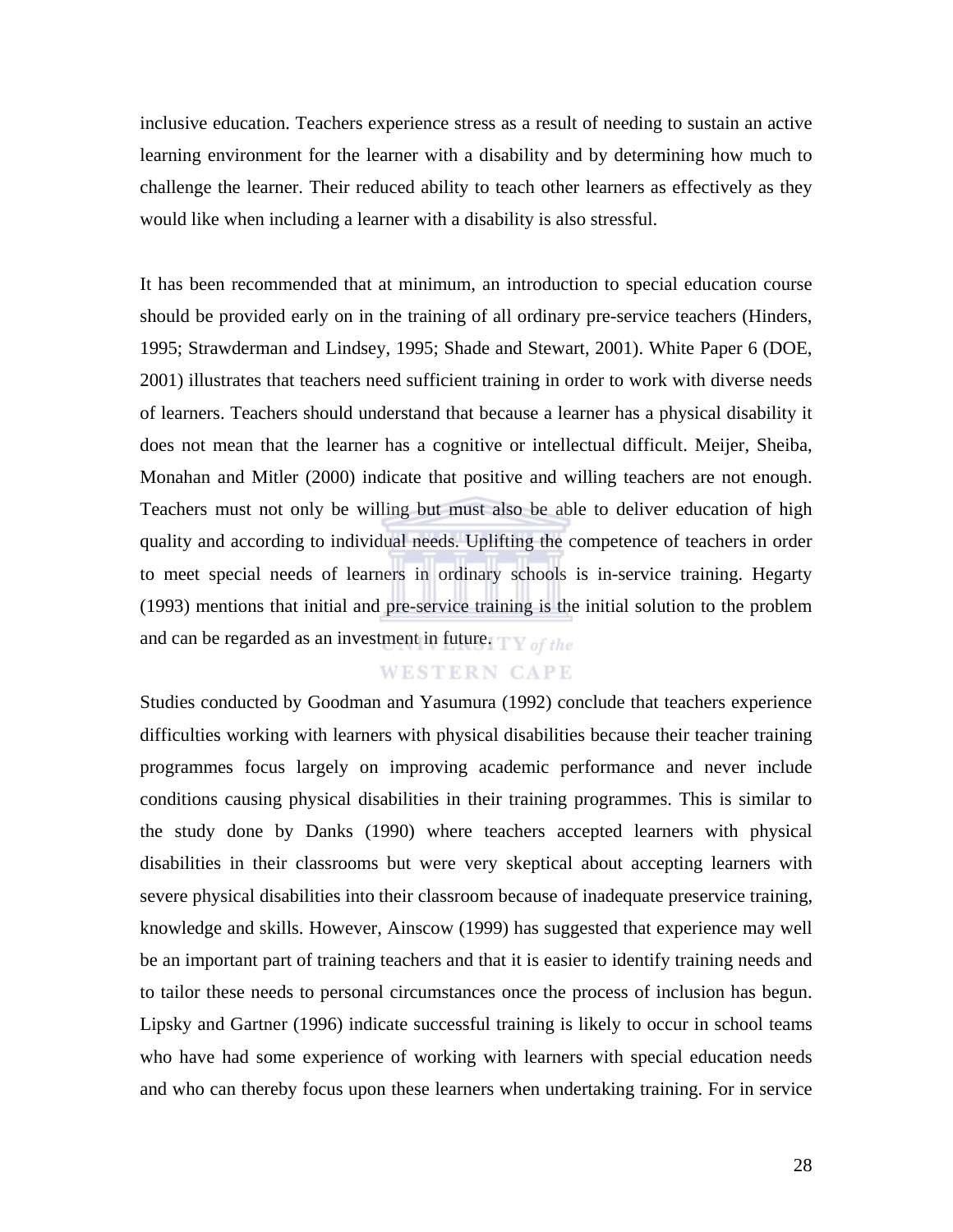and preservice teachers, coursework and training which focuses on promoting the acceptance of learners with disabilities and providing specific strategies to work in inclusive settings are imperative for encouraging positive attitudes toward increased mainstreaming (Pavri and Luftig, 2000).

Indeed, recent research has indicated that teachers with more training in special education are more optimistic about inclusive practices than teachers with less special education preparation (Leyser and Tappendorf, 2001). Helping teachers understand the philosophy of inclusion and the benefits of inclusion for learners with and without disabilities may encourage them to seek information, collaborate with colleagues and learn techniques throughout their careers that will help them achieve successful inclusive classrooms (Stanovich and Jordan, 2002). Meijer, Monahan, Sheiba and Mitler (2000) conducted the study in South Carolina to evaluate teachers' attitudes towards the inclusion of learners with special education needs in ordinary schools. There were three hundred and forty four questionnaires randomly distributed, three hundred and forty were returned and responded to. The survey included twenty five statements to which the respondents evaluated each on a 5 point scale from "Strong Agree' to "Strongly Disagree." The major areas addressed in the survey included teachers rights, skills and perceptions. The findings as by Meijer and Monahan, Sheiba and Mitler (2000) are as follows: 75% of the respondents indicated that teachers do not have the instructional skills and education background to teach learners with special education needs; 72% indicated that the inclusion of learners with special education needs will not succeed because of resistance from the teachers; 51% percent of respondents felt that the teachers have the primary responsibility to educate learners in ordinary classrooms. These findings indicate and conclude that teachers resist the presence of learners with special education needs in the classroom. This is due to lack of proper training and poor educational background of teachers.

Another factor which has attracted considerable attention is the knowledge of teachers about learners with special education needs gained through formal studies during pre- and in-service training. This is considered an important factor in improving teachers' attitudes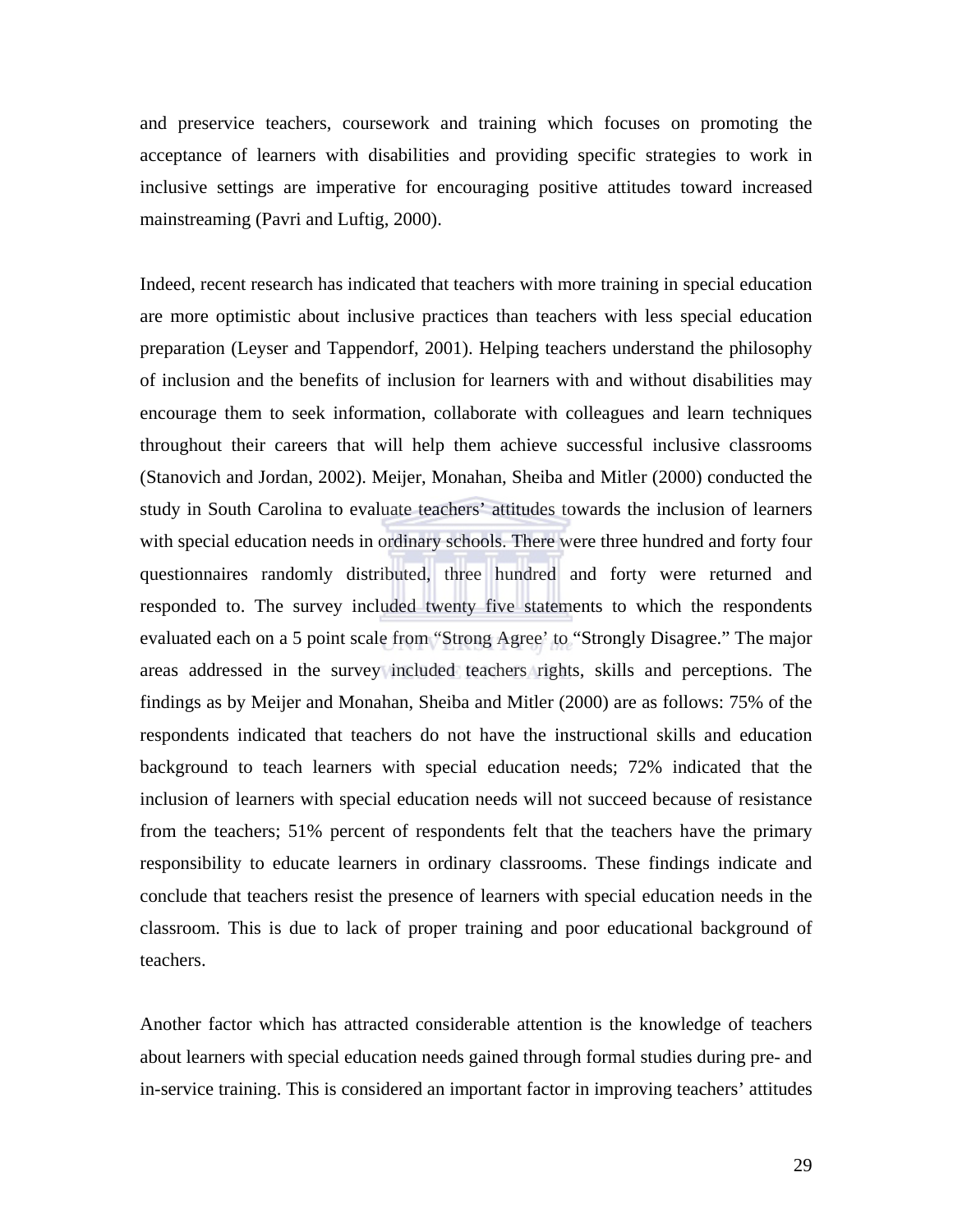towards the implementation of an inclusive policy. Without a coherent plan for teacher training in the educational needs of learners with special education needs, attempts to include these learners in the ordinary classrooms would be difficult (Stanovich and Jordan, 2002). The importance of training in the formation of positive attitudes towards inclusion is supported by the findings of Beh-Pajooh (1992) and Shimman (1990) based on teachers in colleges. Both studied the attitudes of college teachers in the UK towards learners with SENs and their inclusion into ordinary college courses. Their findings showed that college teachers who had been trained to teach learners with physical disabilities expressed more favourable attitudes and emotional reactions to learners with SENs and their inclusion than did those who had no such training. Several other studies conducted in the USA (Van-Reusen, Shoho and Barker, 2000; Avramidis, Bayliss and Burden, 2000) tend to reinforce the view that special education qualifications acquired from pre- or in-service courses were associated with less resistance to inclusive practices. Dicken- Smith (1995) for example studied attitudes of both special and ordinary teachers towards inclusion. Her respondents revealed more favourable attitudes towards inclusion after their in- service training than they did before.

#### **UNIVERSITY** of the

#### **2.8 EDUCATION SUPPORT SERVICES FOR TEACHERS**

The Ministry of Education Policy Document "Educating our Future" (1996) on inclusive education in Zambia which was based on the resolutions passed at the Salamanca (Spain) World Conference on Special Education Needs (1994) states that ordinary schools need to accommodate all learners regardless of their physical, intellectual, emotional, social, linguistic differences or other conditions. The policy does not directly talk about support for teachers but support for learners with Special Education Needs (SENs). It states that the learners with Special Education Needs will be assisted by working in conjunction with the Ministry of Health who will provide them with assistive devices such as wheel chairs, crutches and other appliances. In terms of human resources it does not name any health profession who needs to be involved in inclusive education. In the districts where inclusive education has been established in Zambia, teachers are getting funding support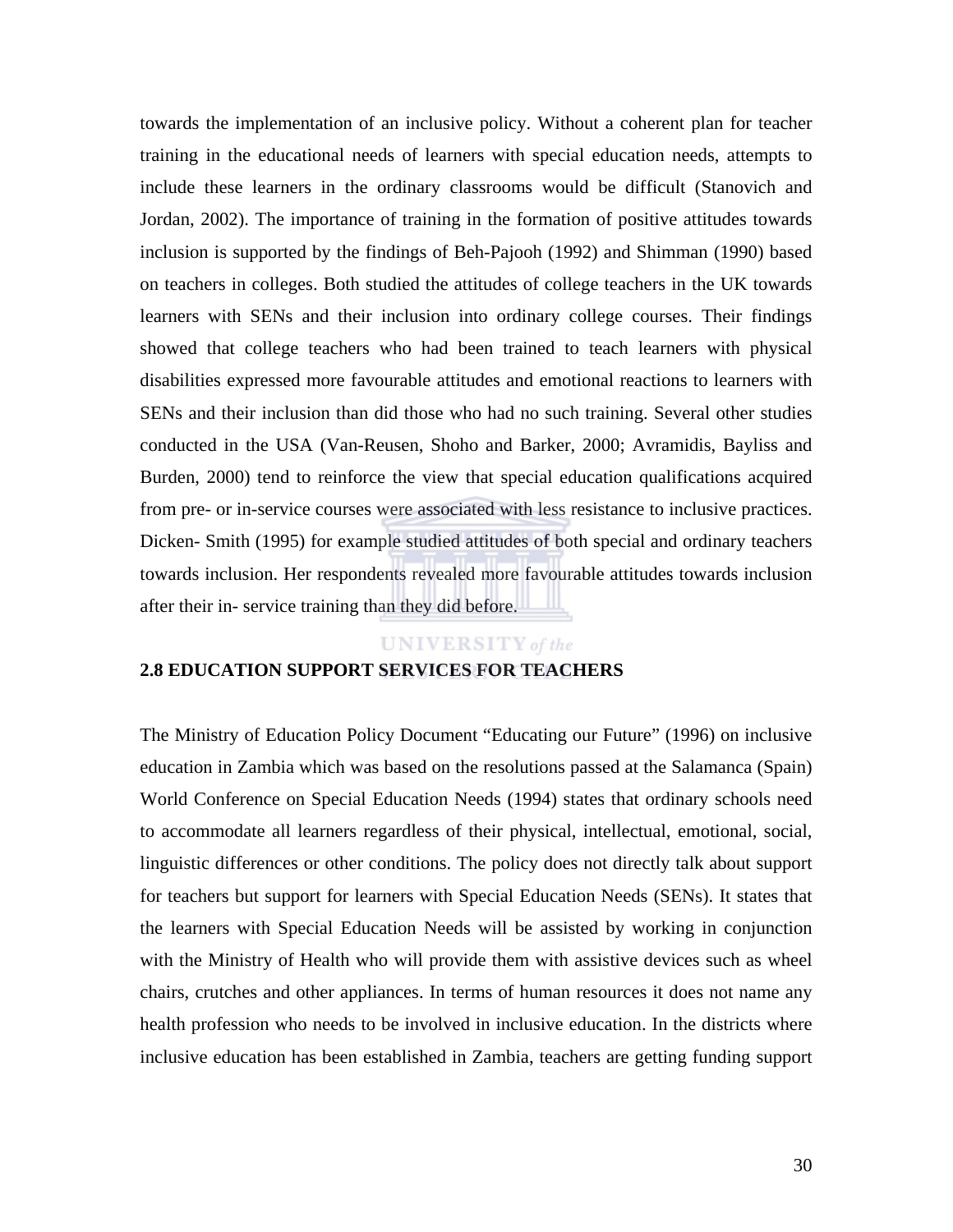from donor agencies such as UNESCO and DANIDA, for seminars and workshops in the sensitization, advocacy and awareness process in the districts with inclusive education.

In South Africa the policy states that for successful inclusion to take place specialist help must be available. Education support includes school health, school social work, psychological services, specialised education services, guidance and counseling services. Teachers and parents are of particular importance in this process (Gwalla- Ogisi, 1990). However without specialised support, restructuring will fail (Donald, 1996). Donald (1996) further elaborates that for learners with special needs to be successfully included in ordinary classroom or a special class it is, firstly, necessary for the teacher to be able to identify that the learner has difficulty. Donald, Lazarus and Lolwane (1997) propose that the education support service team needs to support teachers in ordinary schools. This would be made up of medium and high skilled specialists such as doctors, physiotherapists and senior social workers. It is proposed that health personnel have dual accountability to the Department of Health and the Department of Education.

Donald, Lazarus and Lolwana (1997) state that the notion of education support services should include a health promotive as well as curative orientation, the role as a supporter teacher in the classroom needs to include both dimensions. They point out that health promotion in the classroom involves all aspects of creating and supporting a healthy classroom environment. This includes the idea of primary prevention in so far as you are addressing the problem at their roots. The curative role of the supporter teacher involves being able to identify and address special needs as they arise. If curative is seen as linked to the promotive part of the teacher supportive role, the teacher will find that the one feeds the other. The more teachers promote a healthy classroom environment for all, the more teachers will be helping those with special needs. The more teachers develop an understanding of special needs and ways of addressing them, the more the teacher will be able to use this for the benefit of learners (Donald, Lazarus and Lolwana, 1997).

Education support services include all human and other resources that help develop and support the education system so that it is responsive to the different needs of learners and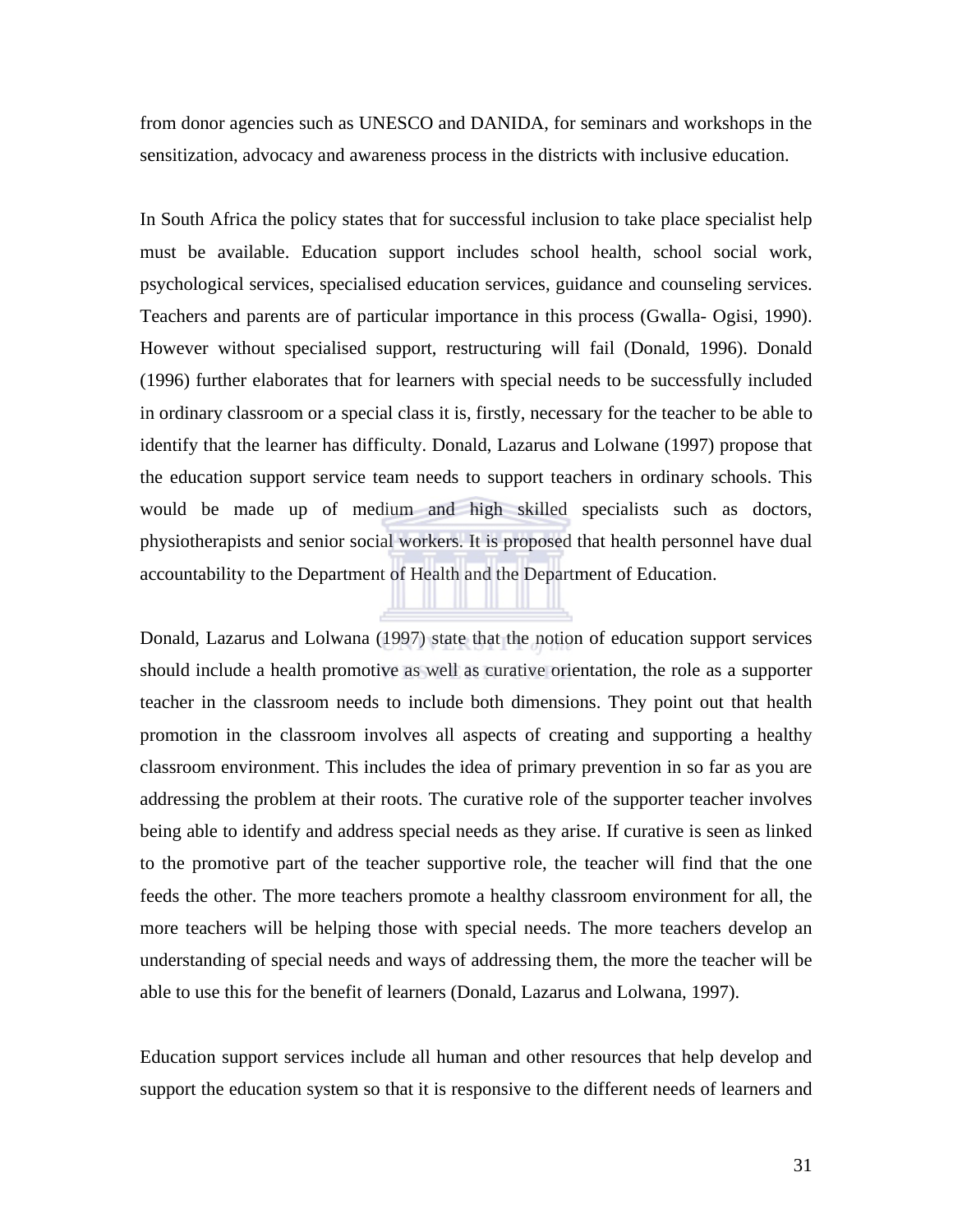the system. Education support should be given to individual learners and to all aspects of the system. Further it should address problems of learners and the system; it should also focus on the prevention of physical, psychological, social and learning problems. There should be a focus on supportive learning environments for all learners. Support required by all learners and the system include teaching and learning support and various forms of therapeutic support which include medical support, psychological support, occupational therapy, speech therapy, physiotherapy, teacher training and support for whole school development ( Donald, Lazarus and Lolwana, 1997; Engelbrecht, 2001).

Eloff, Engelbrecht and Swart (2000) recommend the framework for support based on the work of Cooley, Yovanoff, Soto and Goetz. This support programme focuses on addressing the issues that teachers who are currently involved with including learners with disabilities have found most stressful. It additionally aims to employ the coping strategies that these teachers have indicated are most useful for them. The proposed support program features three key areas of attention namely a team approach, professional in-service training and behaviour management. Each key area is designed to address specific stressors identified by teachers in regard to including a learner with a disability into ordinary classes. Selections of focus coping skills are based on those indicated by teachers as being most useful during inclusion. Although the use of maintaining a sense of humour has not been categorically stated in this support programme this type of strategy should be considered at all stages of intervention.

The implementation of the different types of support for teachers can incorporate a range of formats such as interactive presentations, small or large group discussions, applications during sessions and practice between sessions. It is posited that by addressing the stressors found to be associated with inclusion this will simultaneously enable teachers to develop a higher sense of efficacy (Eloff, Engelbrecht and Swart, 2000). Such support programme will provide teachers with a range of opportunities to gain knowledge about their own performance, to access further knowledge, and have appropriate opportunities to practice the skills and apply the knowledge in own classrooms. Regular meetings to discuss learner concerns will also provide opportunities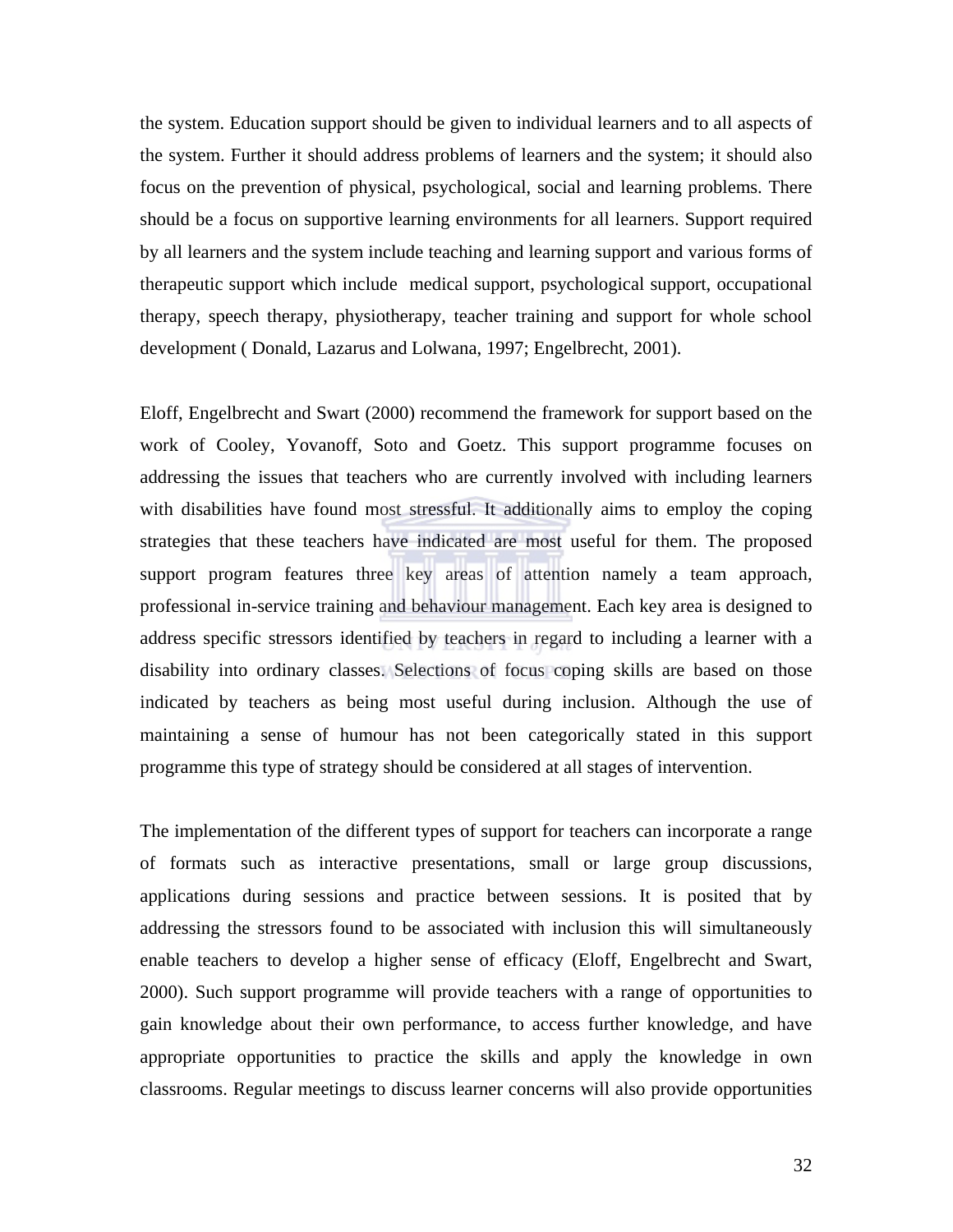to discuss and experience their own and others' struggles and challenges which are crucial to ensure participants that they are capable of successfully coping with inclusive education (Eloff, Engelbrecht and Swart, 2000)

#### **2.9 INTERSECTORAL COLLABORATION**

 Pugach and Johnson (1995) state that teachers need to develop skills for meeting diverse needs of learners. They further elaborate that teachers somehow might be having difficulty in developing the flexibility for working with diverse learners. Therefore, teachers should follow some strategies in order to make inclusion effective. The three strategies include: collaboration and teaming; strategies to accommodate diverse learners; and problem solving. Friend and Cook (1997) state that teachers' support could occur in many different ways ranging from consultation and support teams to more ongoing collaborative relationship that may take the form of co- teaching. Therefore collaboration should play a major role and with collaborative systems, understanding and tolerance should guide the process. Strategies to accommodate diverse learners suggest teachers need grounding in curriculum and instruction for coping with individual difference. As stated by Pugach and Johnson (1995) teachers should focus on curriculum development and implementation from a whole group perspective.

Successful inclusion at school is dependant on intersectoral collaboration at district and at interdepartmental level. Lazarus and Reddy (1995) refer to intersectoral collaboration as persons or groups representing various formal and informal constituencies working together. The education support services include the professional area of school health, physiotherapists, occupational therapists, speech therapists, school social work, specialized education, teachers and parents. It also includes various forms of partnership across particular traditional boundaries: inter-ministerial, interdepartmental, interdisplinary, inter-professional and intersectoral collaboration However, Lazarus and Reddy (1995) state that there is a need for people to work together in order to develop a comprehensive understanding of issues. When collective goals are evident across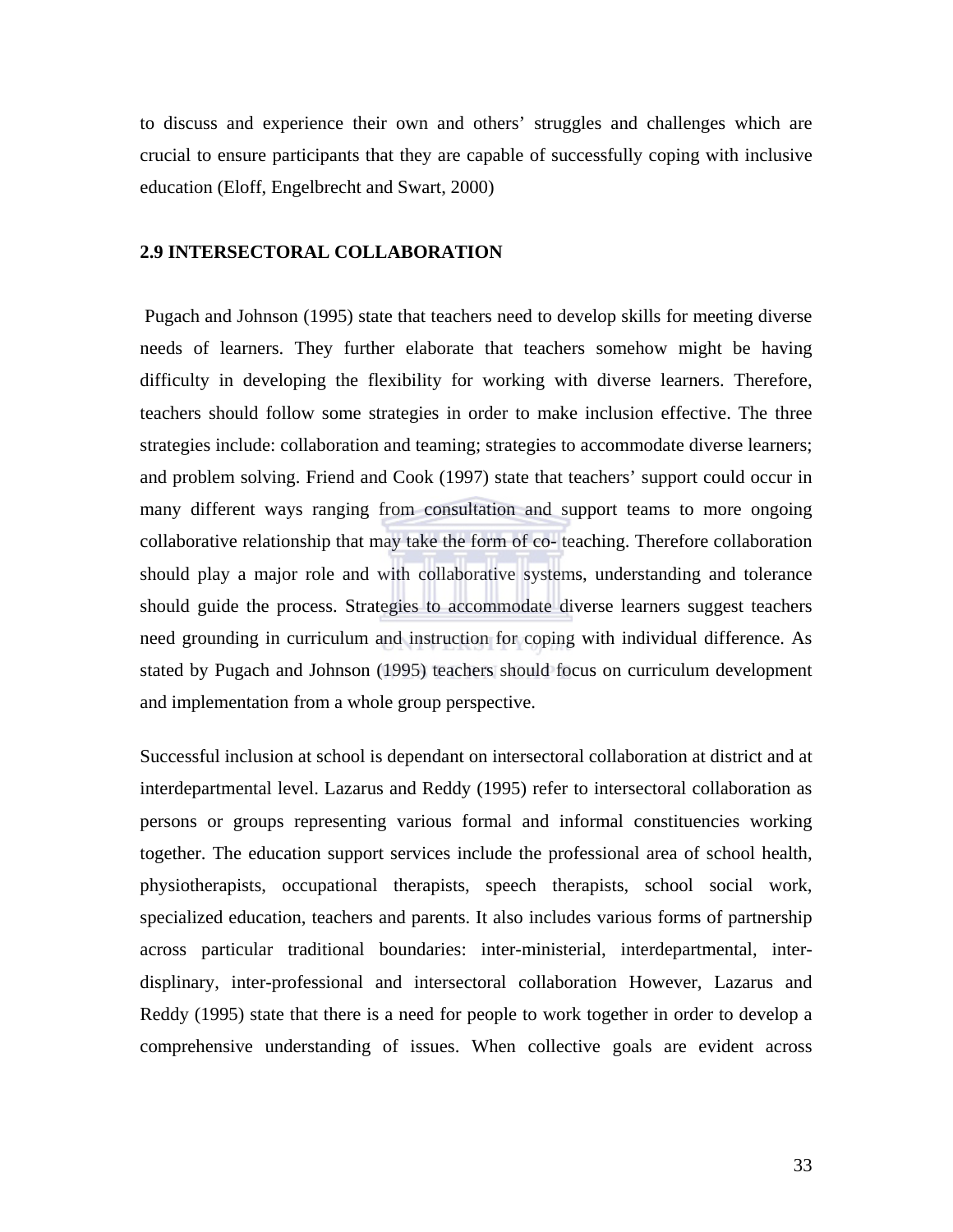particular sectors, collective planning and action need to be facilitated (UNESCO, WHO, 2000).

In a multi-displinary approach to support, Duck, Showers and Imber (1980) state that the collective effort of administrators, special teachers and special education providers in collaborative decision making enhance ownership and commitment to program goals. McCullough (cited in Wade 1999) illustrates that the exchange of knowledge, skills and resources from a range of professionals such as physiotherapists with diverse experiences helps conceptualize issues and goals because more dimensions of an issue can be explored. Collaboration broadens a group understanding of a given situation. Curtis and Curtis (1990) state that collaboration generates a broader range and possible answers. Significant work in the examination of conditions to encourage and develop inclusive practice has been undertaken by Giangreco, Elderman, Luiselli and Macfarland (1997) who have identified what the see as common features of schools where inclusion has succeeded. These he describes as: collaborative teamwork; a shared framework; family involvement; teacher ownership; clear role relationships amongst professionals; effective use of support staff; meaningful Individual Education Plans and Procedures for evaluating effectiveness. He describes the process of developing a shared framework for inclusion with well-defined common goals. Systems designed specifically to promote inclusion and which provide all involved staff with training that enhances both skills and positive attitudes are seen as having positive benefit for schools.

#### **2.10 PHYSIOTHERAPY SUPPORT FOR TEACHERS**

Physiotherapy services in the past few years have operated comfortably in the medical service model and many physiotherapists have moved away from the environment of the hospital with their medical partners. With the inclusion of learners with physical disabilities in ordinary schools, physiotherapists have been placed in an entirely new context in which services are provided to support teachers and learners rather than the medical well being of the client (Holmes, 1968; William and Downing, 1998).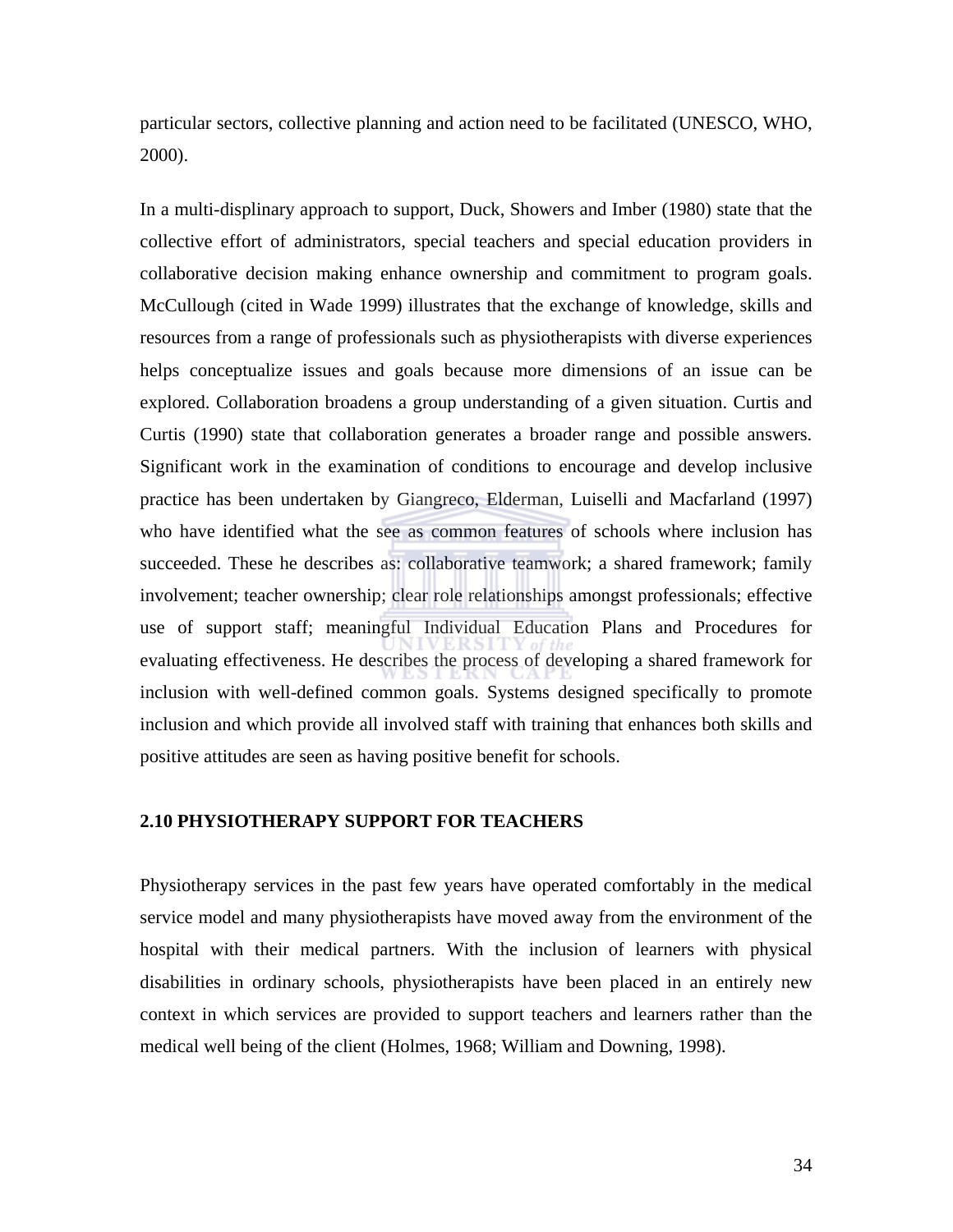Learners with physical disabilities encounter environmental problems that limit their participation both at home, in communities and in inclusive schools. Factors such as restricted physical environments, normative classification of learners and the power of health disciplines are cited as contributing to the disabling environments for learners with physical disabilities in inclusive schools. Dissatisfaction with the ability of health care to change these factors has led to changes, in the recognition of disability rights, the need for consumer participation in life planning and the importance of social policy (Law and Dunn, 1993).

Disability advocates assert the need for a change in planning services for learners with physical disabilities to participate actively in their daily activities in the school and in communities (Hahn, 1987). Boggs (1986) recommends adopting health planning to shape our environments and communities. The fundamental principle of this approach would be the recognition of the ecological nature of disability. This must be seen as the collective problem and social policy needs to be used to increase participation of learners with physical disabilities (Funk, 1987). The social political model of disability will actively work with health professionals such as the physiotherapists to change the classroom environment by imparting practical skills and knowledge to the teachers as they support their learners in the classroom. This policy enables action with teachers working together with professionals to co- produce solutions concerning learners with physical disabilities.

To be compatible with this model, instead of being the expert, the health professional, such as the physiotherapist, will have to support teachers and families in natural environments of the schools and communities. Physiotherapists will have to relinquish power and work together with teachers to resolve the problems of learners (Funk, 1987). Galvez (2000) recommends professionals such as physiotherapists from the multidisciplinary team be involved in the training and consultation services for the teachers in ordinary schools.

Whitworth (1994) states that physiotherapists have been required to perform as consultants to provide inclusive support services in inclusive schools, building the skills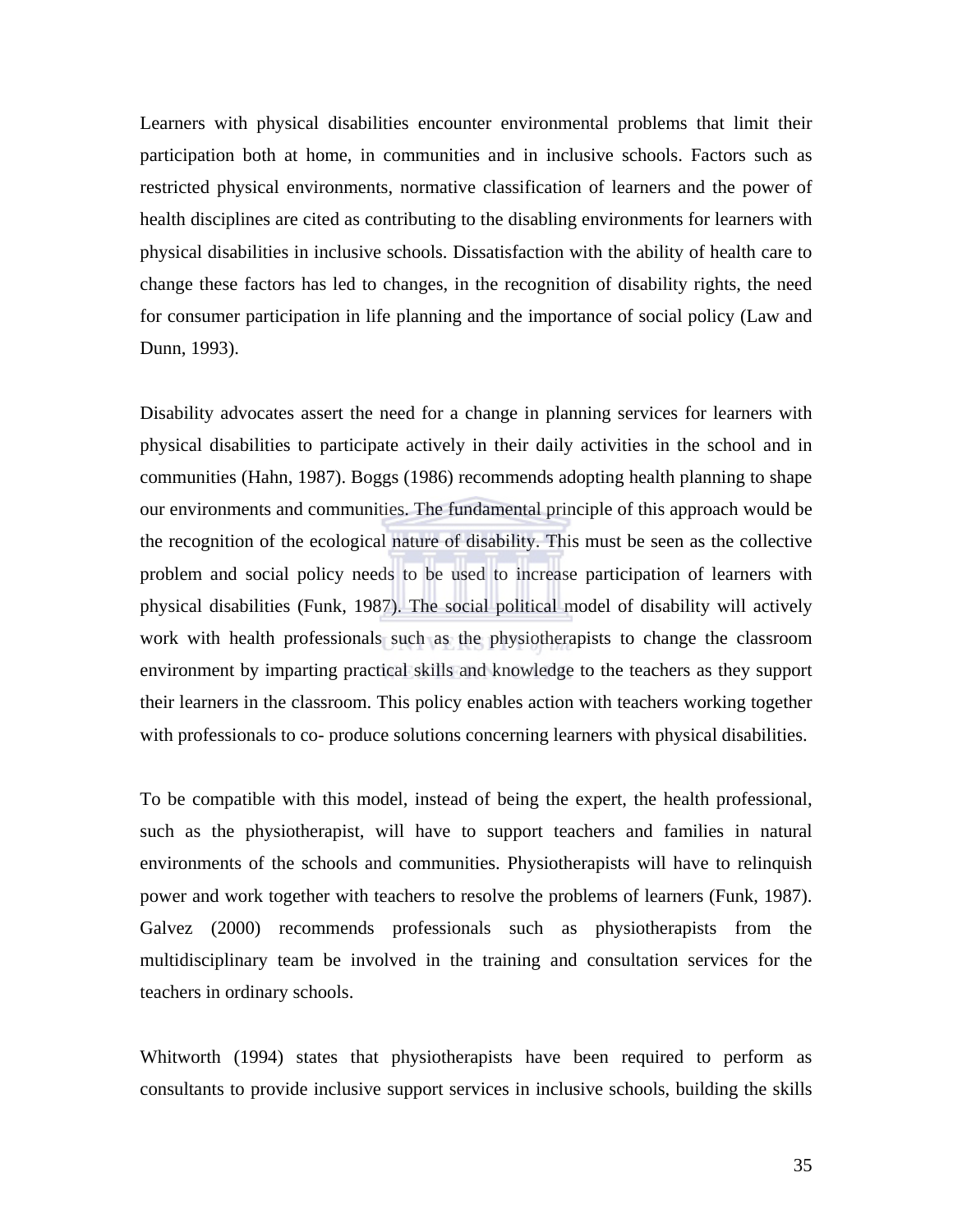of other professionals like teachers through using collaboration. This is further supported by William and Downing (1998) who stated that physiotherapists need to become advocates for learners with physical disabilities and their families as well as for services and systems that support a diverse range of individual needs. Bundy, Niehues, Mattingly and Lawler (1991) acknowledge that therapists should assume a number of roles within the school setting and their role must be determined in response to the goals and objectives specified for the learners' education needs. The expertise of other educational personnel makes an important and unique contributions to the education of the learner.

Physiotherapists are becoming essential staff members at ordinary schools (Thomson and Lillie, 1995). Physiotherapists assess functional activities; observe and document data on learner performance and behavior; implement behavior-management programs; instruct individuals and small groups; and assist teachers with modifying programs to meet the needs of individual learners (Giangreco, Edelman, Luiselli and MacFarland, 1997; Safarik, 1997). Teachers can identify the learner's functional difficulties within the classroom and the skills required in coping with the physical environment (Gregory, Fairgive, Anderson and Hammond, 1992). Physiotherapists can in-corporate such considerations into their treatment while advising teachers appropriately (Sandler, 1997).

In studies which were conducted by Fairbairn and Davidson (1993) teachers indicate that there is an important role for physiotherapists in the school system in providing knowledge and skills to the teachers, skills for learners, and providing practical programming, physical exercises and adapted equipment.. The National Curriculum Council Canada (1992) further suggest that the whole curriculum for the learner should be balanced to promote the learners' personal and social development and prepare them for adult life which include shared skills provided by physiotherapists including personal care skills, physical skills relating to safety, posture and motor planning. Canadian Surveys of 1977-1986 explored the roles of physiotherapists. The findings from studies indicate that the most common diagnostic categories of learners were physical disabilities and multiple handicaps of young learners of school age and the intervention programmes provided by physiotherapists included activities of daily living, classroom adaptation,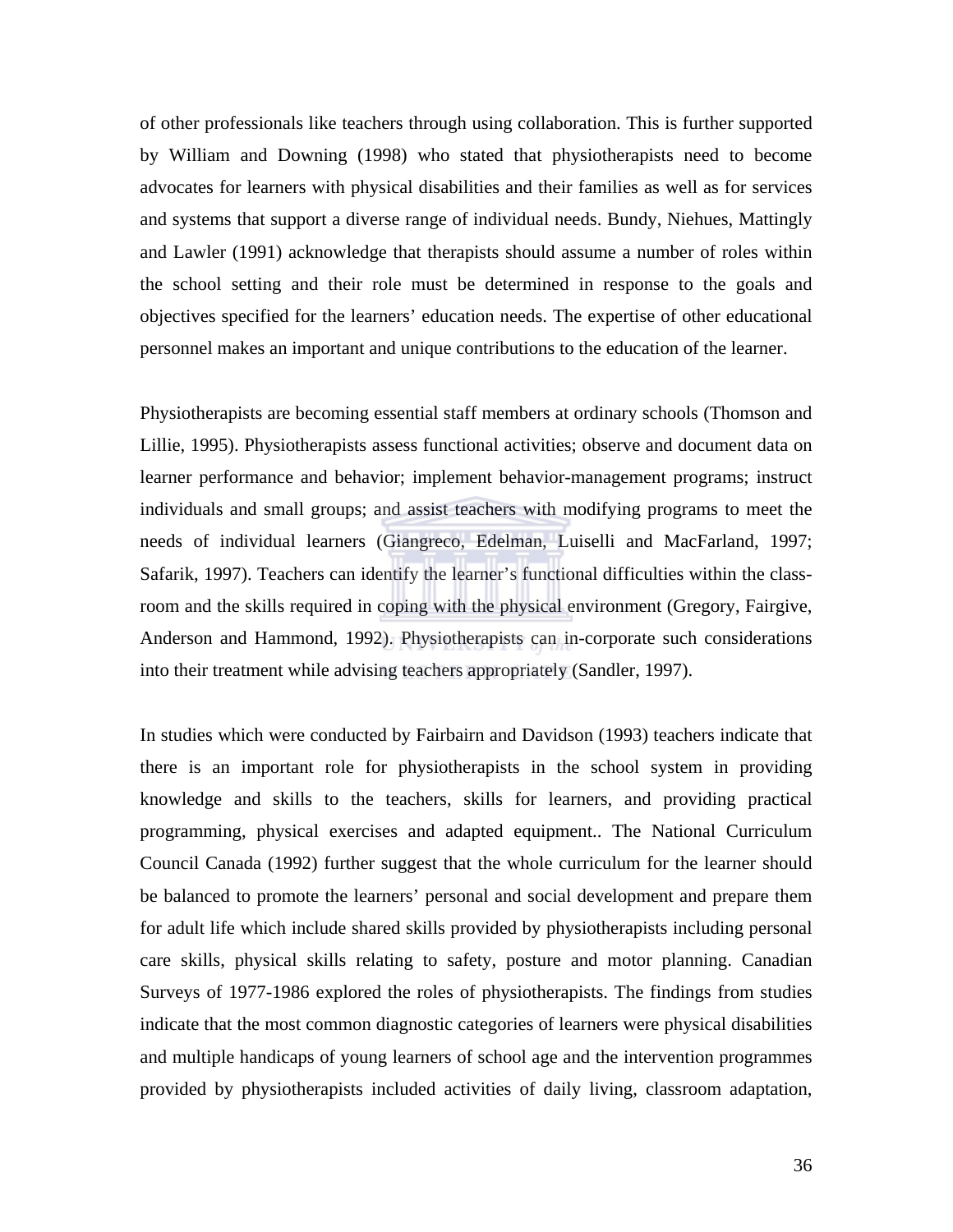modifications, positioning, sensorimotor therapy, independent living skills, neurodevelopmental therapy, fine and gross motor skills. The surveys further recommend that physiotherapists act as consultants for learners, who are no longer in active therapy, and work with teachers to provide physical activities for all learners in the school.

The American Physical Therapy Association (1990) supports the approach of physiotherapists working with general and special education teachers who work with learners with physical disabilities. The knowledge and skills acquired by the teachers will influence the success of consultative therapy from physiotherapists. If teachers are to possess the skills needed to assume hands on responsibility for their learners with physical disabilities in the context of consultative therapy, formal training in areas which include positioning and handling techniques is vital and should be thorough and rigorous.

Mackey and McQueen (1998) suggest that physiotherapists are ideal professionals to be involved in the preparation of teachers in inclusive education. These physiotherapists have an important role to play in supporting schools to promote an inclusive healthy environment (Bundy, Niehues, Mattingly and Lawler, 1991). They enable learners to function in school. Physiotherapists assist learners with assuming their role as learners, performing self-care tasks, improving posture and mobility (Bundy, Niehues, Mattingly and Lawler, 1991). Further, because of their unique training, physiotherapists assist other educational team members to understand learners with special needs better, develop more effective strategies for interacting with learners, and develop skills for managing learners' specialised physical needs. Mackey and McQueen (1998) recommend that physiotherapists work with the teachers and the learners in the classroom while they undertake their education, rather than taking learners out of the classroom for therapy. This approach reduces interruption to lessons and is favoured by the school staff as it helps academic work and improves understanding of the physiotherapists' role.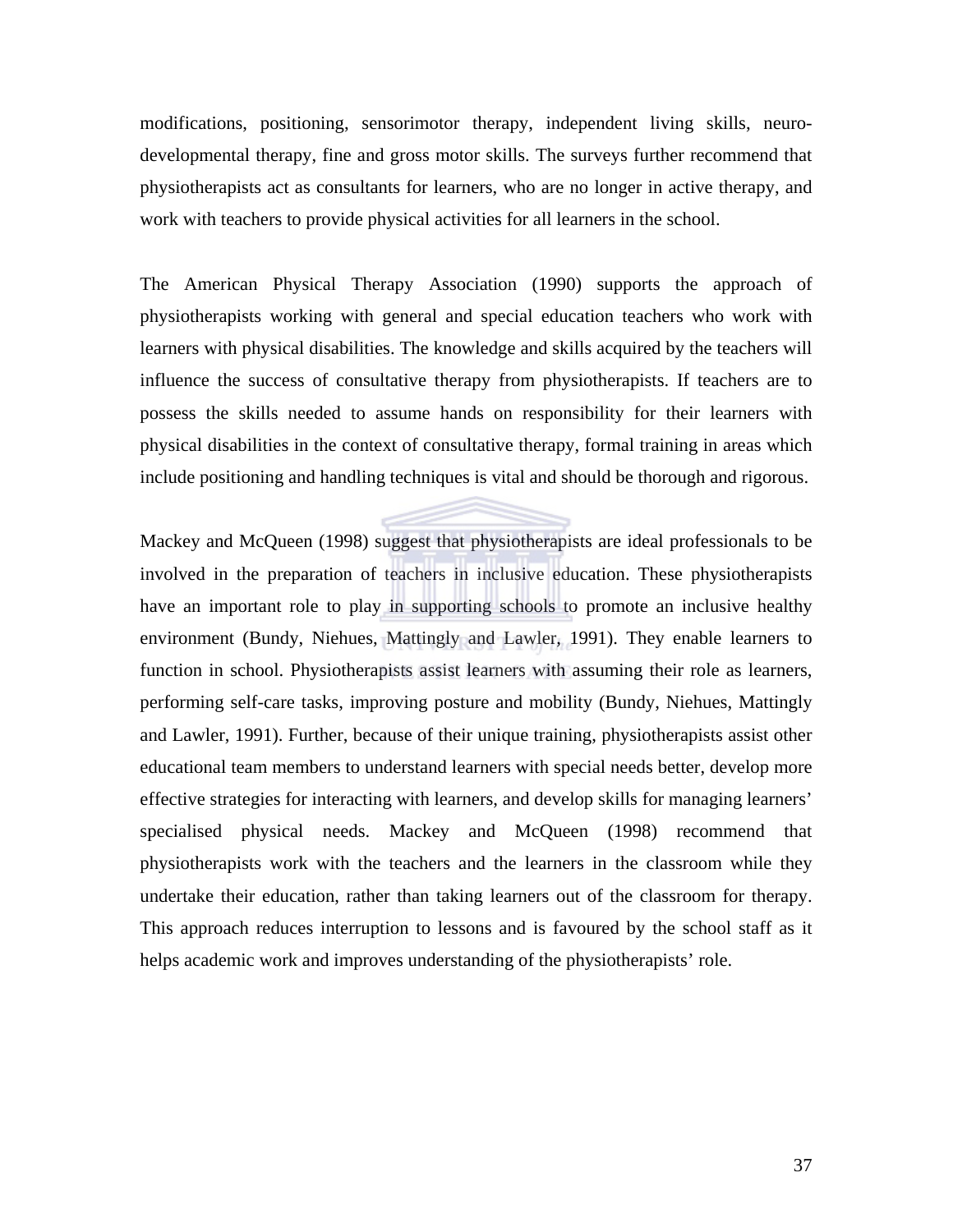#### **2.11 SUMMARY**

The researcher has described the theoretical framework: eco- systemic theory; systems theory and inclusive education, social and medical models of disability, learners with physical disabilities, teachers' needs in the classroom: teachers' skills and knowledge; teachers' attitudes to the inclusion of the learner with physical disabilities in ordinary classroom; and physiotherapy support to teachers. The researcher has attempted to engage with the limited literature concerning physiotherapy support to teachers in inclusive education to support the arguments. The methodology follows in the next chapter.



**WESTERN CAPE**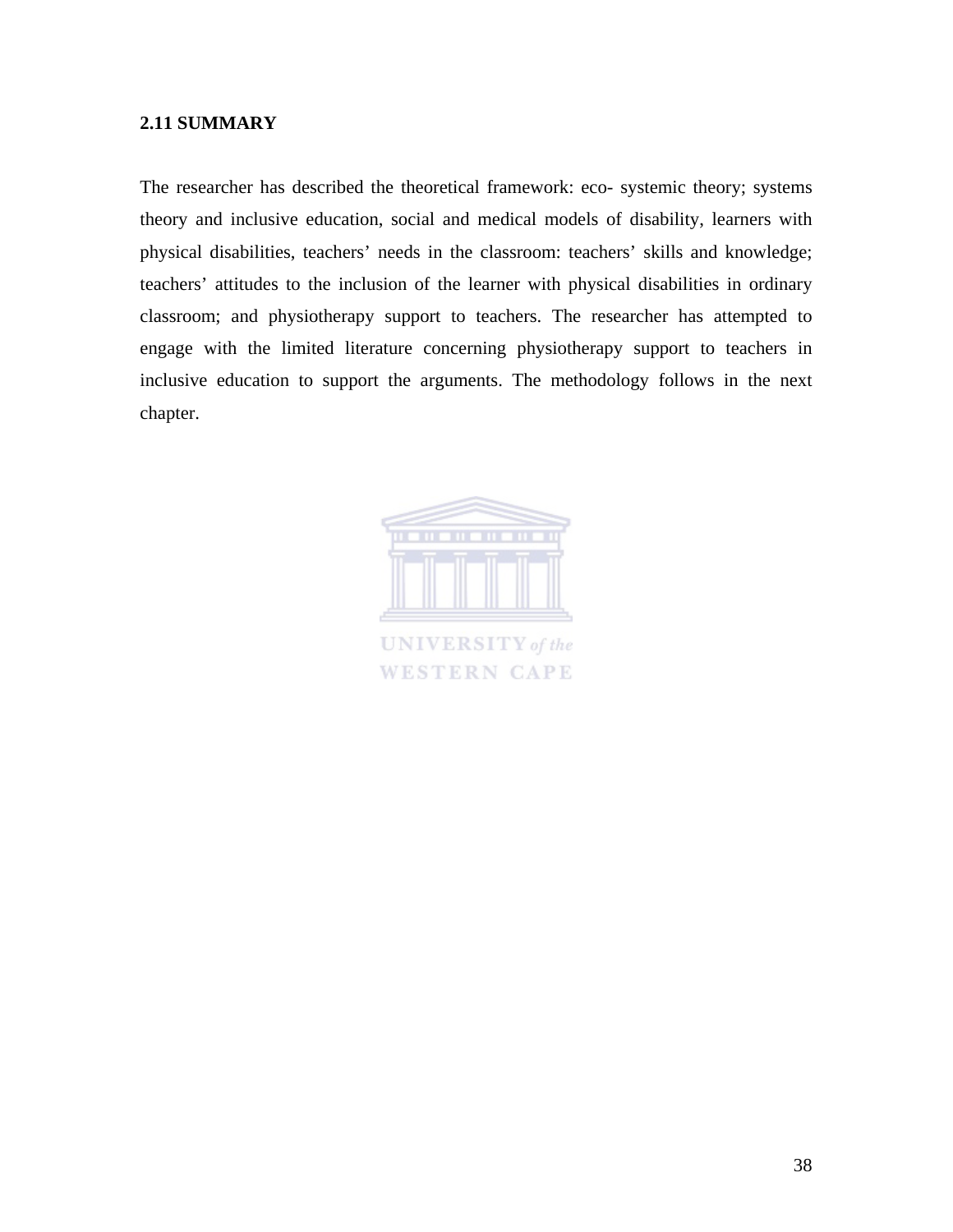## **CHAPTER THREE METHODOLOGY**

#### **3.1 INTRODUCTION**

This chapter outlines the methodology used in the study, in which a qualitative approach to data collection was used. The research setting, inclusion criteria, selection of participants and research design are described. The data collection and data analysis are outlined. The chapter ends with an explanation of ethical considerations.

#### **3.2 RESEARCH SETTING**

The research was conducted at two schools which practiced inclusive education in Kalulushi district, Copperbelt Province in Zambia. The two schools are namely Mitobo Upper Basic and Masamba Upper Basic Schools. The description of the schools is as follows:

## **3.2.1 Mitobo Upper Basic School**

This school was built immediately after independence in 1964. Inclusive education for Special Education Needs started in 1998 at this school. The school has 1300 learners and caters for learners from pre- school to grade nine. There are thirty teachers of whom six are trained in special education. There are thirteen classrooms and each class has a minimum of forty learners and some of these learners have special education needs.

#### **3.2.2 Masamba Upper Basic School**

This school was built in 1960 during the colonial days. It became an inclusive school in 1998 as one of the pilot projects for inclusive education. The school has 1242 learners and offers services from pre- school to grade nine. There are twenty nine teachers at the school of whom four are trained in special education. There are eighteen classrooms and has a minimum of forty learners in a class and some of these learners have special education needs.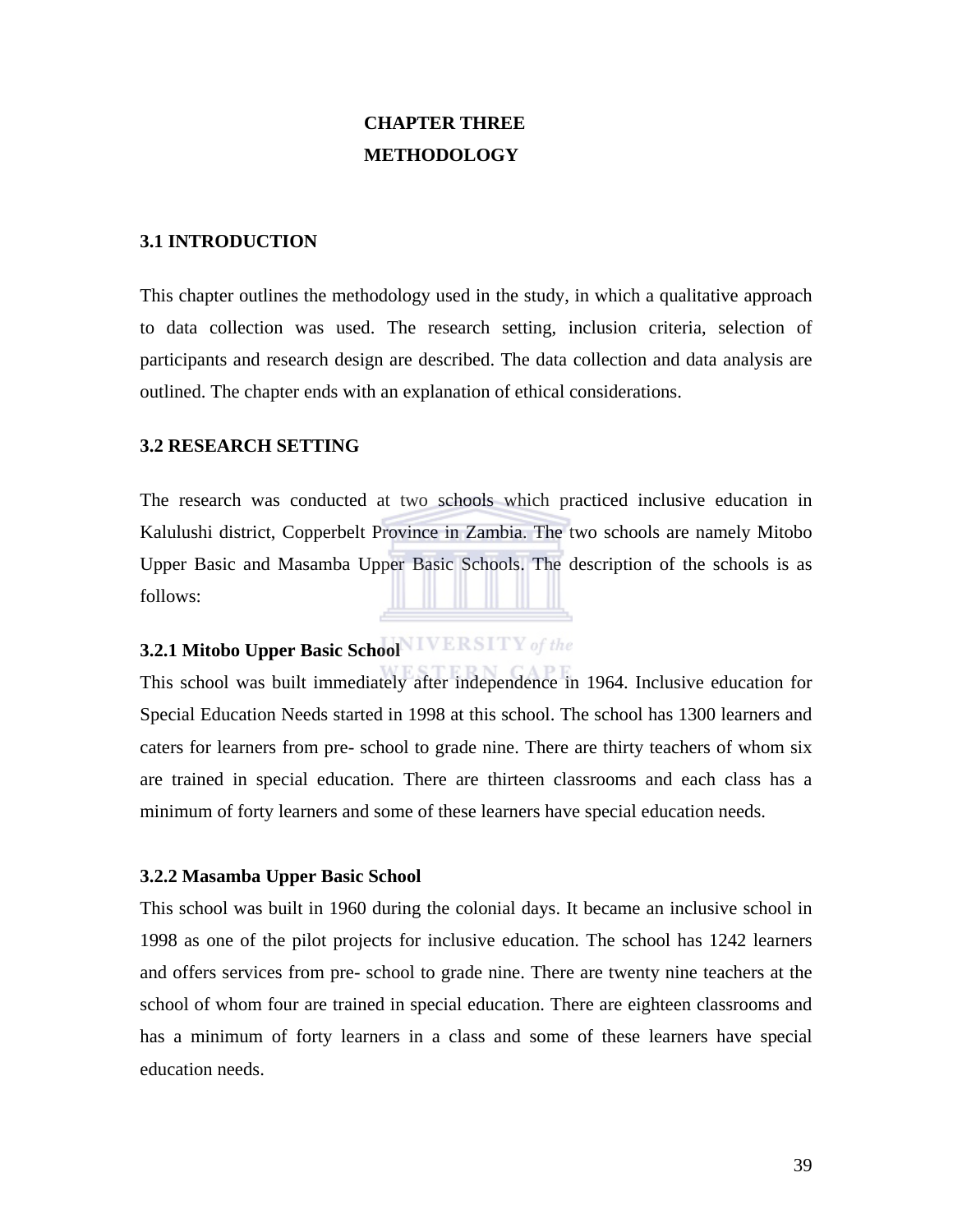**NB**. Permission was granted by the Department of Education, Zambia and the schools to identify the schools and use the full names of the above mentioned schools.

#### **3.2.3 The rational for choice of two schools**

The District Education Board in Kalulushi district proposed four schools to the researcher which practiced inclusive education. From the four schools the researcher chose Mitobo and Masamba Upper Basic Schools because the two schools were among the first schools in the district to practice inclusive education therefore was deemed appropriate for the study. Secondly the two schools were close to each other and easily accessible by the researcher and deemed appropriate to conduct the research.

#### **3.3 INCLUSION CRITERIA**

The participants had to meet the following inclusion criteria. These were teachers working in the selected inclusive school settings, with more than two years of inclusive education experience at the time of data collection and they were willing to participate in the study.

#### **UNIVERSITY** of the

# **3.4 SELECTION OF PARTICIPANTS**

The populations under study were teachers at the particular schools in Kalulushi district in Zambia. Purposive sampling was used to achieve a diversity of the sample and maximum information. Neuman (2000) says purposive sampling occurs when one selects cases with a specific purpose in mind. According to Bloor, Flankland, Thomas and Robson (2001) and Stewart and Shandasani (1990) in purposive sampling the researcher is able to find ways of obtaining participants that represent all the important groups of the population by targeting specific people because they represent an important tool of discovery and exploration, when little is known about a particular subject or certain phenomenon. In this case the need for physiotherapy support for teachers in inclusive education in selected schools in Zambia was the phenomenon under study. Bloor, Flankland, Thomas and Robson (2001) state purposive sampling can be used where researchers can be guided by their particular research questions and key characteristics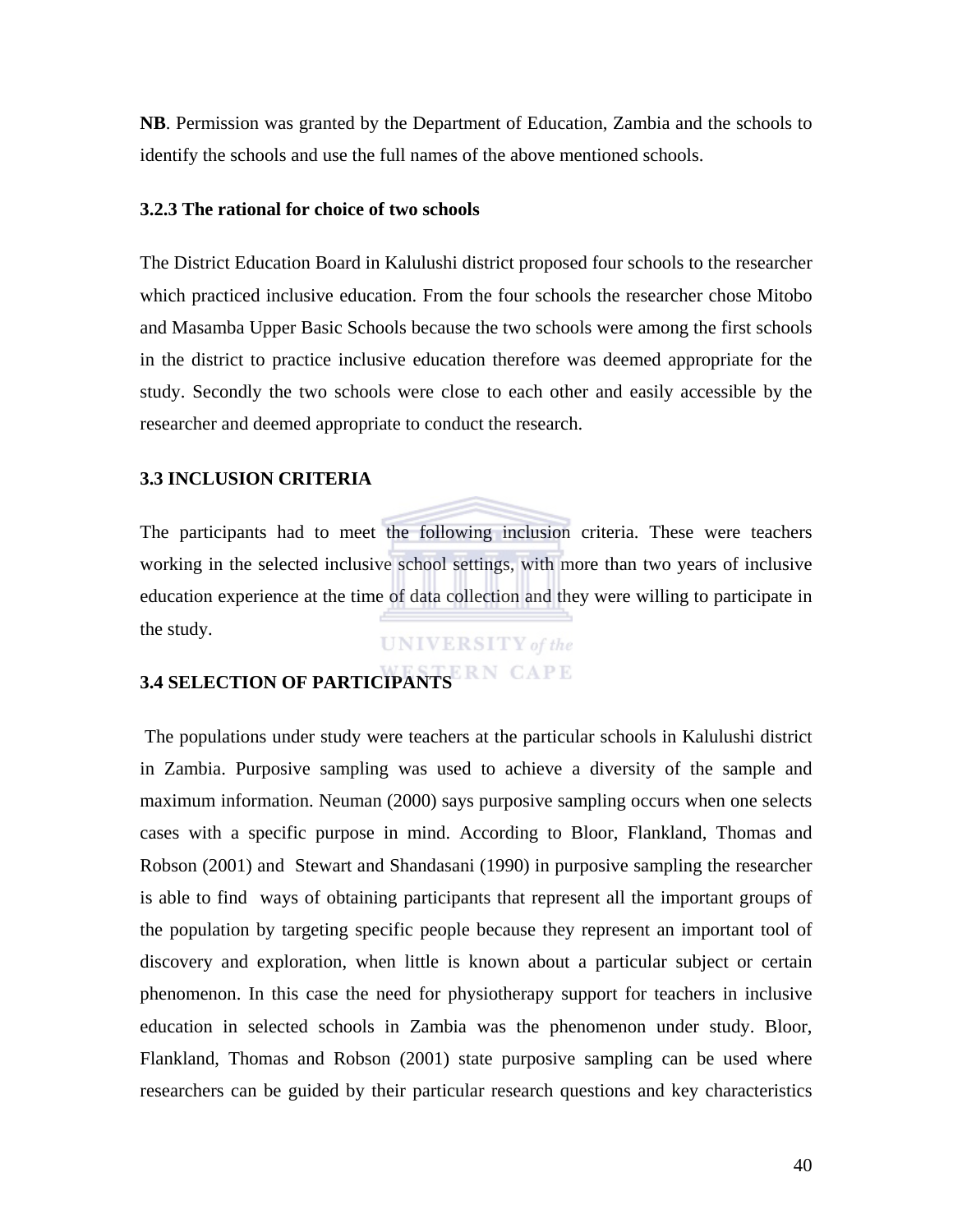that are considered relevant and individuals recruited accordingly. Bloor, Flankland, Thomas and Robson (2001) recommend six to eight participants as the optimum size for individual interviews

#### **3.5 STUDY DESIGN**

The study was a qualitative, interpretive as well as exploratory, where by the researcher attempted to understand people in their own definition of their world. A qualitative interpretive approach was used, aimed at eliciting in-depth information. Qualitative research aims to provide an in-depth understanding of people's experiences, perspectives and histories in the context of their personal circumstances or settings. Among many distinctive features, it is characterized by a concern with exploring phenomena from the perspective of those being studied; with the use of unstructured methods which are sensitive to the social context of the study; the capture of data which are detailed, rich and complex; a mainly inductive rather than deductive analytic process; developing explanations at the level of meaning or micro-social processes rather than context-free laws; and answering 'what is', 'how' and 'why' questions ( Mason, 2002; Patton, 2000; Ritchie and Lewis, 2003; Silverman, 2000). SITY of the **WESTERN CAPE** 

Qualitative methodology allowed the researcher to gain an in-depth understanding of issues (Burns and Grove 2001). Parahoo (1999) states that the value of qualitative methods lies in their ability to pursue systematically the kinds of research questions that identify people's perceptions, providing a flexible approach to allow for discovery of the unexpected and to enable the in-depth investigation of particular topics. This method is characterized by an approach that seeks to describe and analyse the culture and behaviour of humans and their groupings, from the point of view of those being studied (Mouton, 2001). Qualitative methodology is a useful method to identify themes and was deemed appropriate for this study (Rubin and Rubin, 1995). This approach allows the discovery of new issues instead of the researcher being limited to a predefined set of questions. In qualitative research, initial choices are made concerning research questions and data collection methods, but these may be modified as new information is collected. This is different from quantitative research where all procedures must be specified before the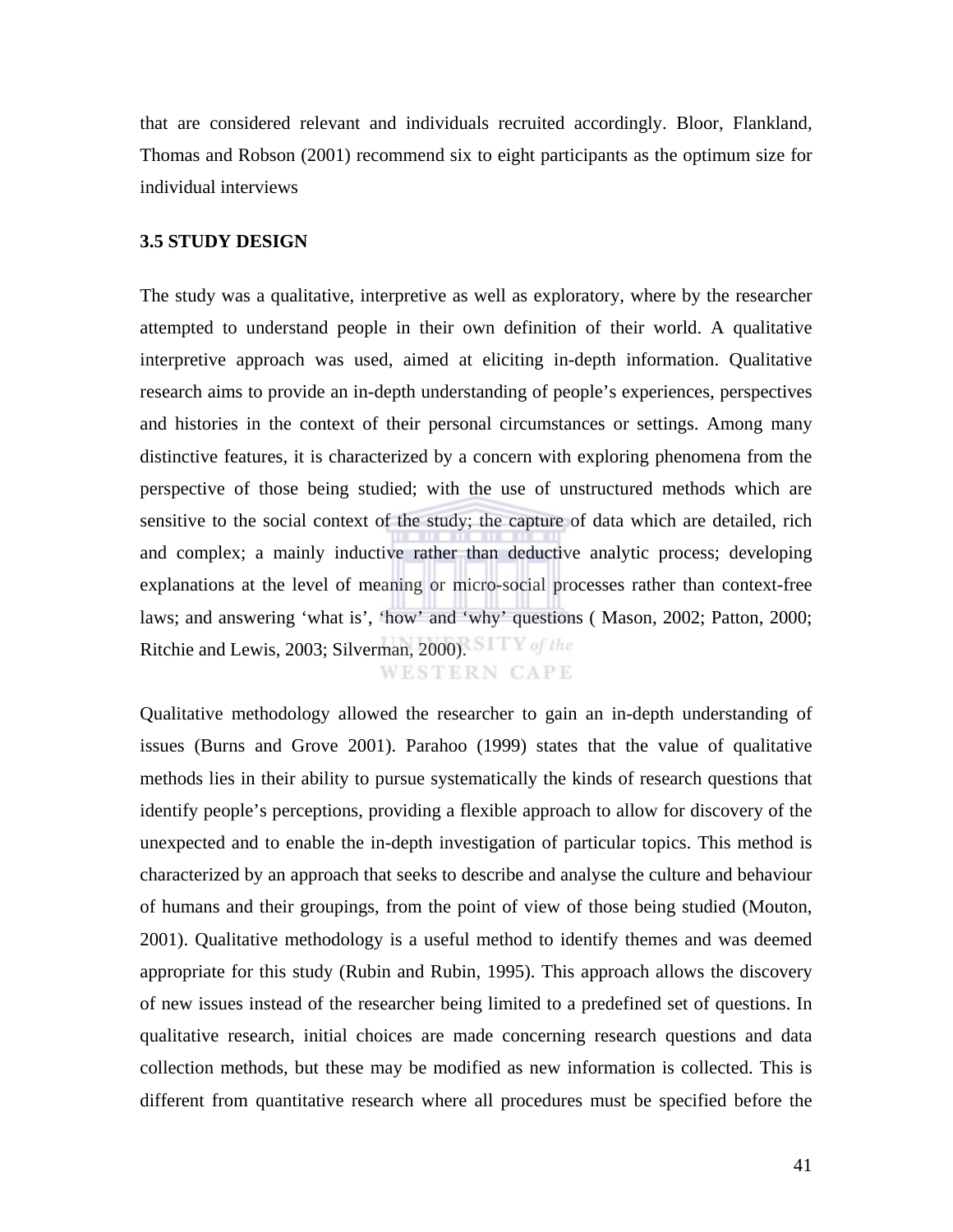beginning of data collection and followed as an unalterable course (Polit, Beck, and Hungler, 2001).

#### **3.6 PROCEDURE**

Field work began by identifying the research assistant who was going to be the observer as well as to write field notes during the interviews. The researcher had to familiarize the assistant on the nature of the study and made her understand the research topic, her role in the study and the aim and ethical principles of the study.

The researcher verbally presented the letter from the University of Western Cape, South Africa to the Ministry of Education in Ndola Provincial Administration so that the researcher could get permission to conduct the study in Zambia. The Ministry of Education Provincial Administration gave the researcher the authority letter to conduct the research at schools in Kalulushi district which practiced inclusive education. The District Education Board further gave the researcher a letter of authority to conduct the research at the two schools namely Mitobo and Masamba Upper Basic Schools. The two headmasters at the two schools were approached and gave the researcher permission to conduct the study at their schools and arranged the dates when the interviews could be conducted. Letters of invitation and consent forms were delivered to the selected teachers four weeks before the actual interviews. The interviews took place in the senior teacher's office which offered a quiet atmosphere. The researcher facilitated the interviews and the assistant took down notes while the session was in progress in order not to miss out any expressions or nuances. Data was collected at two schools in Kalulushi District, Copperbelt Province in Zambia between January, 2005 and February, 2005.

#### **3.7 DATA COLLECTION AND FACE TO FACE INDIVIDUAL INTERVIEWS**

The researcher explained the details of the study to the teachers and if they agreed to participate in the study, an appointment for the interview at an acceptable time and location was made. The teachers were asked to participate in sixty minutes audiotaped interviews. Informed consent was obtained from the teachers. The teachers were informed that there would be no right or wrong answer during the interviews and were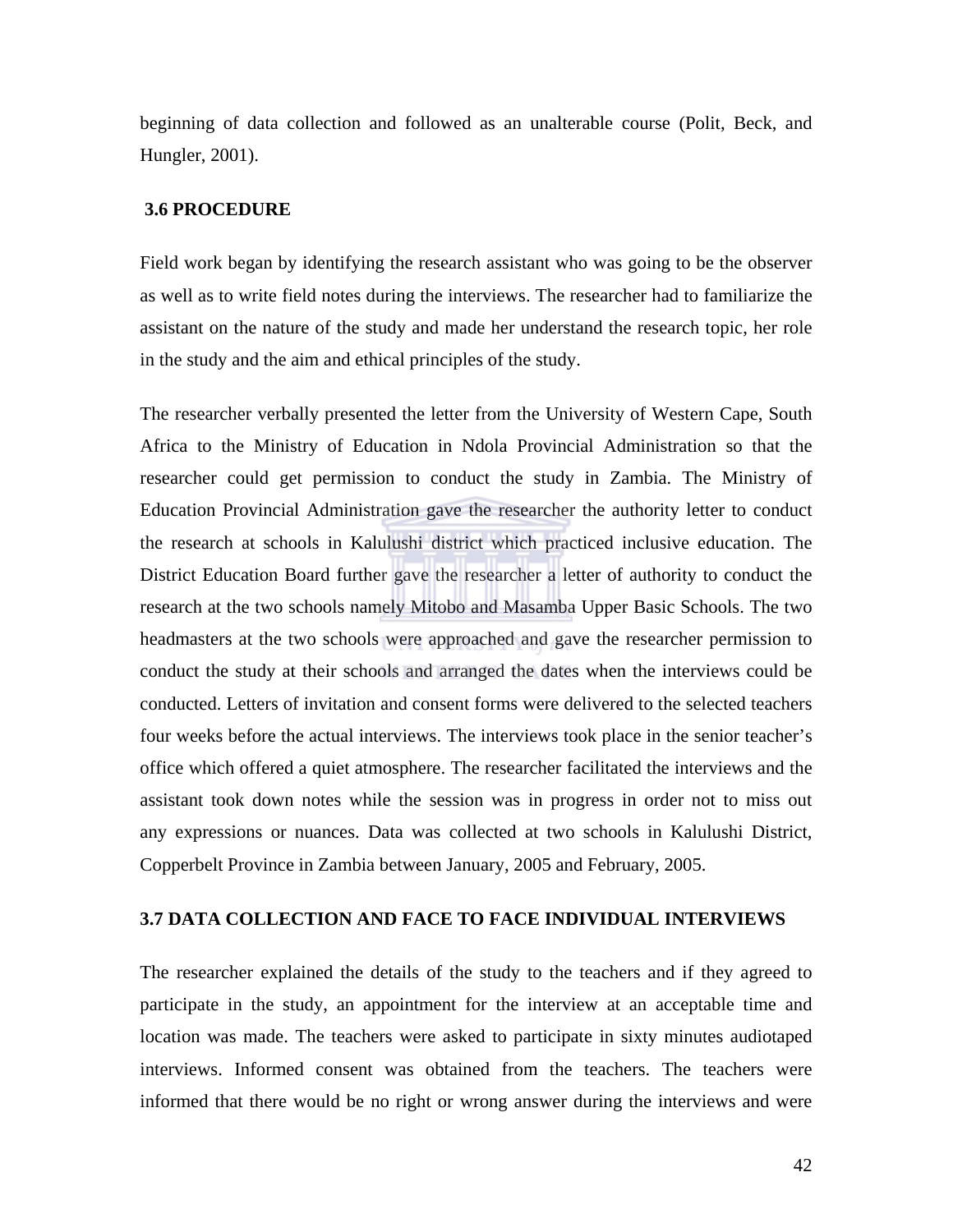allowed to talk freely about their experiences with the inclusion of learners with physical disabilities in their classrooms.

A semi-structured interview guide with open-ended questions, informed by existing literature on the subject, was used (**Appendix D**). The instrument consisted of a section for obtaining demographic data such as age, area of practice, years of service and the level of education of the teachers. Probing as a technique was used to get clarity and further explanation of the issues being discussed. Using open ended questions **(Appendix D)** the researcher conducted individual face-to-face interviews with eight teachers to obtain in-depth opinions and perceptions from them. The interviews were conducted in English. By using individual face to face interviews, the opinions of individual teachers and the motivation for these opinions could be discovered without the opinion being influenced by others. Individual interviews are especially suited for getting insight in meaning and processes of thought (Silverman, 2000). This technique was appropriate for the research question. It allowed the researcher to find out the concerns related to matters of perceptions, values and other human characteristics as well as situational factors concerning the need for physiotherapy support for teachers in inclusive education through in-depth interviews conducted with the teachers. In depth questions were used to elicit information from the individual interviews. The discussions were tape recorded with the permission from the teachers and the tapes were subsequently transcribed.

#### **3.8 RELIABILITY AND VALIDITY**

 Methods for establishing reliability and validity in qualitative research differ from those used in quantitative research. Instead of the terms reliability and validity, terms such as consistency, dependability, confirmability, audibility, recurrent patterning, credibility, trustworthiness and transferability are used when referring to reliability and validity (Polit, Beck and Hungler, 2001). Therefore, this study used the criteria credibility, transferability and confirmability to establish trustworthiness.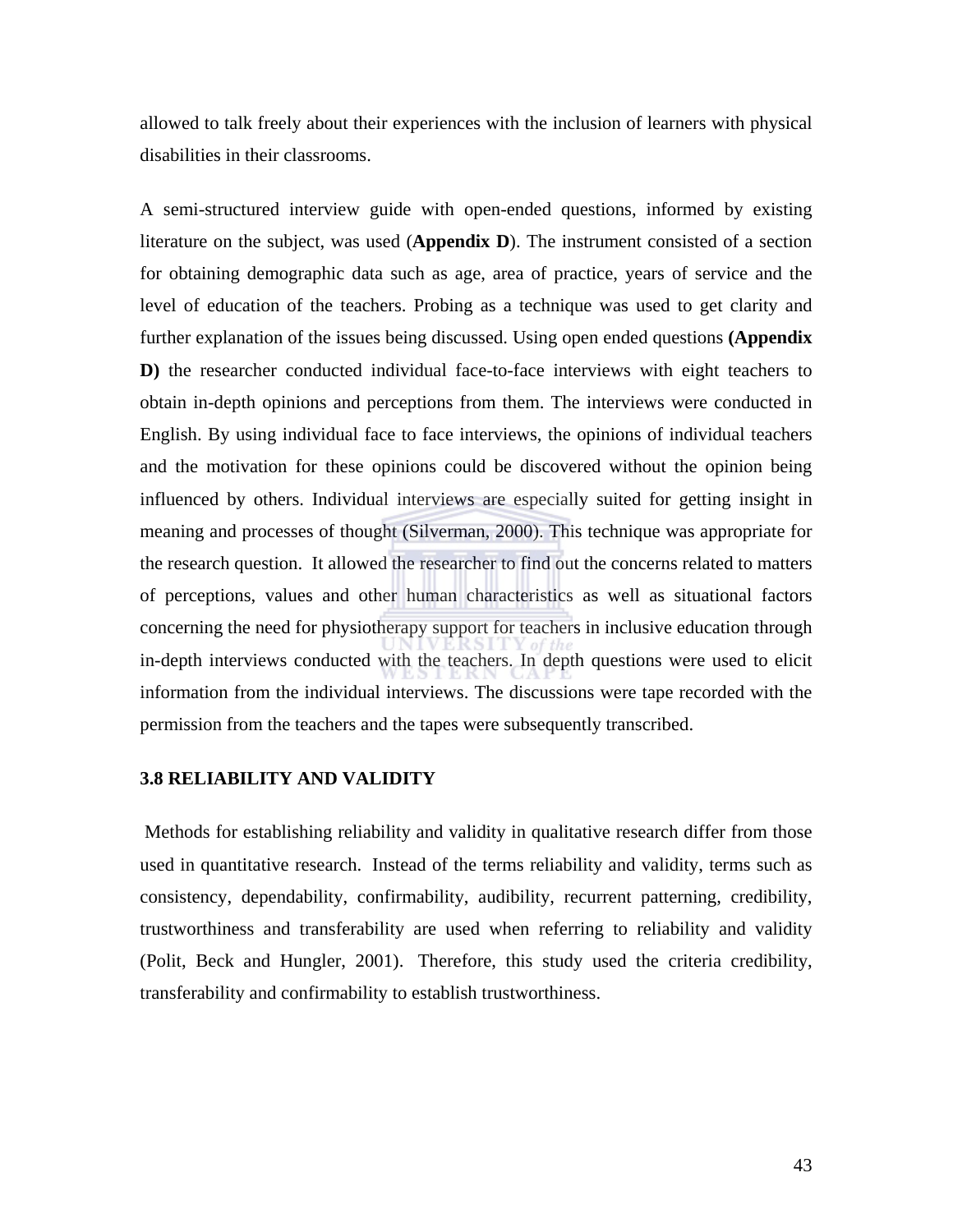#### **3.8.1 CREDIBILITY**

 In qualitative research, credibility refers to internal validity. The technique used to achieve credibility includes using a variety of sources in data gathering (triangulation) and having research participants or fellow researchers review, validate and verify the researcher's interpretation and conclusion. In this study this was applied by allowing the research assistant to listen to the audio taped information. The researcher and the research assistant then listened to the audio taped information and transcribed verbatim.

#### **3.8.2 TRANSFERABILITY**

External validity, defined as the degree to which the results of a study can be generalized to settings or samples other than the ones studied are, usually referred to as transferability. In this regard the researcher kept as evidence the data that was gathered through tapes, methodological notes and analytical notes (Marshal and Rossman, 1995; Polit, and Hugler, 1995: 430). The results section in chapter four provides sufficient detail of teachers' verbatim quotations to permit the reader to assess transferability. Although the results of this study cannot be generalized to all teachers in inclusive schools in Zambia, if a study using the same methods was undertaken similar results may be found.

#### **3.8.3 CONFIRMABILITY**

Confirmability implies the repeated affirmation of what the researcher has heard, seen or experienced during the research process. The method of analysis by the researcher was based on thematic content analysis. The researcher listened to the recorded session immediately after the individual interviews and noted emerging topics, the body language of the teachers and impressions of the individual interviews. The transcribed tape recordings were then read and re-read and general themes were written down. Through discussion with the research assistant, a final list of categories and themes were compiled. Data was then discussed under these categories.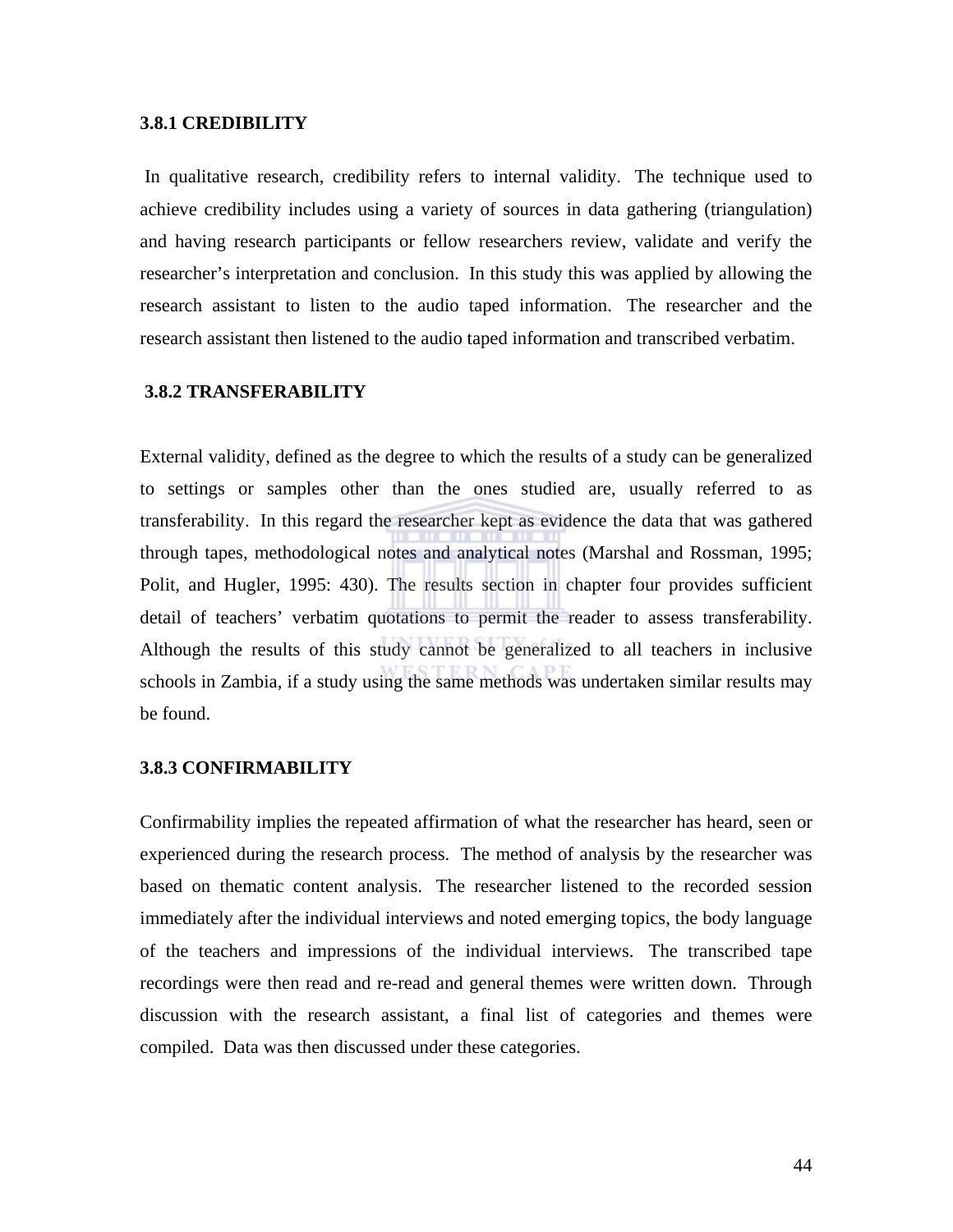#### **3.9 DATA ANALYSIS**

Data analysis began with the transcription of the data of the interviews. All audio taped data were transcribed verbatim. Transcriptions were compared to the audiotape recoding to verify accuracy. Each transcript was read through and scrutinized. After re-reading the transcriptions several times analysis of the data commenced using content analysis. Transcriptions and field notes were coded manually. These codes were then interlinked using a mind – mapping approach. This visual display facilitated identification of key components and the relationship between them. The transcripts were then re-read to ensure that all the original codes were covered by the wider categories. The coded data was re- contextualized according to thematically based files and explored again. This time with interpretation in mind, looking for patterns and meanings in relation to the three specific objectives.

- To determine teachers' skills in order to provide appropriate support to learners with physical disabilities in ordinary classroom.
- To determine teachers attitudes' for the inclusion of learners with physical disabilities in ordinary classroom. ERSITY of the
- To determine what support physiotherapists need to give to teachers.

It turned out that some of the themes were more relevant than the others. However, the less relevant themes remain an important contextual background for understanding the views of the participants and the frame of reference, which emerged (Silverman, 1993; Bryman, 2001). The search for such themes and the peer validation provided by the research supervisor throughout the data analysis enhanced the trustworthiness of the findings (Lincoln and Guba, 1985).

#### **3.10 ETHICAL CONSIDERATION**

Approval was sought from the University of Western Cape Senate, the Ministry of Education Provincial Headquarters in Ndola, Zambia and District Education Board in Kalulushi district, headmasters from the two schools namely Mitobo and Masamba Upper Basic Schools before the commencement of the study. Participants were given letters of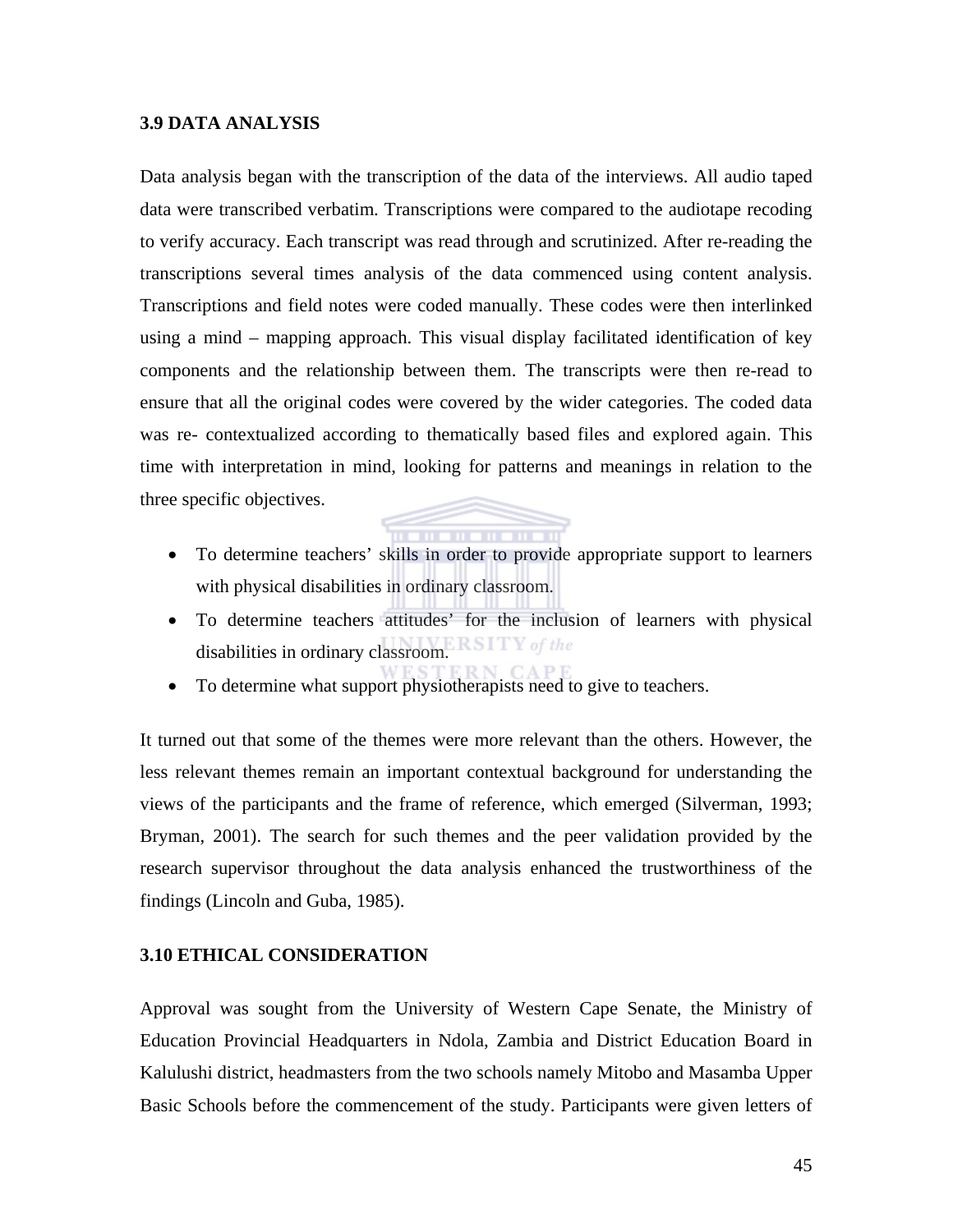invitation four weeks before individual interviews to give them time to consider the purpose of the study and their participation. Their selection criteria were also explained and the fact that their participation was voluntary and they were given the choice to withdraw if they so wished. The participants were assured of anonymity; names were not used but alphabetical letters. Confidentiality was also ensured as the researcher told the participants that the information obtained was only going to be for research purposes. The consent form and the letter for information for the teachers who took in the study are on **Appendices B and C**. Letters from the University of Western Cape seeking for permission to conduct the research in Zambia to the Ministry of Education and the subsequent permission letter from the Ministry of Education in Zambia are on **Appendices A1 and A2**. Permission was given to conduct the research at the two schools and to include them in the study.

#### **3.11 SUMMARY**

 In this chapter the methodology used for the study has been explained. The study used qualitative research methodology using individual, face to face in-depth interviews. The participants and sampling design, data collection technique for individual interviews were addressed. The trustworthiness of the data collection instruments and analysis were substantiated. The next chapter deals with the presentation of findings obtained through individual interviews.

. . . . . . . . . .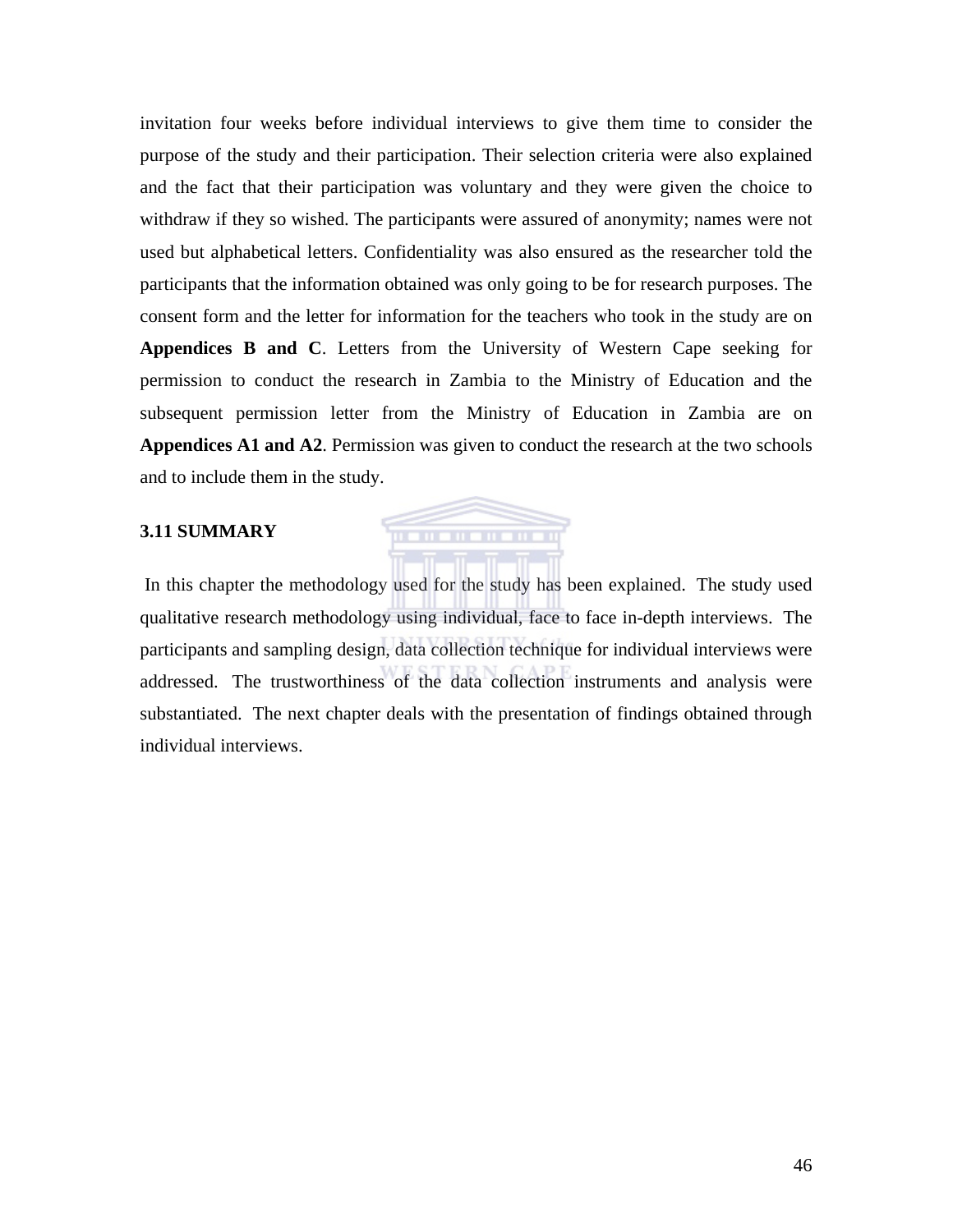## **CHAPTER FOUR RESULTS**

#### **4.1 INTRODUCTION**

The purpose of this chapter is to present the findings from the study using a narrative type of reporting and to report on the outcome of data analysis; the demographic profile of the teachers' age, gender, and educational level. The qualitative responses from the teachers are presented. The excerpts from the teachers are presented in terms of each teacher's interpretation of his or her perception of the need for physiotherapy support for teachers in inclusive education. Alphabetical letters are used throughout the chapter to protect the anonymity and confidentiality of the teachers.

#### **4.2 TEACHERS' DEMOGRAPHIC INFORMATION**

The sample consisted of eight teachers from two schools in Kalulushi district in Zambia. The teachers' age ranged from twenty nine to forty seven years with a mean age of thirty eighty years. They included three male and five female teachers. Three teachers had initial training plus in-service training in special education needs and five teachers only had initial training from college ( see table 4.1).

. . . . . . . . . . . .

| <b>Teacher</b> | Age      | Gender | <b>Oualification</b>             | <b>Experience</b> * |
|----------------|----------|--------|----------------------------------|---------------------|
| Teacher (a)    | 29 years | Female | Certificate in Primary Education | 2 years             |
| Teacher (b)    | 32 years | Male   | Certificate in Primary Education | 3 years             |
| Teacher (c)    | 36 years | Male   | Diploma in Education             | 6 years             |
| Teacher (d)    | 47 years | Male   | Diploma in Education             | 5 years             |
| Teacher (e)    | 36 years | Female | Certificate in Primary Education | 4 years             |
| Teacher (f)    | 43 years | Female | Diploma in Education             | 6 years             |
| Teacher $(g)$  | 44 years | Female | Certificate in Primary Education | 4 years             |
| Teacher (h)    | 37 years | Female | Certificate in Primary Education | 3 years             |

**Table 4.1 Demographic profile of the teachers (n =8)** 

**\* Experience in inclusive education**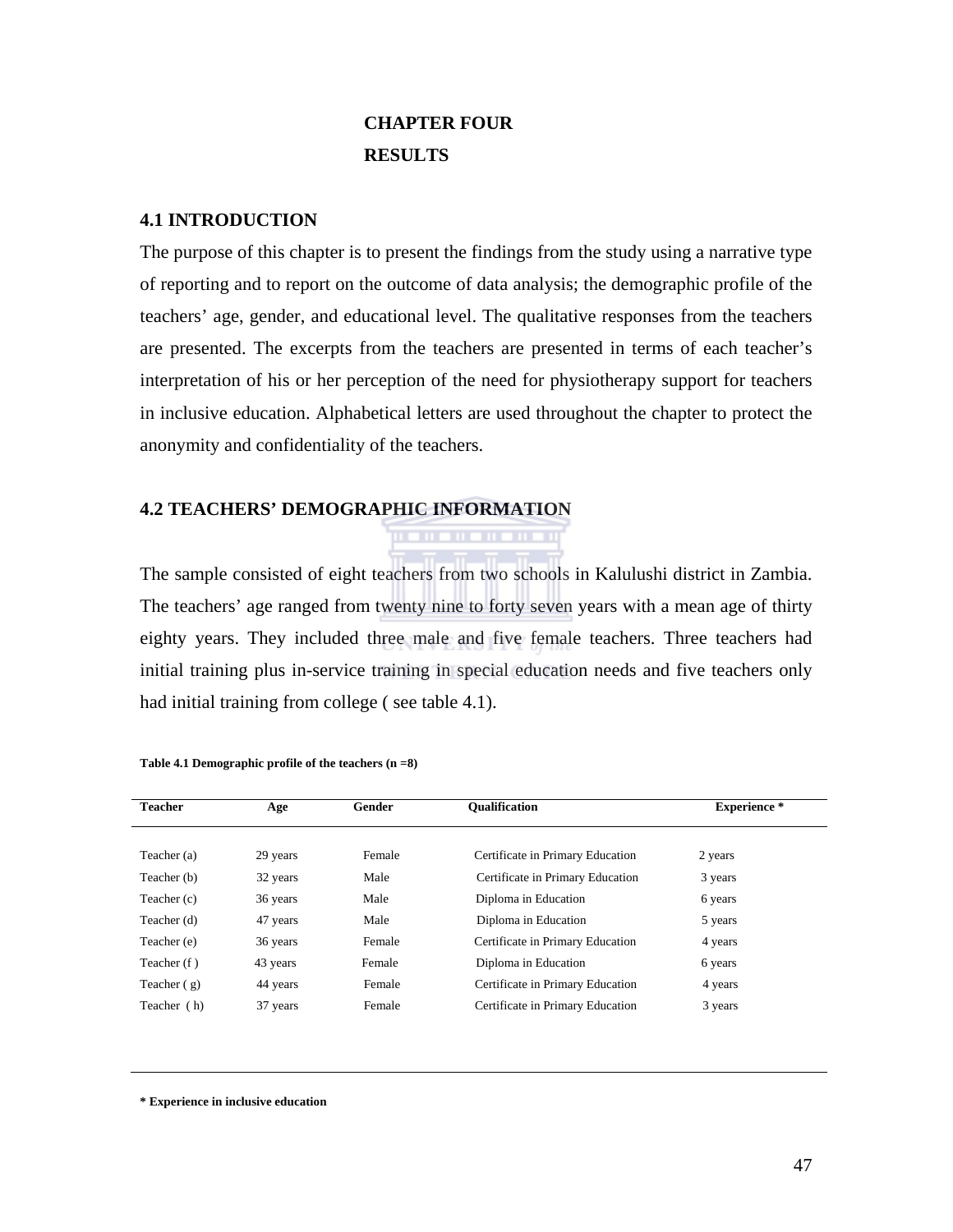The aim of the study was to determine teachers' skills, teachers' attitudes and to identify physiotherapy support needs for teachers for the inclusion of learners with physical disabilities in ordinary classrooms. The results from the individual interviews are reported using the following three major themes and sub - themes that emerged from the study.

#### **4.3 TEACHERS' NEEDS**

- 4.3.1 Knowledge
- 4.3.2 Skills

#### **4.4 TEACHERS' ATTITUDES**

- 4.4.1 Positive attitudes
- 4.4.2 Negative attitudes
- 4.4.3 Effect of inclusion on teachers' attitudes

#### **4.5 SUPPORT FOR TEACHERS**

- 4.5.1 Training
- 4.5.2 Physiotherapy support
- 4.5.3 Support from other teachers NIVERSITY of the
- 4.5.4 Government support **WESTERN CAPE**

#### **4.3 TEACHERS' NEEDS**

Most teachers indicated and mentioned the importance of instructional classroom support in terms of skill building for teachers in order for them to support their learners in their classrooms. Most teachers further indicated that they lacked the necessary skills and were inadequately prepared to accommodate learners with physical disabilities in their classrooms. This was a constant theme expressed by most teachers. Some teachers specifically mentioned the skills which they considered most relevant to them and which could assist them support their learners in the classrooms. In order to determine what skills teachers needed in order to support learners in the classroom, it was important to find out what skills they had and how they supported their learners with physical disabilities in the classroom. The teachers indicated that they lacked basic skills such as the ability to correct posture; the ability to develop finger and hand function; and the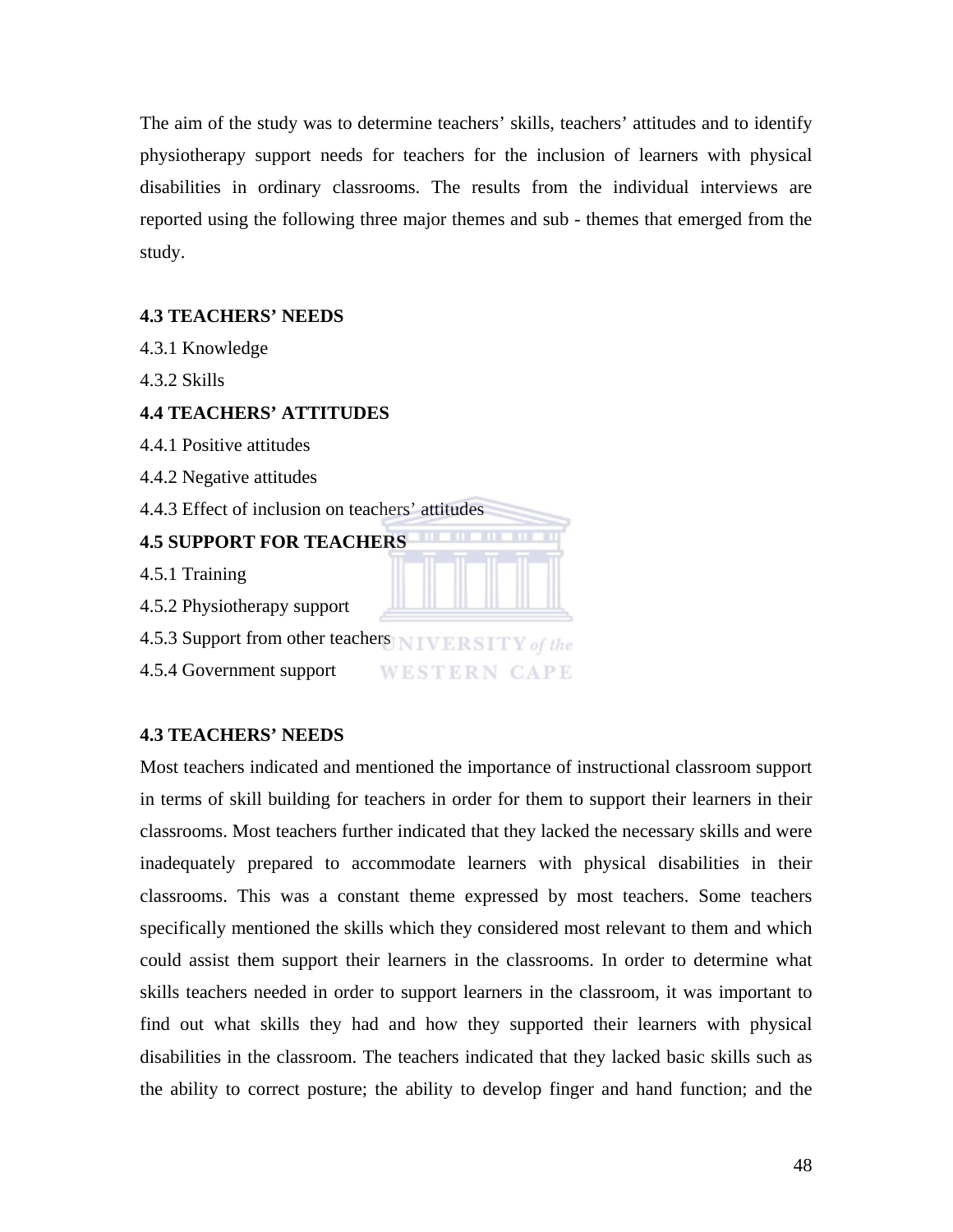ability to position learners correctly in their chairs. They said they were inadequately prepared to accommodate learners with physical disabilities in inclusive education.

#### **4.3.1 Knowledge**

Some teachers indicated that their knowledge about learners with physical disabilities was insufficient. The teachers further said they could not provide appropriate support to learners in their classrooms because of lack of medical knowledge. Teachers (e) and (b) said:

*Basically I wouldn't know where to start with these learners with physical disabilities. It's because of not knowing I think. Teacher (e)* 

*I have limited medical knowledge relating to learners with physical disabilities and that's why I am not able to give the needed support to learners. Teacher (b)* 

. . . . . . . . . . . .

#### **4.3.2 Skills**

It was very clear that the teachers did not feel adequately prepared for their new role in inclusive education and they said that skills were vital as they had learners with physical disabilities in their classrooms. The inclusion of learners with severe physical disabilities was a threat for some. They said they only had basic skills which were insufficient. These were some of the teachers' responses:

*The learners with severe disabilities are the most crucial in the classroom and to make*  matters worse, I have never taught a child in a wheelchair before. To correct some of *these difficulties the learners have is a problem because you will find that the skills you have are very limited and you can't even help out. Teacher (d)* 

 *I am very interested to support these learners but you will find some of these learners are severe cases, you don't really know where to start the support because the skills you have are only the basics and these basics are not really connected to the learner. Teacher(c)* 

*Yes skills concerning these learners are very vital for us teachers in inclusive education, but you will find especially in the classroom you observe something is going on from these learners with SENs but you don't really know how to support them and where to start from because you just have the basics and the basics are not even there. Teacher (e)* 

Another teacher said he did not think he had the skills to support learners in the classroom and that he was not ready to support the learners.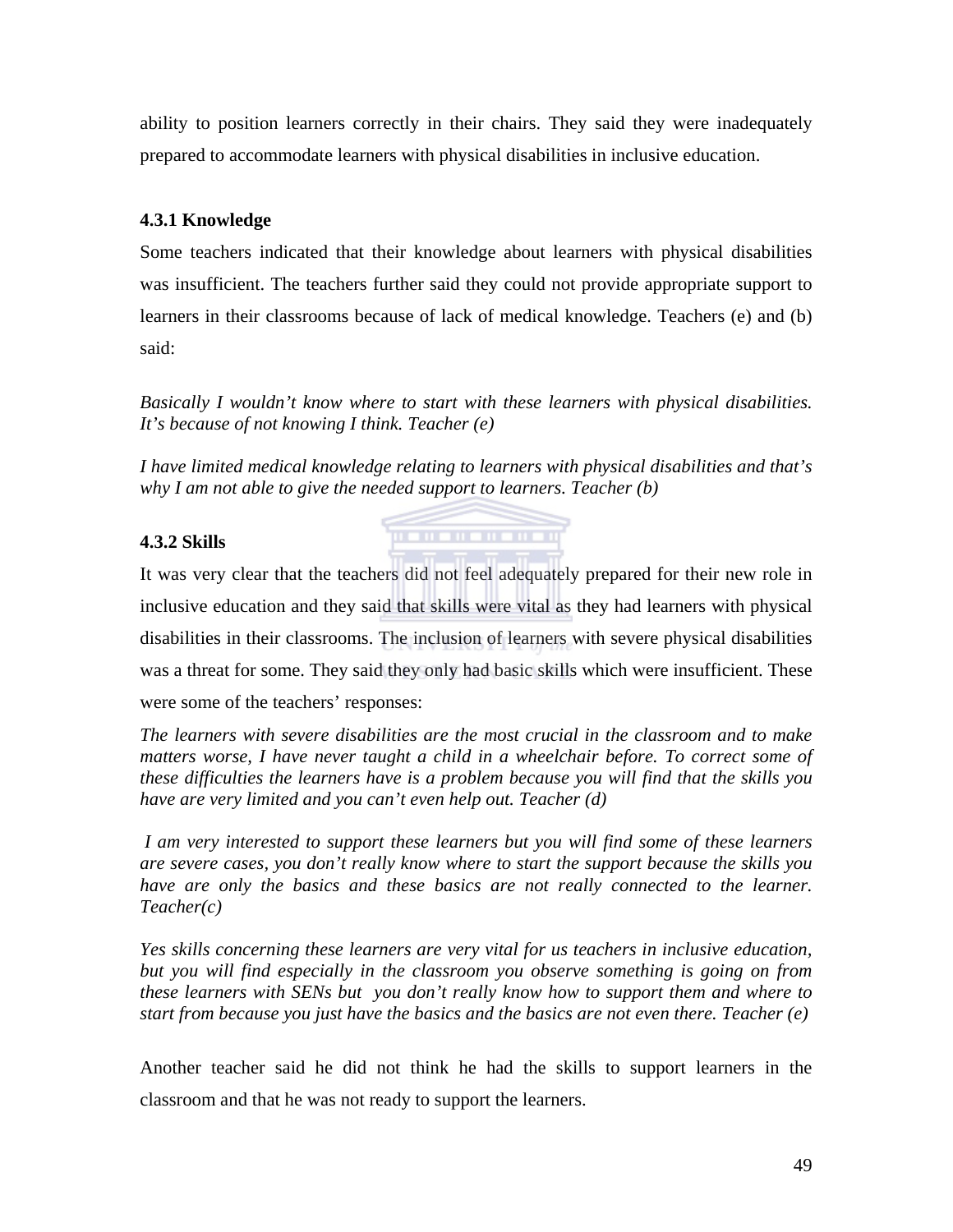*I don't think I have the skills to support these learners in the classroom and as at now I don't think I am ready to support the learners. Teacher (a)* 

The teachers said that learners needed to be supported and showed willingness to support them but were not sure of what type of support to give to the learners due to their lack of skills for supporting learners in the classroom. They realized there was a lot of work ahead of them. As teacher (h) said:

*These learners are very demanding they need to be supported but one should be careful what support to give and it would be very difficult for the teacher if they didn't have the skills like at now I don't have enough skills concerning supporting the learners. Teacher (h)* 

Most teachers felt they wanted to acquire some relevant basic skills concerning their learners who were in their classes and specifically mentioned they lacked skills such as positioning of learners correctly in wheelchairs; posture in sitting; midline orientation for learners with mild and severe disabilities; fine motor skills especially for hand and finger function which they considered necessary for grade ones who had just started to use pencils; and proper lifting techniques were also vital in their classroom as support to their learners. Some teachers said: **UNIVERSITY** of the

#### **WESTERN CAPE**

*We need to be taught some of these basic skills like midline orientation for learners with mild and severe disabilities as they frequently lean to one side as you are teaching and we will welcome some expert to come and show us because most us have limited skills concerning these learners. Teacher (f)* 

*As teachers in these mixed schools it is important to know the relevant skills like positioning, posture correction, and the fine motor skills like finger and hand movements to assist learners with holding pencils. As you know most of these learners with disabilities, their fine motor skills are not fully developed so it is very vital for us to acquire such skills. Teacher (g)* 

*We need to know some basic skills like positioning of learners with severe disabilities in wheelchairs, hand skills to assist learners with holding of pencils and holding of good posture as well as lifting techniques are very necessary to us teachers in inclusive education. Teacher (a)*

*It is important to know the skills concerning these learners in the classroom such as positioning, hand function, posture correction. You will notice a learner sitting awkward in the chair you would want to help but how do you help because you realize the skills are not enough which you have. Teacher (d)*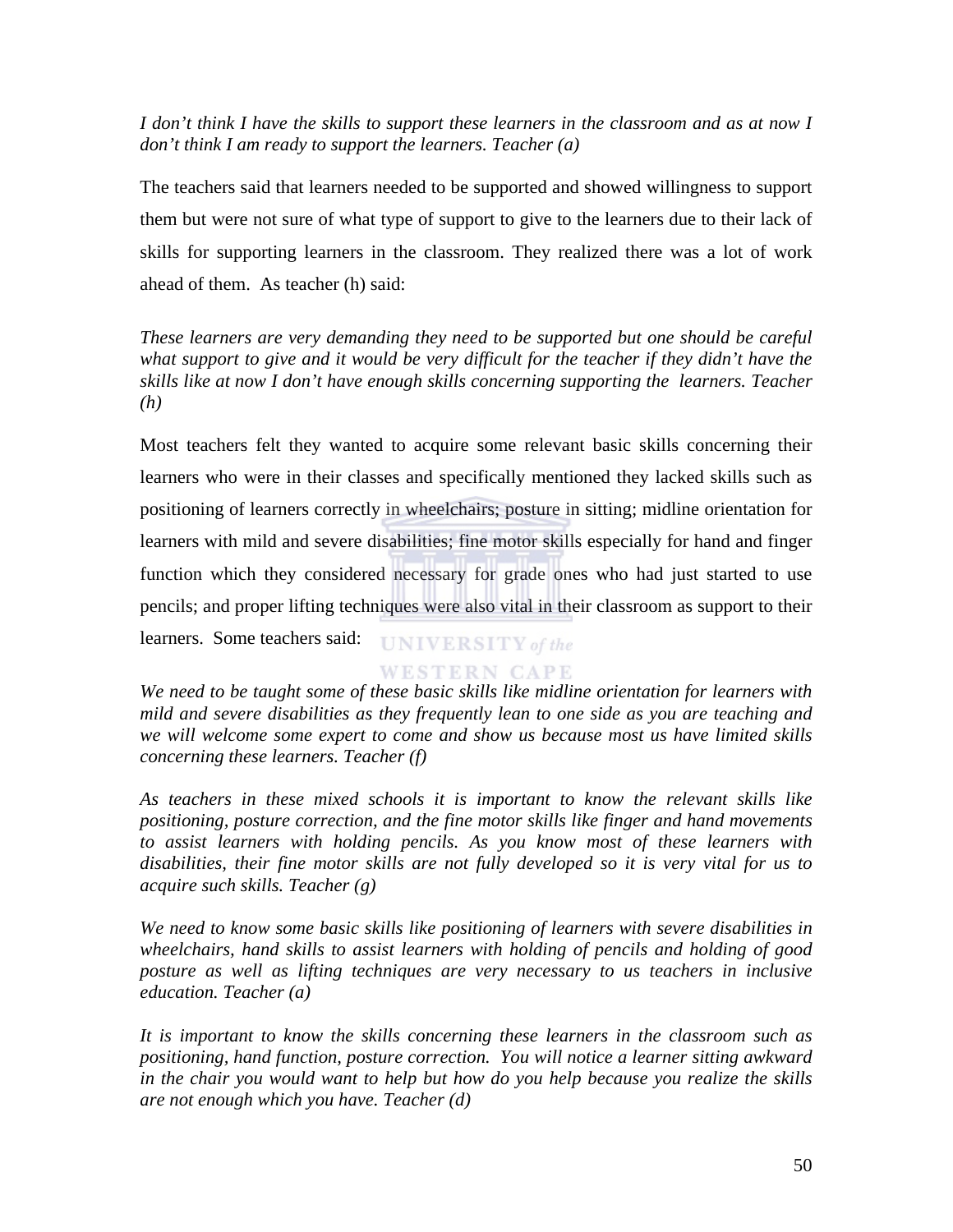One teacher showed concern that he needed to acquire the right skills to support the learners but on the other hand the teacher thought teachers trained in special education were in a better position to support learners since they were probably more motivated than those who were not trained in special education. Teacher (b) said:

*I think, above all things, I need to know some skills to support learners, so that I know how to support them in the classroom but you will find that there are these special education teachers trained in special needs education and sometimes you feel they are the right people to support the learners since they are motivated, unlike us not trained. Teacher (b)* 

#### **4.4 TEACHERS' ATTITUDES**

The majority of teachers reported positive attitudes towards having learners with physical disabilities in the classrooms. A small number of teachers described their negative attitudes to having learners with physical disabilities in their classrooms.

#### **4.4.1 Positive Attitudes**



A teacher said it was an enriching experience for both the teacher and the learners to have learners with physical disabilities in the classroom. The teacher further indicated that it made the class more accepting, more caring and complete. Teacher (a) said:

*Overall, I feel that having learners with disabilities in my class has been an enriching experience for my self and for other learners in the class and I think it has made the class complete, more caring, accepting that some learners are different. Teacher (a)* 

The teacher indicated that these learners with physical disabilities were normal thinking people and that the disabled learners were just as good as other learners in the classroom. The teacher further said that he looked at the learner as a person and not as an inconvenience in the classroom. One teacher said:

*I feel and realize that inside the disabled learner is a normal, thinking being and that they are real people too and I look at a learner as a person, not an inconvenience or a bother. Teacher (a)*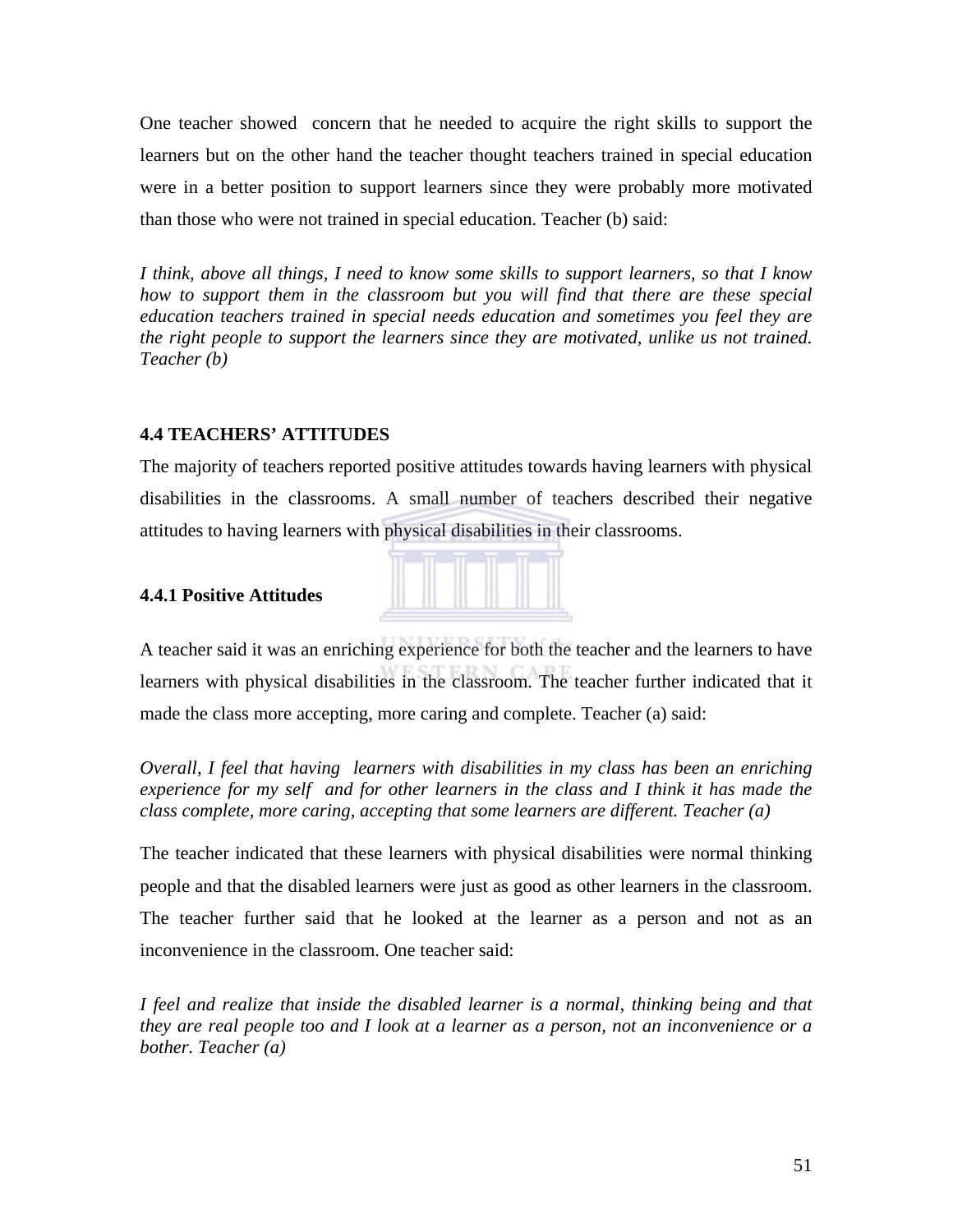A teacher said one should have confidence to teach at an inclusive school. You take the learners as a whole and that makes teaching complete. One should look at the learners with physical disabilities as having the same background as other learners. Further these disabled learners have families too just like other learners. Teacher (h) said:

*I think it all begins with confidence. You take them as a whole and that makes teaching complete. When you think of disabled learners, they have a life. You think of the family and where they come from and it is the same like other learners. Teacher (h)* 

#### **4.4.2 Negative attitudes**

A small number of teachers described negative attitudes of having the learner with physical disabilities in the classroom. Some of these attitudes were dependent upon the perceived level and type of disability.

The teacher said that he did not understand why they included learners in wheelchairs and who did not walk on their own in the classrooms. He said such cases were fit to be in segregated schools like Dagama (Special school for SENs). Teachers (g) said:

 *I don't understand why they included these learners in wheelchairs who can't walk on their own... I think some of these are physical problems and that is why they are in wheelchairs, then that is a big issue. But if they have severe disability then I think they will need to go to Dagama (Special school for SENs).Teacher (g)* 

#### **4.4.3 Effect of inclusion on teachers' attitudes**

Some teachers spoke of positive benefits of inclusion for both teachers and learners. Most teachers had positive feelings of inclusion of learners into their classrooms. Few teachers had negative feelings that these learners had no benefits because of their disabilities. Most teachers expressed excitement that inclusion had played a big role in bridging the gulf between the learners. They said inclusion had enhanced the learners' emotional and social growth and learners were able to socialize with their nondisabled peer learners and become integrated into society. The teachers said it was the learners' right to be at an inclusive school. Some teachers further reported that they got satisfaction teaching at an inclusive school. These were some of the teachers' responses: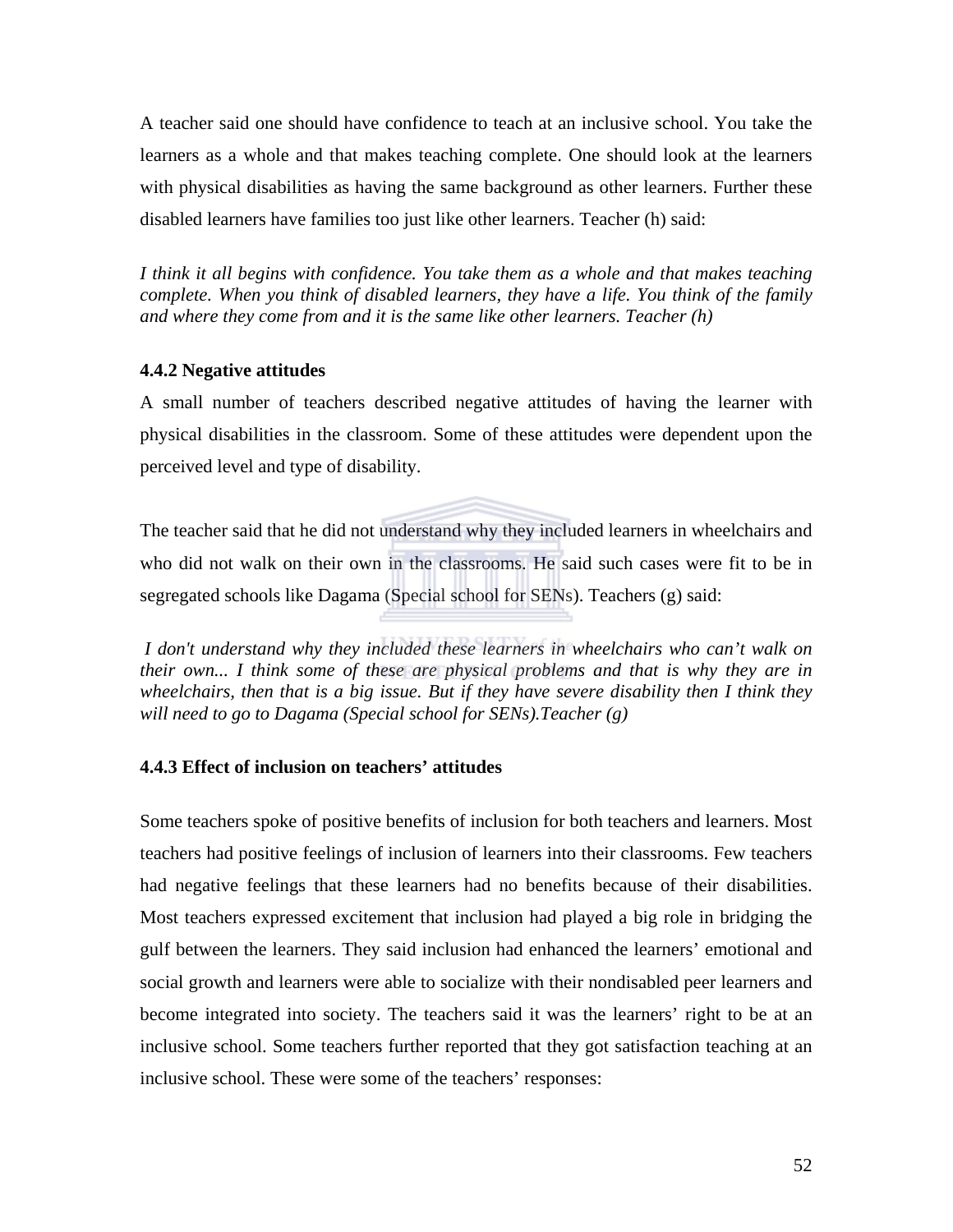*I feel it is a good experience for learners to be exposed to others with differences as it widens their opinions and enhances their social and emotional growth by being in an inclusive school as well as broadening their personal experiences. Teacher (h)* 

*The benefit is to teach a disabled learner and they pass their examination. They enjoy coming to school and it is nice to see a learner finishes school and grows into someone important and goes back to society. I have a learner who is now working as a telephone operator in one of the ministries. Teacher (f)* 

*It is good for these learners because they are able to socialise with nondisabled peers and as a result they mature mentally and socially and overall it is their right to be at an inclusive school. Teacher (b)* 

The benefit of inclusion is that learners feel they belong to a community school and become part of the class community.

*One of the benefits of inclusion is that these learners are mixed with those who are normal, they don't feel neglected. They feel that they are loved, and they are cared for and they have friends. They become part of the whole class community. Teacher (f)* 

The teacher said he got satisfaction from teaching learners with physical disabilities. <u>The theory and the theory of the theory of the theory of the theory of the theory of the theory of the theory of the theory of the theory of the theory of the theory of the theory of the theory of the theory of the theory</u> Teacher (g) said:

**UNIVERSITY** of the

*The most important thing is the satisfaction we get from teaching the learners with physical disabilities. Teacher (g)* 

The teachers explained that there were benefits to inclusive education but it depended upon how severe the disability was on the learner. The milder the disability the more benefit of interacting with other learners. Teacher (b) said:

It is quite difficult to say there are immediate benefits for the learners with physical *disabilities. Some learners are severe and some are mild. Depending on the level of disability, you will find that those who are mild, you are able to say, I have done this for the learner and the learner has indicated to interact with other learners. But for severe ones it is difficult. Teacher (b* 

#### **4.5 SUPPORT FOR TEACHERS**

The need for additional training and concern about their personal professional experience was a theme expressed by some teachers. There was some agreement amongst teachers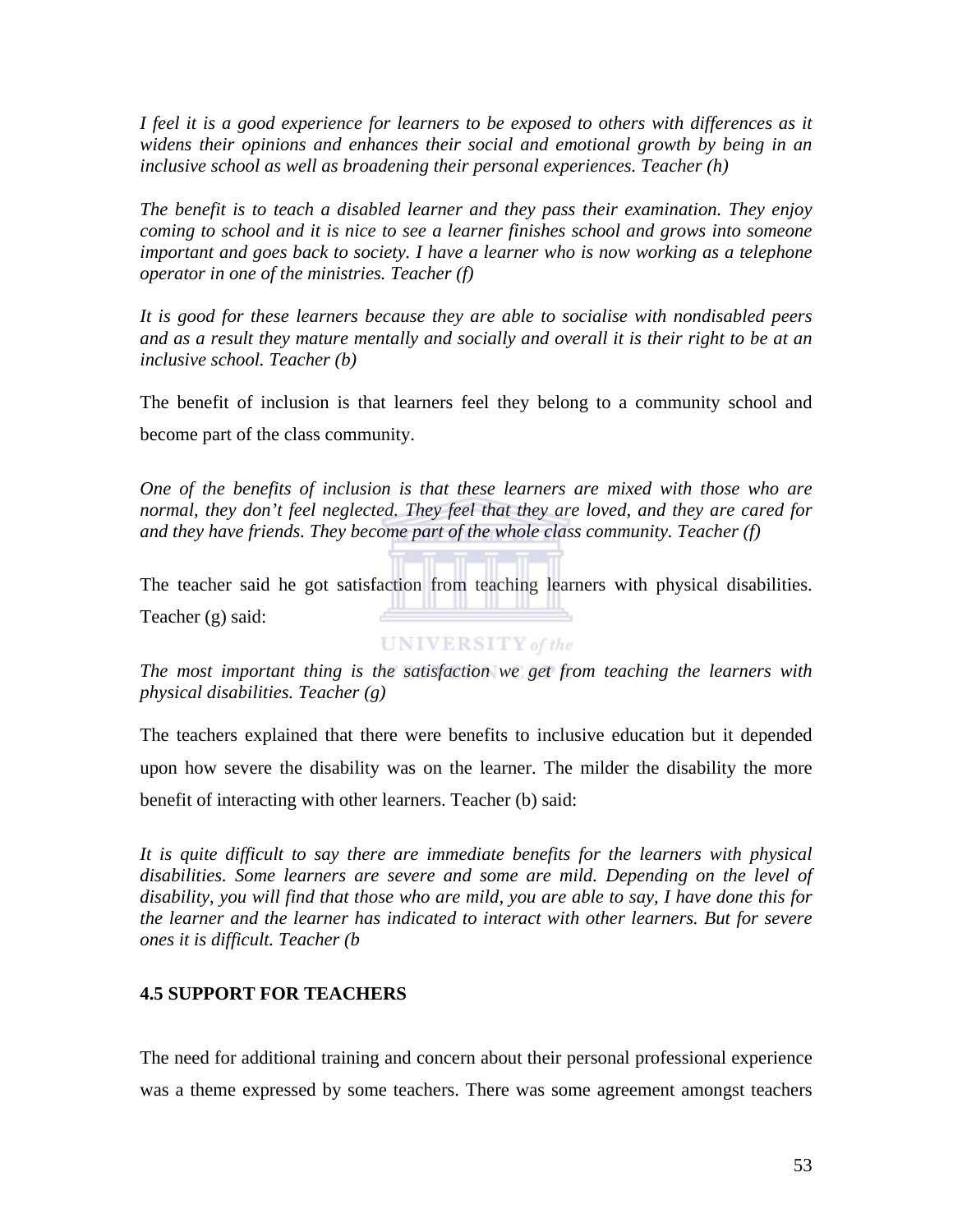especially those who had only the initial training from college. Some teachers said they had not received training in special education needs (including physical disabilities) and that the initial training was insufficient as it did not include special education needs.

#### **4.5.1 Training and knowledge**

The teachers said before including learners in ordinary classrooms the school system should first look at whether the teaching staff are trained. When there are learners included in classrooms, authorities always look at a teacher in that class as the one who is responsible for learners forgetting that the issue belongs to everybody in the school system. Teachers and non teaching staff need to be trained to accommodate the learners. Teacher (e) said:

*If we are thinking of inclusion of learners with disabilities in the classrooms we should*  look at staff training issues. When there is inclusion into a particular class, we *automatically think that it is the responsibility of that class teacher, whereas the issue is a multi-dimensional matter. Teaching and non-teaching staff would need to be trained to prepare them for inclusion. Teacher (e)*

Teachers not trained in special education expressed their concern saying that their initial training at the college was minimal because it did not include detailed curricula on disability. The teachers said further that they could not expand on their basic teacher training as to meet the needs of learners in the classroom.

*It is quite difficult to expand on the initial basics. It will be better for somebody to go back for further in- service training or to attend workshops because most of the things are missing. Teacher (d)* 

 Most teachers went on to acknowledge that the initial training was not very informative in relation to physical disabilities and that's why they were finding it difficult to support the learners. Teacher (h) said:

*I have not really taken up may be a formal type of training to handle these learners with physical disabilities, it is difficult without skills; some body has to teach us. Teacher (h)*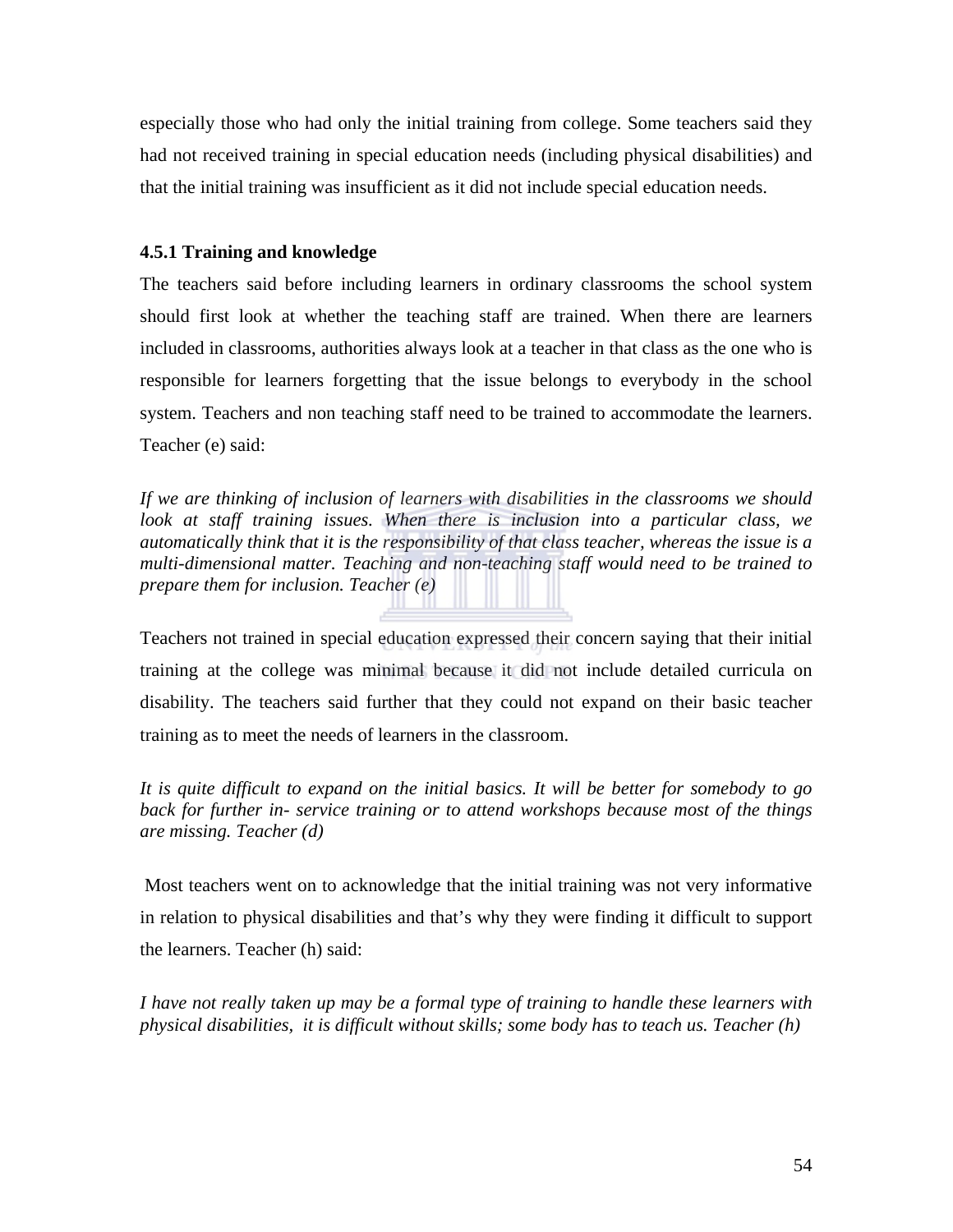The teachers with initial training from college and those trained in special education said they needed more workshops and seminars because seminars and workshops helped them to acquire knowledge, skills and remove some of the negative attitudes they had towards learners with physical disabilities and that their attitudes were slowly changing from negative to positive because of the acquired knowledge and skills from workshops. The importance of workshops was stressed in that they were necessary to update their handling skills of learners and that priority should be given to the right people to teach them. Two teachers said:

*We need more workshops to help us update our handling skills. Because of the sensitizations at the work shops negative attitudes are slowly changing from negative to positive. Teacher (a)* 

*In-service training, workshops and seminars are of great importance especially on the skills building in supporting learners in the classrooms. We would welcome people to teach us the skills and we need the right people to teach us. Teacher (f)* 

#### **4.5.2 Physiotherapy Support**

Although few teachers said they did not need the physiotherapy support as they had special education teachers to help them, many teachers said they wanted support from physiotherapists to support them in inclusive education.

The teachers specifically wanted the physiotherapists to help learners with specific skills such as head and trunk control, positioning and skill building to teachers. Teacher (b) said:

*We need physiotherapists to help learners who are physically disabled in terms of learner's skills such as head and trunk control, positioning and us teachers in skill building. Teacher (b)* 

Teachers suggested that physiotherapists could play an important role in developing inclusive schools.

*Physiotherapists are vital now as the schools are inclusive and we would welcome them if they came to our aid. Teacher (g)*

The teachers said they would welcome the physiotherapists in inclusive education not only to support teachers and learners with physical disabilities but also for all learners in the schools system. They said most of the grade ones lacked fine motor skills and would benefit from physiotherapy support for building fine motor skills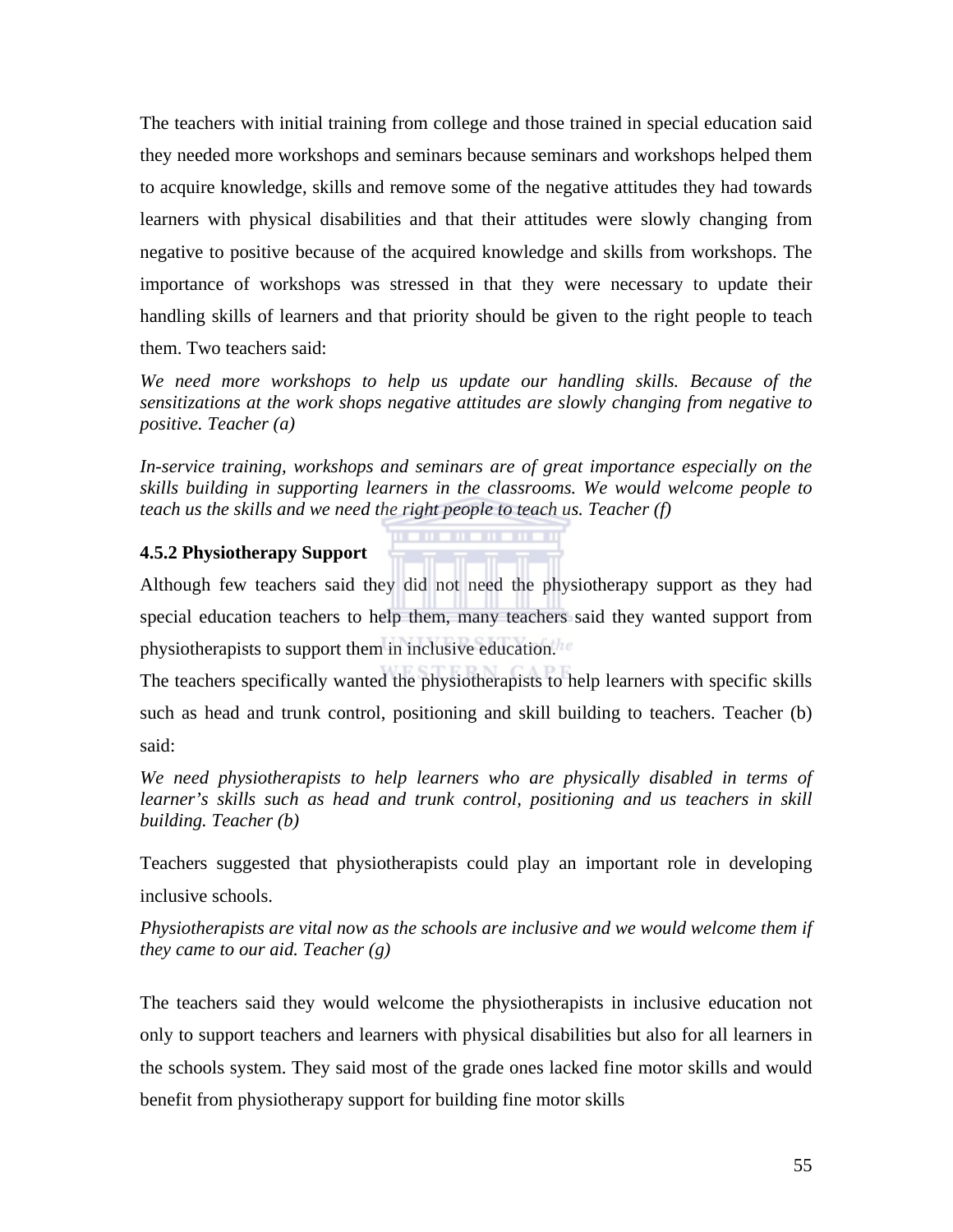*We would like the physiotherapist to be available not only to give support to teachers and learners with disabilities but all learners especially learners in grade ones who sometimes fail to hold pencils because their fine motor skills are not fully developed. Teacher (d)* 

#### **4.5.3 Support from other teachers**

The teachers said they had teacher groups within the schools which met once a week to discuss problems concerning the support for learners. These teachers' groups had helped them acquire skills necessary to support their learners and that they had benefited from these teacher groups. They further went on to say that teachers trained in special education played an important role in solving some of their problems concerning support for learners in the classrooms. Teachers (f) and (e) said:

*We do have some teacher groups within the school and we meet once a week to discuss our problems, so from these groups we get to learn some of the skills required to support learners. So if you have a problem with the learner it will be solved and that has helped us. From these meetings we learn some skills of how to support our learners in our classrooms. Teacher (f)* 

*We have teachers who have skills and in a position to support the learners, like teachers trained in special education. They help us. We help each other, once you make a mistake they correct you and the following day you won't be the same again. Teacher (e)* 

### **4.5.4 Government support**

The teachers strongly appealed to the Zambian government to help the physically disabled learners in inclusive education. The teachers felt there was an important role for physiotherapists in the school systems in inclusive education. They said the physiotherapists could assist teachers in skill building and skills for learners, so that the teachers will be able to effectively accommodate their learners with physical disabilities in the classroom. Teacher (b) said:

*My appeal is to ask the Zambian government to make it law, that professionals such as physiotherapists work with teachers in inclusive education. Physiotherapists could assist the teachers with skill building as well as skills for learners with physical disabilities in the classroom, so that the teachers could effectively accommodate learners in their classrooms. But like it is at the moment...you will find that it is the last thing to be recognized…and if the government does not recognise it is quite difficult for people at the grass root to appreciate the efforts made by the authorities' concerned. Teacher (b)*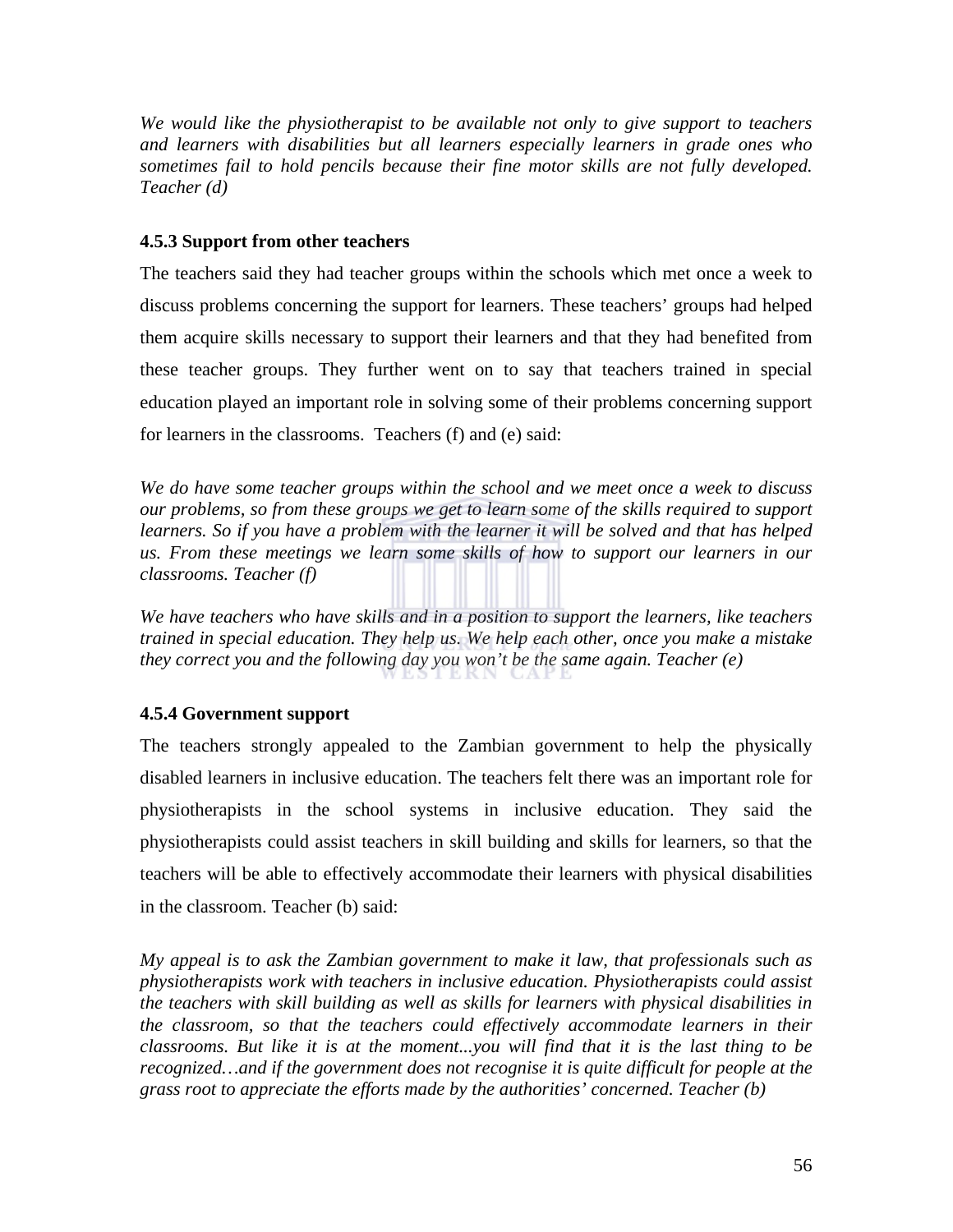#### **4.6 SUMMARY**

In this chapter the findings are presented in three themes and sub- themes that emerged from the study. The teachers' views are presented through the use of descriptive statements illustrated by selected verbatim quotations from the transcripts of the interviews to emphasise the themes. The needs of the teachers, their attitudes towards having learners with physical disabilities in the classroom and the support needed by teachers are presented. The researcher's findings indicate teachers need to acquire practical handling skills and medical knowledge from physiotherapists in order to facilitate learners with physical disabilities in inclusive classrooms. Most teachers have indicated positive attitudes to learners with physical disabilities while included in their classrooms. The main findings drawn from the study are discussed in relation to the appropriate literature in the next chapter.



**WESTERN CAPE**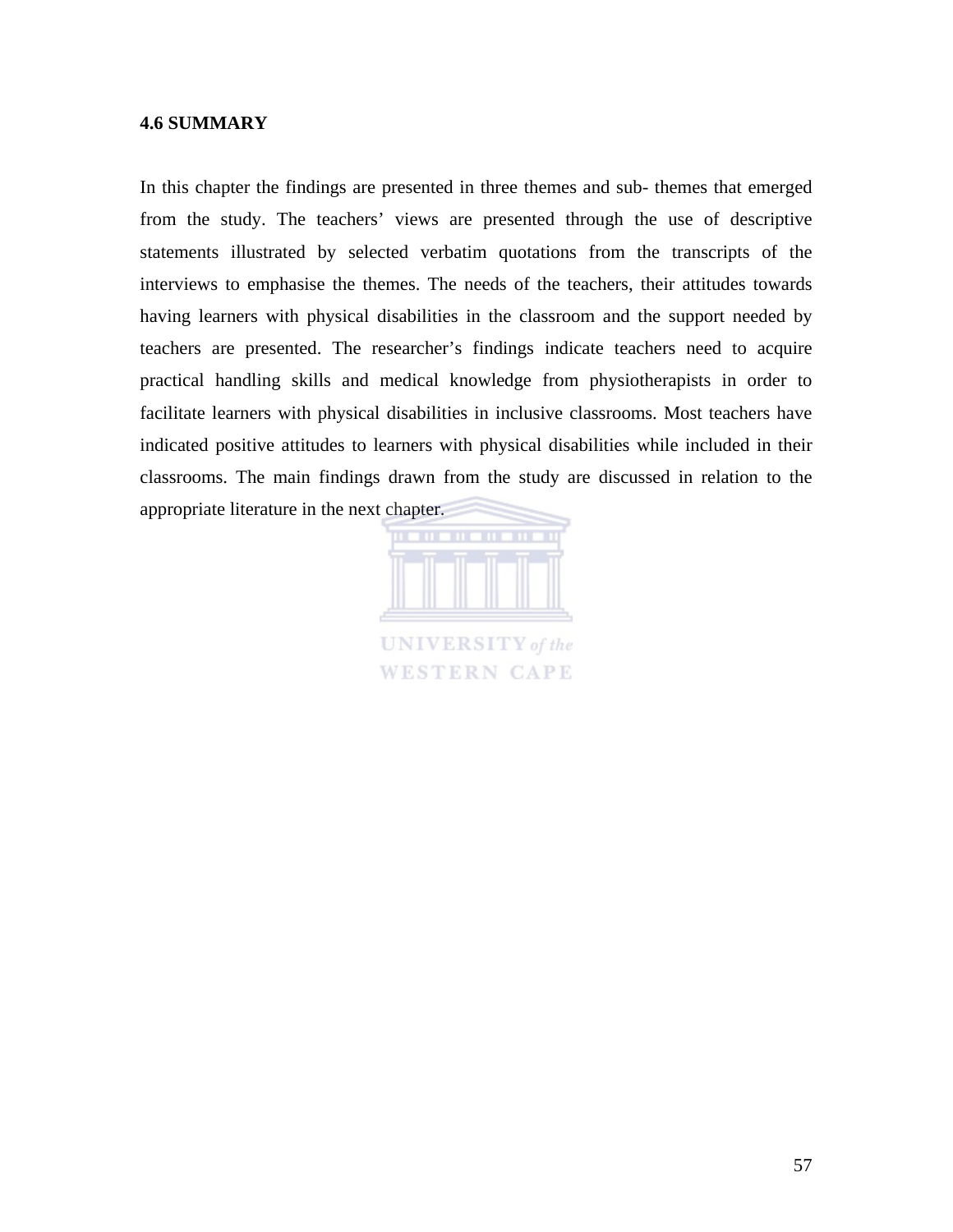## **CHAPTER FIVE DISCUSSION**

#### **5.1 INTRODUCTION**

The purpose of the study was to identify the physiotherapy support needed for teachers to facilitate the inclusion of learners with physical disabilities in ordinary schools and to determine teachers' attitudes to inclusion of learners with physical disabilities in the classrooms in selected schools in Zambia. It is important to note that, due to the focus of these specific teachers and to the qualitative research methodology, the findings presented here cannot be generalized to other groups of teachers. Major findings in the study are summarized and discussed in relation to the appropriate literature in the area.

#### **5.2 GENERAL FINDINGS RELATED TO DEMOGRAPHIC FACTORS**

There were eight teachers in the study. This study found that the mean age of teachers was thirty eight years. There were more female teachers who participated in the study than male teachers and there were three teachers trained in special education and five were not trained in special education. This has some implications as female teachers were found to be more supportive of inclusion of learners than male teachers and special education teachers respond more positively to increased inclusion because of the knowledge acquired during training as special education teachers. This finding is in agreement with the studies which were done by Whinnery, Fuchs and Fuchs (1991) and Curtis (1985) which found that female teachers were more supportive of inclusion than male teachers and special education teachers were more supportive to increased mainstreaming than ordinary teachers.

#### **5.3 PHYSIOTHERAPISTS' ROLES IN INCLUSIVE EDUCATION**

Physiotherapy support to inclusive education is vital if inclusion of learners with physical disabilities is to be successful in Zambia. The physiotherapy support to inclusive schools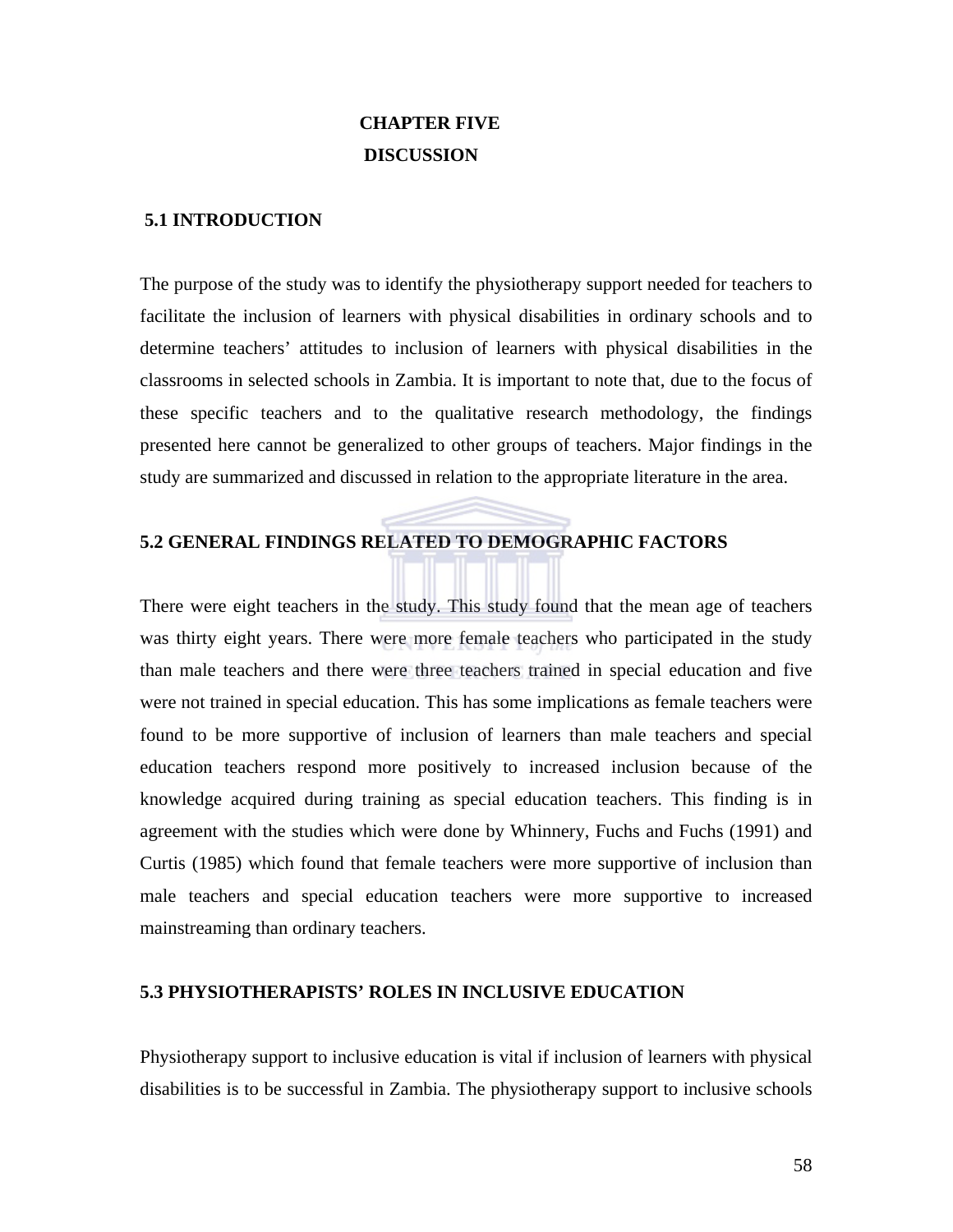in Zambia will create potential for mutual learning. It will foster a holistic approach and will promote and facilitate understanding in inclusive education. The multi- disciplinary approach as suggested by Mackey and McQueen (1998) is vital but in Zambia, as there are no occupational therapists and no speech therapists for the time being it is not applicable.

The majority of teachers interviewed in the study on the role of the physiotherapists, felt that physiotherapists have a vital role to play in facilitating the inclusion of learners with physical disabilities in inclusive education. The teachers in the study expressed and admitted their inadequacies having learners with physical disabilities in their classrooms. They explained the difficulties they were going through and how they require assistance from the physiotherapists as a support service in the school systems. In segregated or special schools physiotherapists are part and parcel of rendering services to the learners (Jackling and Lacy, 1991). Similarly physiotherapists have the responsibility to ensure that the physically disabled learners and the teachers are capable of coping in an inclusive education environment. To ensure this the physiotherapists have the duty to impart knowledge and practical skills to the teachers as stated by Gregory, Fairgive, Anderson and Hammond (1992). Bower and Mclellan (1992) indicate that certain functional activities such as; positioning of learners with physical disabilities in wheelchairs and finger hand function could be maintained by regular activities by physiotherapists. This confirms the importance of involving physiotherapists in imparting practical skills and knowledge to the teachers and learners with physical disabilities. This will help the learners advance both physically and mentally in school.

Some of the problems experienced by the teachers could be alleviated by ensuring that teachers are skilled in the management of learners with physical disabilities in their classes. Teachers specifically identified skills which they considered most important in the classrooms such as the ability to correct posture; the ability to develop finger and hand function; the ability to position learners correctly in their wheelchairs. This suggests that physiotherapists have an important role to play in practical skill building for teachers to enable them accommodate their learners with physical disabilities effectively in their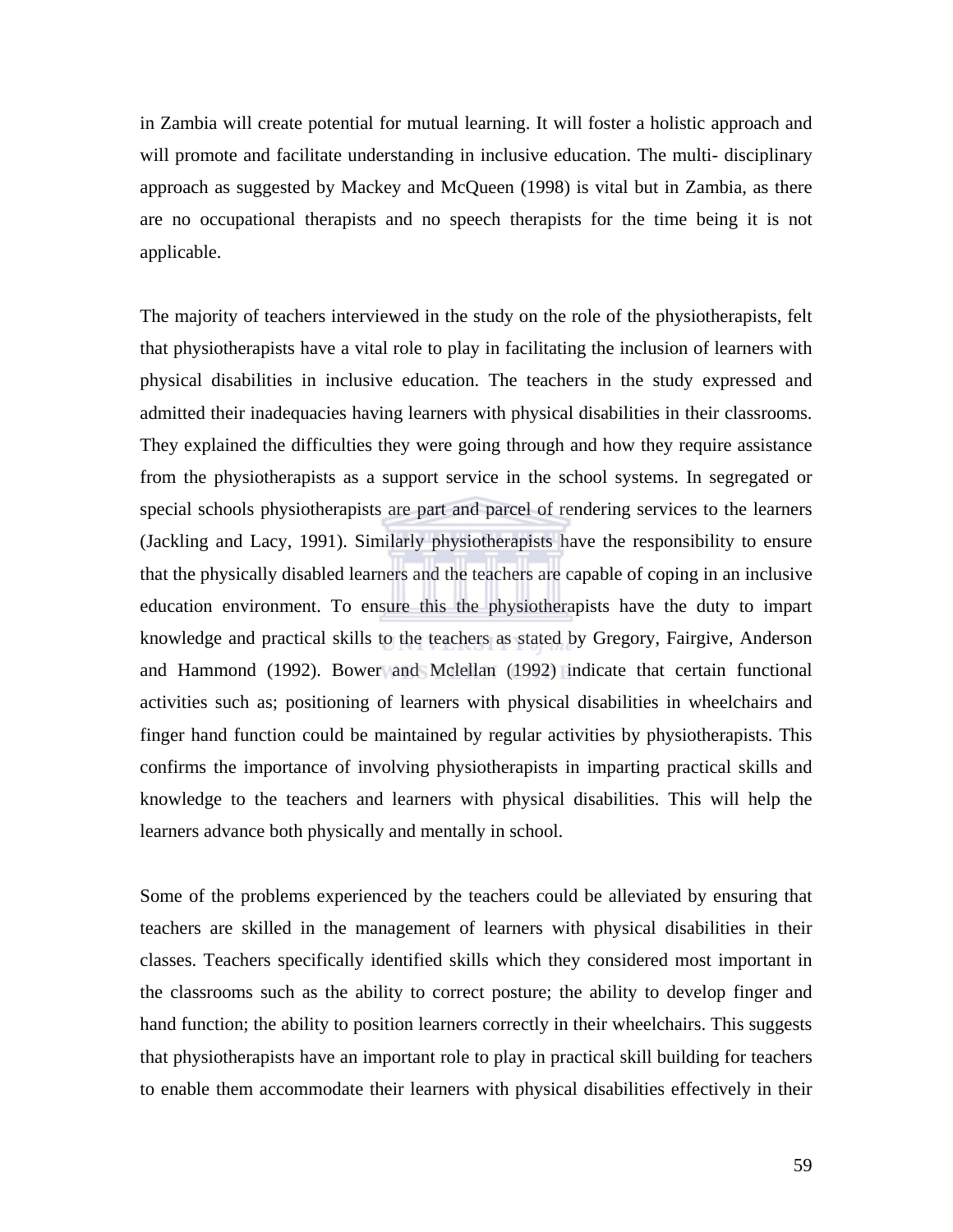classrooms. These basic skills requested by the teachers could be acquired if physiotherapists are part of the school system in inclusive education in selected schools in Zambia. Yasumura and Goodman (1992) stated that experts in the management of disabled learners should provide appropriate support for training individuals like teachers in inclusive education. The results in this research demonstrate that teachers are willing to get support from physiotherapists through workshops, seminars for their practical skill building and medical knowledge. There were many positive responses to the concept of having physiotherapy support from the teachers. Most of them indicated that it was important to have physiotherapists in the school system and that they would welcome the physiotherapists to support teachers as they supported their learners in the classrooms. These findings are similar to other studies conducted by researchers where teachers recommended physiotherapists as ideal professionals to assist teachers in the school system as they carried on their work in the classrooms with learners with physical disabilities (Mackey and MacQueen, 1998).

Mackey and McQueen (1998) suggest that physiotherapists are ideal professionals to be involved in the preparation of teachers in inclusive education. These physiotherapists have an important role to play in supporting schools to promote an inclusive healthy environment. They enable learners to function in school. Physiotherapists assist learners with assuming their role as learners, performing self-care tasks, improving posture and mobility (Bundy, Niehues, Mattingly and Lawler, 1991). Further, because of their unique training, physiotherapists assist other educational team members to understand learners with special needs develop effective strategies for interacting with learners and develop skills necessary for managing learners' specialized physical needs (Bundy, Niehues, Mattingly and Lawler, 1991). Mackey and McQueen (1998) recommend that physiotherapists work with the teachers and the learners in the classroom while they undertake their education, rather than taking learners out of the classroom for therapy. This approach reduces interruption to lessons and is favoured by the school staff as it helps academic work and improves understanding of the physiotherapist's role.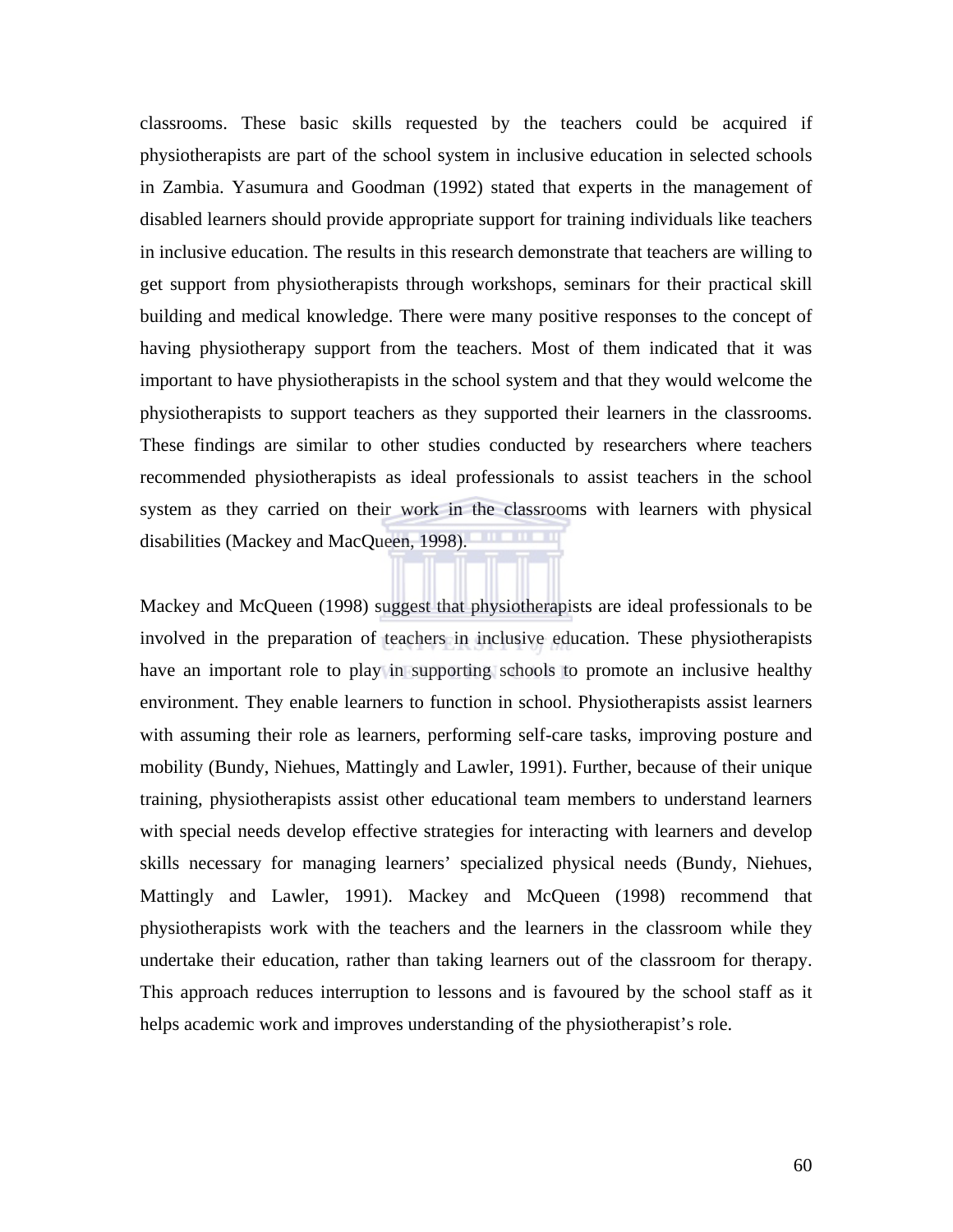The teachers in this study suggested that increased co-operation between teachers in inclusive schools and the physiotherapists could enhance the required support. It could be improved via the promotion of in-service training as indicated by Sandler (1997). In inclusive education teachers are key agents in the improvement of education, which requires ongoing changes in their roles and responsibilities. The present study was conducted to identify the practical handling skills such as: develop finger hand function, ability to position learners, posture in sitting and medical knowledge on learners with physical disabilities that teachers need to facilitate their work as they handle and include learners with physical disabilities in their classrooms.

The practical handling skills and medical knowledge needed by the teachers could be used as a basis for developing training programmes for teachers in inclusive education settings in Zambia. In addition these skill areas could be used as criteria for assessing the work of teachers who will be working with professionals such as physiotherapists in the school systems. This study indicates that teachers are wanting to get physiotherapy support and become actively involved in supporting the learners with physical disabilities to ensure they are included in inclusive education.  $\sigma$  of the

#### **WESTERN CAPE**

#### **5.4 TEACHERS' TRAINING NEEDS**

The need for teacher training on health matters has been widely recommended in the past (Hill, 1987; Clunies-Ross, 1984). Hill suggested that the health professionals such as physiotherapists could play a vital role in teacher training. As indicated in the study the majority of the teachers had received no training regarding managing learners with physical disabilities. They indicate the need for additional training and concern about their personal professional experience. This is similar to the findings of Danks (1990) who reported that 89% of teachers lacked training in practical skills concerning learners with special education needs. There was agreement about this amongst some teachers especially those who had only the initial training from college. The teachers indicated that they did not feel prepared to accommodate learners in the classroom because of insufficient knowledge and practical skills. Linked to the teachers' lack of training is their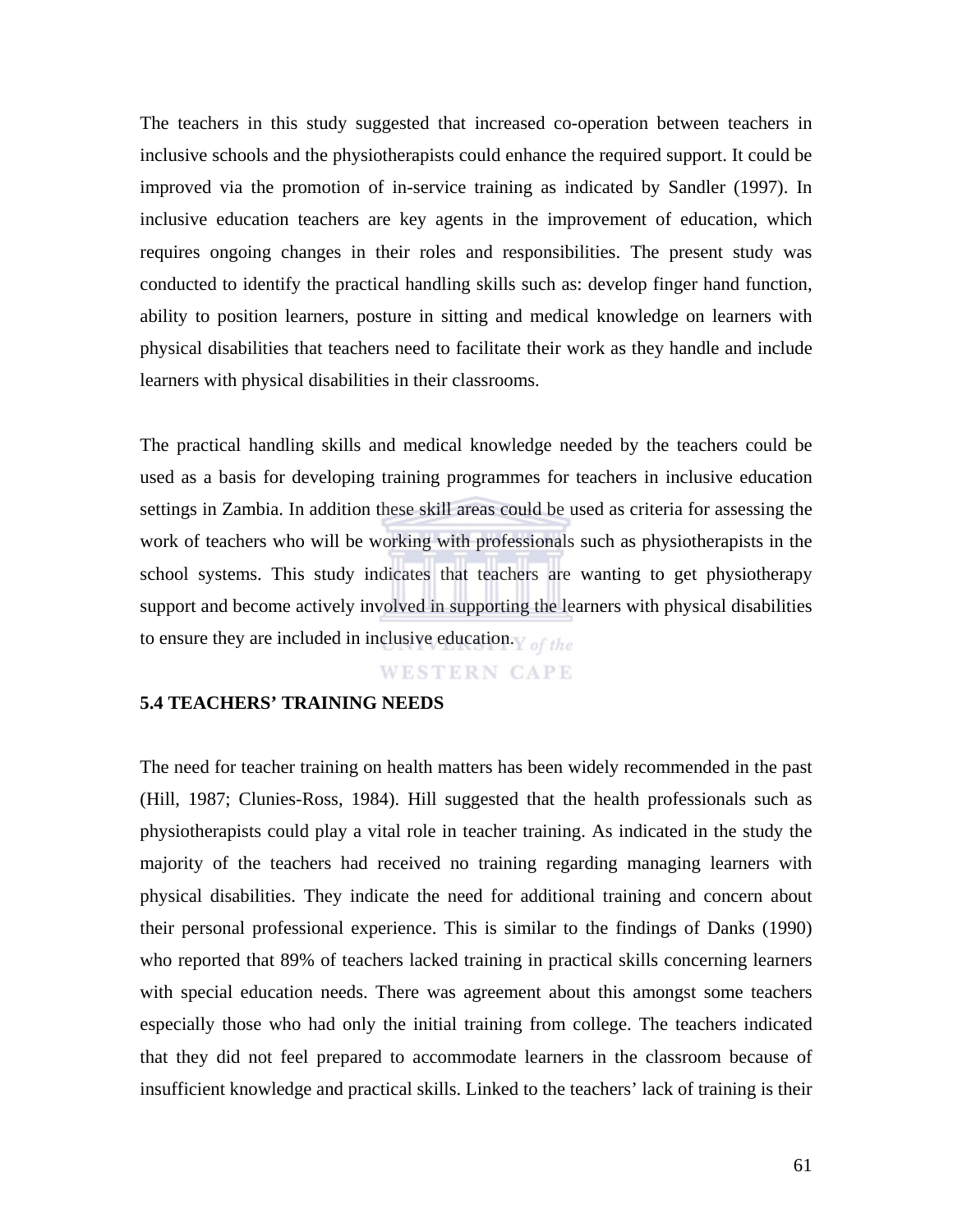lack of knowledge about learners with physical disabilities. In this study the teachers expressed their lack of knowledge resulting in frustration to their work. Williams and Downing (1998) report that teachers are vital figures in class membership. This shows that teacher education is vital if inclusive education is to be successful. The physiotherapists, the experts in physical problems experienced by learners with physical disabilities can be key support to teachers.

Some teachers said they had not received training in special education needs including physical disabilities. The following studies present similar findings of teachers who were involved in teaching learners with physical disabilities. In the studies conducted by Schuum, Vaughn and Gordon and Rothlem (1994) findings indicate that teachers do not feel prepared to teach learners who have special needs, they lack the necessary skills and they were not well prepared for the inclusion of learners in their classrooms because of insufficient training. Similar studies by Goodman and Yasumura (1992) concluded that teachers experienced difficulties working with learners with physical disabilities for the first time because their teacher training programmes focused largely on improving academic performance and never included conditions on physical disabilities in their training programmes. However, Ainscow (1999) suggests that work experience may well be an important part of training and that it is easier to identify training needs and to tailor these to personal circumstances once the process of inclusion has begun.

Lectures and workshops for teachers teaching learners with physical disabilities in the classrooms could include practical basic skills taught by the physiotherapists. But in the present study teachers reported that they learnt some skills from workshops and seminars held within the schools which were conducted by special education teachers and other experienced teachers and that helped the teachers acquire some practical handling skills. This finding is in line with Lipsky and Gartner (1996) findings which state that the most successful training is likely to occur in school teams who have had some experience of working with learners with SENs and who can thereby focus upon these learners when undertaking training. Since there is no educational support that can work without the full participation of teachers in-service and pre- service training is of great importance so as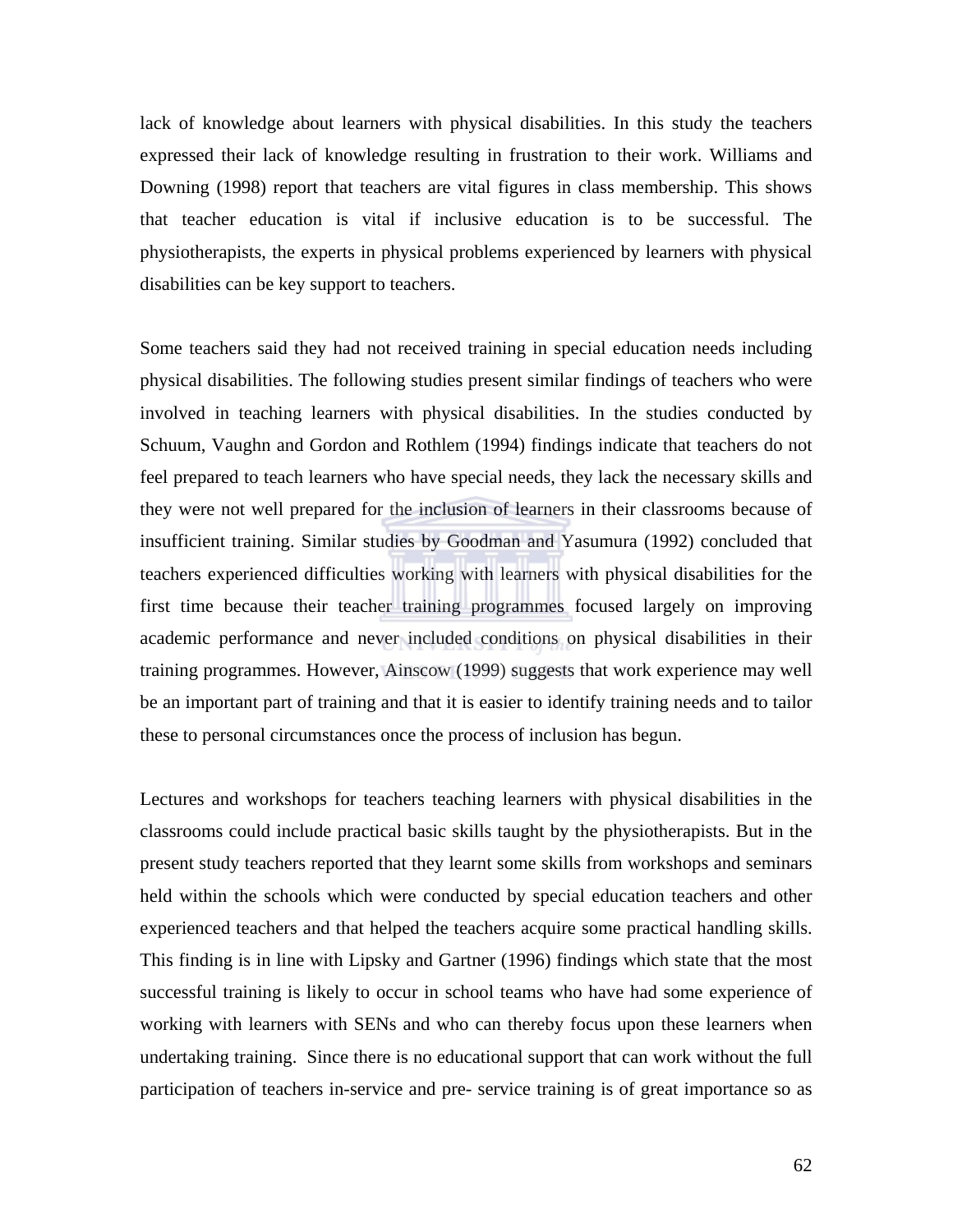to address the diverse needs of learners. Meijer, Piljl and Hergaty (1994:132) recommend in this regard that: "those teachers who have been in in-service for many years and who are experienced are able to make decisions on academic organizations of any school. Any move away from special schooling towards inclusion, will lead to training gap. In-service training must fill the gap." Hegaty (1993:152-170) highlights the importance and necessity of teachers' skills and training in order for teachers to adapt their teaching styles in relation to the learners needs.

Teacher development involving in-service and pre- service programmes are necessary in inclusive schools in Zambia. This could be achieved by sensitising physiotherapists in Zambia to take up this challenge to support teachers in inclusive schools in Zambia. Teachers in schools, policy making departments and training institutions should take up the challenge or else no progress will be made. It is of utmost importance that teachers are able to participate fully in deciding the content of the training and develop ownership of their professional training. Lastly, training and preparation for teachers are important pre-requisites of promoting positive attitudes and increasing understanding of including learners with physical disabilities in the classroom (Bennett, Deluca and Bruns, 1997).

# **WESTERN CAPE**

#### **5.5 TEACHERS' ATTITUDES**

#### **5.5.1 Positive attitudes**

Inclusion has become a critical part of the reform effort to improve the delivery of services to learners with disabilities by focusing on the placement of these learners in ordinary classes. The literature on inclusion has identified a number of roles and responsibilities for teachers that are necessary to create and sustain successful inclusion settings. However, the degree to which teachers support change efforts is often determined by the attitudes and values they hold. Therefore, if inclusion is to be a feasible alternative to more segregated placements, its success will depend heavily upon the readiness and willingness of teachers to make decisions that will provide appropriate opportunities for learners with special needs to remain in ordinary schools (Ayres and Meyer, 1992).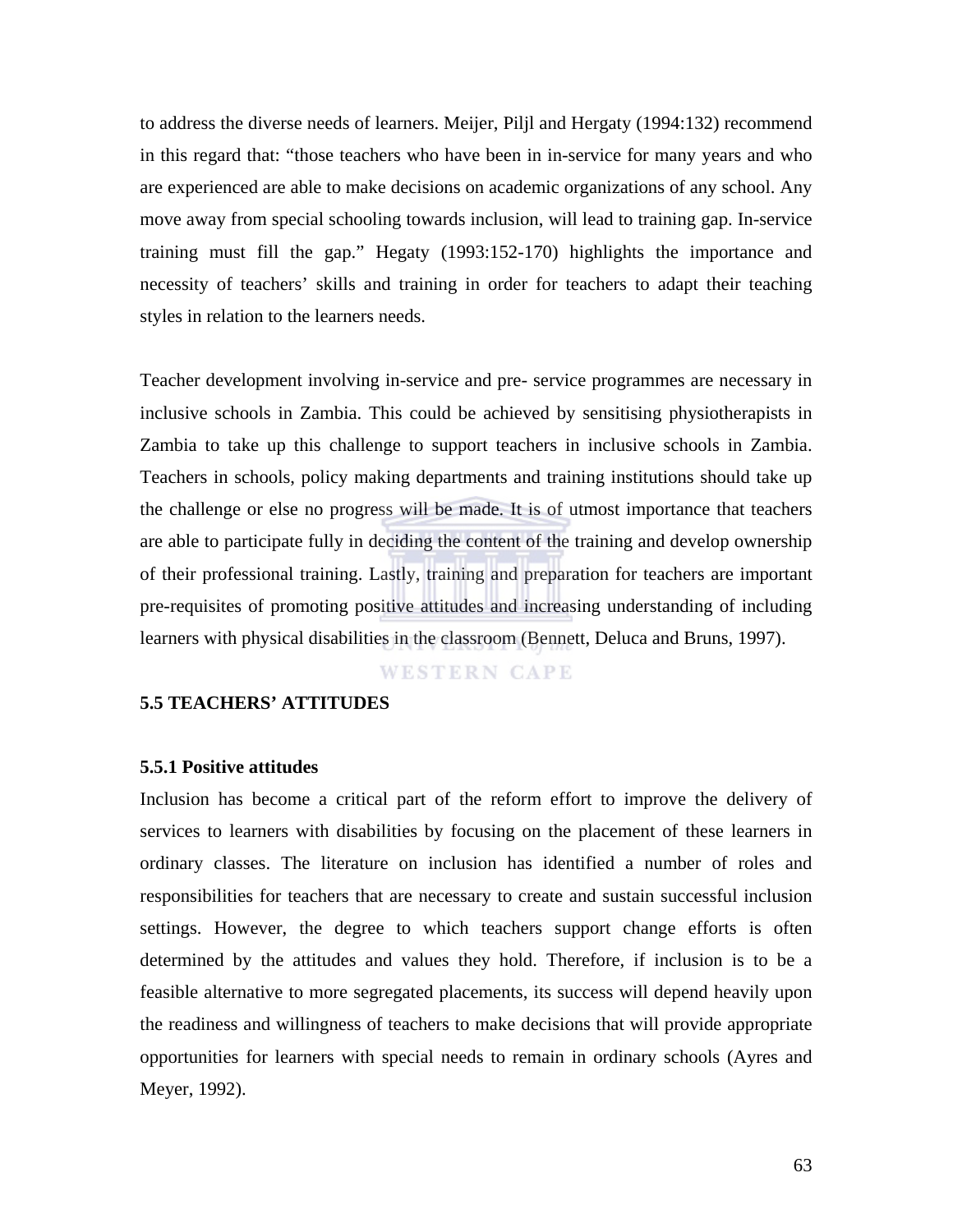This study was conducted to improve our understanding of teachers' attitudes toward inclusion, and their potential impact upon the placement of learners with physical disabilities. The findings demonstrate the importance of teachers' attitudes in the inclusion of learners with physical disabilities. Hence, findings from this study reveal that most of teachers have positive attitudes towards having learners with physical disabilities in their classrooms (Ayres and Meyer, 1992).

Most teachers in the present study displayed positive attitudes towards the inclusion of learners with physical disabilities in the classroom. Despite the fact that the teachers in ordinary schools have shown positive attitudes towards having learners with physical disabilities in ordinary schools, they contend that they cannot meet the needs of these learners. Meijer, Monahan, Sheiba and Mitler (2000:132-134) state "Positive and willing teachers are not enough." Teachers must not only be willing but must also be able to deliver education of high quality and according to individual needs. Uplifting the competence of teachers in order to meet special needs of learners in ordinary schools is in-service training.

# **UNIVERSITY** of the

In the present study most of the teachers indicate that they had been exposed to attending workshops as a form of sensitization process for teachers in inclusive education. Other teachers in the study were teachers who had been trained in special education and were exposed to teaching learners with physical disabilities in special units and were always in close contact with the learners. Therefore, special education teachers and ordinary teachers had some experience of courses that slowly changed their attitudes from negative to more positive attitudes towards inclusion of learners with physical disabilities. These finding agree with the study which was conducted by Shade and Stewart (2001) found that a single course of training could significantly change teachers' attitudes toward the inclusion of learners with mild disabilities in the classroom from negative to positive. Similarly De Le Roy and Simpson (1996) indicate that as experience of teachers with learners with SEN increases, their attitudes change in a positive direction. Another study is in agreement with this finding, states that the most positive attitude*s* toward inclusion can be found in teacher*s* who have received the most intense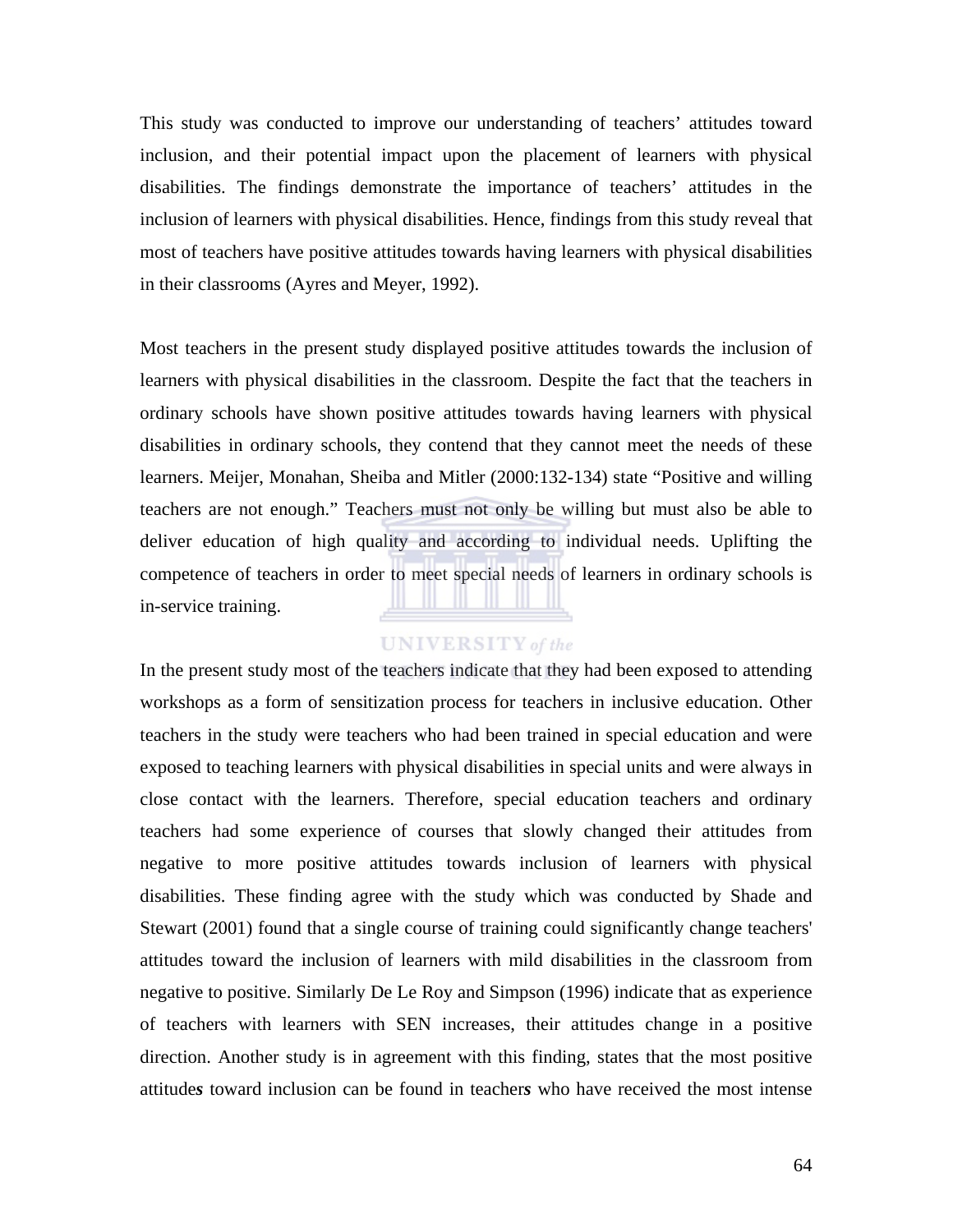training for working with learners with disabilities (Jobe, Rust and Brissie, 1996). Shimman (1990) stresses the importance of increased experience and social contact with learners with SEN and class management, in the formation of favorable attitudes towards inclusion.

#### **5.3.2 Negative attitudes**

According to the results from this study, a relative small number of teachers displayed negative attitudes towards having learners in their classrooms. Their negative attitudes were mostly based on the nature of disability in particular to learners in wheelchairs or learners with severe physical disabilities. However, some comments indicate that teachers do not understand how to address the exceptional needs of some learners included into their classroom and confidence is lacking to accommodate learners into their classrooms. This finding is similar to most of the studies in the area. The professional background of some teachers in this study indicates they had only their initial training and had little knowledge about the conditions regarding disability of learners. Bochner, Ward and Center (1994) state that teachers' attitudes towards inclusion are strongly influenced by the nature of the disabilities and/or educational problems being presented and to a lesser extent, by the professional background of the teachers. Studies have also shown that attitudes and confidence of teachers vary significantly according to the type and severity of learners' disability, with severe physical disabilities and behaviourally disordered learners commonly regarded as the most problematic and a potential source of teacher stress (Forlin, 1995; Avramidis, Bayliss and Burden, 2000; Westwood and Graham, 2000). Teachers appear to be more willing to include learners with mild disabilities, rather than those with more severe disabilities (Forlin, 1995).

## **5.5.3 Effect of inclusion as a result of teachers' attitudes**

Generally most teachers spoke of positive benefits of inclusion for learners. Some teachers spoke the value of learners being exposed to others with differences as it widens their opinions and enhances their social and emotional growth, skill acquisition by being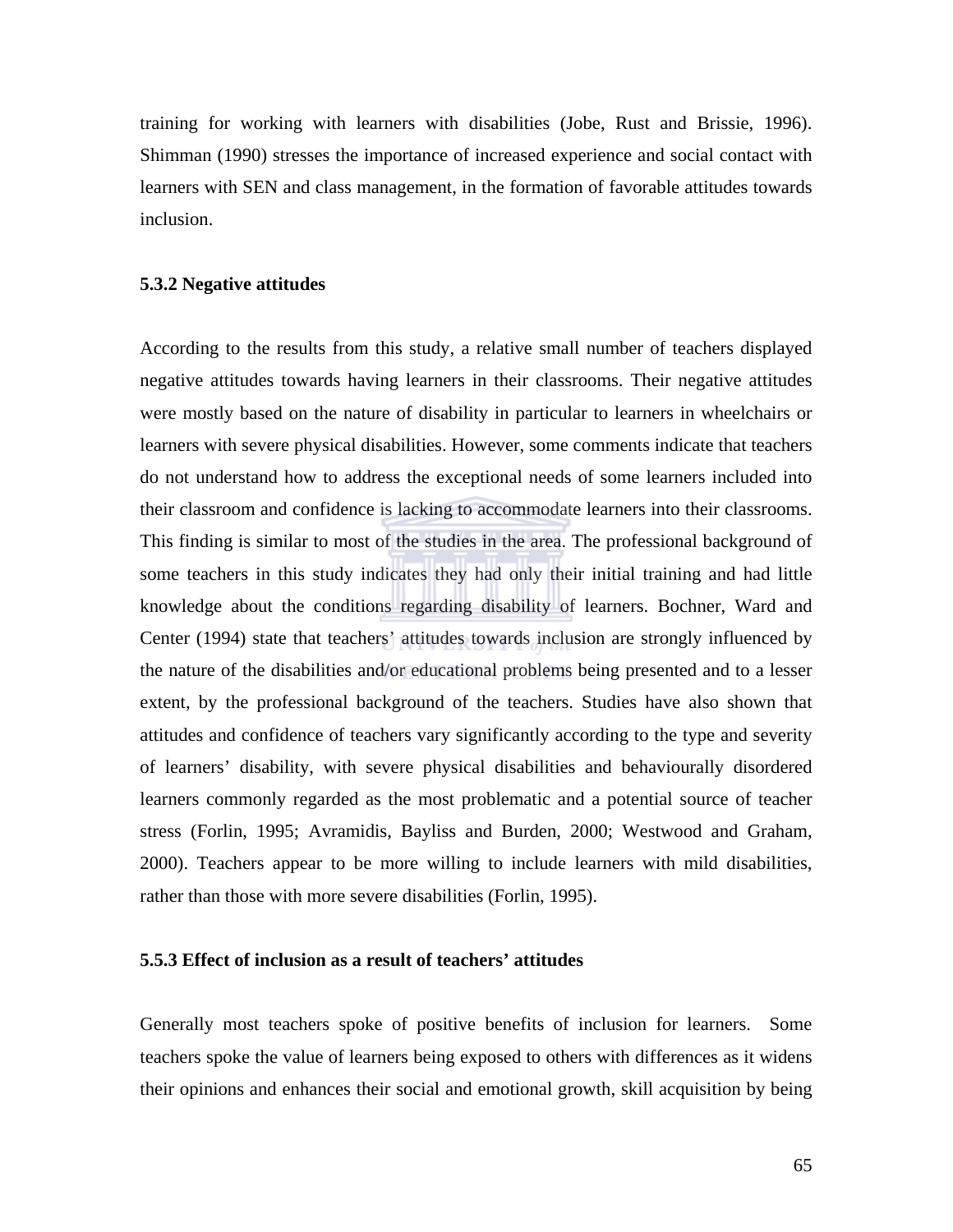in an inclusive school. The teachers' further spoke of learners broadening their personal experiences by socialising with nondisabled peers and enabled learners to be integrated back into society. Other teachers expressed excitement that learners had the right to be in inclusive education, and that inclusion promoted and formed a good class community where disabled learners felt loved and cared for. This is in line with the inclusive education literature where numerous benefits for learners with mild and severe disabilities have been reported.

These findings are supported by other studies. Giangreco (1994) reported increased awareness and responsiveness and skill acquisition for learners with severe disabilities. Similarly Lipsky and Gartner (1997) and York, Vandercook, Macdonald, Heise-Neff and Caughley (1992) report that learners with severe disabilities were more visible in the school community and experienced growth as a result of inclusion. Inclusion improves the social development of learners with and without disabilities who are educated in inclusive classrooms, in terms of getting along with others, interacting, seeking assistance and lending assistance, moving from one context to another and asking questions. The teachers observed that learners with physical disabilities mixed freely with their non disabled peers as a result of inclusion. Hunt, Farron- Davies, Beckstead and Goetz (1994) reported learners with special education needs in ordinary classrooms were engaged in activities more often and made more social initiations to classmates. The teachers also indicated that it was the learners right to be at an inclusive school mixing with their nondisabled learners. This is supported by the White Paper of Education and Training (1995) which refers to inclusion as a "human right." It states the principle of inclusion within education operates within a framework of human rights approach, which emphasises that all learners have access to education. UNESCO (2002) further acknowledges that education be accessible to all learners and should be considered to be their right and that they be given the opportunity to participate in education programmes.

Some teachers thought inclusion was only suitable for learners with mild disabilities and that the learners with severe disabilities should be in segregated schools. This finding is similar to the study conducted by Schumm, Vaughn, Jallard, Slusher and Samuel (1996)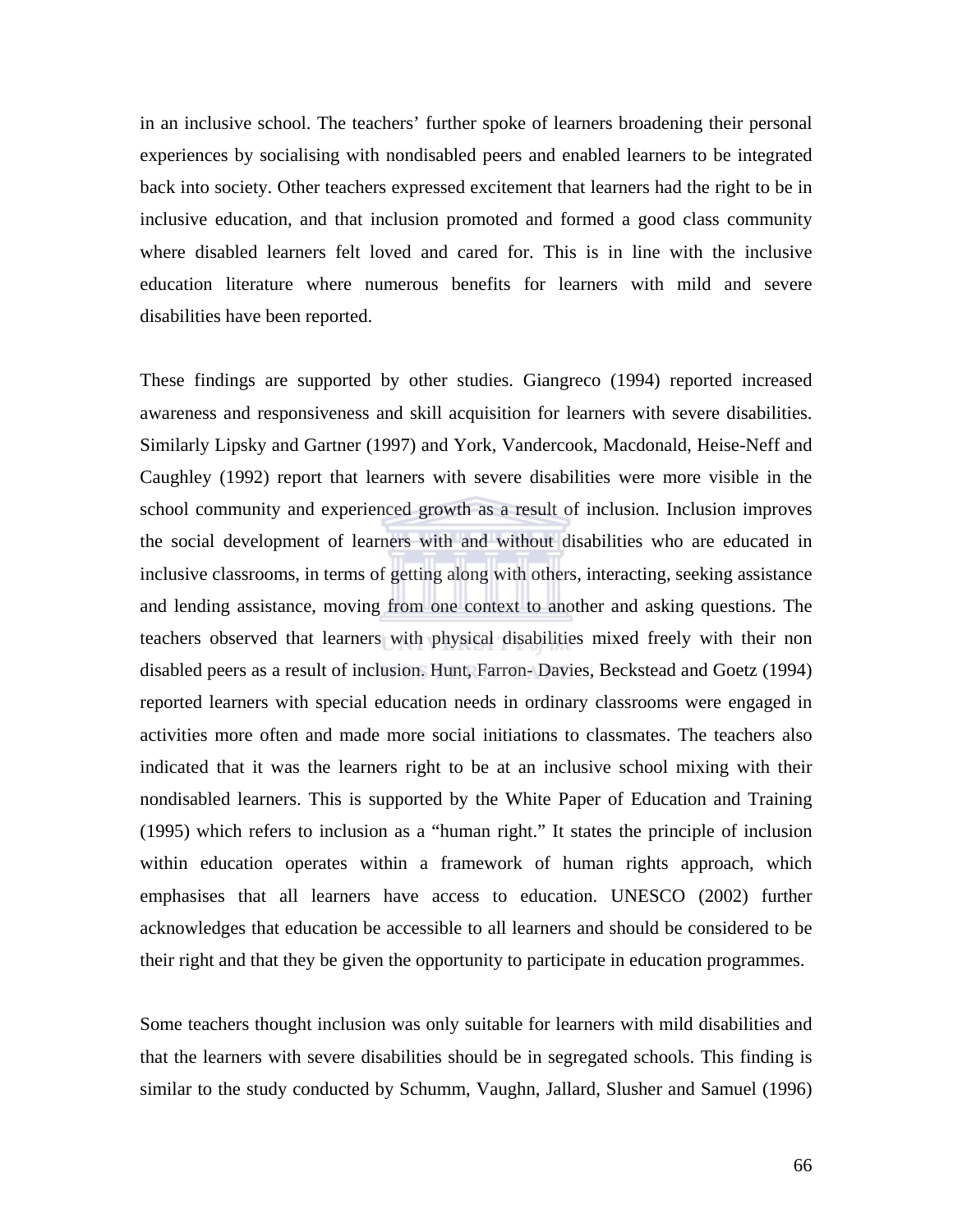which examined ordinary and special teachers' attitudes on inclusion of learners in ordinary schools, the majority of these teachers had strong negative feelings about inclusion and felt that decision-makers were out of touch with classroom realities. However, in a more recent study by Hastings and Oakford (2003) it was found that teachers expressed more negative attitudes toward the inclusion of learners with physical disabilities than those with emotional problems and behavioral problems.

# **5.6 SUMMARY**

This study has identified that there is a need for physiotherapy support to teachers in inclusive schools in Zambia. Whilst the teachers' opinions were based upon limited experience of inclusive education, it is clear that learners with special education needs (SENs) are seen as presenting a major challenge.

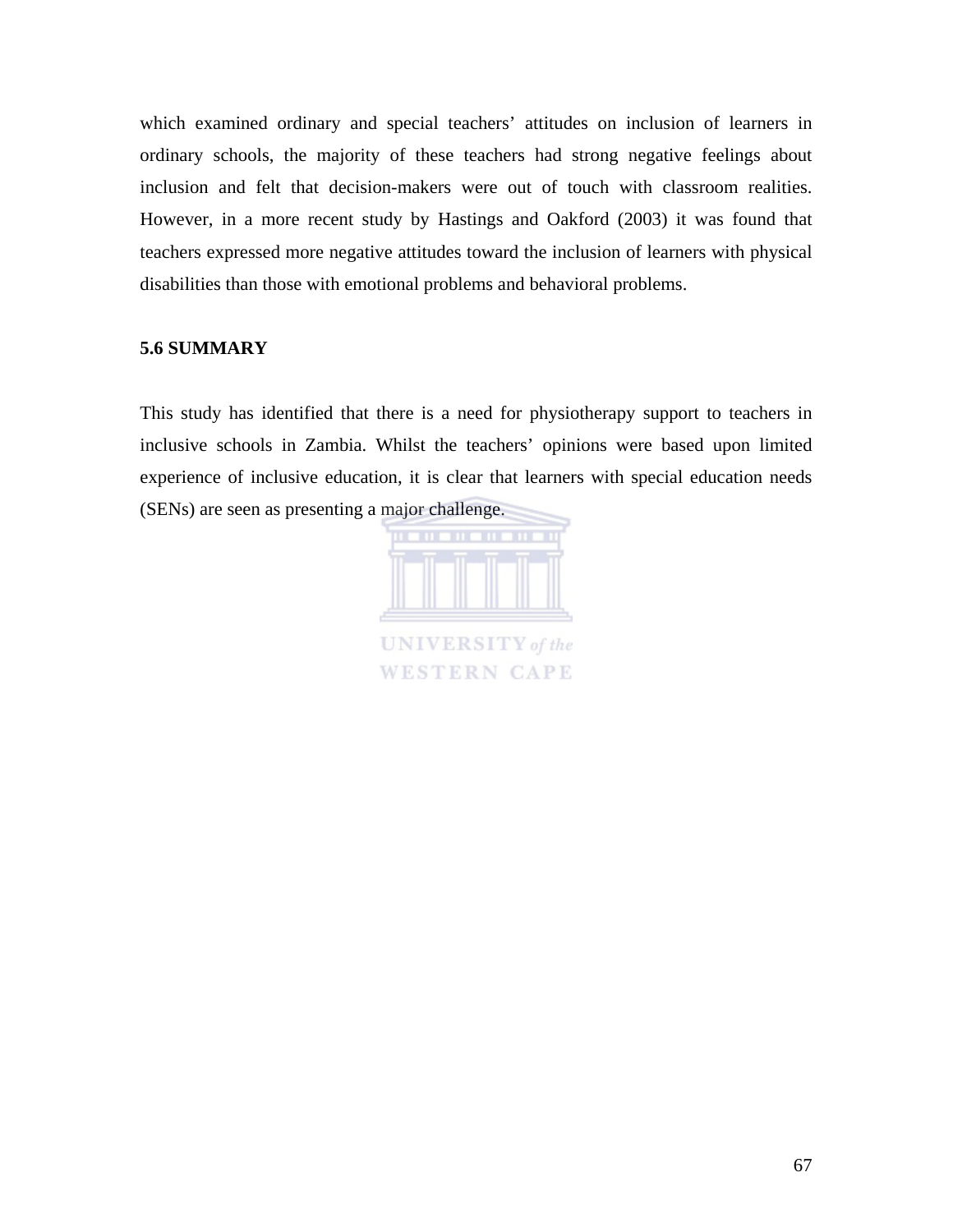# **CHAPTER SIX CONCLUSION, SUMMARY AND RECOMMENDATIONS**

## **6.1 INTRODUCTION**

In this chapter a brief conclusion, summary and the limitation of the study are presented and recommendations arising from the study are proposed.

## **6.2 CONCLUSION AND SUMMARY**

This study aimed to identify the physiotherapy support needed for teachers to facilitate the inclusion of learners with physical disabilities in ordinary schools. The study identified teachers' needs and determined teachers' attitudes to having learners with physical disabilities in the classroom. The study was carried out with the expectation that there was a need for physiotherapy support to teachers for the inclusion of learners with physical disabilities in inclusive education in Zambia. According to literature on inclusive education in Zambia such a support was absent; hence the need to identify the support required was vital. Prior to this study the issue of teachers' support from physiotherapists had not been explored in Zambia since the introduction of inclusive education. In other parts of the world, teachers' support in the classroom has been widely explored. Most of the research studies in this area have indicated and recommended the physiotherapy support to teachers as a valuable support for teachers. As indicated from the results in the study most teachers wanted the physiotherapy support to become part of the education policy in the school system to hasten and facilitate the inclusion of learners with physical disabilities in inclusive education. It is evident that the provision of physiotherapy support in terms of practical handling skills and medical knowledge to teachers will go a long way in assisting teachers to support their learners with physical disabilities in the classrooms as well as in inclusive education in selected inclusive schools in Zambia.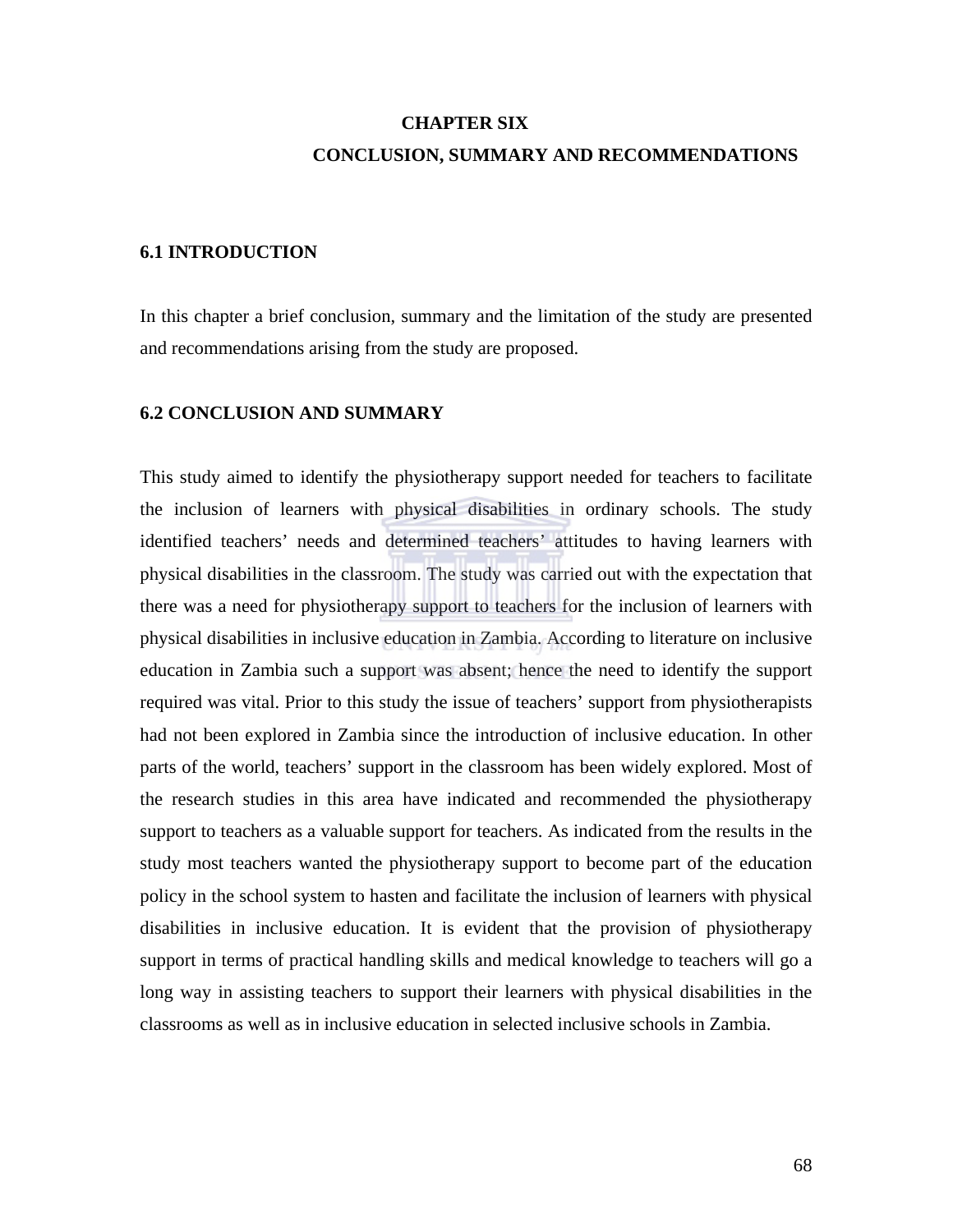Provision of support services to teachers in inclusive education should be the subject of joint action between The Ministry of Education and The Ministry of Health in Zambia. Such co-operation between these government departments is vital to enhance cooperation and co-ordination of service delivery especially for the success of inclusive education in Zambia. The two ministries should establish a more constructive, dynamic policy on support for inclusion of learners with Special Education Needs through incorporating health professionals such as physiotherapists in inclusive education.

The benefit of and necessity for providing physiotherapy support to teachers involved in inclusive education with the inclusion of learners with physical disabilities are evident. The inadequacy of training received by teachers is a travesty of the concept of inclusion. Physiotherapists could become important figures in the effective training of teachers with the specific aim of improving their ability to manage learners with physical disabilities in the classrooms. More extensive research is recommended to investigate the issue of inclusion of learners with physical disabilities and to how best the teachers and the physiotherapists can develop a support service to benefit both the teachers and the learners with physical disabilities in selected inclusive schools in Zambia.

## **WESTERN CAPE**

### **6.3 LIMITATION OF THE STUDY**

This study was a qualitative study with a sample of eight teachers who took part in indepth face to face interviews. Therefore the findings of this study cannot be generalized to all teachers in inclusive education in selected inclusive schools in Zambia

#### **6.4 RECOMMENDATIONS**

Based on the findings on this study it has been found that there is a great need to recommend strongly the following:

• That the Ministry of Education to liaise with the Ministry of Health and together formulate a policy for the two Ministries to provide services of physiotherapists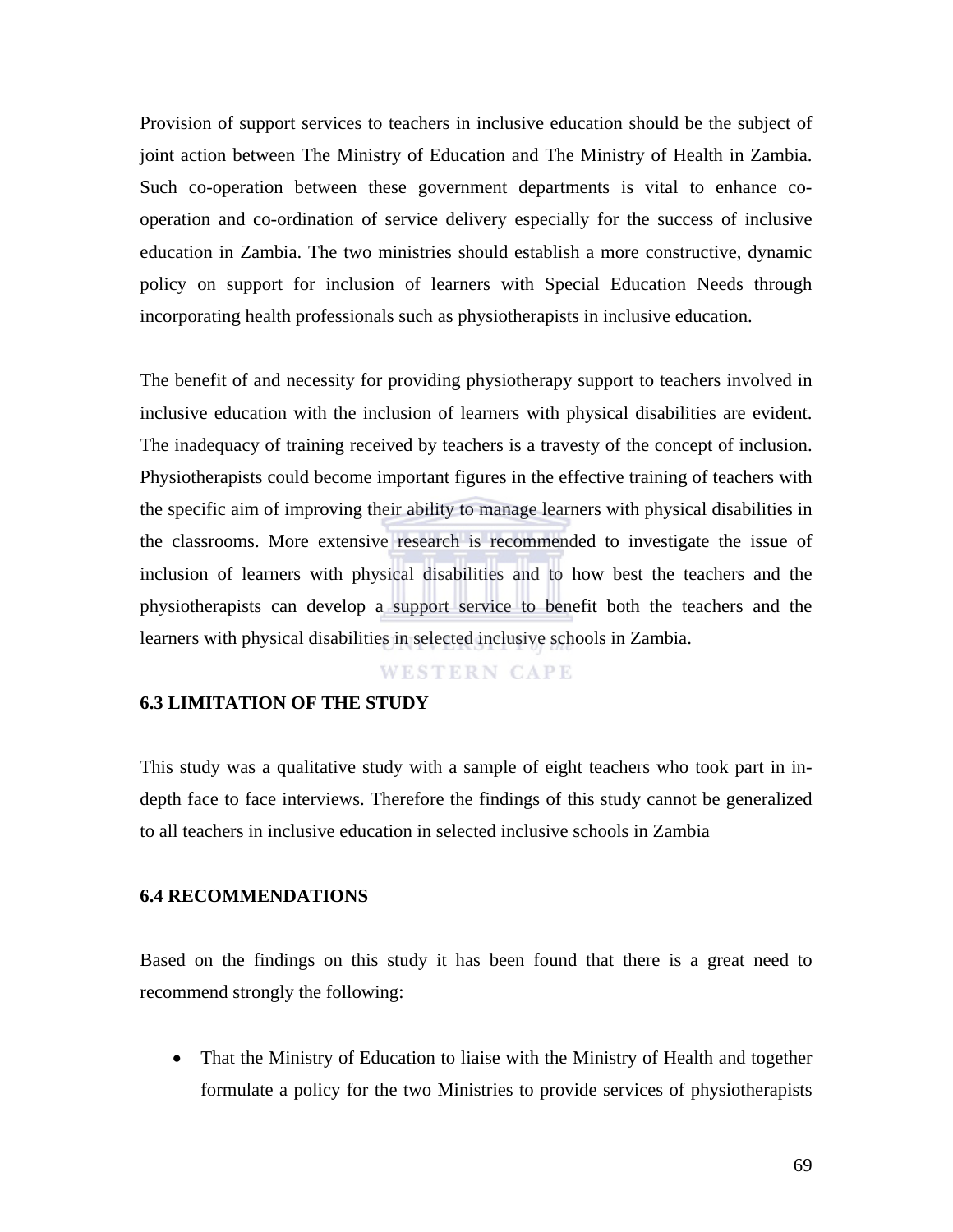and other health professionals in inclusive education so that the teachers receive the support they are needing in the classrooms.

- That the Ministry of Education, whenever they are running workshops or seminars for teachers working in inclusive education, to consider inviting the physiotherapists to impart knowledge and teach practical skills to the teachers, such as basic skills for handling learners with physical disabilities.
- That physiotherapists in Zambia are informed of their potential and important role in supporting the teachers in imparting knowledge and practical basic skills in selected inclusive schools in Zambia. These physiotherapists could be informed at the Zambia Society of Physiotherapy Annual General Conferences or whenever there are seminars and workshops for them.
- That further research is conducted using a larger sample of teachers and to include physiotherapists to identify how best they can deal with the issues of inclusion, as more and more schools are becoming inclusive in Zambia.

**WESTERN CAPE**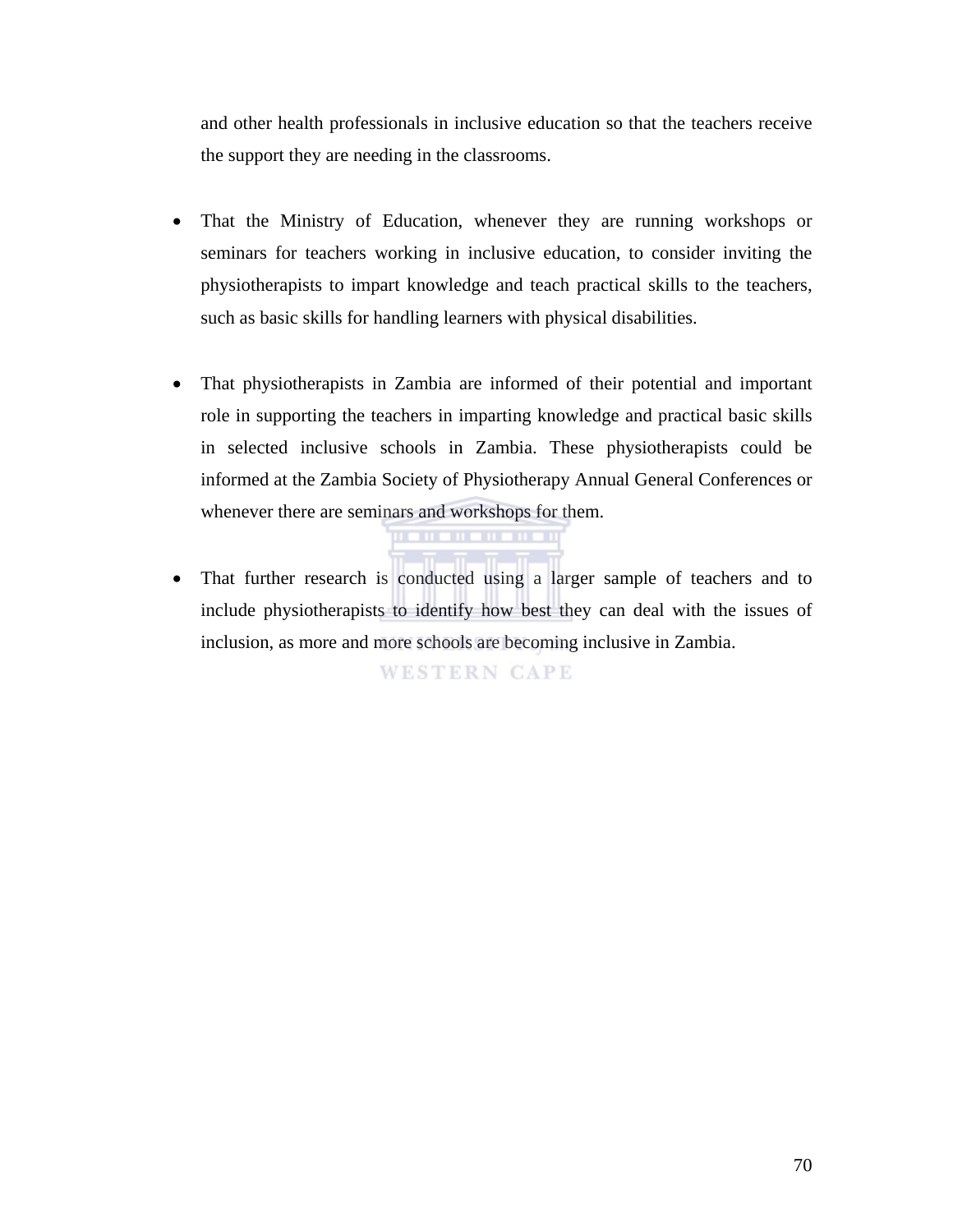### **REFERENCES**

 Abosi, C. O. & Molosiwa, S. M. (1997). Teaching Botswana Children with Special Needs: What do we know? In: Marope P. T. M (Eds.)*. Handbook of Research in Education:* 334-350. Gaborone: University Press.

 Ainscow, M. (1997). Towards inclusive schooling. *British Journal of Special Education,* 24: 3-6.

 Ainscow, M. (1999). *Understanding the development of inclusive schools*. London: Falmer Press.

Ait-Hocaine, N. (1990). A case of occupational therapy: Integrating children with physical and mental handicap into mainstream education. *British Journal of Occupational Therapy,* 53 (1): 19-23.

Alper, S. & Ryndak, D.C. (1992). Educating students with severe handicaps in regular classes. *Elementary School Journal,* 92 (3): 373-386.

American Physical Therapy Association. (1990). *Physical therapy practice in education environments.* Alexandria, VA: American Physical Therapy Association.

.

Ashman, A. & Elkins, J. (1998). *Educating children with special needs.* (3rdEdition). Sydney: Prentice Hall.

**UNIVERSITY** of the

Avramidis, E., Bayliss, P. & Burden, R. (2000). Student teachers' attitudes towards the inclusion of children with special educational needs in the ordinary school. *Teaching and Teacher Education*, 16: 277-293.

Ayers, B. & Meyers, L. (1992). Helping teachers manage the inclusive classroom: Staff development and teaming star among management strategies. *The School Administrator*, 49 (2): 30-37.

Bacon, E.H. & Schultz, J. B. (1991). A survey of mainstreaming practices. *Teacher Education and Special Education,* 14: 144-149.

Badran, G. I. (2003). Knowledge, attitude and practice the three pillars of excel and wisdom: a place in the medical profession. [Online]. Available at http://.www.emro.who.int/Publications/EMHJ/0101/01.htm. [12/5/05].

Bak, N. (2002). *Research Proposal Guide.* Bellville: University of Western Cape.

Bak, N. (2002). *Thesis Guide.* Bellville: University of Western Cape.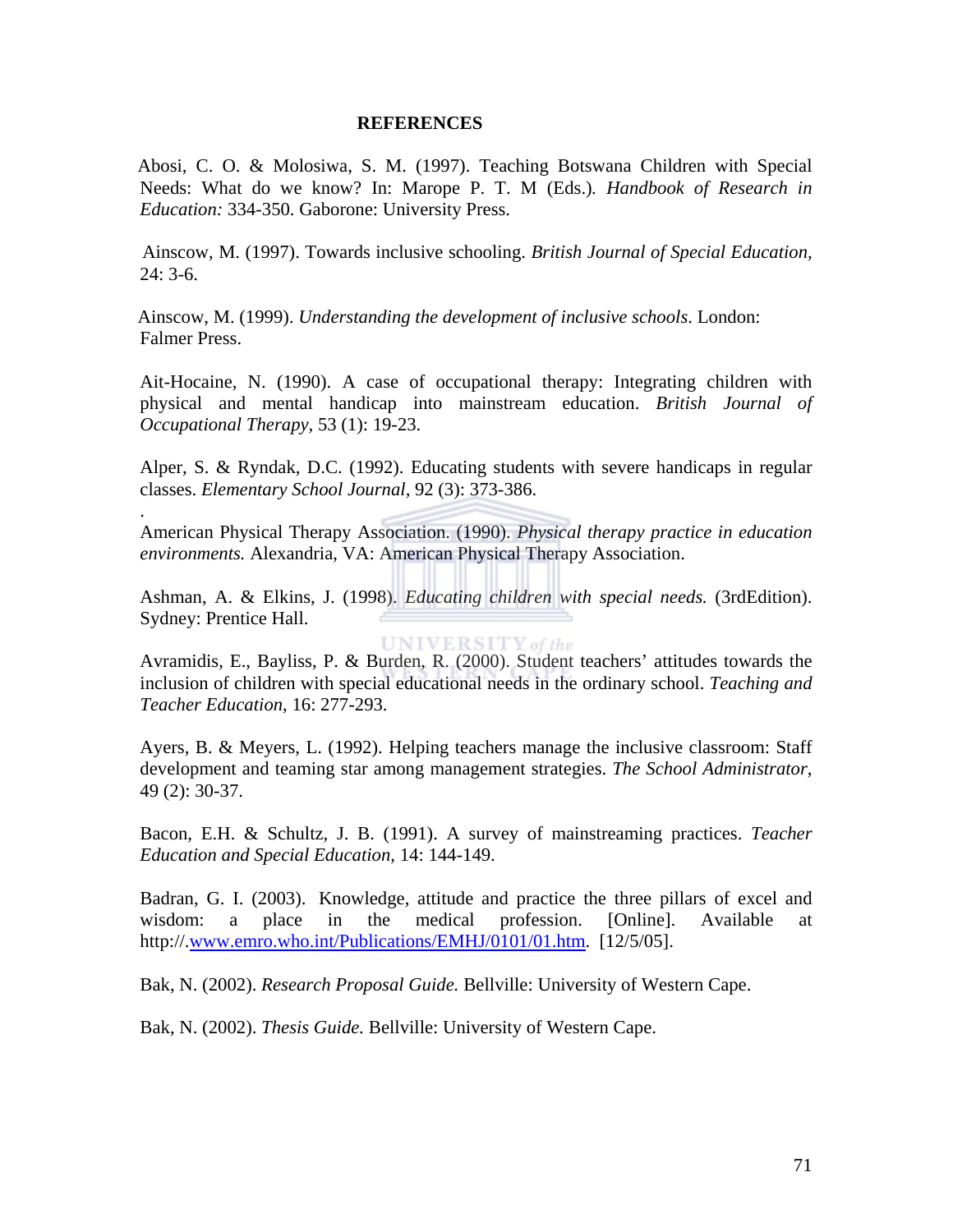Bauwens, J. & Hourcade, J.J. (1995). *Cooperative teaching: Rebuilding the schoolhouse for all students.* New York: Routlage.

Beh-Pajooh, A. (1992). The effect of social contact on college teachers' attitudes towards students with severe mental handicaps and their educational integration. *European Journal of Special Needs Education*, 7: 231–236.

Bender, W.N. (1985). The case against mainstreaming: Empirical support for the political backlash. *Education*, 105: 279–287.

Bender, W.N., Vail, C.O. & Scott, K. (1995). Teachers' attitudes toward increased mainstreaming: Implementing effective instruction for students with learning disabilities. *Journal of Learning Disabilities*, 28 (2): 87–94.

Bennett, T., Deluca, D. & Bruns, D. (1997). Putting inclusion into practice: Perspective of teachers and parents. *Exceptional Children*, 64(1): 115-131.

Bloor, M., Frank, J., Thomas, M. & Robson, K. (2001). *Focus groups in social research*: London: Sage.

*<u>Property and the second property and the second property and the second property and the second property and the second property and property and property and property and property and property and property and property*</u>

Bochner, S., Ward, J. & Centre, Y. (1994). A question of attitudes: Integrating children with disabilities into regular classrooms. *British Journal of Special Education*, 21 (1): 34 – 39.

Boggs, C. (1986). *Social movements and political power*. Philadelphia, PA: Temple University Press. **WESTERN CAPE** 

Booth, T. (1996). A perspective on inclusion from Cambridge England. *Journal of Education*, 26 (1): 87-99.

Booth, T. & Ainscow, M. (1998). *From then to us*. London: Creative Print Design.

Bower, E. & McLellan, D.L. (1992). Effects of increased exposure to physiotherapy on skill acquisition of children with cerebral palsy. *Developmental Medicine and Child Neurology*, 34: 25-39.

Boyer, W.A. R. & Bandy, H. (1997). Rural teacher's perceptions of the current state of inclusion: Knowledge, training, teaching practices and adequacy of support systems. *Exceptionality*, 7 (1): 1-18.

Bricher, G. (2000). Disabled people, health professionals and the social model of disability: Can there be a relationship? *Disability and Society*, 15 (5): 781-793.

Bronfenbrenner, U. & Morris, P.A. (1998). The ecology of developmental process. In: Lerner, R. (Ed.) Handbook of child psychology, (5. Ed.): *Theoretical models of human development.* New York: John Wiley and Son.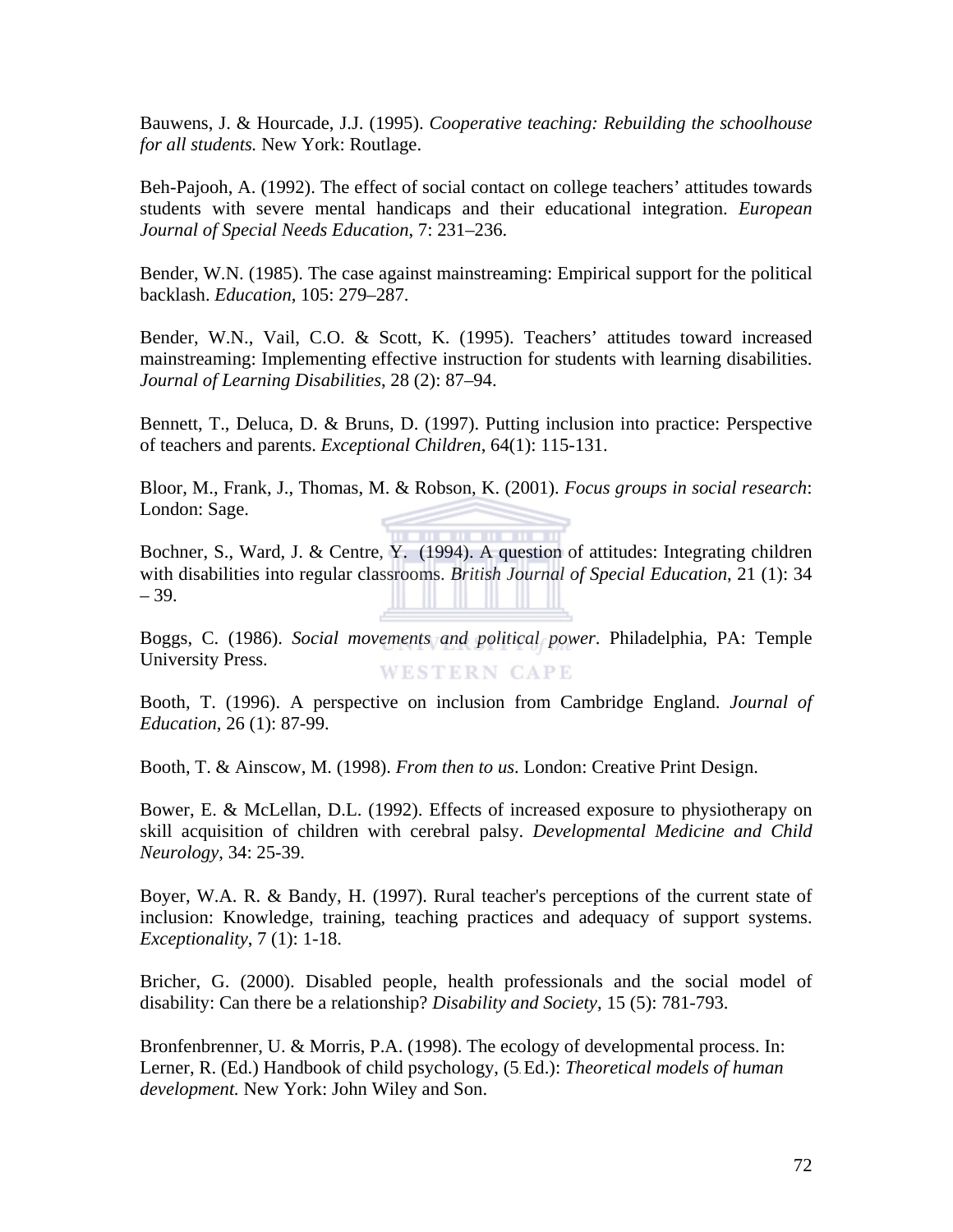Brown, L., Davies, N. & Johnson, F. (1989).The home school why students with severe disabilities must attend school of their brothers and sisters, friends and neighbours. *Journal of Persons with Severe Handicaps,* 4 (1): 1-7.

Bryman, A. (2001). *Social research methods*. Oxford: Oxford University Press.

Buell, M.J., Hallam, R., Gamel-McCormick, M. & Scheer, S. (1999). A survey of general and special education teachers' perceptions and in-service needs concerning inclusion. *International Journal of Disability, Development and Education*, 46: 143-156.

Bundy, A.C., Niehues, A.N., Mattingly, C.F. & Lawler, M.C. (1991). Making a difference: Occupational therapy in the public schools. The Occupational Therapy Journal of Research, 11(4): 195-211.

Burns, N. Grove, S.K. (2001). *The Practice of Nursing Research:* Stanley Thornes: Cheltenham.

Canadian Activity Limitation Surveys. (1977-1986). Ottawa: Canada Statistics.

Center for Innovation in Special Education. (1998). *New Schools Handbook*. Bristol: CSIE.

Centre for Studies on Inclusive Education (CSIE). (2000). *Index for Inclusion: Developing learning and participation in schools*. Bristol: CSIE.

**UNIVERSITY** of the Chartered Society of Physiotherapy. (2002). Curriculum Frame work for qualifying programmes in physiotherapy. [Online] on *http://www.CSP.org.uk/physiotherapy/whatisphysio.cfm*: [23/7/05]

Chesley, G. & Calaluce, P. (1997). The deception of inclusion. *Mental Retardation*, 34: 488-490.

Chow, P. & Winzer, M.M. (1992). Reliability and Validity of Scale measuring attitudes toward mainstreaming. *Educational and Psychological Measurement*, 52 (1): 223-228.

Clark, G.M., Field, S., Patton, J. R., Brolin, D.E. & Sitlington, P.L. (1994). Life skills Instruction: A necessary component for all students with disabilities. *Career Development for Exceptional Individuals,* 17: 125-133.

Clough, P. & Barton, L. (1995). Introduction: Self and the research act. In: Clough, P. and Barton, L. (Eds). *Making Difficultie*s: *Research and the Construction of SENs*. London: Paul Chapman: 210- 215.

Clunies-Ross, L. (1984).The right balance: *Provision for slow learner in secondary schools*. New York: Praeger: 10-15.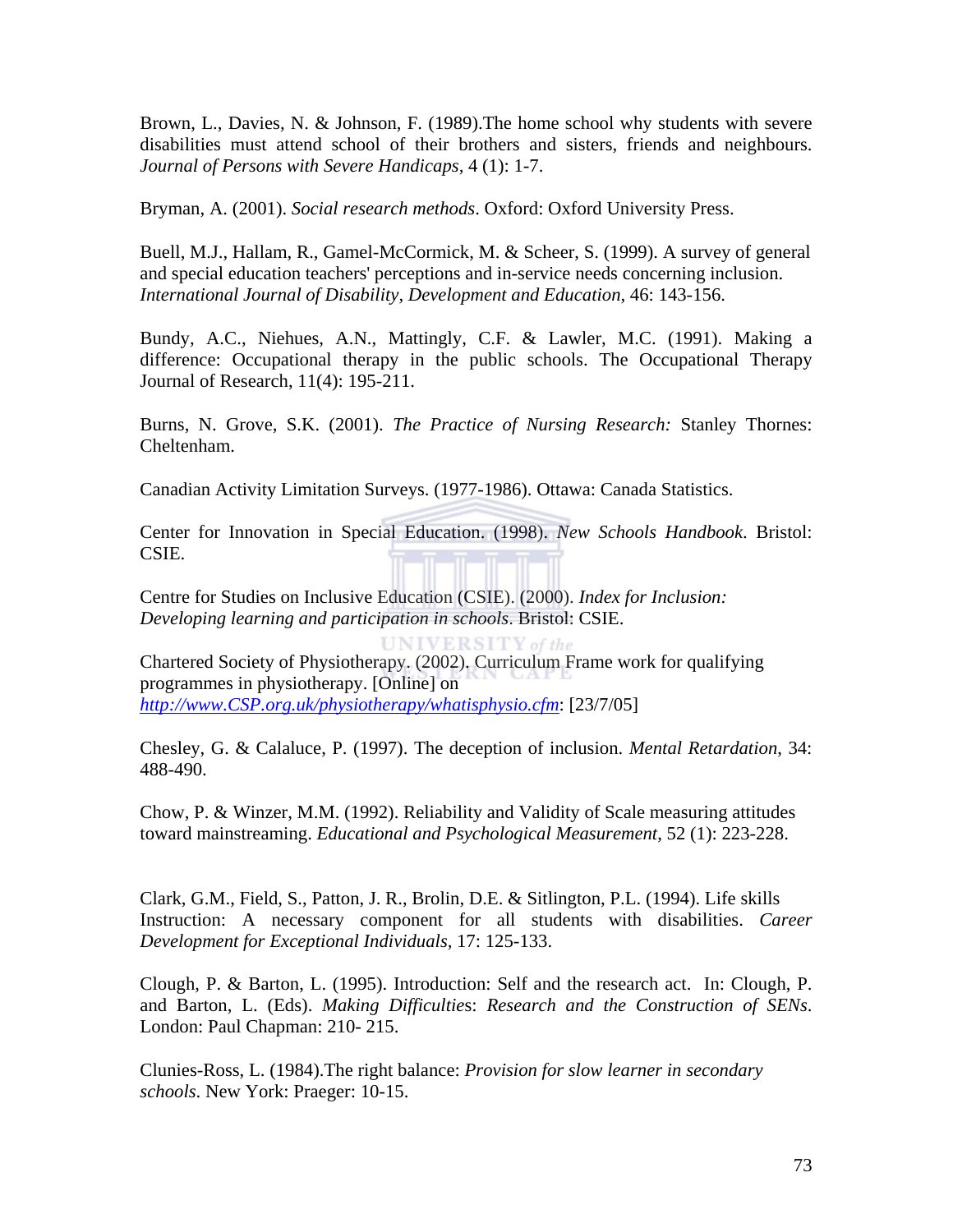Coleridge, P. (1993). *Disability, liberation and development*. Oxford: Oxfam.

Constitution of the Republic of South Africa No. 200. (1993). Pretoria: Government Gazette: No.15466.

Cooley, E. & Yovanoff, P. (1996). Supporting professionals-at-risk: evaluating interventions to reduce burnout and improve retention of special educators. *Exceptional Children,* 4: 336-355.

Curtis, C. K. (1985). Education students' attitudes toward disabled persons and mainstreaming. *The Alberta Journal of Educational Research*, 31: 288-305.

Curtis, M.J. & Curtis, V.A. (1990). The intervention assistance model. *Trainers Forum*  $10(1): 3-4.$ 

Danks, S. (1990). Integration of children with physical disabilities into ordinary schools. *Physiotherapy,* 76 (4): 251-254.

DeBettencourt, L. U. (1999). General educators' attitudes toward students with mild disabilities and their use of instructional strategies: Implications for teaching. *Remedial and Special Education,* 20: 27–35.

Deisinger, J. A. (2000). Promoting acceptance of persons with disabilities in inclusive communities. In Obiakor, F. E., Burkhart, S. A., Rotatori, A. F. & Wahlberg, T. (Eds.). *Intervention techniques for individuals with exceptionalities in inclusive settings.* 299- 326*.* Stamford: JAI Press. **WESTERN CAPE** 

De la Rey, C. & Simpson, K. (1996). *Contemporary issues in human development: A South African focus*. Johannesburg: International Thomson Publishing

Department of Education. (1992). *Focus on Learning.* Lusaka: Government Printers.

Department of Education. (1995). *White Paper No. 1 on Education and Training*. Pretoria: Government Printers.

Department of Education. (1996). *Educating our Future.* Lusaka: Government Printers.

Department of Education. (2001). *Education White Paper No. 6.* Building an inclusive Education and Training system. Pretoria: Government Printers.

Dickens- Smith, M. (1995). The Effect of Inclusion Training on Teacher Attitude towards Inclusion; (ERIC Document No. ED 332 802). [Online]. Available at http://wwweric.org. Date 12/5/05.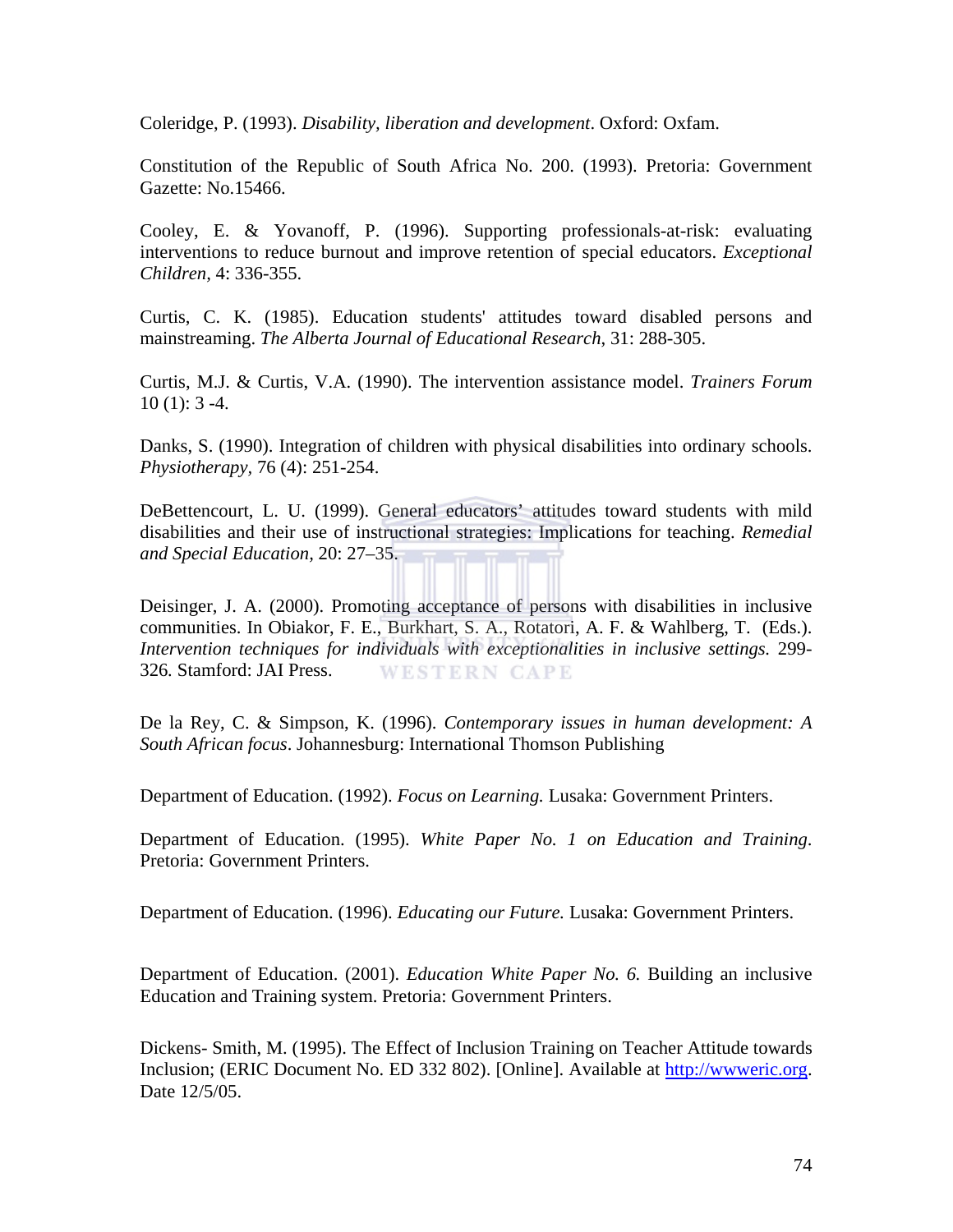Disability Services for Students with Disabilities. (1997). AHEAD. *Articles and Brochures. Available from: AHEAD,* Columbus: University Press.

Donald, D. (1996). The issue of an alternative model: Specialised education within an integrated model of education. *Support Services in South Africa*. *In Perspective on learning difficulties.* Engelbrecht, E., Kriegler, S.M. & Booysen, M. F. Pretoria: Van Schaik.

Donald, D., Lazarus, S. & Lolwana, P. (1997). *Educational Psychology in Social Contexts*. Cape Town: Oxford University Press.

Doyle, M. B. (2002*). The paraprofessional's guide to the inclusive classroom: Working as a team* (2nd Ed). Baltimore: Paul H. Brookes.

Duke, K., Daniel, L., Showers, C., Beverly, K., Imber, A. & Michael, N. (1980). Teachers and shared decision making: The costs and benefits of involvement. *Educational Administration Quarterly,* 16 (1): 93-106.

Engelbrecht, P. (1999). A theoretical framework for inclusive education. In: Engelbrecht, P., Green, L., Naicker, S. L. & Engelbrecht, S. (Eds). *Inclusive Education in Action:* 3- 11. Pretoria: Van Schaik.

Engelbrecht, P. (2001). Changing roles for education support professionals. In P. Engelbrecht and L. Green (Eds). *Promoting learner development. Preventing and working with barriers to learning:* 17-29. Pretoria: Van Schaik.

Eloff, I., Engelbrecht, P. & Swart, E. (2000). *Stress areas and coping skills of South African teachers in the implementation of inclusive education*. Paper presented at International Special Educational Conference**.** Manchester, England. 24-28 July, 2000. Unpublished Paper.

Fairburn, M. & Davidson, I. (1993). *Teachers' perceptions of the role and effectiveness of occupational and physical therapists in schools.* New York: Longmans.

Farlow, L. (1996). A quartet of success stories: How to make inclusion work. *Educational Leadership*, 53 (5): 51-55.

Ferguson, D. L. (1996). Is it inclusion yet? Bursting the bubbles. In Farlow, L. A quartet of success stories: How to make inclusion work. *Educational Leadership*, 53 (5): 51-55.

Forlin, C. (1995). Educators' beliefs about inclusive practices in Western Australia. *British Journal of Special Education,* 22 (4): 179-185.

Forlin, C. (1996). Inside four walls. *Australian Journal of Special Education,* 22 (2): 96- 106.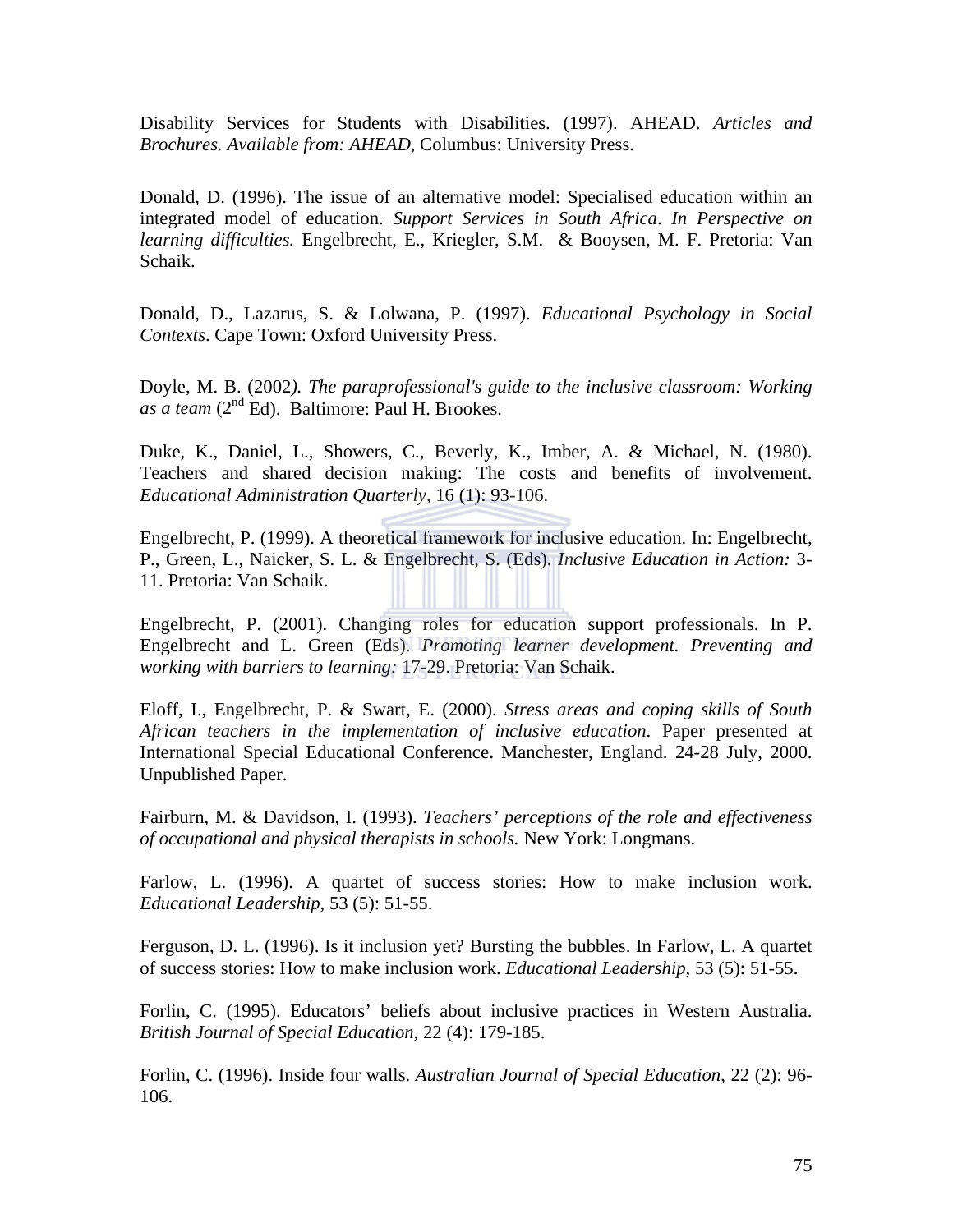Foucault, M. (1977). Discipline and punish: *The birth of the prison.* London, England: Allen Lane.

French, N. K. (2003). Managing para-educators in your school: *How to hire, train, and supervise non-certified staff*. Thousand Oaks, CA: Corwin Press.

Friend, M. & Cook, L. (1996). Interactions*: Collaboration skills for school professional. (*2ndEd). New York: Longman.

Fuchs, L.S., Fuchs, D. & Bishop, N. (1992). Instructional adaptations for students at risk for academic failure. *Journal of Educational Research*, 86: 70-84.

Fuchs, D., Fuchs, I. & Norris, P. (1994). The relation between teachers beliefs about the importance of good student work habits, teacher planning and student achievements. *Elementary School Journal,* 94: 331-345.

Funk, R. (1987). Disability rights: from caste to class in the context of civil rights. In Gartner, A. Joe, T. (Eds). *Images of disabled, Disabling Image*s: 17-25. New York: Praeger.

Galvez, M. (2000). *Towards an inclusive education*. Paper presented at the international special educational congress. University of Manchester: 20-28 July, 2000. Unpublished Paper.

. . . . . . . . . . .

Gelzheiser, L.M. & Meyers, J. (1997). Special and remedial education in the classroom. Theme and variations. *Journal of Reading, Writing and Learning Disabilities,* 6: 419- 436.

Giangreco, M. F., Dennis, R., Cloninger, C., Edelman, S. & Schattman, R. (1993). I've counted Jon: Transformational experiences of teachers educating students with disabilities. *Exceptional Children,* 59: 359-372.

Giangreco, M. F., Edelman, S.W., Luiselli, T. E. & McFarland, S. Z. C. (1997). Helping or Hovering? Effects of instructional assistant proximity on students with disabilities. *Exceptional Children,* 64: 7–18.

Gliedman, J. & Roth, W. (1980). *The unexpected minority*: *Handicapped children in America.* New York: Harcourt Brace Jovanovich.

Goodman, G. & Yasumura, K. (1992). Physically handicapped children adrift in mainstream, a call for trans- displinary physical management curriculum. *International Journal of Rehabilitation*, 15: 345-348.

Gregory, J.W., Fairgive, E.M., Anderson, D.M. & Hammond, H.F. (1992). Therapy needs in mainstream schools education. *British Journal of Occupational Therapy,* 55 (7): 271-274.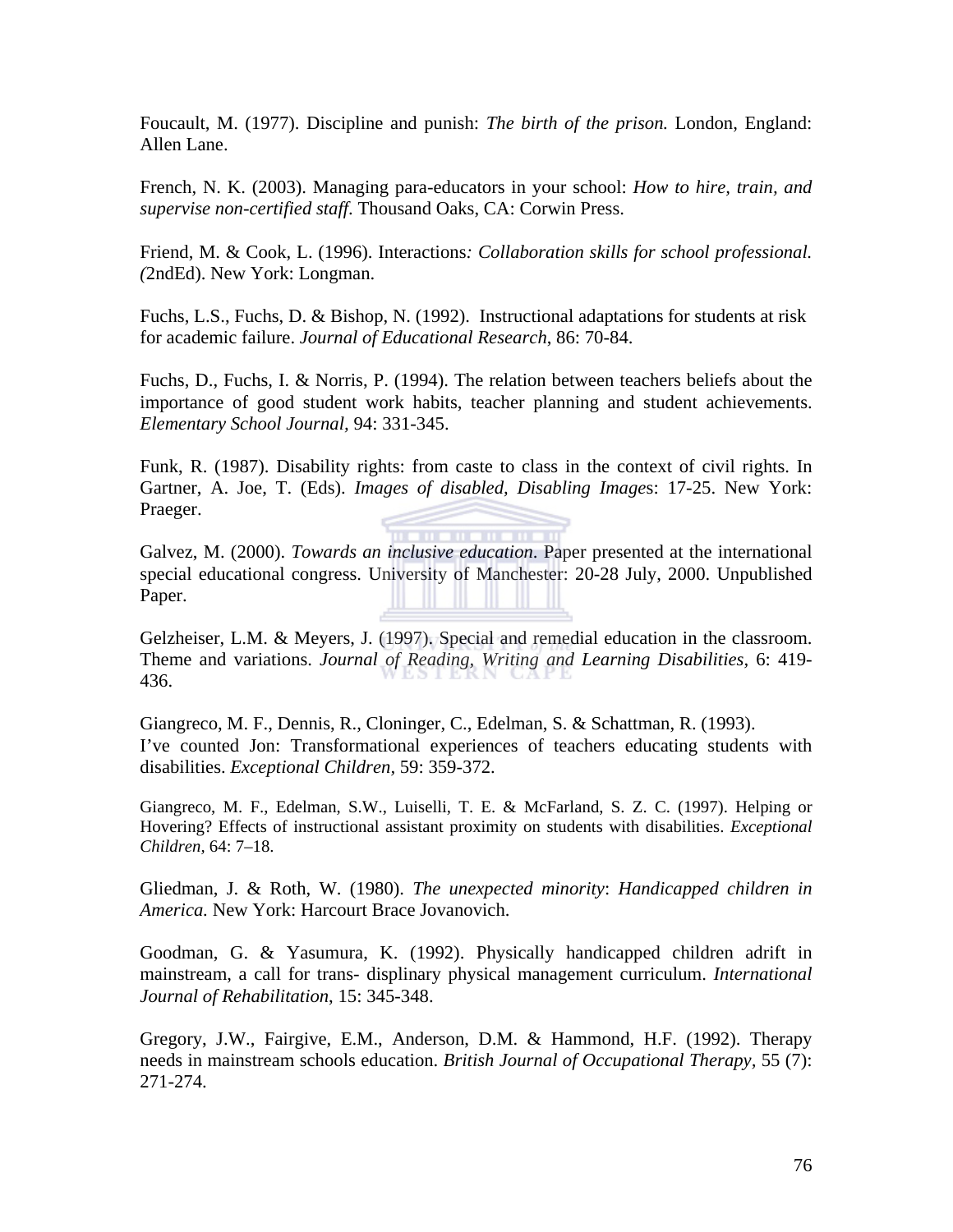Gwala – Ogisi, N. (1990). Special Education in South Africa, in Nkomo, K. (Ed*). Pedagogy of Domination: Towards a democratic education in South Africa*. Trenton: Africa World Press.

Hahn, H. (1987). Civil rights for disabled Americans: the foundation of the political agenda. In: Gartner, A. & Joe, T. (Eds). *Images of the disabled. Disabling images*: 181- 203. New York: Praeger.

Hartley, S. (2001). As cited by Kendall, Buys and Larner in Commentary on 'Community based service delivery in rehabilitation: the promise and paradox' by Kendall, Buys and Larner. *Disability and Rehabilitation*, 23: 26-29.

Hastings, R., Hughes, A., Lock, S. & Witting, A. (1996). Do special educational needs courses have any impact on pre-service teachers' perceptions of children with severe learning difficulties? *British Journal of Special Education,* 23 (3):139-144.

Hastings, R. P. & Oakford, S. (2003). Student teachers' attitudes towards the inclusion of children with special needs. *Educational Psychology*, 23: 87-94.

Hegarty, S. (1993). *Meeting special needs in mainstream schools*. London: Cassell.

Hill, C. (1987). "Leda and the Swan." Where descriptions ands and interpretation begins. *Working Papers in Educational Liquistics*, 3 (1): 1-34.

Hinders, K. (1995). Dual certification and regular education initiative. *Journal of Teacher Education*, 45: 200-208. **WESTERN CAPE** 

Holmes, T. (1968). Home health agencies. *Physical Therapy*, 49:131- 134.

Hunt P., Staub, D., Alwel, M. & Goetz, L. (1994). Achievements by all students within the context of cooperative learning groups. *The Journal of the Associations with Persons with Severe Handicaps*, 19: 290-301.

Hutchinson, N.L. & Martin, A.K. (1999). Fostering inclusive beliefs and practices during pre-service teacher education through communities of practice. *Teacher Education and Special Education*, 22 (4): 234-250.

Jackling & Lacey, (1991). A Jackling and Lacey, "Assessing integration at Patcham House." *British Journal of Education,* 18 (2): 67-70.

Jobe, D. J., Rust, O. & Brissie, J. (1996).Teacher attitude toward inclusion of students with disabilities into regular classroom. *Education,* 117 (1): 148-154.

Kendall, E., Buys, N. & Larner, J. (2000). Community- service delivery in rehabilitation: The promises and the paradox. *Disability and Rehabilitation*, 22: 15 -19.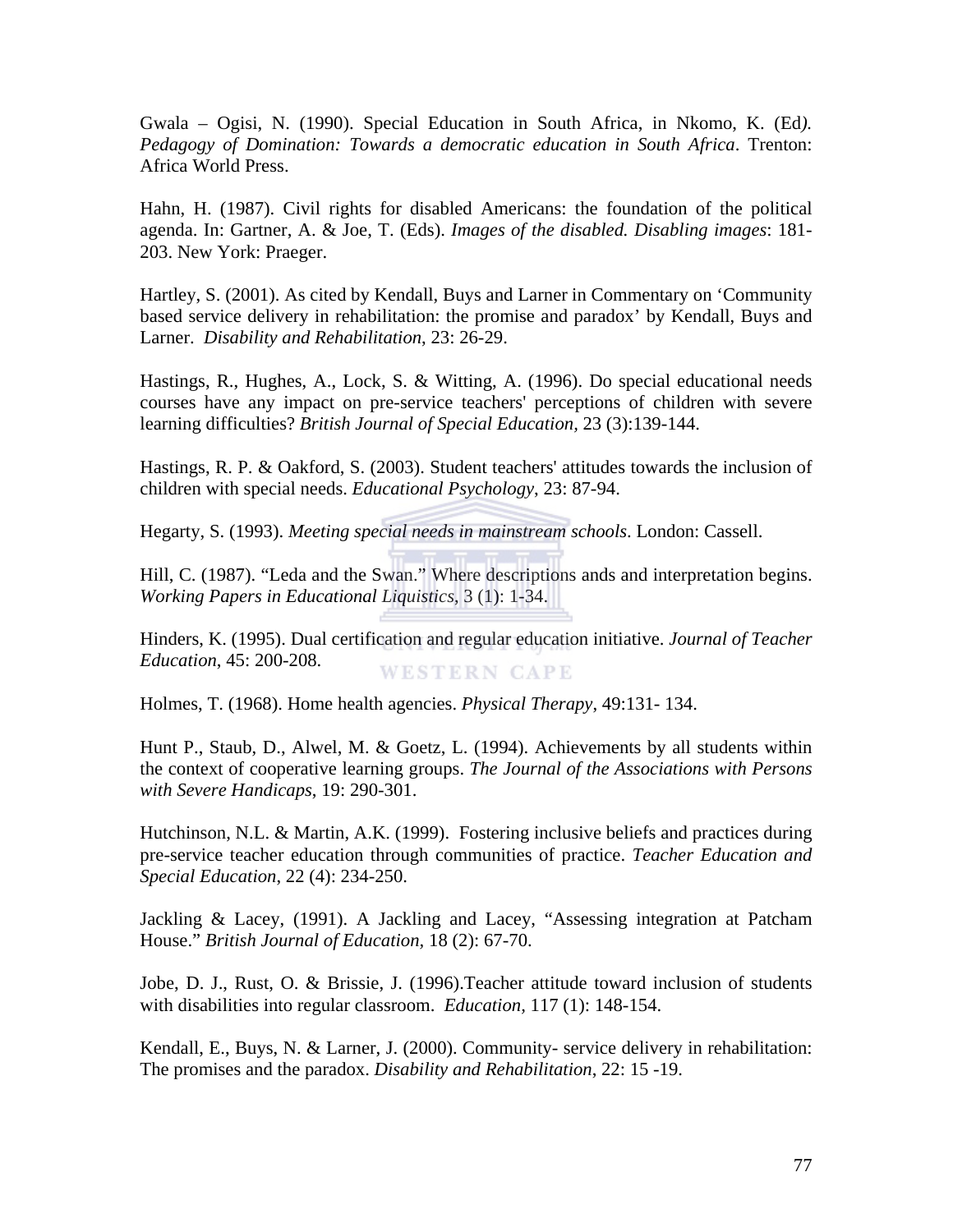Kitchen, R. (2000). The researched opinions on research: Disabled people and disability research. *Disability and Society*, 15 (1): 25-47.

Larrivee, B. & Cook, L. (1979). Mainstreaming: A study of the variable affecting teacher attitude. *The Journal of Special Education,* 13 (3): 315-324.

Law, M. & Dunn, W. (1993). Perspectives on understanding and changing the environments of children with disabilities. *Physical and Occupational Therapy in Pediatrics,* 13 (3): 12- 16.

Lazarus, S., Daniels, B. & Engelbrecht, L. (1999). The inclusive school. In P. Engelbrecht, L. Green; S. Naicker; L. Engelbrecht (Eds). *Inclusive education in action in South Africa.* Pretoria: Van Schaik.

Lazarus, S. & Reddy, P. (1995). *Education support services. Intersectoral collaboration*. *Research report on interviews with UNESCO and WHO*. Cape Town: Medical Research Council.

Leyser, Y. & Tappendorf, K. (2001). Are attitudes and practices regarding mainstreaming changing? A case of teachers in two rural school districts. *Education,* 121 (4):751-761.

Lincoln, Y.S. & Guba, E. (1985). *Naturalistic inquiry*. Beverley Hills, California: Sage.

Lipsky, D. K. & Gartner, A. (1997). Inclusion and school reform: *Transforming America's schools*. Baltimore: Brookes. **ERSITY** of the

Mackey, S. & McQueen, J. (1998). "Exploring the association between integrated therapy and inclusive education." *British Journal of Special Education,* 25 (1): 22 – 27.

Mahon, J. & Cusack, T. (2002). Physiotherapists' role in integration of children with cerebral palsy into mainstream schools. *Physiotherapy,* 88 (10): 595-604.

Marshall, C. & Rossman, G.B. (1995). *Designing Qualitative Research*. London: Sage.

Mason, J. (2002). *Qualitative Research*. London: Sage.

McGregor, G. & Vogelsberg, R. T. (1998). *Inclusive schooling practices: Pedagogical and Research Foundations: A synthesis of the literature that informs best practice about inclusive schooling.* Baltimore: Brookes.

McLeskey, J. & Waldron, N. (2000). *Developing inclusive schools: Lessons learned.* Alexandria, VA: Association for Supervision and Curriculum Development (ASCD).

Meijer, C., Piljl, P. & Hegarty, S. (1994). *A six country study of integration.* London: Routledge.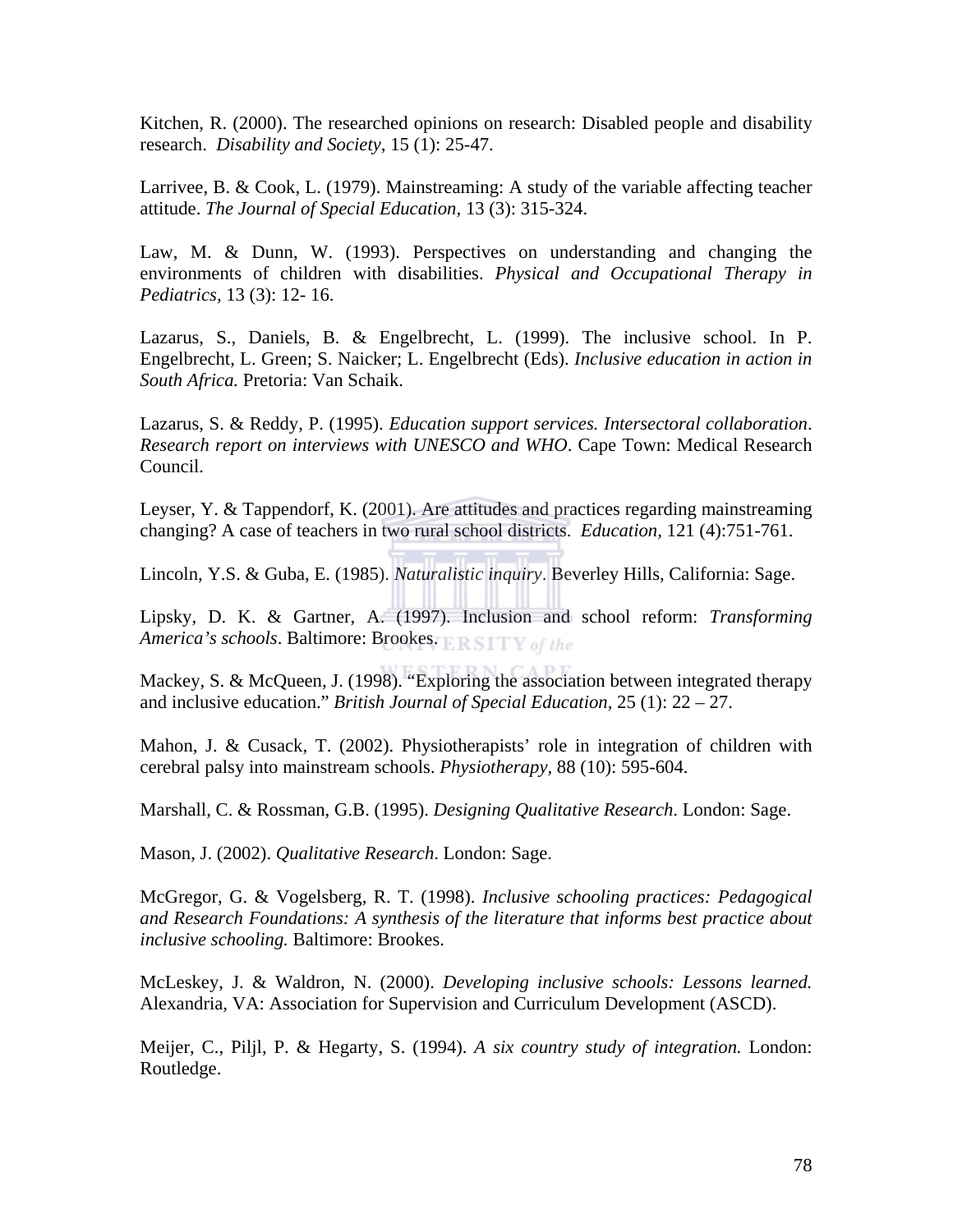Meyer, L. H., Park, H., Grenot-Scheyer, M., Schwartz, I. & Harry, B. (Eds.). *Making friends: The influences of culture and development*: 105–132. Baltimore: Paul H. Brookes.

Meyers, C. E. & Blacher, J. (1987). Parents perceptions of schooling for severely handicapped children. Home and Family variables. *Exceptional Children*, 53: 441-449.

Meijer, C., Monaham, G., Sheiba, M.B. & Mitler, R. (2000). Teachers' attitudes towards inclusion: implications for teacher education in schools. *Review Fall,* 32 (3): 99-102.

Merriam, S.B. 1998. *Qualitative research and case study application in education*. San Francisco: Jossy-Bass.

Mouton, J. (1996). *Understanding social research* (2nd). Pretoria: Van Schaik.

Mouton, J. (2001). *The Practice of social research. Southern Africa*. Oxford: Oxford University Press.

Mueller, P. H. (1997). *A study of the roles, training needs, and support needs of Vermont's para-educators. Unpublished Doctoral Dissertation,* University of Vermont.

Murphy, D.M. (1996). Implications of inclusion for general and special education. *Elementary School Journal,* 96: 469–493.

Mushoriwa, T.D. (1998). A study on the attitudes of primary school teachers in Harare towards the inclusion of blind children in regular classes. *British Journal of Education,* 28 (3): 142-147.

National Association of State Boards of Education (NASBE). (1995). *Winning ways: Creating inclusive schools, classroom and communities*. Alexandria, VA: Brookes.

National Curriculum Council. (1992).National Curriculum Council and pupils with severe disabilities. York.

Neumann, W. (2000). *Social research methods. Qualitative and quantitative methods*. Boston: Ally and Bacon.

Norwich, B. (1996). "Special needs education or education for all: Connective specialisation and ideological impurity." *British Journal of Special Education,* 23 (3): 100-104.

Oliver, M. (1998). Theories of disabilities in health practice and research. *British Medical Journal,* 317:1446-1449.

O'Neil, J. (1994-1995). Can inclusion work? A conversation with Jim Kauffman and Maria Sapon-Shevin. *Educational Leadership*, 52 (4): 7-11.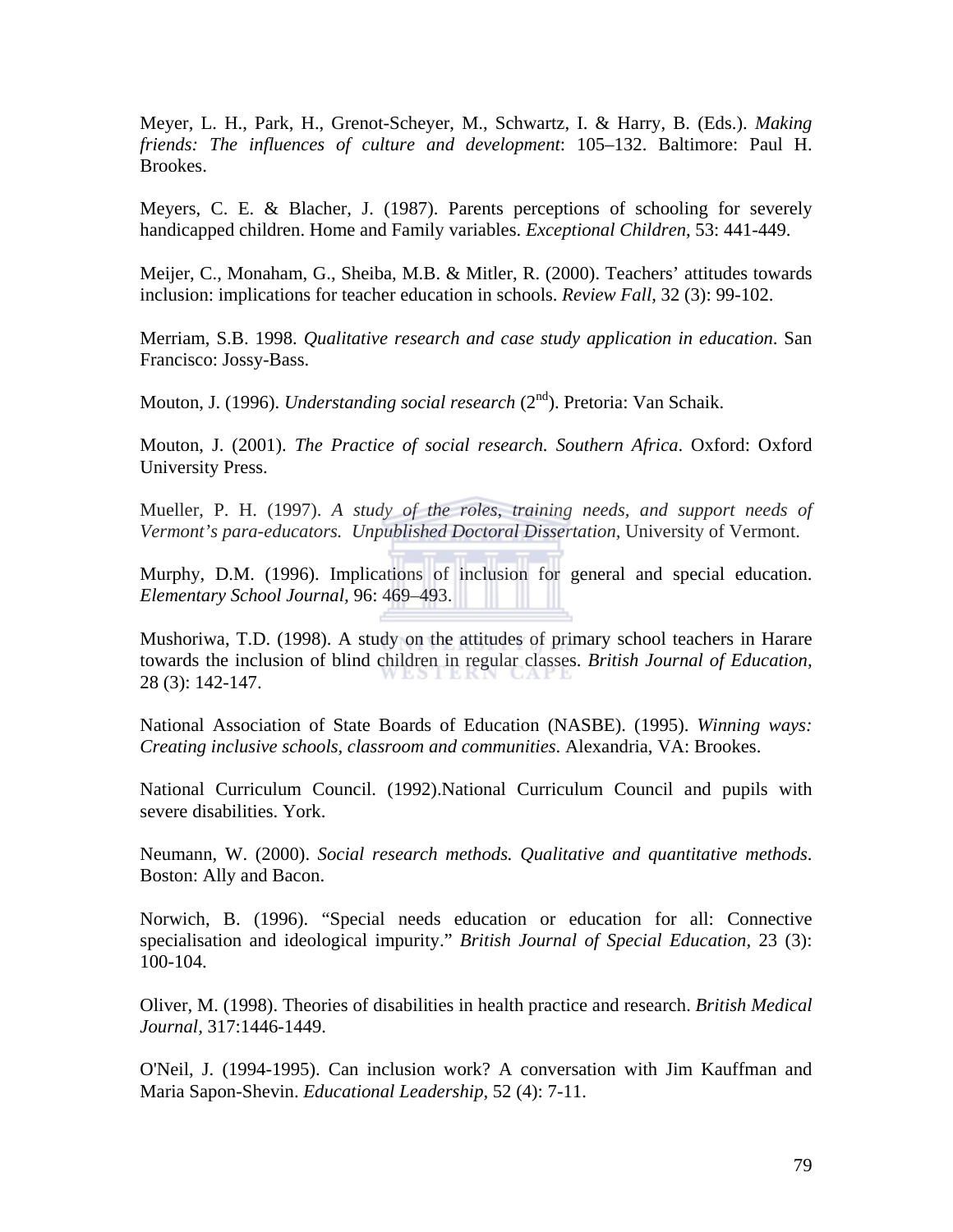Parahoo, K. (1999). A Comparison of pre-project 2000 and project 2000 nurses' perceptions of their research training, research needs and of their use of research in clinical areas. *Journal of Advanced Nursing*, 29: 237-244.

Passaro, N. & Wallace, N. (1997). *Developing and directing special education paraprofessionals in inclusive education.* Thousand Oaks: Routledge.

Patton, M.Q. (2000). *Qualitative evaluation and research methods*: *Analysis, interpretation and reporting*. Newbury Park, California: Sage Publication.

Pavri, S. & Luftig, R. (2000). The social face of inclusive education: Are students with learning disabilities really included in the classroom? *Preventing School Failure*, 45 (1): 8-14.

Phillips, L., Sapona, R. H. & Lubic, B. L. (1995). Developing partnerships in inclusive education: One school's approach. *Intervention in School and Clinic,* 12 (5): 262-72.

Pianta, R.C. (1996). *High risk children in school, constructing sustaining relationships*. New York: Routledge.

. . . . . . . . . . Pickett, A. L. & Gerlach, K. (1997). *Supervising para-educators in school settings*: *A team approach.* New York: Routledge.

Polit, F.B., Beck, T. C. & Hungler, P.B. (2001). *Essentials of nursing research methods*. *Principles and methods: Appraisals and utilization*. New York: Lippinicolt.

Pugach, M. C. & Johnson, S. (1995). *Collaborative practitioners, collaborative schools.*  Denver: Love.

Putnam, J. W., Spiegel, A. N. & Bruininks, R. H. (1995). Future directions in education and inclusion of students with disabilities: A Delphi investigation. *Exceptional Children,*  61 (6): 576-579.

Rainforth, B. (2000). *Collaborative teams for students with severe disabilities. Integrating therapy and education services.* New York: Paul. H. Brookes.

Rajeck, D. W. (1982). *Attitudes, themes and advances*. Massachusetts: Sinauer Association.

Ritchie, J. & Lewis, J. (2003). *Qualitative research practice*. London: Sage. Rubin, J. H. & Rubin, I. S. (1995). *Qualitative interviewing*: *The art of hearing data*. Thousand Oaks, California: Sage Publication, Inc.

Ryndak, D. L., Morrison, A. P. & Sommerstein, L. (1999). Literacy before and after inclusion in general education settings: A case study. *Journal of the Association for Persons with Severe Handicaps,* 24: 5-22.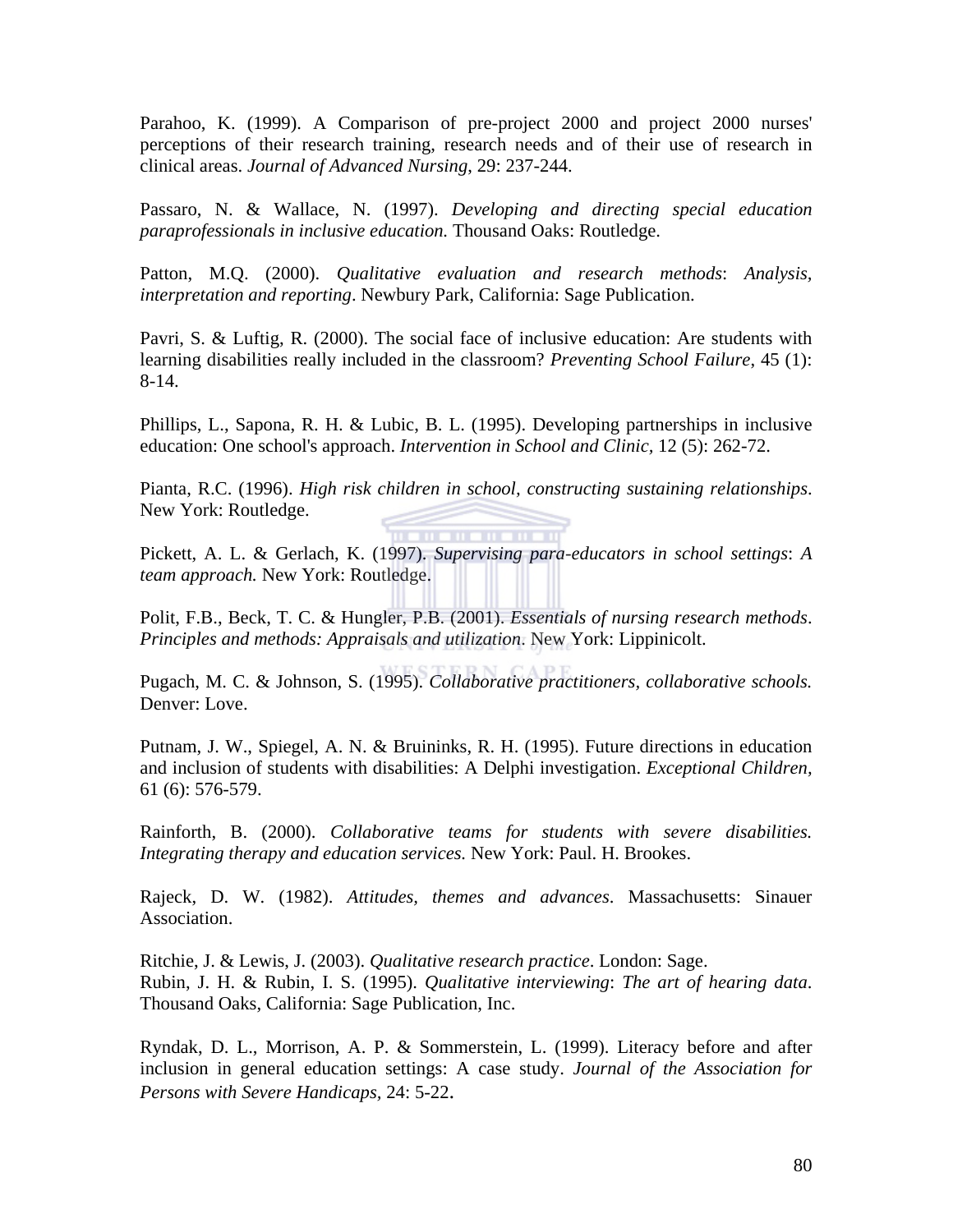Safarik, L. (1997). Team roles in school settings. In A.L. Pickett, & K. Gerlach, (Eds.), *Supervising paraeducators in school settings: A team approach.* New York: Routledge.

Salend, S. J. (2000). *Creating inclusive classrooms: Effective and reflective practices* (4<sup>th</sup>) Ed). Upper Sandle River. NJ: Merrill/ Prentice Hall.

 Sandler, A. (1997). Physical and occupational therapy services: Use of a consultative therapy model in the schools*. Preventing School Failure*, 41: 164-167.

Scruggs, T. E. & Mastropieri, M. A. (1996). Teacher perceptions of mainstreaming and inclusion, 1958-1995: A research synthesis. *Exceptional Children,* 63 (1): 59-74.

Shade, R.A. & Stewart, R. (2001). General education and special education pre-service teachers' attitudes toward inclusion. *Preventing School Failure*, 46: 37- 42.

Shimman, P. (1990). The impact of special needs students at a further education college: a report on a questionnaire. *Journal of Further and Higher Education*, 14:83-91.

Schumm, J. S. & Vaughn, S. (1991). Making adaptations for mainstreamed students: general classroom teachers' perspectives. *Remedial and Special Education,* 12 (4):18–25.

Schumm, J. S., Vaughn, S. & Kouzekana, N.C. (1993). Responsible inclusion for students with learning disabilities. *Journal of Learning Disabilities,* 28: 264–270.

Schumm, J., Vaughn, S., Gordon, J. & Rothlein, L. (1994). General education teachers' beliefs, skill, and practices in planning for mainstreamed students with learning disabilities. *Teacher Education and Special Education*, 17(1): 23-37.

Schumm, J. S. & Vaughn, S. (1995). Getting ready for inclusion: Is the stage set? *Learning Disabilities Research and Practice.* 10: 169-179.

Schumm, J., Vaughn, S., Jallard, B., Slusher, J. & Samuell, L. (1996). Teachers' views of inclusion. *Learning Disabilities Research and Practice,* 11 (2): 96 – 106.

Semmel, M.I., Abernathy, T.V., Butera, G. & Lesar, S. (1991) Teacher perceptions of the regular education initiative. *Exceptional Children,* 58: 9-24.

Silverman, D. (1993). *Interpreting qualitative data*: *Methods for analyzing talk. Text and interaction.* London: Sage.

Silverman, D. (2000). Doing qualitative researching: *A Practical handbook*. London: Sage.

Smith, M. G. (2000). Secondary teachers' perceptions toward inclusion of students with severe disabilities. *NASSP Bulletin,* 84 (613): 54 – 60.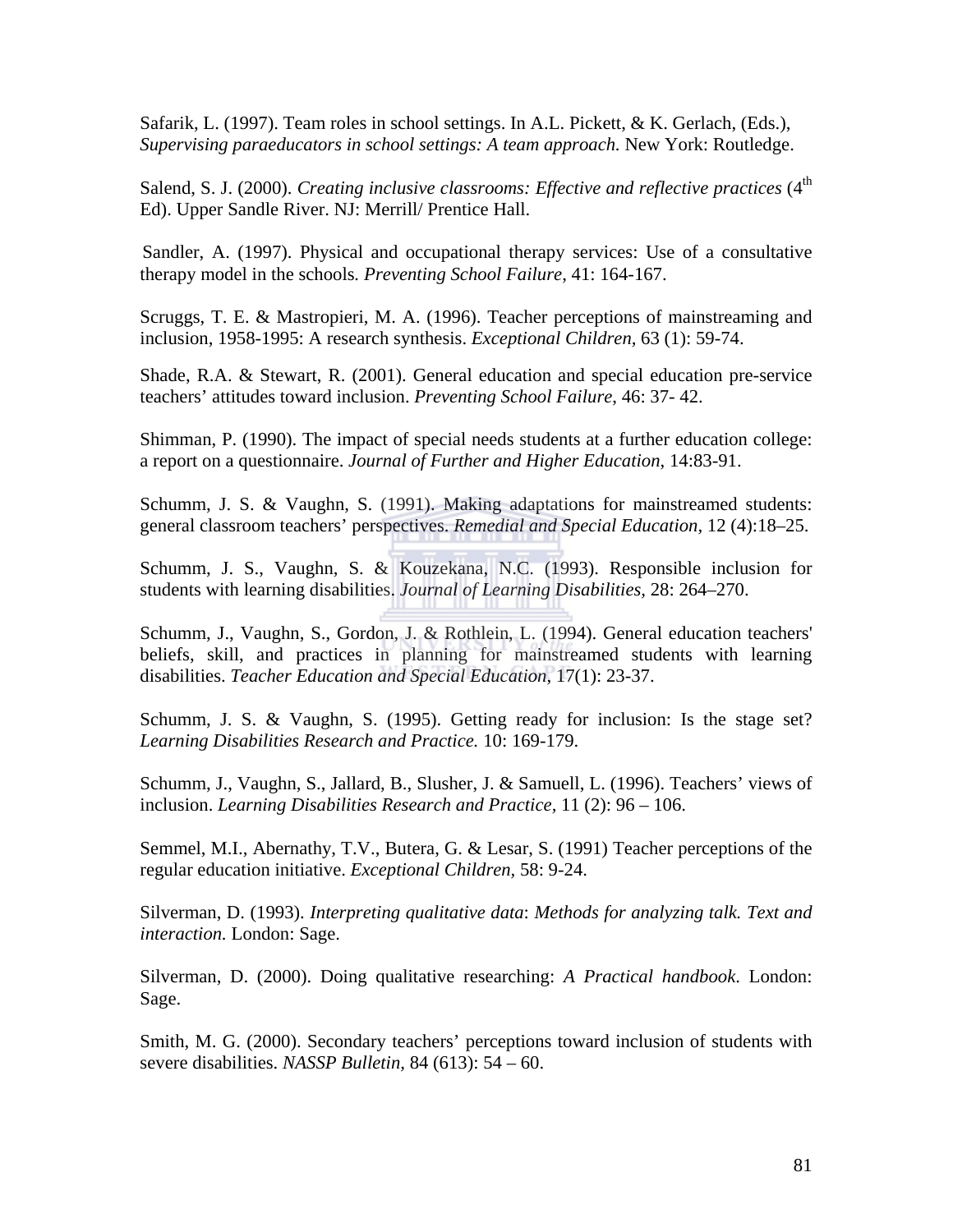Smith, M. K. & Smith, K. E. (2000). "I believe in inclusion, But…" Regular education early childhood teachers' perceptions of successful inclusion. *Journal of Research in Childhood Education,* 14: 161-180.

Soto, G. & Goetz, L. (1998). Self-efficacy beliefs and the education of students with severe disabilities. *Special Education,* 20: 114–126.

South African Constitution Act. (1996). Pretoria: Government Printers

Stainback, S. & Stainback, W. (1994). A commentary on inclusion and the development of a positive self-identity by people with disabilities. *Exceptional Children*, 60 (6): 486- 490.

Stainback, W. & Stainback, S. (1984). A rational for the merger of special and regular education. *Exceptional Children,* 51:102-111.

Stainback, W. & Stainback, S. (1990). *Support Networks for Inclusive Schooling*. Interdependent integrated education. Baltimore: Paul H.Brookes.

Stainback, W. & Stainback, S. (1992). Curriculum consideration in inclusive schools. *Facilitating learning for all students*. Baltimore: Paul H. Brookes.

Stanovich, P.J. & Jordan, A. (2002). Preparing general educators to teach in inclusive classrooms: some food for thought. *Teacher Educator,* 37 (3):173-185.

UNIVERSITY of the Stewart, D. W. & Shandasani, P. N. (1990). Focus groups: *Theory and Practice*. London: Sage.

Strawderman, C. & Lindsey, P. (1995). Keeping up with the times: Reform in teacher education. *Journal of Teacher Education,* 46: 95-100.

Tait, K. & Purdie, N. (2000). Attitudes towards disability: Teacher education for inclusive environments in an Australian university. *International Journal of Disability, Development and Education,* 41 (1): 25-38.

Thomson, D.J. & Lillie, L. (1995). The effects of integration on the attitudes of nondisabled pupils to their disabled peers. *Physiotherapy* 81 **(**12):746–752.

UNESCO. (1994).Salamanca Statement and Framework for Action on Special Needs Education and Training World Conference on Special Needs Education, *Access and Quality.* Spain. Geneva:

UNESCO. (2002). *Making Global Public Policy*. Geneva: UNESCO.

UNESCO. (2003). *Special Education Needs Document and Guidelines*. Geneva: UNESCO.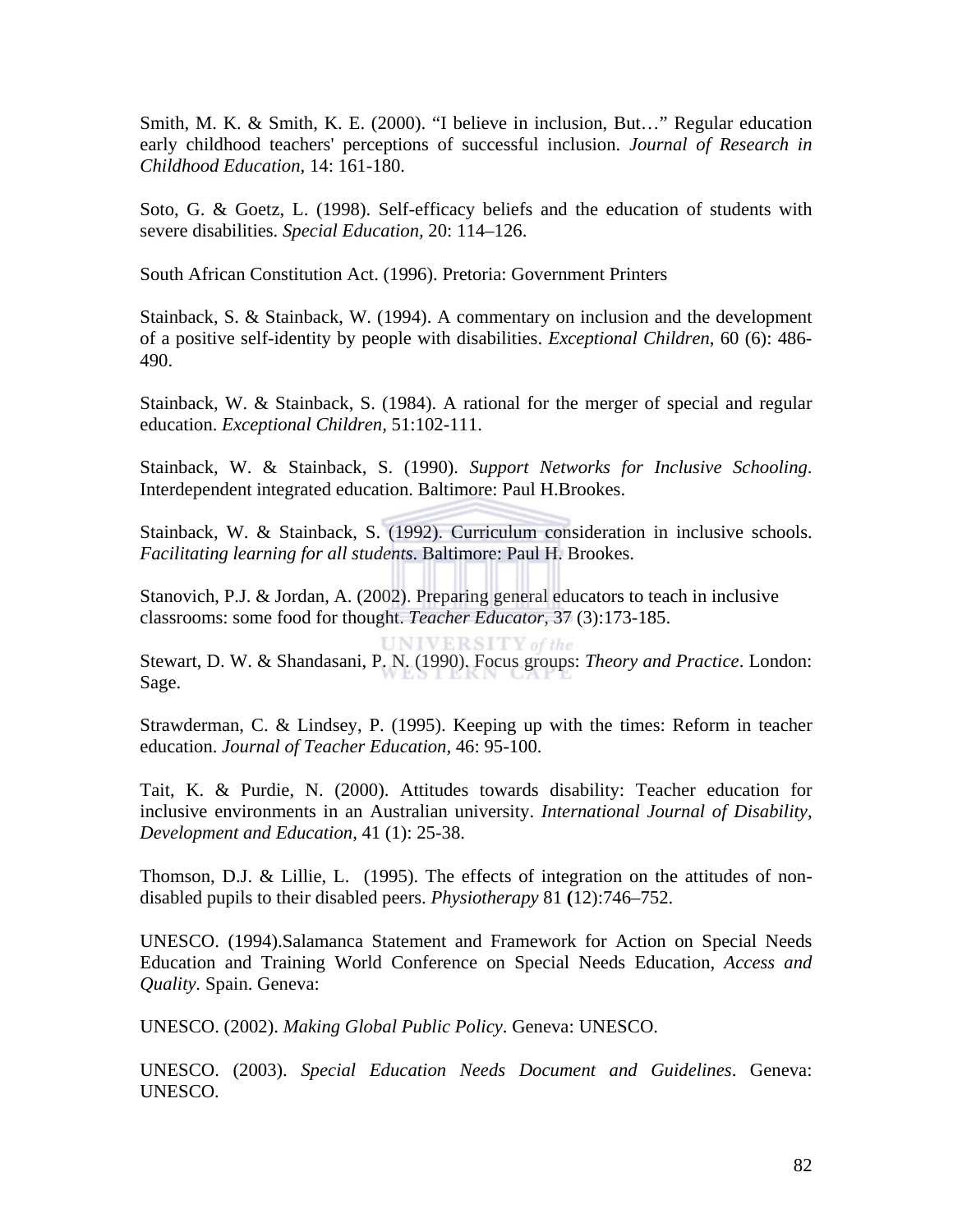United Nations. (1948).*Universal Declaration on Human Rights*. Geneva:

United Nations. (1989). *Convention on the Rights of the Child.* New York.

United Nations. (1990). *World Conference on Education Meeting. Basic Learning Needs.*  Jomtien, Thailand. World Summit for Children, New York.

United Nations. (1993). *Standard Rules on the Equalization of Opportunities for Persons with Disabilities.* Geneva.

United Nations General Assembly. (1975). *Declaration on the Rights of Disabled Persons*. Geneva:.

Van- Niekerk, A., Duncan, N., Shefer, T. & De la Rey, C. (1997). Authorship and authority in psychology. A Publishing initiative. *Psychology in Society,* 22: 37-46.

Van Reusen, A.K., Shoho, A.R. & Barker, K.S. (2000). High school teacher attitudes toward inclusion. *High School Journal,* 84 (2): 7-20.

Wade, S. E. (1999). *Inclusive Education*. *A casebook and reading for prospective and practicing teacher*. N.J: USA: Lawrence Associates.

Webster, G. (1999). The inclusion of children with complex learning needs into mainstream primary schools. *Forum*, 41 (1): 31 – 34.

**UNIVERSITY** of the Weddell, K. (1995). Making inclusive education ordinary. *British Journal of Special Education,* 22 (3): 100-104.

Wei, X. & Yuen, M. T. (2000). An investigation into teachers' attitudes to special needs in the primary school and special school. *Chinese Journal of Special Education,* 27 (3): 31-33.

Westwood, P. & Graham, L. (2000). How many children with special needs in regular classes? *Australian Journal of Learning Disabilities*, 5 (3): 24-35.

Westwood, P.S. (1982). *Integration of handicapped children in South Australia.* Magill Papers, Vol. 1. Monograph Supplement 1. Magill, SA: South Australian College of Advanced Education.

Whinnery, K. W., Fuchs, L. S. & Fuchs, D. (1991). General, Special, and Remedial teachers' acceptance of behavioral and instructional strategies for mainstreaming students with mild handicaps. *Remedial and Special Education*, 12 (4): 6-17.

Whitworth, J. (1994). The shortage of occupational therapy and physical therapy personnel in the schools: Implications and actions. *American Journal of Occupational Therapy,* 48: 367-370.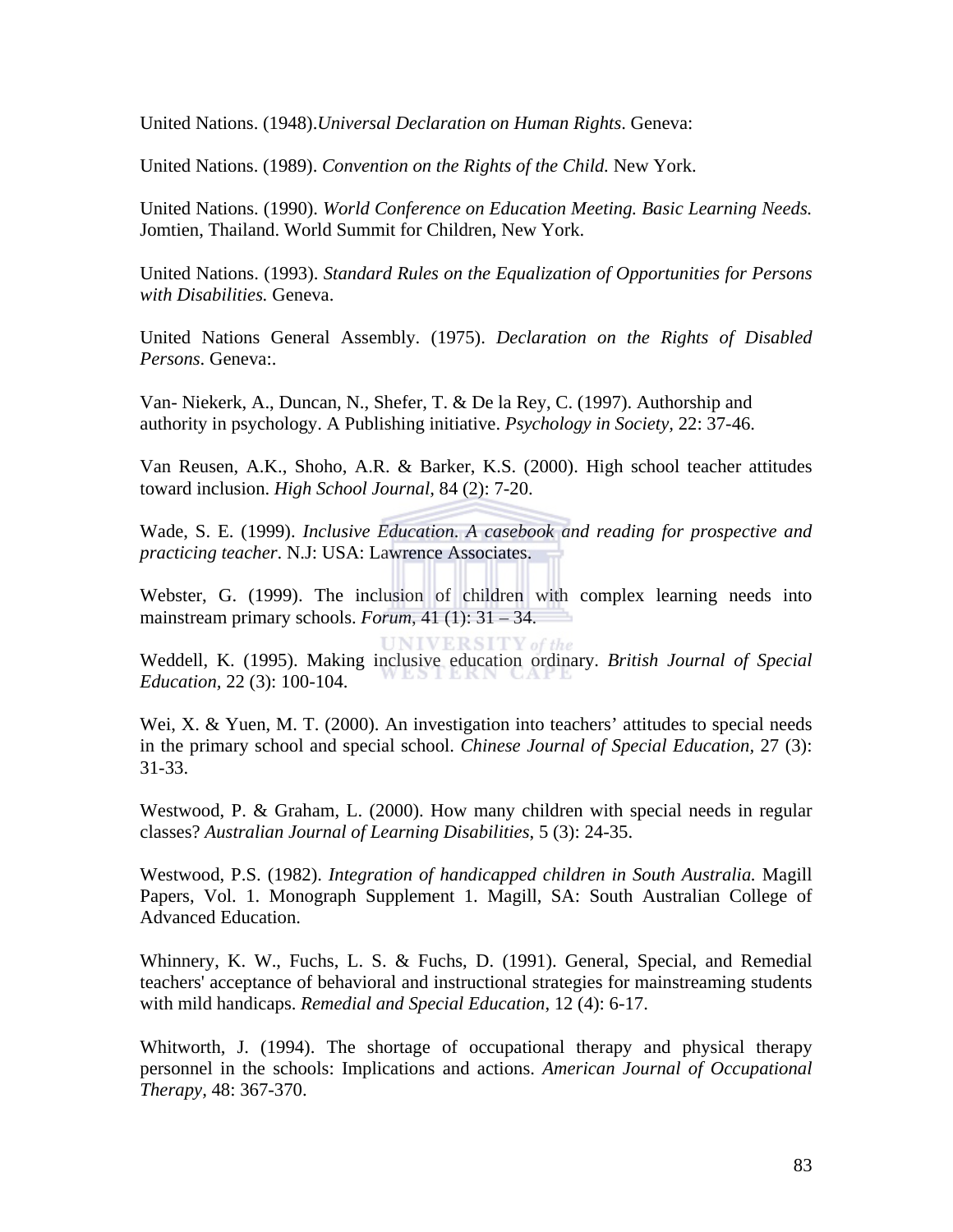William, I. J. & Downing, J. E. (1998). Membership and belonging in inclusive classroom. What do middle school students have to say? *Journal of the Associations for Persons with Severe Handicaps,* 123 (2): 98- 110.

Wilson, J. (2000). Doing justice to inclusion. *European Journal of Special Needs Education,* 15 (3): 297-304.

Wolery, M., Werts, M., Caldwell, N., Snyder, E. & Liskowski, L. (1995). Experienced teachers' perceptions of resources and supports for inclusion. *Education & Training in Mental Retardation & Developmental Disabilities*, 3:15-26.

World Health Organisation. (2002). *International Classification of Functioning & Disability and Health*. Geneva.

World Health Organisation. (2004). Promoting Independence: Adult Rehabilitation. [ONLINE] Available: http:/www.stockpostportmbc.gov.uk/himp11.htm [23/07/05].

York, J., Vandercook, T., MacDonald, C., Heise-Neff, C. & Caughey, E. (1992). Feedback about integrating middle school students with severe disabilities in general education classes. *Exceptional Children*, 58: 244-258.

Zola, I.K. (1977). Healthism and disabling medicalisation. In: Illlich 1, (Ed). *Disabling Professions.* London: Marion Boyars: 41-67.

> **UNIVERSITY** of the **WESTERN CAPE**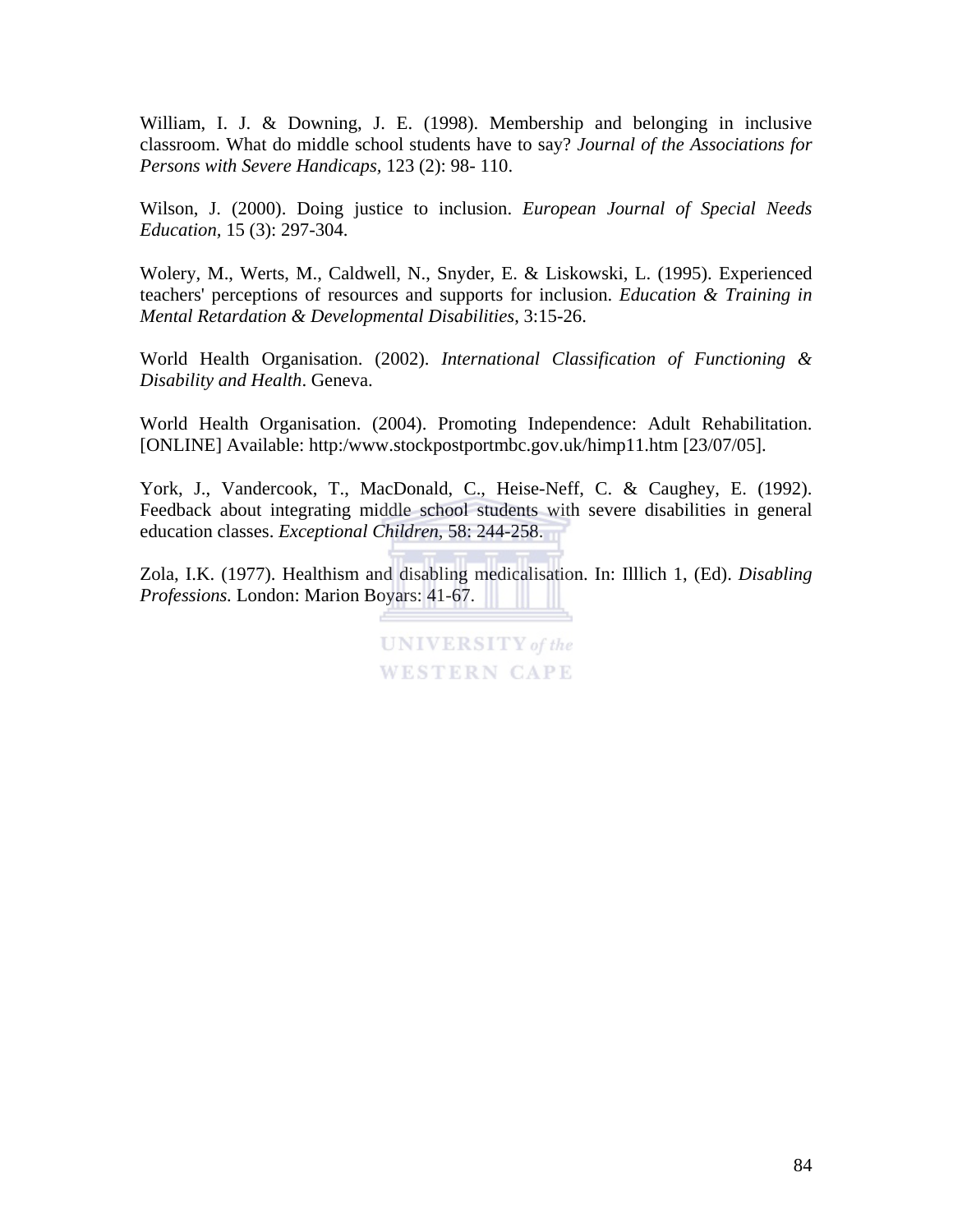# **Consent Form APPENDIX B**

I, …………………………………………agree to participate in this study exploring the role of physiotherapy as a support service to teachers in inclusive education with the inclusion of learners with physical disabilities in selected schools in Zambia. I have received the letter of information about the study, and the nature of the study has been explained to me and questions answered to my specification and understanding.

| Date | Signature               |
|------|-------------------------|
|      |                         |
|      |                         |
|      | Witness<br><b>TITLE</b> |
|      |                         |
|      | UNIVERSITY of the       |
|      | <b>WESTERN CAPE</b>     |
|      |                         |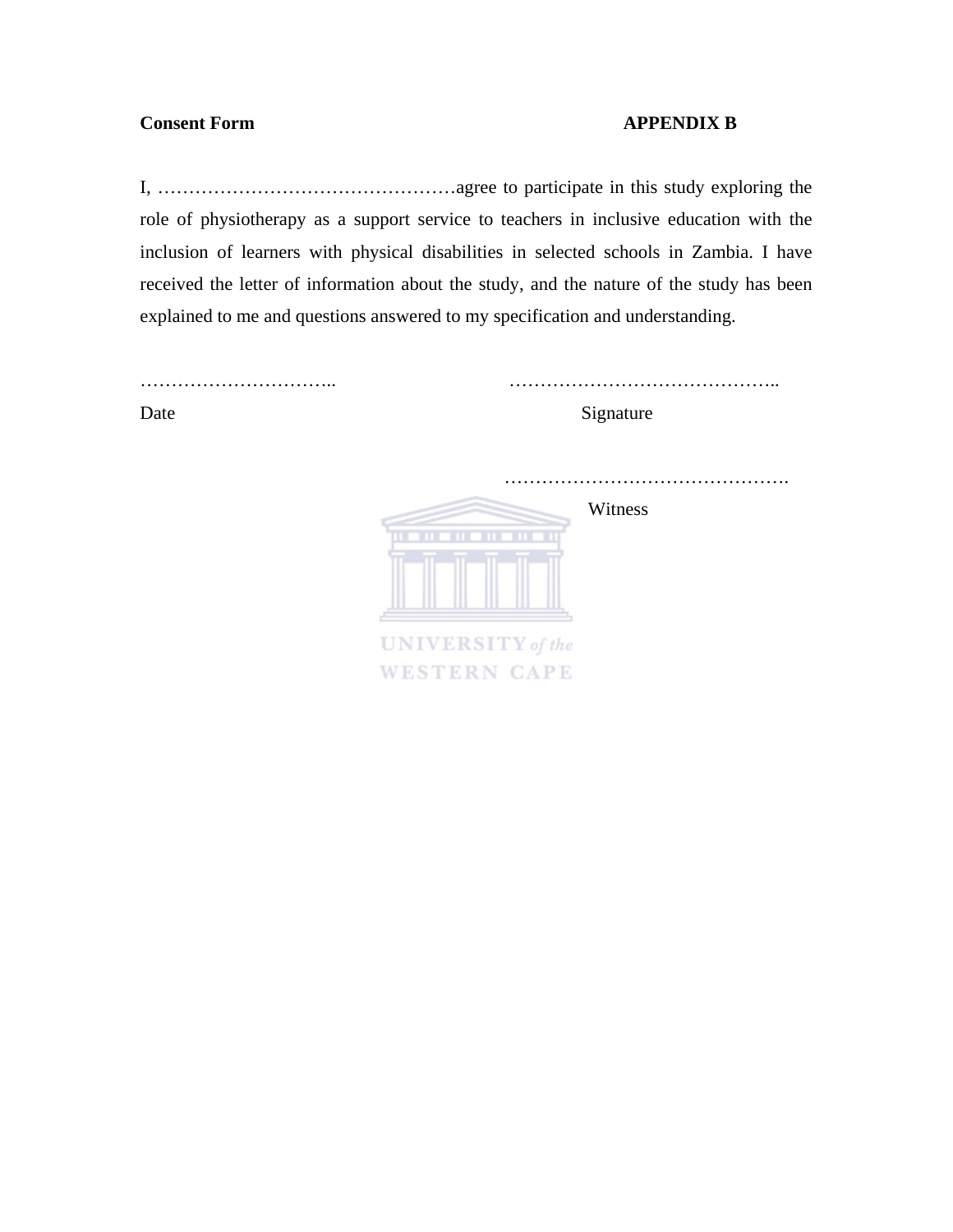## **Letter of information APPENDIX C**

#### Dear respondent,

I am a postgraduate student doing a masters degree in the Department of Physiotherapy at the University of Western Cape. As part of the requirements of the masters of Science degree in physiotherapy, I am required to conduct a research study. The title of my research is: "The need for physiotherapy support for teachers in inclusive education with the inclusion of learners with physical disabilities in selected schools in Zambia." The information gathered from the study will be used to formulate a policy where the Ministry of Education and The Ministry of Health will incorporate a deliberate policy of including physiotherapists in schools with inclusive education.

If you would like to take part in the study, I will liaise with you for the appropriate time for the collection of the relevant information. The study will involve face-to face interview. The face- to face interview will last approximately one hour and it will be conducted by the researcher and the research assistant and will be audio taped. The information given to me will be treated with total and strictly confidential. Your participation in the study is voluntary, if you agree to participate and you may withdraw your consent and discontinue your participation at any time. You will not be forced to answers questions that will make you uncomfortable. The researcher will be available for any queries that you may like to ask.

All research tools or information such as tapes, transcripts will be locked in a safe place to ensure and to protect your confidentiality. You are informed that your identity will be kept confidential should the study be presented or published.

Should you have any queries or questions before and after the study you can contact Sally Kashimba at cell 097 803200 (Zambia) or +27 076 499 4969 (South Africa).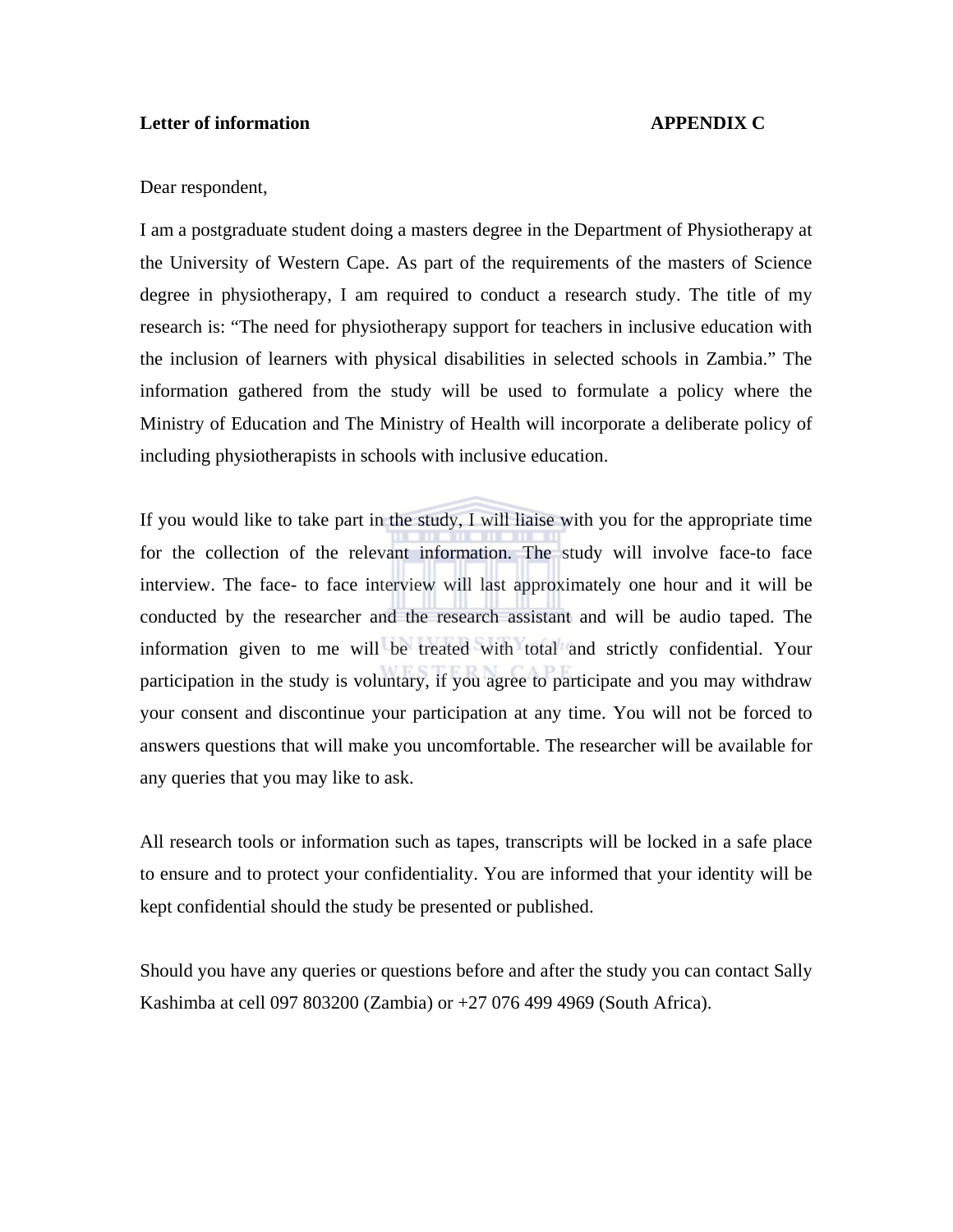# **INTERVIEW GUIDE APPENDIX D**

## **I. Demographic Information**

- 1. Age and sex of the teacher
- 2. Marital status of the teacher
- 3. Education Qualification of the teacher
- 4. Profession qualification of the teacher
- 5. How long have you been working in inclusive education?
- 6. Are you trained in Special Education Needs or not?

# **II.Teachers Knowledge**

1. What type of knowledge do you have or know concerning learners with physical disabilities.

# **II1. Teachers Skills**

1. Tell me about your experience as a teacher working in inclusive schools?

- 2. Have you ever taught learners with physical disabilities in your classroom? If Yes…
- 3. What are your skills and how do you support your learners with physical disabilities?
- 4. What are their needs? **UNIVERSITY** of the

5. What type of skills do you have or know concerning these learners with physical disabilities?

6. What type of skills do you need to know with the inclusion of learners with physical disabilities in the classroom?

7. What type of physical problems do your learners with physical disabilities have?

## **IV. Teachers Training**

1. What type of initial training do you have and does it include training in Special Needs Education especially with the inclusion of learners with physical disabilities?

2 What type of training do you receive in teaching learners with physical disabilities?

- 3. Are you trained in Special Education Needs or not?
- 4. Are workshops and seminars conducted for teachers in inclusive education? If yes...
- 5. Who conducts these workshops or seminars?

# **V. Physiotherapy support**

1. What do you understand by the word physiotherapy or physiotherapist?